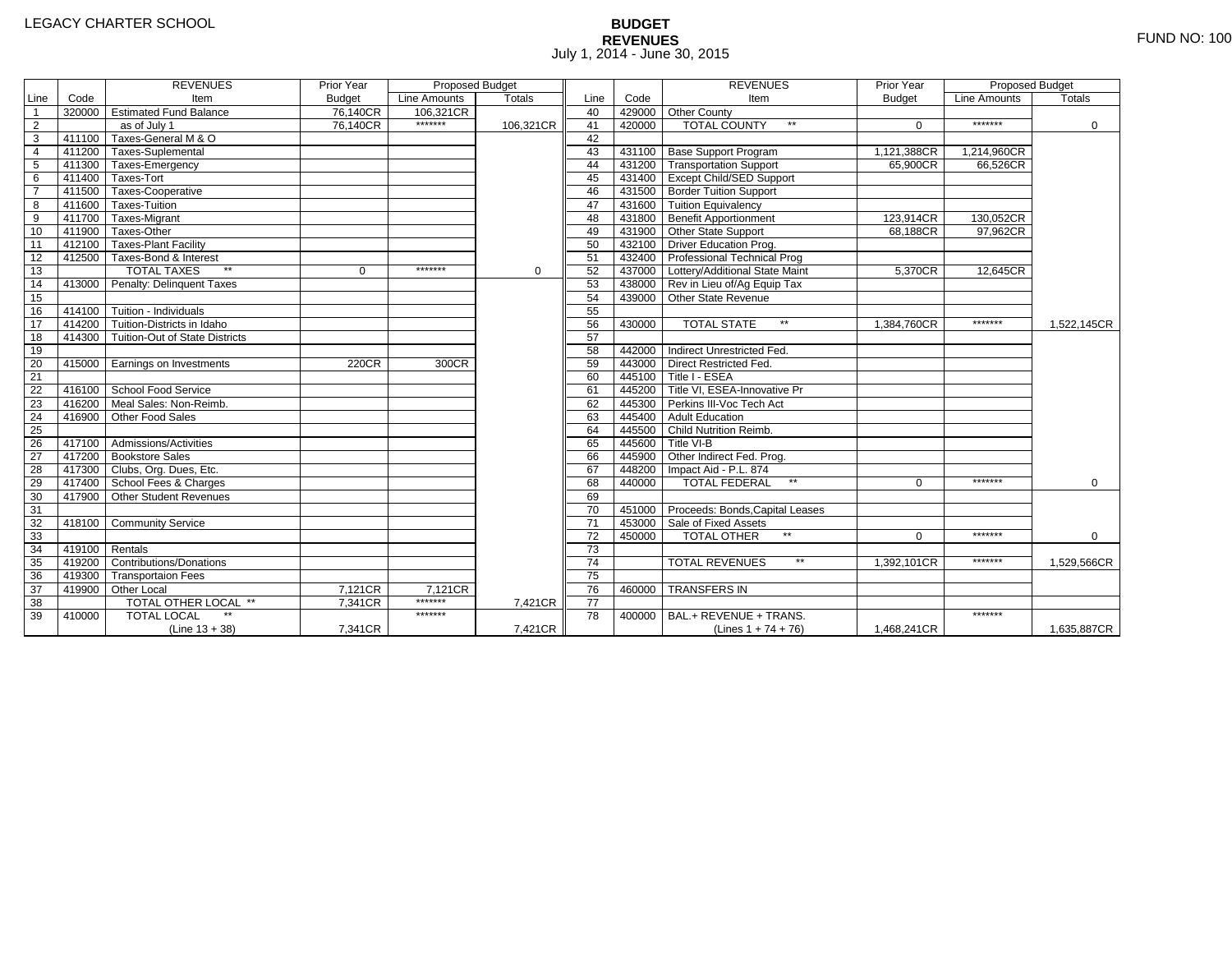|                 |      | <b>EXPENDITURES</b>             | Prior Year    | Proposed      | 100      | 200             | 300       | 400              | 500     | 600        | 700        | 800       |
|-----------------|------|---------------------------------|---------------|---------------|----------|-----------------|-----------|------------------|---------|------------|------------|-----------|
|                 |      |                                 |               |               |          |                 | Purchased | Supplies         | Capital | Debt       | Insurance- |           |
| Line            | Code | Functions/Programs              | <b>Budget</b> | <b>Budget</b> | Salaries | <b>Benefits</b> | Services  | <b>Materials</b> | Objects | Retirement | Judgment   | Transfers |
| $\overline{1}$  | 512  | Elemetary School Prog.          | 706,340       | 699,931       | 509,243  | 156,188         | 4,500     | 30,000           |         |            |            |           |
| $\overline{2}$  | 515  | Secondary School Prog.          | 160,780       | 170,310       | 116,250  | 44.060          |           |                  | 10,000  |            |            |           |
| 3               | 517  | Alternative School Prog.        |               |               |          |                 |           |                  |         |            |            |           |
| 4               | 519  | Vocational-Technical Prog.      |               |               |          |                 |           |                  |         |            |            |           |
| 5               | 521  | <b>Exceptional Child Prog.</b>  |               |               |          |                 |           |                  |         |            |            |           |
| 6               | 522  | Preschool Exceptional Prog.     |               |               |          |                 |           |                  |         |            |            |           |
| $\overline{7}$  | 524  | Gifted & Talented Prog.         |               |               |          |                 |           |                  |         |            |            |           |
| 8               | 531  | Interscholastic Prog.           |               |               |          |                 |           |                  |         |            |            |           |
| 9               | 532  | School Activity Prog.           |               |               |          |                 |           |                  |         |            |            |           |
| 10              | 541  | Summer School Prog.             |               |               |          |                 |           |                  |         |            |            |           |
| 11              | 542  | Adult School Prog.              |               |               |          |                 |           |                  |         |            |            |           |
| $\overline{12}$ | 546  | Detention Center Prog.          |               |               |          |                 |           |                  |         |            |            |           |
| $\overline{13}$ |      |                                 |               |               |          |                 |           |                  |         |            |            |           |
| 14              | 500  | <b>TOTAL INSTRUCTION **</b>     | 867,120       | 870,241       | 625,493  | 200,248         | 4,500     | 30,000           | 10,000  | 0          | 0          | 0         |
| 15              |      |                                 |               |               |          |                 |           |                  |         |            |            |           |
| 16              | 611  | Attend-Guidance-Health Prog     |               |               |          |                 |           |                  |         |            |            |           |
| 17              | 616  | Special Services Prog.          | 16,200        | 16,300        | 8,150    | 1,150           | 6,650     | 350              |         |            |            |           |
| 18              |      |                                 |               |               |          |                 |           |                  |         |            |            |           |
| 19              | 621  | Instruction Improvement Prog    | 10,600        | 23,462        |          |                 | 23,462    |                  |         |            |            |           |
| 20              | 622  | Educational Media Prog.         |               |               |          |                 |           |                  |         |            |            |           |
| 21              | 623  | Instruction-Related Tech Prog   |               |               |          |                 |           |                  |         |            |            |           |
| $\overline{22}$ | 631  | Board of Education Prog.        | 5,800         | 6,100         |          |                 | 5,300     | 800              |         |            |            |           |
| $\overline{23}$ | 632  | District Admin Prog.            | 93,478        | 101,750       | 40,000   | 12,600          | 44,000    |                  | 5,000   | 150        |            |           |
| 24              |      |                                 |               |               |          |                 |           |                  |         |            |            |           |
| 25              | 641  | School Administration Prog.     |               |               |          |                 |           |                  |         |            |            |           |
| 26              |      |                                 |               |               |          |                 |           |                  |         |            |            |           |
| 27              | 651  | <b>Business Operation Prog.</b> |               |               |          |                 |           |                  |         |            |            |           |
| 28              | 655  | Central Service Prog.           |               |               |          |                 |           |                  |         |            |            |           |
| 29              | 656  | Admin Tech Services Prog.       |               |               |          |                 |           |                  |         |            |            |           |
| 30              | 661  | Bldg-Care Prog. (Custodial)     | 48,845        | 54,364        | 4,250    | 325             | 29,500    | 3,500            |         |            | 16,789     |           |
| 31              | 663  | Maint-Non Student Occupied      |               |               |          |                 |           |                  |         |            |            |           |
| 32              | 664  | Maint-Student Occupied Bldgs    | 5,000         | 5,000         |          |                 | 5,000     |                  |         |            |            |           |
| 33              | 665  | Maintenance - Grounds           | 5,000         | 12,000        |          |                 |           | 12,000           |         |            |            |           |
| 34              | 667  | Security Program                |               |               |          |                 |           |                  |         |            |            |           |
| 35              |      |                                 |               |               |          |                 |           |                  |         |            |            |           |
| 36              | 681  | Pupil-To School Trans. Prog.    | 83,668        | 85,520        |          |                 | 520       | 85,000           |         |            |            |           |
| $\overline{37}$ | 682  | Pupil-Activity Trans. Prog.     |               |               |          |                 |           |                  |         |            |            |           |
| 38              | 683  | General Transportation Prog.    |               |               |          |                 |           |                  |         |            |            |           |
|                 |      |                                 |               |               |          |                 |           |                  |         |            |            |           |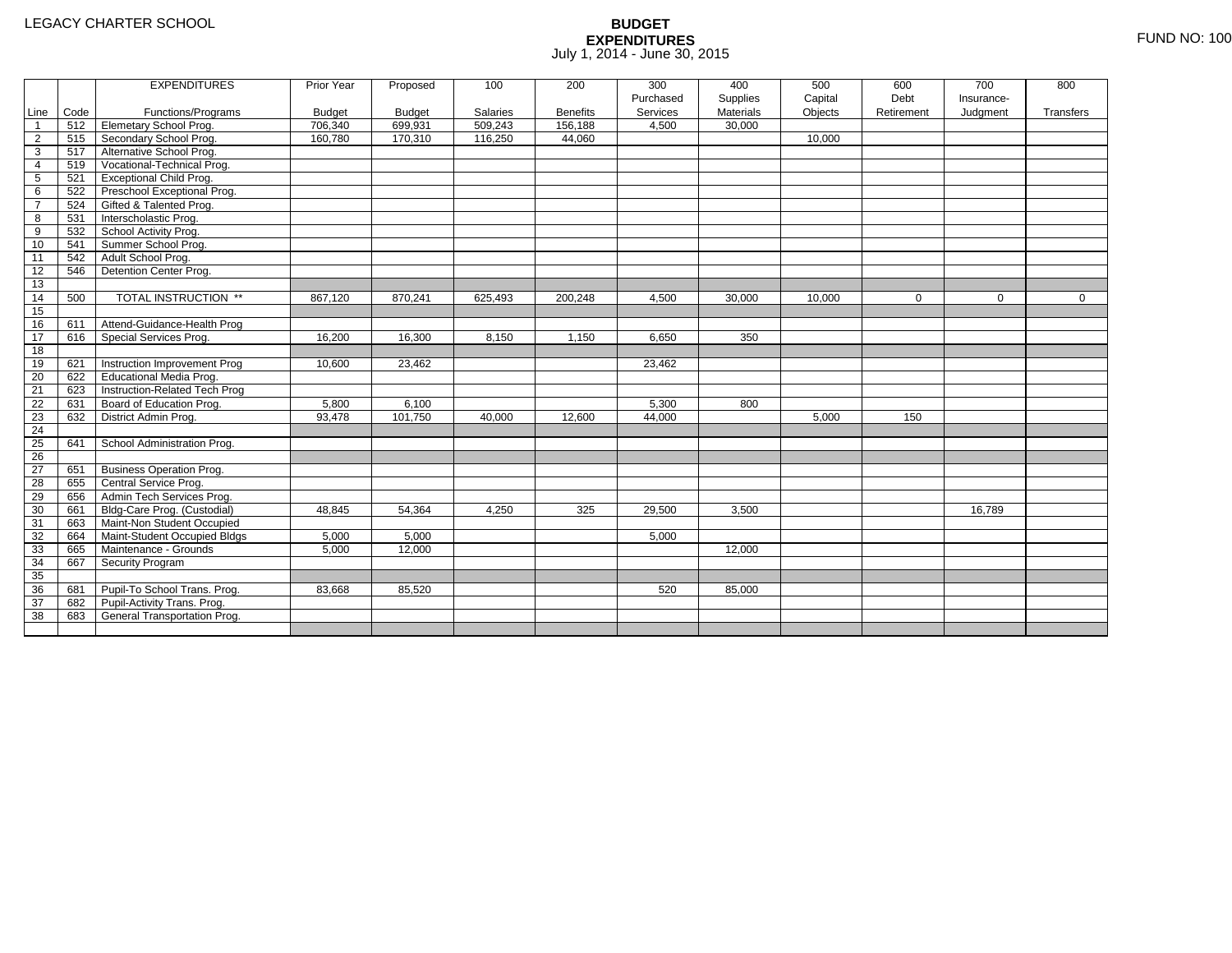2 Total Appropriation 1,436,920 1,476,730

3 | Unappropriated Balance | 31,321 | 159,157

4 | TOTAL APPROPRIATION (72+73) | 1,468,241 | 1,635,887

73

74

|                 |      | <b>EXPENDITURES</b>                       | Prior Year    | Proposed      | 100                   | 200             | 300                                                  | 400         | 500          | 600         | 700          | 800         |  |  |  |  |
|-----------------|------|-------------------------------------------|---------------|---------------|-----------------------|-----------------|------------------------------------------------------|-------------|--------------|-------------|--------------|-------------|--|--|--|--|
|                 |      |                                           |               |               |                       |                 | Purchased                                            | Supplies    | Capital      | Debt        | Insurance-   |             |  |  |  |  |
| Line            | Code | Functions/Programs                        | <b>Budget</b> | <b>Budget</b> | Salaries              | <b>Benefits</b> | Services                                             | Materials   | Objects      | Retirement  | Judgment     | Transfers   |  |  |  |  |
| 39              | 691  | Other Support Services Prog.              |               |               |                       |                 |                                                      |             |              |             |              |             |  |  |  |  |
| 40              |      |                                           |               |               |                       |                 |                                                      |             |              |             |              |             |  |  |  |  |
| 41              | 600  | TOTAL SUPPORT SERV.**                     | 268,591       | 304,496       | 52,400                | 14,075          | 114,432                                              | 101,650     | 5,000        | 150         | 16,789       | $\Omega$    |  |  |  |  |
| 42              |      |                                           |               |               |                       |                 |                                                      |             |              |             |              |             |  |  |  |  |
| 43              | 710  | Child Nutrition Program                   |               |               |                       |                 |                                                      |             |              |             |              |             |  |  |  |  |
| 44              | 720  | <b>Community Services Program</b>         |               |               |                       |                 |                                                      |             |              |             |              |             |  |  |  |  |
| 45              | 730  | <b>Enterprise Operations</b>              |               |               |                       |                 |                                                      |             |              |             |              |             |  |  |  |  |
| 46              | 700  | TOTAL NON-INSTRUCTION**                   | $\mathbf 0$   | $\mathbf 0$   | $\mathbf 0$           | $\overline{0}$  | $\mathbf 0$                                          | $\mathbf 0$ | $\mathbf{0}$ | $\mathbf 0$ | $\mathbf{0}$ | $\mathbf 0$ |  |  |  |  |
| 47              |      |                                           |               |               |                       |                 |                                                      |             |              |             |              |             |  |  |  |  |
| 48              | 810  | Capital Assets-Student Occ                |               |               |                       |                 |                                                      |             |              |             |              |             |  |  |  |  |
| 49              | 811  | Capital Assets-Non Student Occ            |               |               |                       |                 |                                                      |             |              |             |              |             |  |  |  |  |
| 50              | 800  | TOTAL CAPITAL ASSETS PROG**               | $\mathbf 0$   | $\mathbf 0$   | $\mathbf 0$           | $\mathbf 0$     | $\mathbf 0$                                          | $\mathbf 0$ | $\mathbf 0$  | $\mathbf 0$ | $\mathbf 0$  | $\mathbf 0$ |  |  |  |  |
| 51              |      |                                           |               |               |                       |                 |                                                      |             |              |             |              |             |  |  |  |  |
| 52              | 911  | Debt Services Prog.-Princ.                |               |               |                       |                 |                                                      |             |              |             |              |             |  |  |  |  |
| 53              | 912  | Debt Services Prog.-Int.                  |               |               |                       |                 |                                                      |             |              |             |              |             |  |  |  |  |
| 54              | 913  | Debt Serv Prog-Refnded Debt               |               |               |                       |                 |                                                      |             |              |             |              |             |  |  |  |  |
| 55              | 920  | <b>Transfers Out</b>                      | 226,209       | 231,993       | 231,993               |                 |                                                      |             |              |             |              |             |  |  |  |  |
| 56              |      |                                           |               |               |                       |                 |                                                      |             |              |             |              |             |  |  |  |  |
| 57              | 900  | <b>TOTAL OTHER SERVICES **</b>            | 226,209       | 231,993       | 0                     | 0               | 0                                                    | $\mathbf 0$ | 0            | $\mathbf 0$ | 0            | 231,993     |  |  |  |  |
| 58              |      |                                           |               |               |                       |                 |                                                      |             |              |             |              |             |  |  |  |  |
| 59              |      |                                           |               |               |                       |                 |                                                      |             |              |             |              |             |  |  |  |  |
| 60              |      | <b>TOTAL EXPENDITURES</b><br>$\star\star$ |               |               |                       |                 |                                                      |             |              |             |              |             |  |  |  |  |
|                 |      | (Lines 14+41+47+49+57) **                 | 1,361,920     | 1,406,730     | 677,893               | 214,323         | 118,932                                              | 131,650     | 15,000       | 150         | 16,789       | 231,993     |  |  |  |  |
| 61              |      |                                           |               |               |                       |                 |                                                      |             |              |             |              |             |  |  |  |  |
| 62              | 950  | <b>Contingency Reserve</b>                | 75,000        | 70,000        |                       |                 |                                                      |             |              |             |              |             |  |  |  |  |
|                 |      | (5% of Line 60)                           |               |               |                       |                 |                                                      |             |              |             |              |             |  |  |  |  |
| 63              |      |                                           |               |               |                       |                 |                                                      |             |              |             |              |             |  |  |  |  |
| 64              |      | <b>TOTAL APPROPRIATION</b>                |               |               |                       |                 |                                                      |             |              |             |              |             |  |  |  |  |
|                 |      | (Line 60 + Line 62)                       | 1,436,920     | 1,476,730     |                       |                 |                                                      |             |              |             |              |             |  |  |  |  |
| 65              |      |                                           |               |               |                       |                 |                                                      |             |              |             |              |             |  |  |  |  |
|                 |      |                                           |               |               |                       |                 |                                                      |             |              |             |              |             |  |  |  |  |
| 66              |      | <b>BUDGET SUMMARY</b>                     |               |               | <b>BUDGET SUMMARY</b> |                 |                                                      |             |              |             |              |             |  |  |  |  |
| 67              |      |                                           |               |               |                       |                 |                                                      |             |              |             |              |             |  |  |  |  |
| 68              |      | <b>Beginning Fund Balance</b>             | 76,140CR      | 106,321CR     |                       |                 | The total on line 70 must equal the total on line 74 |             |              |             |              |             |  |  |  |  |
| 69              |      | Revenues + Transfers In                   | 1,392,101CR   | 1,529,566CR   |                       |                 |                                                      |             |              |             |              |             |  |  |  |  |
| 70              |      | TOTAL REVENUE (68 + 69)                   | 1,468,241CR   | 1,635,887CR   |                       |                 |                                                      |             |              |             |              |             |  |  |  |  |
| $\overline{71}$ |      |                                           |               |               |                       |                 |                                                      |             |              |             |              |             |  |  |  |  |
| $\overline{72}$ |      | <b>Total Appropriation</b>                | 1.436.920     | 1.476.730     |                       |                 |                                                      |             |              |             |              |             |  |  |  |  |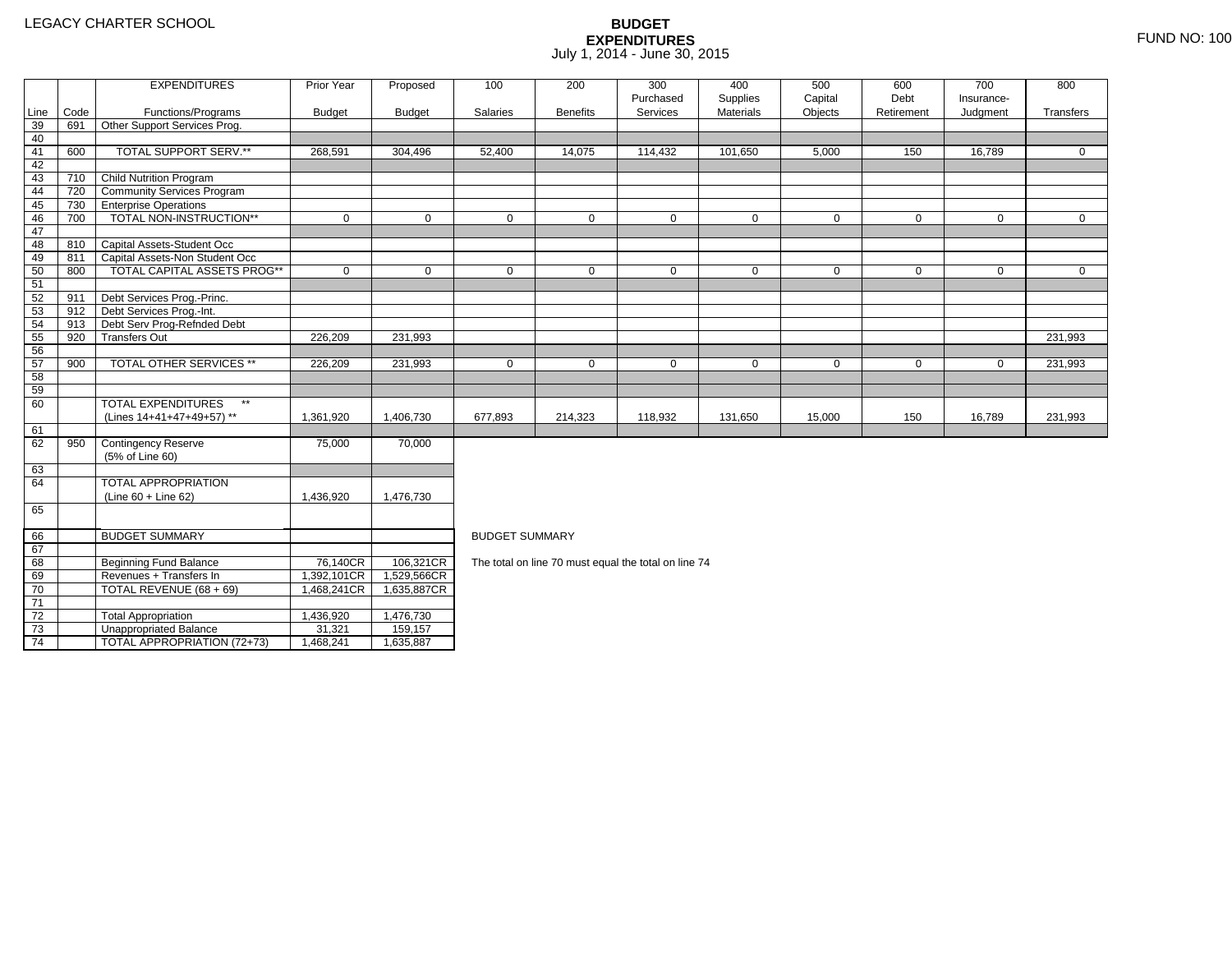# **BUDGET REVENUES** FUND NO: 230 July 1, 2014 - June 30, 2015

|                         |                | <b>REVENUES</b>                         | Prior Year    | <b>Proposed Budget</b> |               |                 |        | <b>REVENUES</b>                        | Prior Year    | Proposed Budget |             |
|-------------------------|----------------|-----------------------------------------|---------------|------------------------|---------------|-----------------|--------|----------------------------------------|---------------|-----------------|-------------|
| Line                    | Code           | Item                                    | <b>Budget</b> | Line Amounts           | <b>Totals</b> | Line            | Code   | Item                                   | <b>Budget</b> | Line Amounts    | Totals      |
| $\overline{1}$          |                | 320000 Estimated Fund Balance           |               | *******                |               | 40              |        | 429000 Other County                    |               |                 |             |
| $\overline{2}$          |                | as of July 1                            | $\Omega$      | *******                | $\Omega$      | 41              | 420000 | <b>TOTAL COUNTY</b><br>$\star\star$    | $\Omega$      | *******         | $\mathbf 0$ |
| $\overline{\mathbf{3}}$ |                | 411100 Taxes-General M & O              |               |                        |               | 42              |        |                                        |               |                 |             |
| $\overline{4}$          |                | 411200 Taxes-Suplemental                |               |                        |               | 43              |        | 431100 Base Support Program            |               |                 |             |
| $\overline{5}$          |                | 411300 Taxes-Emergency                  |               |                        |               | 44              |        | 431200 Transportation Support          |               |                 |             |
| 6                       |                | 411400 Taxes-Tort                       |               |                        |               | 45              |        | 431400 Except Child/SED Support        |               |                 |             |
| $\overline{7}$          |                | 411500 Taxes-Cooperative                |               |                        |               | 46              |        | 431500 Border Tuition Support          |               |                 |             |
| 8                       |                | 411600 Taxes-Tuition                    |               |                        |               | 47              |        | 431600 Tuition Equivalency             |               |                 |             |
| 9                       |                | 411700 Taxes-Migrant                    |               |                        |               | 48              |        | 431800 Benefit Apportionment           |               |                 |             |
| 10                      |                | 411900 Taxes-Other                      |               |                        |               | 49              |        | 431900 Other State Support             |               |                 |             |
| 11                      |                | 412100 Taxes-Plant Facility             |               |                        |               | 50              |        | 432100 Driver Education Prog.          |               |                 |             |
| 12                      |                | 412500 Taxes-Bond & Interest            |               |                        |               | 51              |        | 432400 Professional Technical Prog     |               |                 |             |
| 13                      |                | <b>TOTAL TAXES</b>                      | $\Omega$      | *******                | 0             | 52              |        | 437000 Lottery/Additional State Maint  |               |                 |             |
| 14                      |                | 413000 Penalty: Delinguent Taxes        |               |                        |               | 53              |        | 438000 Rev in Lieu of/Ag Equip Tax     |               |                 |             |
| 15                      |                |                                         |               |                        |               | 54              |        | 439000 Other State Revenue             |               |                 |             |
| 16                      |                | 414100 Tuition - Individuals            |               |                        |               | 55              |        |                                        |               |                 |             |
| 17                      |                | 414200 Tuition-Districts in Idaho       |               |                        |               | 56              | 430000 | <b>TOTAL STATE</b><br>$\star\star$     | $\Omega$      | *******         | $\mathbf 0$ |
| $\overline{18}$         |                | 414300   Tuition-Out of State Districts |               |                        |               | 57              |        |                                        |               |                 |             |
| 19                      |                |                                         |               |                        |               | 58              |        | 442000 Indirect Unrestricted Fed.      |               |                 |             |
| 20                      |                | 415000 Earnings on Investments          |               |                        |               | 59              |        | 443000 Direct Restricted Fed.          |               |                 |             |
| 21                      |                |                                         |               |                        |               | 60              |        | 445100 Title I - ESEA                  |               |                 |             |
| 22                      |                | 416100 School Food Service              |               |                        |               | 61              |        | 445200 Title VI. ESEA-Innovative Pr    |               |                 |             |
| 23                      |                | 416200 Meal Sales: Non-Reimb.           |               |                        |               | 62              |        | 445300 Perkins III-Voc Tech Act        |               |                 |             |
| 24                      |                | 416900 Other Food Sales                 |               |                        |               | 63              |        | 445400 Adult Education                 |               |                 |             |
| $\overline{25}$         |                |                                         |               |                        |               | 64              |        | 445500 Child Nutrition Reimb.          |               |                 |             |
| 26                      |                | 417100 Admissions/Activities            |               |                        |               | 65              |        | 445600 Title VI-B                      |               |                 |             |
| $\overline{27}$         |                | 417200 Bookstore Sales                  |               |                        |               | 66              |        | 445900 Other Indirect Fed. Prog.       |               |                 |             |
| 28                      |                | 417300 Clubs, Org. Dues, Etc.           |               |                        |               | 67              |        | 448200 Impact Aid - P.L. 874           |               |                 |             |
| 29                      |                | 417400 School Fees & Charges            |               |                        |               | 68              | 440000 | <b>TOTAL FEDERAL</b><br>$\star\star$   | $\Omega$      | *******         | $\Omega$    |
| 30                      | 417900         | Other Student Revenues                  |               |                        |               | 69              |        |                                        |               |                 |             |
| 31                      |                |                                         |               |                        |               | 70              |        | 451000 Proceeds: Bonds, Capital Leases |               |                 |             |
| 32                      |                | 418100 Community Service                |               |                        |               | $\overline{71}$ |        | 453000 Sale of Fixed Assets            |               |                 |             |
| 33                      |                |                                         |               |                        |               | 72              | 450000 | <b>TOTAL OTHER</b>                     | $\Omega$      | *******         | $\mathbf 0$ |
| 34                      | 419100 Rentals |                                         |               |                        |               | $\overline{73}$ |        |                                        |               |                 |             |
| 35                      |                | 419200 Contributions/Donations          |               |                        |               | $\overline{74}$ |        | $\star\star$<br><b>TOTAL REVENUES</b>  | 0             | *******         | $\Omega$    |
| 36                      |                | 419300 Transportaion Fees               |               |                        |               | $\overline{75}$ |        |                                        |               |                 |             |
| 37                      |                | 419900 Other Local                      |               |                        |               | 76              | 460000 | <b>TRANSFERS IN</b>                    |               |                 |             |
| 38                      |                | TOTAL OTHER LOCAL **                    | $\Omega$      | *******                | $\mathbf 0$   | 77              |        |                                        |               |                 |             |
| 39                      | 410000         | <b>TOTAL LOCAL</b>                      |               | *******                |               | 78              | 400000 | BAL.+ REVENUE + TRANS.                 |               | *******         |             |
|                         |                | $(Line 13 + 38)$                        | $\mathbf 0$   |                        | $\mathbf 0$   |                 |        | (Lines $1 + 74 + 76$ )                 | $\mathbf 0$   |                 | 0           |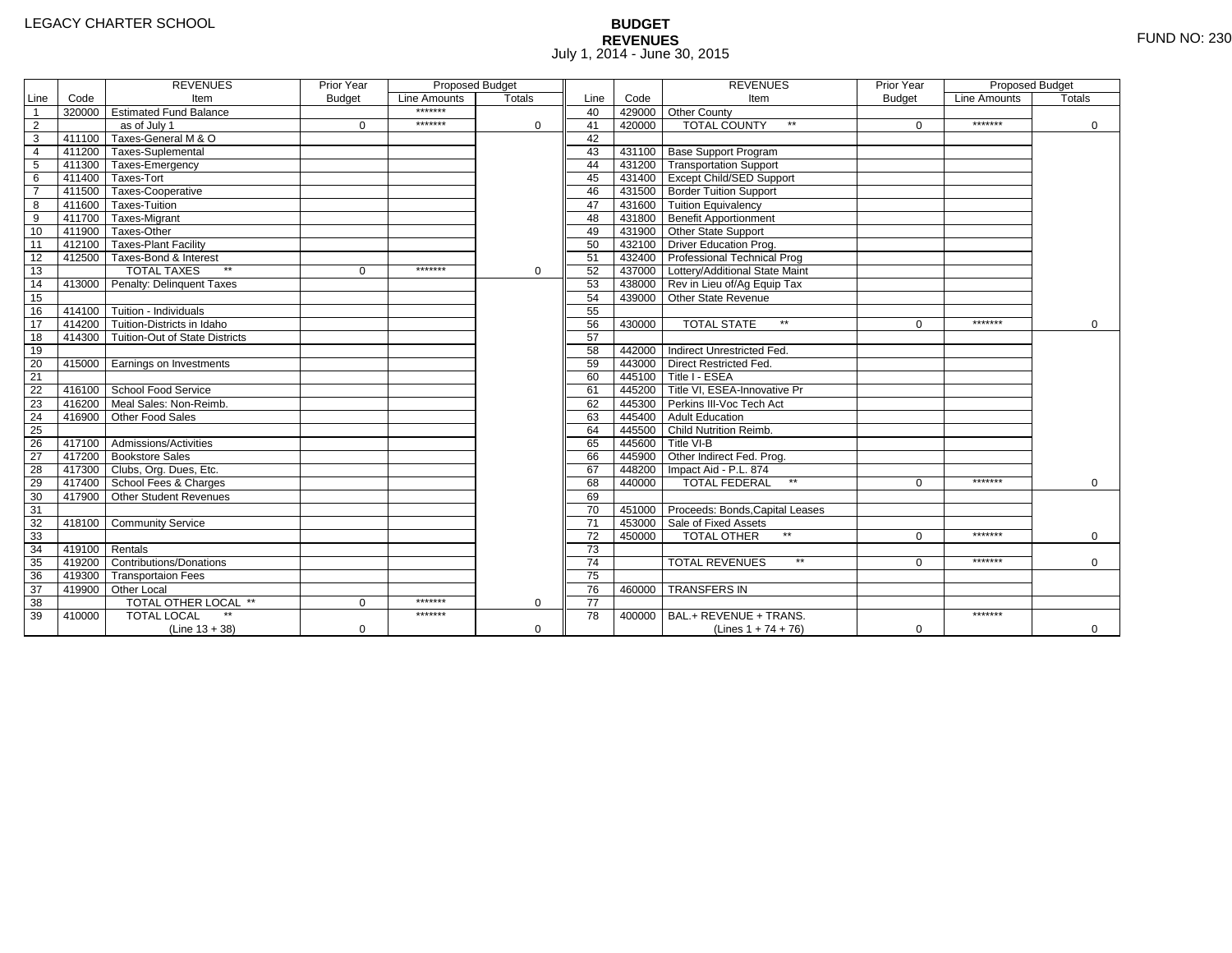|                 |      | <b>EXPENDITURES</b>             | Prior Year    | Proposed      | 100             | 200             | 300         | 400              | 500         | 600         | 700         | 800         |
|-----------------|------|---------------------------------|---------------|---------------|-----------------|-----------------|-------------|------------------|-------------|-------------|-------------|-------------|
|                 |      |                                 |               |               |                 |                 | Purchased   | Supplies         | Capital     | Debt        | Insurance-  |             |
| Line            | Code | Functions/Programs              | <b>Budget</b> | <b>Budget</b> | <b>Salaries</b> | <b>Benefits</b> | Services    | <b>Materials</b> | Objects     | Retirement  | Judgment    | Transfers   |
| $\mathbf{1}$    | 512  | Elemetary School Prog.          |               |               |                 |                 |             |                  |             |             |             |             |
| $\overline{2}$  | 515  | Secondary School Prog.          |               |               |                 |                 |             |                  |             |             |             |             |
| 3               | 517  | Alternative School Prog.        |               |               |                 |                 |             |                  |             |             |             |             |
| 4               | 519  | Vocational-Technical Prog.      |               |               |                 |                 |             |                  |             |             |             |             |
| 5               | 521  | <b>Exceptional Child Prog.</b>  |               |               |                 |                 |             |                  |             |             |             |             |
| 6               | 522  | Preschool Exceptional Prog.     |               |               |                 |                 |             |                  |             |             |             |             |
| $\overline{7}$  | 524  | Gifted & Talented Prog.         |               |               |                 |                 |             |                  |             |             |             |             |
| 8               | 531  | Interscholastic Prog.           |               |               |                 |                 |             |                  |             |             |             |             |
| 9               | 532  | School Activity Prog.           |               |               |                 |                 |             |                  |             |             |             |             |
| 10              | 541  | Summer School Prog.             |               |               |                 |                 |             |                  |             |             |             |             |
| 11              | 542  | Adult School Prog.              |               |               |                 |                 |             |                  |             |             |             |             |
| 12              | 546  | Detention Center Prog.          |               |               |                 |                 |             |                  |             |             |             |             |
| 13              |      |                                 |               |               |                 |                 |             |                  |             |             |             |             |
| 14              | 500  | TOTAL INSTRUCTION **            | $\mathbf 0$   | 0             | 0               | $\mathbf 0$     | $\mathbf 0$ | $\mathbf 0$      | $\mathbf 0$ | $\mathbf 0$ | $\mathbf 0$ | $\mathbf 0$ |
| 15              |      |                                 |               |               |                 |                 |             |                  |             |             |             |             |
| 16              | 611  | Attend-Guidance-Health Prog     |               |               |                 |                 |             |                  |             |             |             |             |
| 17              | 616  | Special Services Prog.          |               |               |                 |                 |             |                  |             |             |             |             |
| 18              |      |                                 |               |               |                 |                 |             |                  |             |             |             |             |
| 19              | 621  | Instruction Improvement Prog    |               |               |                 |                 |             |                  |             |             |             |             |
| 20              | 622  | <b>Educational Media Prog.</b>  |               |               |                 |                 |             |                  |             |             |             |             |
| 21              | 623  | Instruction-Related Tech Prog   |               |               |                 |                 |             |                  |             |             |             |             |
| 22              | 631  | Board of Education Prog.        |               |               |                 |                 |             |                  |             |             |             |             |
| 23              | 632  | District Admin Prog.            |               |               |                 |                 |             |                  |             |             |             |             |
| 24              |      |                                 |               |               |                 |                 |             |                  |             |             |             |             |
| 25              | 641  | School Administration Prog.     |               |               |                 |                 |             |                  |             |             |             |             |
| 26              |      |                                 |               |               |                 |                 |             |                  |             |             |             |             |
| $\overline{27}$ | 651  | <b>Business Operation Prog.</b> |               |               |                 |                 |             |                  |             |             |             |             |
| 28              | 655  | Central Service Prog.           |               |               |                 |                 |             |                  |             |             |             |             |
| 29              | 656  | Admin Tech Services Prog.       |               |               |                 |                 |             |                  |             |             |             |             |
| 30              | 661  | Bldg-Care Prog. (Custodial)     |               |               |                 |                 |             |                  |             |             |             |             |
| 31              | 663  | Maint-Non Student Occupied      |               |               |                 |                 |             |                  |             |             |             |             |
| 32              | 664  | Maint-Student Occupied Bldgs    |               |               |                 |                 |             |                  |             |             |             |             |
| 33              | 665  | Maintenance - Grounds           |               |               |                 |                 |             |                  |             |             |             |             |
| 34              | 667  | Security Program                |               |               |                 |                 |             |                  |             |             |             |             |
| 35              |      |                                 |               |               |                 |                 |             |                  |             |             |             |             |
| 36              | 681  | Pupil-To School Trans. Prog.    |               |               |                 |                 |             |                  |             |             |             |             |
| 37              | 682  | Pupil-Activity Trans. Prog.     |               |               |                 |                 |             |                  |             |             |             |             |
| 38              | 683  | General Transportation Prog.    |               |               |                 |                 |             |                  |             |             |             |             |
|                 |      |                                 |               |               |                 |                 |             |                  |             |             |             |             |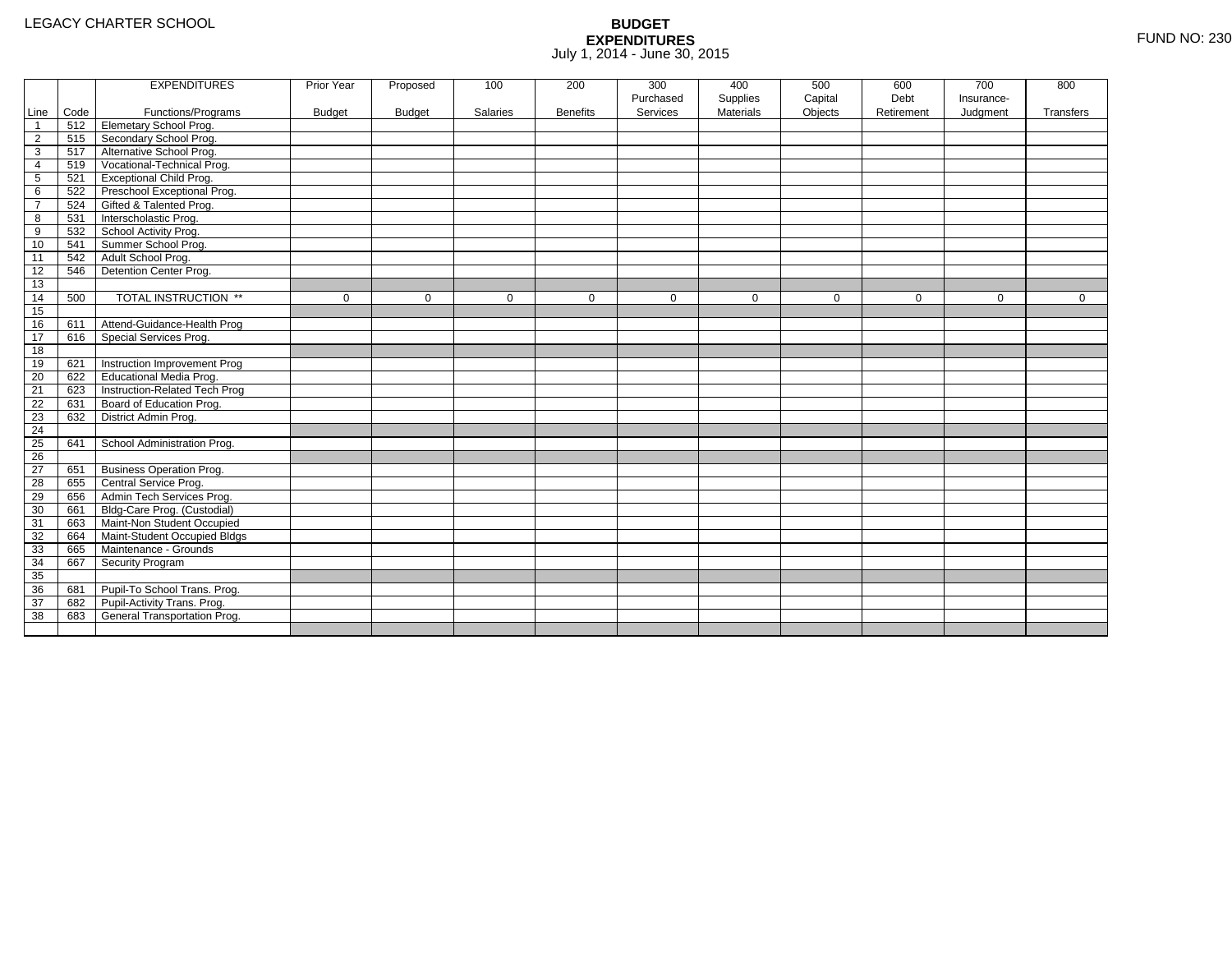4 | TOTAL APPROPRIATION (72+73) | 0 | 0

|                 |      | <b>EXPENDITURES</b>                       | Prior Year    | Proposed      | 100                   | 200             | 300<br>Purchased                                     | 400<br>Supplies | 500<br>Capital | 600<br>Debt | 700<br>Insurance- | 800          |
|-----------------|------|-------------------------------------------|---------------|---------------|-----------------------|-----------------|------------------------------------------------------|-----------------|----------------|-------------|-------------------|--------------|
| Line            | Code | Functions/Programs                        | <b>Budget</b> | <b>Budget</b> | Salaries              | <b>Benefits</b> | Services                                             | Materials       | Objects        | Retirement  | Judgment          | Transfers    |
| 39              | 691  | Other Support Services Prog.              |               |               |                       |                 |                                                      |                 |                |             |                   |              |
| 40              |      |                                           |               |               |                       |                 |                                                      |                 |                |             |                   |              |
| 41              | 600  | TOTAL SUPPORT SERV.**                     | $\mathbf 0$   | $\Omega$      | $\Omega$              | $\Omega$        | $\Omega$                                             | $\mathbf 0$     | $\mathbf 0$    | $\Omega$    | $\Omega$          | $\Omega$     |
| 42              |      |                                           |               |               |                       |                 |                                                      |                 |                |             |                   |              |
| 43              | 710  | Child Nutrition Program                   |               |               |                       |                 |                                                      |                 |                |             |                   |              |
| 44              |      | 720 Community Services Program            |               |               |                       |                 |                                                      |                 |                |             |                   |              |
| 45              | 730  | <b>Enterprise Operations</b>              |               |               |                       |                 |                                                      |                 |                |             |                   |              |
| 46              | 700  | TOTAL NON-INSTRUCTION**                   | $\mathbf 0$   | $\mathbf 0$   | $\mathbf 0$           | $\mathbf{0}$    | $\mathbf 0$                                          | $\mathbf 0$     | $\mathbf 0$    | $\mathbf 0$ | $\overline{0}$    | $\mathbf{0}$ |
| 47              |      |                                           |               |               |                       |                 |                                                      |                 |                |             |                   |              |
| 48              |      | 810 Capital Assets-Student Occ            |               |               |                       |                 |                                                      |                 |                |             |                   |              |
| 49              | 811  | Capital Assets-Non Student Occ            |               |               |                       |                 |                                                      |                 |                |             |                   |              |
| 50              | 800  | <b>TOTAL CAPITAL ASSETS PROG**</b>        | $\mathbf 0$   | $\mathbf 0$   | $\mathbf 0$           | 0               | $\mathbf 0$                                          | $\mathbf 0$     | $\mathbf 0$    | $\mathbf 0$ | $\mathbf 0$       | $\mathbf 0$  |
| 51              |      |                                           |               |               |                       |                 |                                                      |                 |                |             |                   |              |
| 52              | 911  | Debt Services Prog.-Princ.                |               |               |                       |                 |                                                      |                 |                |             |                   |              |
| 53              | 912  | Debt Services Prog.-Int.                  |               |               |                       |                 |                                                      |                 |                |             |                   |              |
| 54              | 913  | Debt Serv Prog-Refnded Debt               |               |               |                       |                 |                                                      |                 |                |             |                   |              |
| 55              | 920  | <b>Transfers Out</b>                      |               |               |                       |                 |                                                      |                 |                |             |                   |              |
| 56              |      |                                           |               |               |                       |                 |                                                      |                 |                |             |                   |              |
| 57              | 900  | <b>TOTAL OTHER SERVICES **</b>            | $\mathbf 0$   | $\mathbf 0$   | $\mathbf 0$           | $\mathbf 0$     | $\mathbf 0$                                          | $\mathbf 0$     | $\mathbf 0$    | $\mathbf 0$ | $\mathbf 0$       | $\mathbf{0}$ |
| 58              |      |                                           |               |               |                       |                 |                                                      |                 |                |             |                   |              |
| 59              |      |                                           |               |               |                       |                 |                                                      |                 |                |             |                   |              |
| 60              |      | <b>TOTAL EXPENDITURES</b><br>$\star\star$ |               |               |                       |                 |                                                      |                 |                |             |                   |              |
|                 |      | (Lines 14+41+47+49+57) **                 | $\mathbf 0$   | $\mathbf 0$   | 0                     | $\mathbf 0$     | $\mathbf 0$                                          | 0               | $\mathbf 0$    | $\mathbf 0$ | $\mathbf 0$       | $\mathbf 0$  |
| 61              |      |                                           |               |               |                       |                 |                                                      |                 |                |             |                   |              |
| 62              | 950  | Contingency Reserve                       |               |               |                       |                 |                                                      |                 |                |             |                   |              |
|                 |      | (5% of Line 60)                           |               |               |                       |                 |                                                      |                 |                |             |                   |              |
| 63              |      |                                           |               |               |                       |                 |                                                      |                 |                |             |                   |              |
| 64              |      | <b>TOTAL APPROPRIATION</b>                |               |               |                       |                 |                                                      |                 |                |             |                   |              |
|                 |      | $(Line 60 + Line 62)$                     | $\mathbf 0$   | $\mathbf 0$   |                       |                 |                                                      |                 |                |             |                   |              |
| 65              |      |                                           |               |               |                       |                 |                                                      |                 |                |             |                   |              |
| 66              |      | <b>BUDGET SUMMARY</b>                     |               |               | <b>BUDGET SUMMARY</b> |                 |                                                      |                 |                |             |                   |              |
| 67              |      |                                           |               |               |                       |                 |                                                      |                 |                |             |                   |              |
| 68              |      | Beginning Fund Balance                    |               |               |                       |                 | The total on line 70 must equal the total on line 74 |                 |                |             |                   |              |
| 69              |      | Revenues + Transfers In                   |               |               |                       |                 |                                                      |                 |                |             |                   |              |
| 70              |      | TOTAL REVENUE (68 + 69)                   | $\mathbf 0$   | $\mathbf 0$   |                       |                 |                                                      |                 |                |             |                   |              |
| $\overline{71}$ |      |                                           |               |               |                       |                 |                                                      |                 |                |             |                   |              |
| 72              |      | <b>Total Appropriation</b>                |               |               |                       |                 |                                                      |                 |                |             |                   |              |
| 73              |      | Unappropriated Balance                    |               |               |                       |                 |                                                      |                 |                |             |                   |              |
|                 |      |                                           |               |               |                       |                 |                                                      |                 |                |             |                   |              |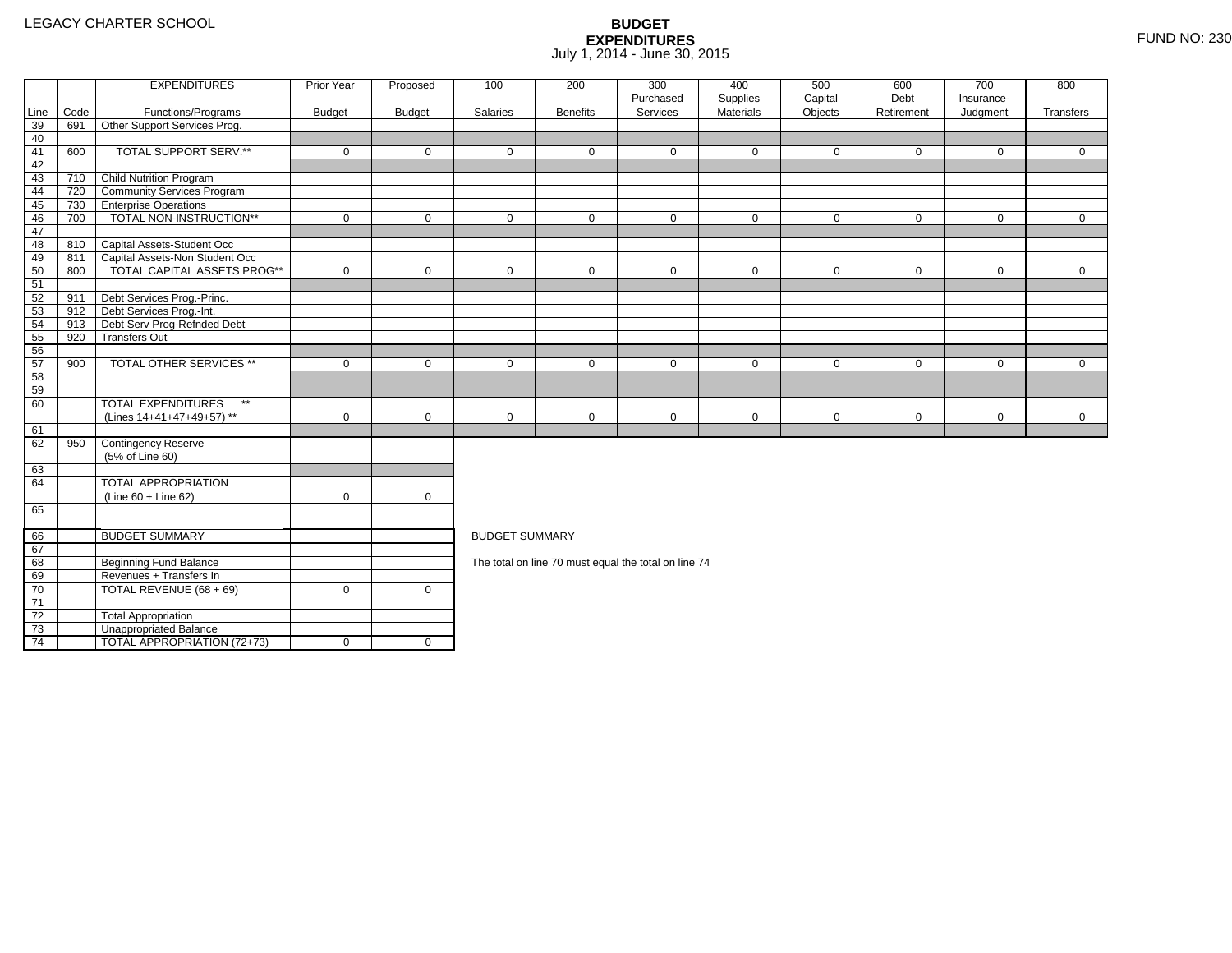# **BUDGET REVENUES** FUND NO: 241 July 1, 2014 - June 30, 2015

|                         |                | <b>REVENUES</b>                         | Prior Year    | <b>Proposed Budget</b> |               |                 |        | <b>REVENUES</b>                        | Prior Year    | Proposed Budget |             |
|-------------------------|----------------|-----------------------------------------|---------------|------------------------|---------------|-----------------|--------|----------------------------------------|---------------|-----------------|-------------|
| Line                    | Code           | Item                                    | <b>Budget</b> | Line Amounts           | <b>Totals</b> | Line            | Code   | Item                                   | <b>Budget</b> | Line Amounts    | Totals      |
| $\overline{1}$          |                | 320000 Estimated Fund Balance           |               | *******                |               | 40              |        | 429000 Other County                    |               |                 |             |
| $\overline{2}$          |                | as of July 1                            | $\Omega$      | *******                | $\Omega$      | 41              | 420000 | <b>TOTAL COUNTY</b><br>$\star\star$    | $\Omega$      | *******         | $\mathbf 0$ |
| $\overline{\mathbf{3}}$ |                | 411100 Taxes-General M & O              |               |                        |               | 42              |        |                                        |               |                 |             |
| $\overline{4}$          |                | 411200 Taxes-Suplemental                |               |                        |               | 43              |        | 431100 Base Support Program            |               |                 |             |
| $\overline{5}$          |                | 411300 Taxes-Emergency                  |               |                        |               | 44              |        | 431200 Transportation Support          |               |                 |             |
| 6                       |                | 411400 Taxes-Tort                       |               |                        |               | 45              |        | 431400 Except Child/SED Support        |               |                 |             |
| $\overline{7}$          |                | 411500 Taxes-Cooperative                |               |                        |               | 46              |        | 431500 Border Tuition Support          |               |                 |             |
| 8                       |                | 411600 Taxes-Tuition                    |               |                        |               | 47              |        | 431600 Tuition Equivalency             |               |                 |             |
| 9                       |                | 411700 Taxes-Migrant                    |               |                        |               | 48              |        | 431800 Benefit Apportionment           |               |                 |             |
| 10                      |                | 411900 Taxes-Other                      |               |                        |               | 49              |        | 431900 Other State Support             |               |                 |             |
| 11                      |                | 412100 Taxes-Plant Facility             |               |                        |               | 50              |        | 432100 Driver Education Prog.          |               |                 |             |
| 12                      |                | 412500 Taxes-Bond & Interest            |               |                        |               | 51              |        | 432400 Professional Technical Prog     |               |                 |             |
| 13                      |                | <b>TOTAL TAXES</b>                      | $\Omega$      | *******                | 0             | 52              |        | 437000 Lottery/Additional State Maint  |               |                 |             |
| 14                      |                | 413000 Penalty: Delinguent Taxes        |               |                        |               | 53              |        | 438000 Rev in Lieu of/Ag Equip Tax     |               |                 |             |
| 15                      |                |                                         |               |                        |               | 54              |        | 439000 Other State Revenue             |               |                 |             |
| 16                      |                | 414100 Tuition - Individuals            |               |                        |               | 55              |        |                                        |               |                 |             |
| 17                      |                | 414200 Tuition-Districts in Idaho       |               |                        |               | 56              | 430000 | <b>TOTAL STATE</b><br>$\star\star$     | $\Omega$      | *******         | 0           |
| $\overline{18}$         |                | 414300   Tuition-Out of State Districts |               |                        |               | 57              |        |                                        |               |                 |             |
| 19                      |                |                                         |               |                        |               | 58              |        | 442000 Indirect Unrestricted Fed.      |               |                 |             |
| 20                      |                | 415000 Earnings on Investments          |               |                        |               | 59              |        | 443000 Direct Restricted Fed.          |               |                 |             |
| 21                      |                |                                         |               |                        |               | 60              |        | 445100 Title I - ESEA                  |               |                 |             |
| 22                      |                | 416100 School Food Service              |               |                        |               | 61              |        | 445200 Title VI. ESEA-Innovative Pr    |               |                 |             |
| 23                      |                | 416200 Meal Sales: Non-Reimb.           |               |                        |               | 62              |        | 445300 Perkins III-Voc Tech Act        |               |                 |             |
| 24                      |                | 416900 Other Food Sales                 |               |                        |               | 63              |        | 445400 Adult Education                 |               |                 |             |
| $\overline{25}$         |                |                                         |               |                        |               | 64              |        | 445500 Child Nutrition Reimb.          |               |                 |             |
| 26                      |                | 417100 Admissions/Activities            |               |                        |               | 65              |        | 445600 Title VI-B                      |               |                 |             |
| $\overline{27}$         |                | 417200 Bookstore Sales                  |               |                        |               | 66              |        | 445900 Other Indirect Fed. Prog.       |               |                 |             |
| 28                      |                | 417300 Clubs, Org. Dues, Etc.           |               |                        |               | 67              |        | 448200 Impact Aid - P.L. 874           |               |                 |             |
| 29                      |                | 417400 School Fees & Charges            |               |                        |               | 68              | 440000 | <b>TOTAL FEDERAL</b><br>$\star\star$   | $\Omega$      | *******         | $\Omega$    |
| 30                      | 417900         | Other Student Revenues                  |               |                        |               | 69              |        |                                        |               |                 |             |
| 31                      |                |                                         |               |                        |               | 70              |        | 451000 Proceeds: Bonds, Capital Leases |               |                 |             |
| 32                      |                | 418100 Community Service                |               |                        |               | $\overline{71}$ |        | 453000 Sale of Fixed Assets            |               |                 |             |
| 33                      |                |                                         |               |                        |               | 72              | 450000 | <b>TOTAL OTHER</b>                     | $\Omega$      | *******         | $\mathbf 0$ |
| 34                      | 419100 Rentals |                                         |               |                        |               | $\overline{73}$ |        |                                        |               |                 |             |
| 35                      |                | 419200 Contributions/Donations          |               |                        |               | $\overline{74}$ |        | $\star\star$<br><b>TOTAL REVENUES</b>  | 0             | *******         | $\Omega$    |
| 36                      |                | 419300 Transportaion Fees               |               |                        |               | $\overline{75}$ |        |                                        |               |                 |             |
| 37                      |                | 419900 Other Local                      |               |                        |               | 76              | 460000 | <b>TRANSFERS IN</b>                    |               |                 |             |
| 38                      |                | TOTAL OTHER LOCAL **                    | $\Omega$      | *******                | $\mathbf 0$   | 77              |        |                                        |               |                 |             |
| 39                      | 410000         | <b>TOTAL LOCAL</b>                      |               | *******                |               | 78              | 400000 | BAL.+ REVENUE + TRANS.                 |               | *******         |             |
|                         |                | $(Line 13 + 38)$                        | $\mathbf 0$   |                        | $\mathbf 0$   |                 |        | (Lines $1 + 74 + 76$ )                 | $\mathbf 0$   |                 | 0           |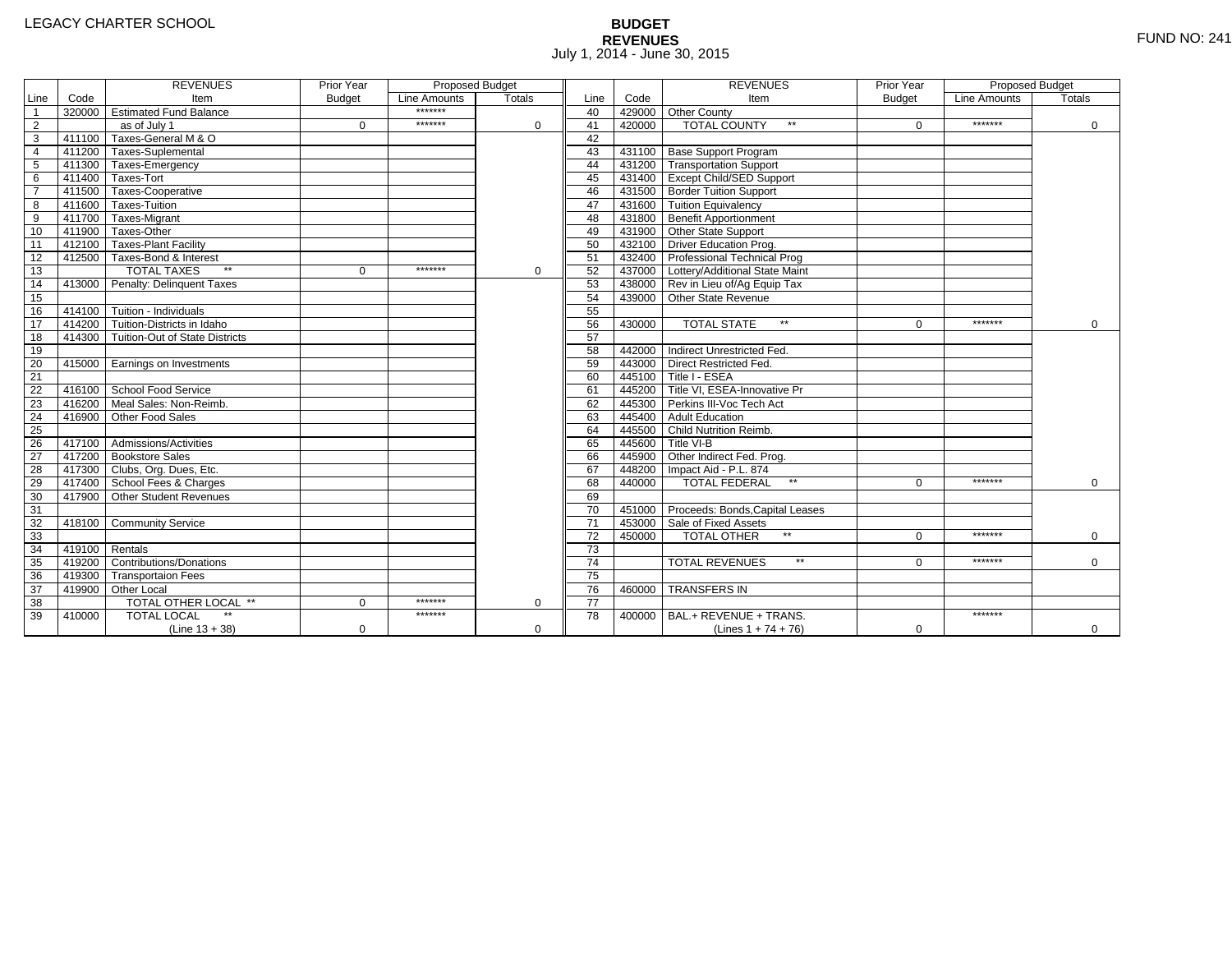|                |      | <b>EXPENDITURES</b>             | Prior Year    | Proposed      | 100      | 200             | 300       | 400              | 500         | 600         | 700        | 800         |
|----------------|------|---------------------------------|---------------|---------------|----------|-----------------|-----------|------------------|-------------|-------------|------------|-------------|
|                |      |                                 |               |               |          |                 | Purchased | Supplies         | Capital     | Debt        | Insurance- |             |
| Line           | Code | Functions/Programs              | <b>Budget</b> | <b>Budget</b> | Salaries | <b>Benefits</b> | Services  | <b>Materials</b> | Objects     | Retirement  | Judgment   | Transfers   |
| $\mathbf 1$    | 512  | <b>Elemetary School Prog.</b>   |               |               |          |                 |           |                  |             |             |            |             |
| $\overline{2}$ | 515  | Secondary School Prog.          |               |               |          |                 |           |                  |             |             |            |             |
| 3              | 517  | Alternative School Prog.        |               |               |          |                 |           |                  |             |             |            |             |
| 4              | 519  | Vocational-Technical Prog.      |               |               |          |                 |           |                  |             |             |            |             |
| 5              | 521  | <b>Exceptional Child Prog.</b>  |               |               |          |                 |           |                  |             |             |            |             |
| 6              | 522  | Preschool Exceptional Prog.     |               |               |          |                 |           |                  |             |             |            |             |
| $\overline{7}$ | 524  | Gifted & Talented Prog.         |               |               |          |                 |           |                  |             |             |            |             |
| 8              | 531  | Interscholastic Prog.           |               |               |          |                 |           |                  |             |             |            |             |
| 9              | 532  | School Activity Prog.           |               |               |          |                 |           |                  |             |             |            |             |
| 10             | 541  | Summer School Prog.             |               |               |          |                 |           |                  |             |             |            |             |
| 11             | 542  | Adult School Prog.              |               |               |          |                 |           |                  |             |             |            |             |
| 12             | 546  | Detention Center Prog.          |               |               |          |                 |           |                  |             |             |            |             |
| 13             |      |                                 |               |               |          |                 |           |                  |             |             |            |             |
| 14             | 500  | TOTAL INSTRUCTION **            | $\mathbf 0$   | $\Omega$      | $\Omega$ | $\mathbf{0}$    | $\Omega$  | $\mathbf{0}$     | $\mathbf 0$ | $\mathbf 0$ | $\Omega$   | $\mathbf 0$ |
| 15             |      |                                 |               |               |          |                 |           |                  |             |             |            |             |
| 16             | 611  | Attend-Guidance-Health Prog     |               |               |          |                 |           |                  |             |             |            |             |
| 17             | 616  | Special Services Prog.          |               |               |          |                 |           |                  |             |             |            |             |
| 18             |      |                                 |               |               |          |                 |           |                  |             |             |            |             |
| 19             | 621  | Instruction Improvement Prog    |               |               |          |                 |           |                  |             |             |            |             |
| 20             | 622  | <b>Educational Media Prog.</b>  |               |               |          |                 |           |                  |             |             |            |             |
| 21             | 623  | Instruction-Related Tech Prog   |               |               |          |                 |           |                  |             |             |            |             |
| 22             | 631  | Board of Education Prog.        |               |               |          |                 |           |                  |             |             |            |             |
| 23             | 632  | District Admin Prog.            |               |               |          |                 |           |                  |             |             |            |             |
| 24             |      |                                 |               |               |          |                 |           |                  |             |             |            |             |
| 25             | 641  | School Administration Prog.     |               |               |          |                 |           |                  |             |             |            |             |
| 26             |      |                                 |               |               |          |                 |           |                  |             |             |            |             |
| 27             | 651  | <b>Business Operation Prog.</b> |               |               |          |                 |           |                  |             |             |            |             |
| 28             | 655  | Central Service Prog.           |               |               |          |                 |           |                  |             |             |            |             |
| 29             | 656  | Admin Tech Services Prog.       |               |               |          |                 |           |                  |             |             |            |             |
| 30             | 661  | Bldg-Care Prog. (Custodial)     |               |               |          |                 |           |                  |             |             |            |             |
| 31             | 663  | Maint-Non Student Occupied      |               |               |          |                 |           |                  |             |             |            |             |
| 32             | 664  | Maint-Student Occupied Bldgs    |               |               |          |                 |           |                  |             |             |            |             |
| 33             | 665  | Maintenance - Grounds           |               |               |          |                 |           |                  |             |             |            |             |
| 34             | 667  | Security Program                |               |               |          |                 |           |                  |             |             |            |             |
| 35             |      |                                 |               |               |          |                 |           |                  |             |             |            |             |
| 36             | 681  | Pupil-To School Trans. Prog.    |               |               |          |                 |           |                  |             |             |            |             |
| 37             | 682  | Pupil-Activity Trans. Prog.     |               |               |          |                 |           |                  |             |             |            |             |
| 38             | 683  | General Transportation Prog.    |               |               |          |                 |           |                  |             |             |            |             |
|                |      |                                 |               |               |          |                 |           |                  |             |             |            |             |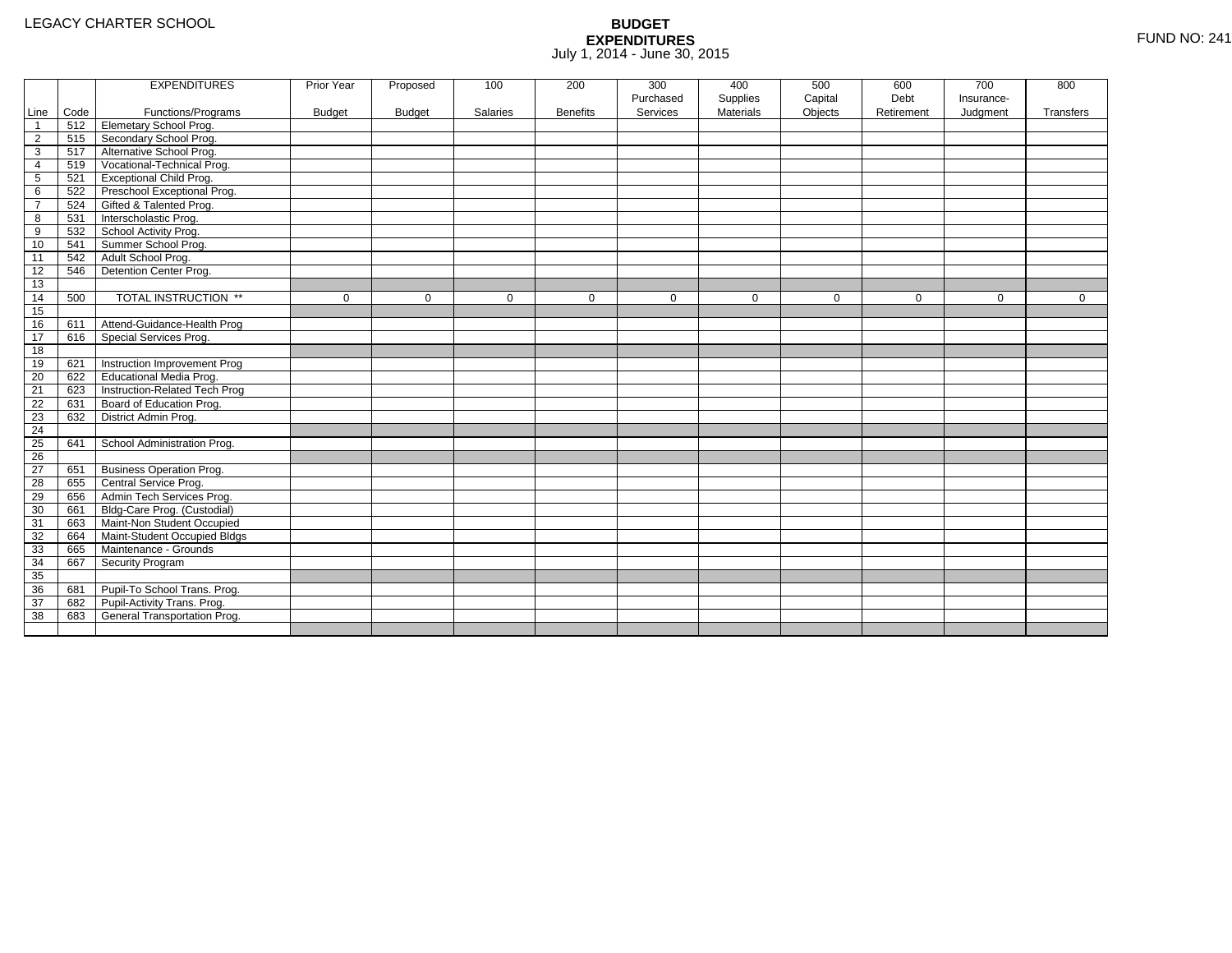4 | TOTAL APPROPRIATION (72+73) | 0 | 0

|      |      | <b>EXPENDITURES</b>                       | Prior Year  | Proposed       | 100                   | 200             | 300<br>Purchased                                     | 400<br>Supplies | 500<br>Capital | 600<br>Debt | 700<br>Insurance- | 800          |  |  |
|------|------|-------------------------------------------|-------------|----------------|-----------------------|-----------------|------------------------------------------------------|-----------------|----------------|-------------|-------------------|--------------|--|--|
| Line | Code | Functions/Programs                        | Budget      | <b>Budget</b>  | Salaries              | <b>Benefits</b> | Services                                             | Materials       | Objects        | Retirement  | Judgment          | Transfers    |  |  |
| 39   | 691  | Other Support Services Prog.              |             |                |                       |                 |                                                      |                 |                |             |                   |              |  |  |
| 40   |      |                                           |             |                |                       |                 |                                                      |                 |                |             |                   |              |  |  |
| 41   | 600  | <b>TOTAL SUPPORT SERV.**</b>              | $\mathbf 0$ | $\mathbf 0$    | $\mathbf 0$           | $\mathbf 0$     | $\mathbf{0}$                                         | $\mathbf 0$     | $\mathbf 0$    | $\mathbf 0$ | $\mathbf 0$       | $\mathbf 0$  |  |  |
| 42   |      |                                           |             |                |                       |                 |                                                      |                 |                |             |                   |              |  |  |
| 43   | 710  | <b>Child Nutrition Program</b>            |             |                |                       |                 |                                                      |                 |                |             |                   |              |  |  |
| 44   | 720  | <b>Community Services Program</b>         |             |                |                       |                 |                                                      |                 |                |             |                   |              |  |  |
| 45   | 730  | <b>Enterprise Operations</b>              |             |                |                       |                 |                                                      |                 |                |             |                   |              |  |  |
| 46   | 700  | TOTAL NON-INSTRUCTION**                   | $\mathbf 0$ | $\mathbf 0$    | $\mathbf 0$           | $\mathbf 0$     | $\mathbf 0$                                          | $\mathbf 0$     | $\mathbf 0$    | $\mathbf 0$ | $\mathbf{0}$      | $\mathbf 0$  |  |  |
| 47   |      |                                           |             |                |                       |                 |                                                      |                 |                |             |                   |              |  |  |
| 48   |      | 810 Capital Assets-Student Occ            |             |                |                       |                 |                                                      |                 |                |             |                   |              |  |  |
| 49   | 811  | Capital Assets-Non Student Occ            |             |                |                       |                 |                                                      |                 |                |             |                   |              |  |  |
| 50   | 800  | <b>TOTAL CAPITAL ASSETS PROG**</b>        | $\mathbf 0$ | $\mathbf 0$    | $\mathbf 0$           | $\mathbf 0$     | $\mathbf 0$                                          | $\mathbf 0$     | $\mathbf 0$    | $\mathbf 0$ | $\mathbf 0$       | $\mathbf 0$  |  |  |
| 51   |      |                                           |             |                |                       |                 |                                                      |                 |                |             |                   |              |  |  |
| 52   | 911  | Debt Services Prog.-Princ.                |             |                |                       |                 |                                                      |                 |                |             |                   |              |  |  |
| 53   | 912  | Debt Services Prog.-Int.                  |             |                |                       |                 |                                                      |                 |                |             |                   |              |  |  |
| 54   | 913  | Debt Serv Prog-Refnded Debt               |             |                |                       |                 |                                                      |                 |                |             |                   |              |  |  |
| 55   | 920  | <b>Transfers Out</b>                      |             |                |                       |                 |                                                      |                 |                |             |                   |              |  |  |
| 56   |      |                                           |             |                |                       |                 |                                                      |                 |                |             |                   |              |  |  |
| 57   | 900  | <b>TOTAL OTHER SERVICES **</b>            | $\mathbf 0$ | $\mathbf 0$    | $\mathbf{0}$          | $\mathbf 0$     | $\mathbf 0$                                          | $\mathbf 0$     | $\mathbf 0$    | $\mathbf 0$ | $\mathbf 0$       | $\mathbf{0}$ |  |  |
| 58   |      |                                           |             |                |                       |                 |                                                      |                 |                |             |                   |              |  |  |
| 59   |      |                                           |             |                |                       |                 |                                                      |                 |                |             |                   |              |  |  |
| 60   |      | <b>TOTAL EXPENDITURES</b><br>$\star\star$ |             |                |                       |                 |                                                      |                 |                |             |                   |              |  |  |
|      |      | (Lines 14+41+47+49+57) **                 | 0           | $\mathbf 0$    | 0                     | $\mathbf 0$     | $\mathbf 0$                                          | $\mathbf 0$     | 0              | $\mathbf 0$ | $\mathbf 0$       | $\mathbf 0$  |  |  |
| 61   |      |                                           |             |                |                       |                 |                                                      |                 |                |             |                   |              |  |  |
| 62   | 950  | Contingency Reserve                       |             |                |                       |                 |                                                      |                 |                |             |                   |              |  |  |
|      |      | (5% of Line 60)                           |             |                |                       |                 |                                                      |                 |                |             |                   |              |  |  |
| 63   |      |                                           |             |                |                       |                 |                                                      |                 |                |             |                   |              |  |  |
| 64   |      | TOTAL APPROPRIATION                       |             |                |                       |                 |                                                      |                 |                |             |                   |              |  |  |
|      |      | $(Line 60 + Line 62)$                     | $\mathsf 0$ | 0              |                       |                 |                                                      |                 |                |             |                   |              |  |  |
| 65   |      |                                           |             |                |                       |                 |                                                      |                 |                |             |                   |              |  |  |
| 66   |      | <b>BUDGET SUMMARY</b>                     |             |                | <b>BUDGET SUMMARY</b> |                 |                                                      |                 |                |             |                   |              |  |  |
| 67   |      |                                           |             |                |                       |                 |                                                      |                 |                |             |                   |              |  |  |
| 68   |      | <b>Beginning Fund Balance</b>             |             |                |                       |                 | The total on line 70 must equal the total on line 74 |                 |                |             |                   |              |  |  |
| 69   |      | Revenues + Transfers In                   |             |                |                       |                 |                                                      |                 |                |             |                   |              |  |  |
| 70   |      | TOTAL REVENUE (68 + 69)                   | $\mathbf 0$ | $\overline{0}$ |                       |                 |                                                      |                 |                |             |                   |              |  |  |
| 71   |      |                                           |             |                |                       |                 |                                                      |                 |                |             |                   |              |  |  |
| 72   |      | <b>Total Appropriation</b>                |             |                |                       |                 |                                                      |                 |                |             |                   |              |  |  |
| 73   |      | Unappropriated Balance                    |             |                |                       |                 |                                                      |                 |                |             |                   |              |  |  |
|      |      |                                           |             |                |                       |                 |                                                      |                 |                |             |                   |              |  |  |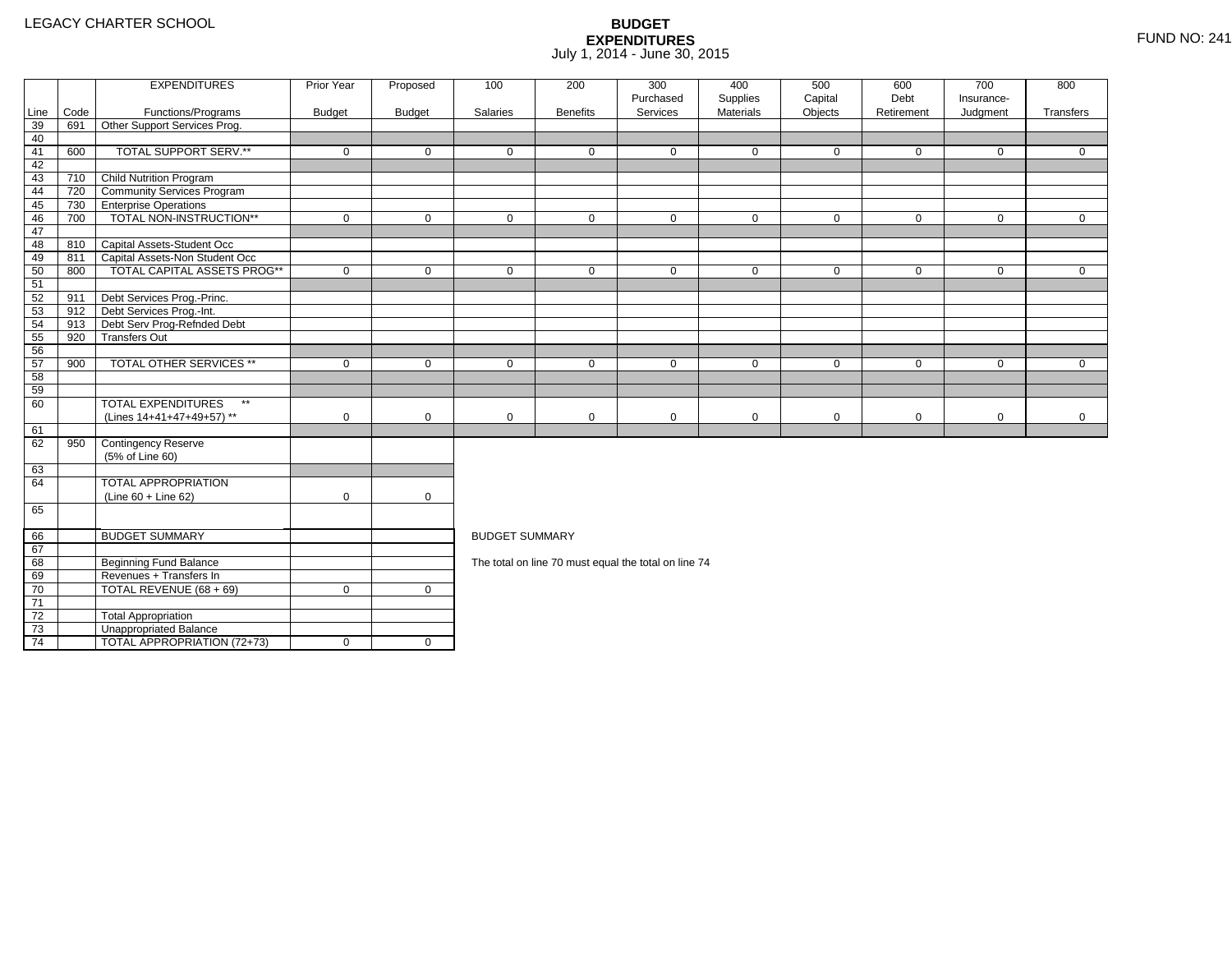# **BUDGET REVENUES** FUND NO: 245 July 1, 2014 - June 30, 2015

|                         |                | <b>REVENUES</b>                         | Prior Year    | <b>Proposed Budget</b> |               |                 |        | <b>REVENUES</b>                        | Prior Year    | Proposed Budget |             |
|-------------------------|----------------|-----------------------------------------|---------------|------------------------|---------------|-----------------|--------|----------------------------------------|---------------|-----------------|-------------|
| Line                    | Code           | Item                                    | <b>Budget</b> | Line Amounts           | <b>Totals</b> | Line            | Code   | Item                                   | <b>Budget</b> | Line Amounts    | Totals      |
| $\overline{1}$          |                | 320000 Estimated Fund Balance           |               | *******                |               | 40              |        | 429000 Other County                    |               |                 |             |
| $\overline{2}$          |                | as of July 1                            | $\Omega$      | *******                | $\Omega$      | 41              | 420000 | <b>TOTAL COUNTY</b><br>$\star\star$    | $\Omega$      | *******         | $\mathbf 0$ |
| $\overline{\mathbf{3}}$ |                | 411100 Taxes-General M & O              |               |                        |               | 42              |        |                                        |               |                 |             |
| $\overline{4}$          |                | 411200 Taxes-Suplemental                |               |                        |               | 43              |        | 431100 Base Support Program            |               |                 |             |
| $\overline{5}$          |                | 411300 Taxes-Emergency                  |               |                        |               | 44              |        | 431200 Transportation Support          |               |                 |             |
| 6                       |                | 411400 Taxes-Tort                       |               |                        |               | 45              |        | 431400 Except Child/SED Support        |               |                 |             |
| $\overline{7}$          |                | 411500 Taxes-Cooperative                |               |                        |               | 46              |        | 431500 Border Tuition Support          |               |                 |             |
| 8                       |                | 411600 Taxes-Tuition                    |               |                        |               | 47              |        | 431600 Tuition Equivalency             |               |                 |             |
| 9                       |                | 411700 Taxes-Migrant                    |               |                        |               | 48              |        | 431800 Benefit Apportionment           |               |                 |             |
| 10                      |                | 411900 Taxes-Other                      |               |                        |               | 49              |        | 431900 Other State Support             |               |                 |             |
| 11                      |                | 412100 Taxes-Plant Facility             |               |                        |               | 50              |        | 432100 Driver Education Prog.          |               |                 |             |
| 12                      |                | 412500 Taxes-Bond & Interest            |               |                        |               | 51              |        | 432400 Professional Technical Prog     |               |                 |             |
| 13                      |                | <b>TOTAL TAXES</b>                      | $\Omega$      | *******                | 0             | 52              |        | 437000 Lottery/Additional State Maint  |               |                 |             |
| 14                      |                | 413000 Penalty: Delinguent Taxes        |               |                        |               | 53              |        | 438000 Rev in Lieu of/Ag Equip Tax     |               |                 |             |
| 15                      |                |                                         |               |                        |               | 54              |        | 439000 Other State Revenue             |               |                 |             |
| 16                      |                | 414100 Tuition - Individuals            |               |                        |               | 55              |        |                                        |               |                 |             |
| 17                      |                | 414200 Tuition-Districts in Idaho       |               |                        |               | 56              | 430000 | <b>TOTAL STATE</b><br>$\star\star$     | $\Omega$      | *******         | $\mathbf 0$ |
| $\overline{18}$         |                | 414300   Tuition-Out of State Districts |               |                        |               | 57              |        |                                        |               |                 |             |
| 19                      |                |                                         |               |                        |               | 58              |        | 442000 Indirect Unrestricted Fed.      |               |                 |             |
| 20                      |                | 415000 Earnings on Investments          |               |                        |               | 59              |        | 443000 Direct Restricted Fed.          |               |                 |             |
| 21                      |                |                                         |               |                        |               | 60              |        | 445100 Title I - ESEA                  |               |                 |             |
| 22                      |                | 416100 School Food Service              |               |                        |               | 61              |        | 445200 Title VI. ESEA-Innovative Pr    |               |                 |             |
| 23                      |                | 416200 Meal Sales: Non-Reimb.           |               |                        |               | 62              |        | 445300 Perkins III-Voc Tech Act        |               |                 |             |
| 24                      |                | 416900 Other Food Sales                 |               |                        |               | 63              |        | 445400 Adult Education                 |               |                 |             |
| $\overline{25}$         |                |                                         |               |                        |               | 64              |        | 445500 Child Nutrition Reimb.          |               |                 |             |
| 26                      |                | 417100 Admissions/Activities            |               |                        |               | 65              |        | 445600 Title VI-B                      |               |                 |             |
| $\overline{27}$         |                | 417200 Bookstore Sales                  |               |                        |               | 66              |        | 445900 Other Indirect Fed. Prog.       |               |                 |             |
| 28                      |                | 417300 Clubs, Org. Dues, Etc.           |               |                        |               | 67              |        | 448200 Impact Aid - P.L. 874           |               |                 |             |
| 29                      |                | 417400 School Fees & Charges            |               |                        |               | 68              | 440000 | <b>TOTAL FEDERAL</b><br>$\star\star$   | $\Omega$      | *******         | $\Omega$    |
| 30                      | 417900         | Other Student Revenues                  |               |                        |               | 69              |        |                                        |               |                 |             |
| 31                      |                |                                         |               |                        |               | 70              |        | 451000 Proceeds: Bonds, Capital Leases |               |                 |             |
| 32                      |                | 418100 Community Service                |               |                        |               | $\overline{71}$ |        | 453000 Sale of Fixed Assets            |               |                 |             |
| 33                      |                |                                         |               |                        |               | 72              | 450000 | <b>TOTAL OTHER</b>                     | $\Omega$      | *******         | $\mathbf 0$ |
| 34                      | 419100 Rentals |                                         |               |                        |               | $\overline{73}$ |        |                                        |               |                 |             |
| 35                      |                | 419200 Contributions/Donations          |               |                        |               | $\overline{74}$ |        | $\star\star$<br><b>TOTAL REVENUES</b>  | 0             | *******         | $\Omega$    |
| 36                      |                | 419300 Transportaion Fees               |               |                        |               | $\overline{75}$ |        |                                        |               |                 |             |
| 37                      |                | 419900 Other Local                      |               |                        |               | 76              | 460000 | <b>TRANSFERS IN</b>                    |               |                 |             |
| 38                      |                | TOTAL OTHER LOCAL **                    | $\Omega$      | *******                | $\mathbf 0$   | 77              |        |                                        |               |                 |             |
| 39                      | 410000         | <b>TOTAL LOCAL</b>                      |               | *******                |               | 78              | 400000 | BAL.+ REVENUE + TRANS.                 |               | *******         |             |
|                         |                | $(Line 13 + 38)$                        | $\mathbf 0$   |                        | $\mathbf 0$   |                 |        | (Lines $1 + 74 + 76$ )                 | $\mathbf 0$   |                 | 0           |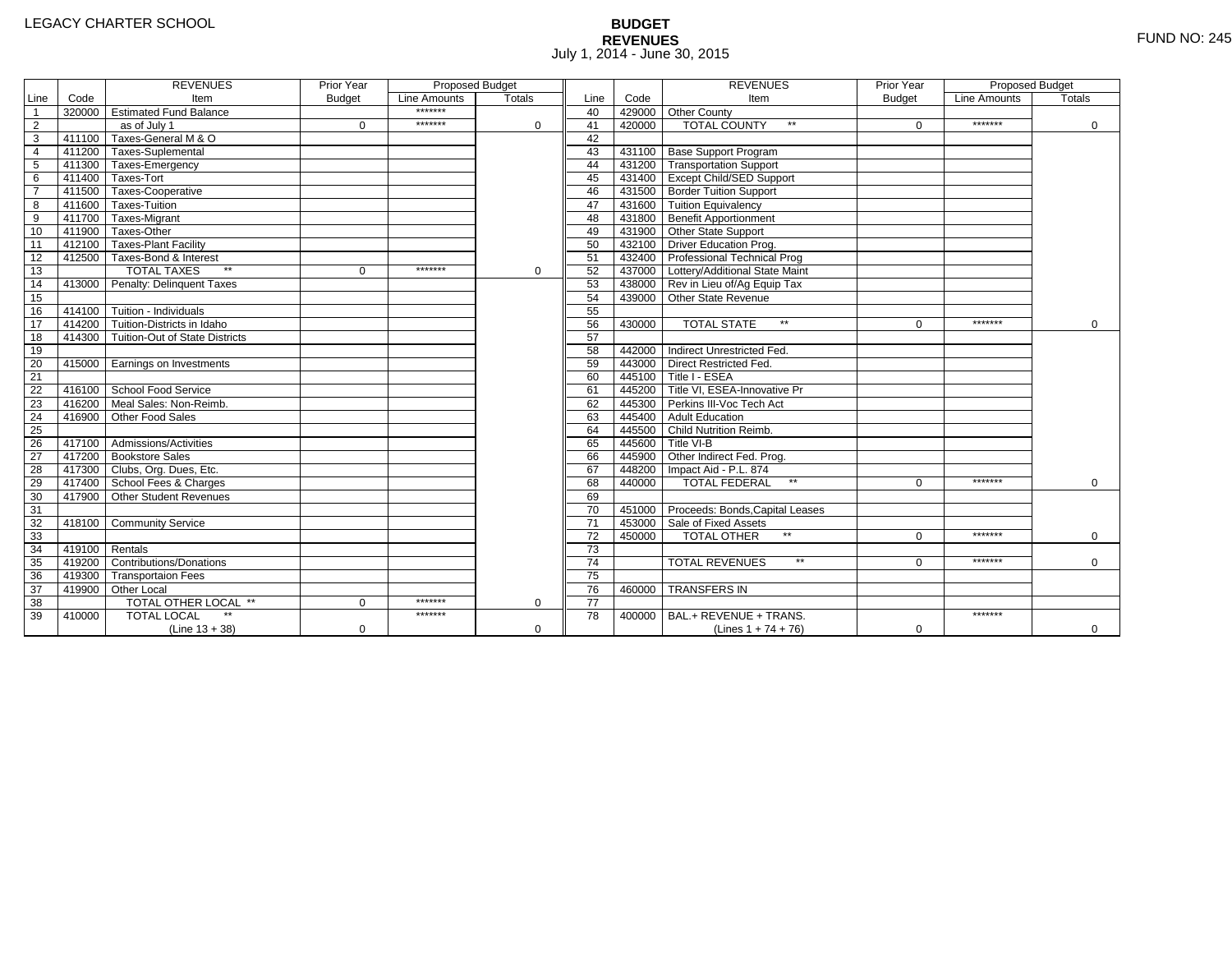|                 |      | <b>EXPENDITURES</b>             | Prior Year    | Proposed      | 100         | 200             | 300         | 400              | 500         | 600         | 700         | 800          |
|-----------------|------|---------------------------------|---------------|---------------|-------------|-----------------|-------------|------------------|-------------|-------------|-------------|--------------|
|                 |      |                                 |               |               |             |                 | Purchased   | Supplies         | Capital     | Debt        | Insurance-  |              |
| Line            | Code | Functions/Programs              | <b>Budget</b> | <b>Budget</b> | Salaries    | <b>Benefits</b> | Services    | <b>Materials</b> | Objects     | Retirement  | Judgment    | Transfers    |
| $\overline{1}$  | 512  | <b>Elemetary School Prog.</b>   |               |               |             |                 |             |                  |             |             |             |              |
| $\overline{2}$  | 515  | Secondary School Prog.          |               |               |             |                 |             |                  |             |             |             |              |
| 3               | 517  | Alternative School Prog.        |               |               |             |                 |             |                  |             |             |             |              |
| 4               | 519  | Vocational-Technical Prog.      |               |               |             |                 |             |                  |             |             |             |              |
| $5\phantom{.0}$ | 521  | <b>Exceptional Child Prog.</b>  |               |               |             |                 |             |                  |             |             |             |              |
| 6               | 522  | Preschool Exceptional Prog.     |               |               |             |                 |             |                  |             |             |             |              |
| $\overline{7}$  | 524  | Gifted & Talented Prog.         |               |               |             |                 |             |                  |             |             |             |              |
| 8               | 531  | Interscholastic Prog.           |               |               |             |                 |             |                  |             |             |             |              |
| 9               | 532  | School Activity Prog.           |               |               |             |                 |             |                  |             |             |             |              |
| 10              | 541  | Summer School Prog.             |               |               |             |                 |             |                  |             |             |             |              |
| 11              | 542  | Adult School Prog.              |               |               |             |                 |             |                  |             |             |             |              |
| 12              | 546  | Detention Center Prog.          |               |               |             |                 |             |                  |             |             |             |              |
| 13              |      |                                 |               |               |             |                 |             |                  |             |             |             |              |
| 14              | 500  | TOTAL INSTRUCTION **            | $\mathbf 0$   | $\Omega$      | $\mathbf 0$ | $\mathbf 0$     | $\mathbf 0$ | $\mathbf 0$      | $\mathbf 0$ | $\mathbf 0$ | $\mathbf 0$ | $\mathbf{0}$ |
| 15              |      |                                 |               |               |             |                 |             |                  |             |             |             |              |
| 16              | 611  | Attend-Guidance-Health Prog     |               |               |             |                 |             |                  |             |             |             |              |
| 17              | 616  | Special Services Prog.          |               |               |             |                 |             |                  |             |             |             |              |
| 18              |      |                                 |               |               |             |                 |             |                  |             |             |             |              |
| 19              | 621  | Instruction Improvement Prog    |               |               |             |                 |             |                  |             |             |             |              |
| 20              | 622  | Educational Media Prog.         |               |               |             |                 |             |                  |             |             |             |              |
| 21              | 623  | Instruction-Related Tech Prog   |               |               |             |                 |             |                  |             |             |             |              |
| 22              | 631  | Board of Education Prog.        |               |               |             |                 |             |                  |             |             |             |              |
| 23              | 632  | District Admin Prog.            |               |               |             |                 |             |                  |             |             |             |              |
| 24              |      |                                 |               |               |             |                 |             |                  |             |             |             |              |
| 25              | 641  | School Administration Prog.     |               |               |             |                 |             |                  |             |             |             |              |
| $\overline{26}$ |      |                                 |               |               |             |                 |             |                  |             |             |             |              |
| 27              | 651  | <b>Business Operation Prog.</b> |               |               |             |                 |             |                  |             |             |             |              |
| 28              | 655  | Central Service Prog.           |               |               |             |                 |             |                  |             |             |             |              |
| 29              | 656  | Admin Tech Services Prog.       |               |               |             |                 |             |                  |             |             |             |              |
| 30              | 661  | Bldg-Care Prog. (Custodial)     |               |               |             |                 |             |                  |             |             |             |              |
| 31              | 663  | Maint-Non Student Occupied      |               |               |             |                 |             |                  |             |             |             |              |
| 32              | 664  | Maint-Student Occupied Bldgs    |               |               |             |                 |             |                  |             |             |             |              |
| 33              | 665  | Maintenance - Grounds           |               |               |             |                 |             |                  |             |             |             |              |
| 34              | 667  | Security Program                |               |               |             |                 |             |                  |             |             |             |              |
| 35              |      |                                 |               |               |             |                 |             |                  |             |             |             |              |
| 36              | 681  | Pupil-To School Trans. Prog.    |               |               |             |                 |             |                  |             |             |             |              |
| 37              | 682  | Pupil-Activity Trans. Prog.     |               |               |             |                 |             |                  |             |             |             |              |
| 38              | 683  | General Transportation Prog.    |               |               |             |                 |             |                  |             |             |             |              |
|                 |      |                                 |               |               |             |                 |             |                  |             |             |             |              |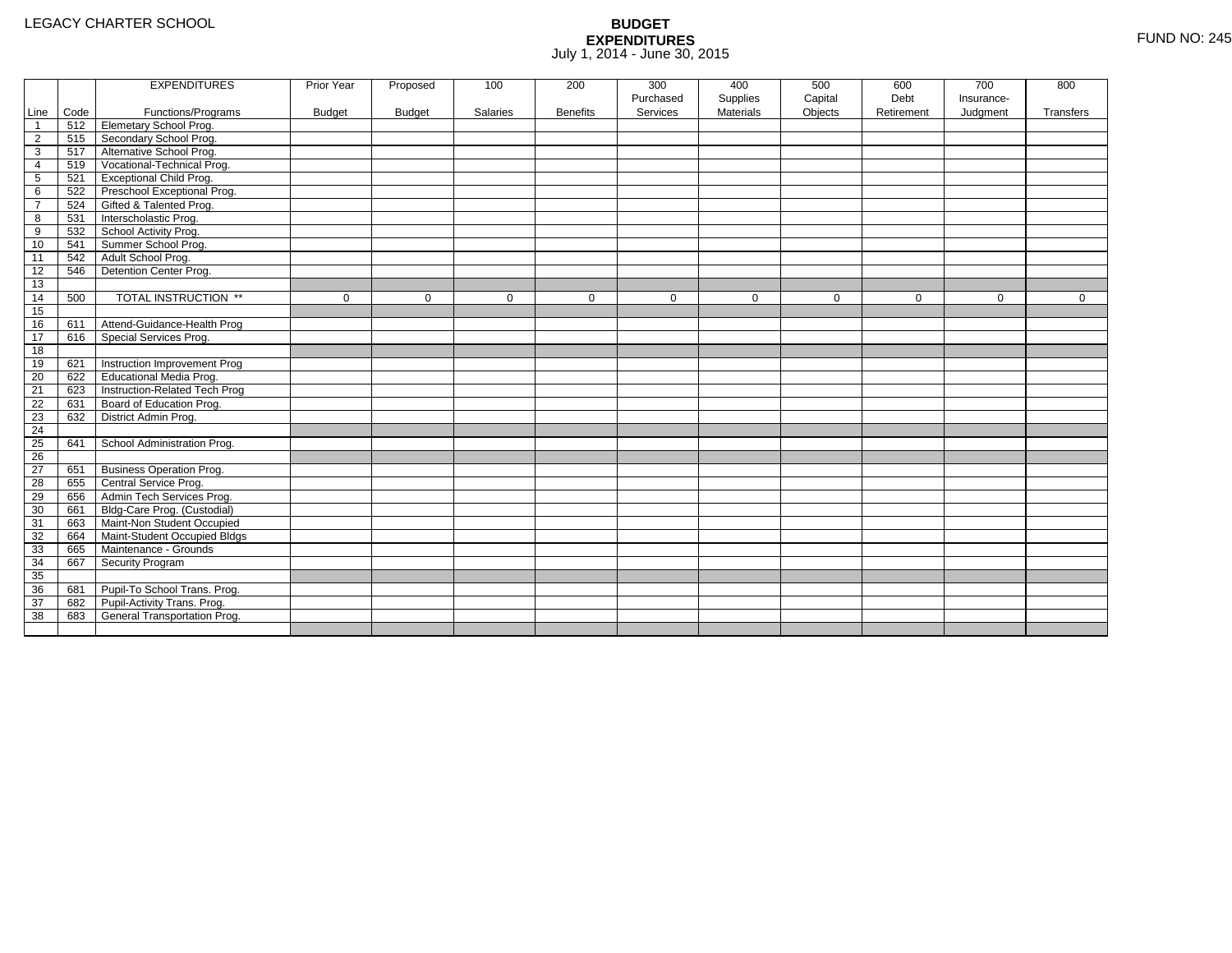4 | TOTAL APPROPRIATION (72+73) | 0 | 0

|                 |      | <b>EXPENDITURES</b>                       | Prior Year    | Proposed      | 100                   | 200             | 300<br>Purchased                                     | 400<br>Supplies | 500<br>Capital | 600<br>Debt | 700<br>Insurance- | 800          |
|-----------------|------|-------------------------------------------|---------------|---------------|-----------------------|-----------------|------------------------------------------------------|-----------------|----------------|-------------|-------------------|--------------|
| Line            | Code | Functions/Programs                        | <b>Budget</b> | <b>Budget</b> | Salaries              | <b>Benefits</b> | Services                                             | Materials       | Objects        | Retirement  | Judgment          | Transfers    |
| 39              | 691  | Other Support Services Prog.              |               |               |                       |                 |                                                      |                 |                |             |                   |              |
| 40              |      |                                           |               |               |                       |                 |                                                      |                 |                |             |                   |              |
| 41              | 600  | TOTAL SUPPORT SERV.**                     | $\mathbf 0$   | $\Omega$      | $\Omega$              | $\Omega$        | $\Omega$                                             | $\mathbf 0$     | $\mathbf 0$    | $\Omega$    | $\Omega$          | $\Omega$     |
| 42              |      |                                           |               |               |                       |                 |                                                      |                 |                |             |                   |              |
| 43              | 710  | Child Nutrition Program                   |               |               |                       |                 |                                                      |                 |                |             |                   |              |
| 44              |      | 720 Community Services Program            |               |               |                       |                 |                                                      |                 |                |             |                   |              |
| 45              | 730  | <b>Enterprise Operations</b>              |               |               |                       |                 |                                                      |                 |                |             |                   |              |
| 46              | 700  | TOTAL NON-INSTRUCTION**                   | $\mathbf 0$   | $\mathbf 0$   | $\mathbf 0$           | $\mathbf 0$     | $\mathbf 0$                                          | $\mathbf 0$     | $\mathbf 0$    | $\mathbf 0$ | $\overline{0}$    | $\mathbf{0}$ |
| 47              |      |                                           |               |               |                       |                 |                                                      |                 |                |             |                   |              |
| 48              |      | 810 Capital Assets-Student Occ            |               |               |                       |                 |                                                      |                 |                |             |                   |              |
| 49              | 811  | Capital Assets-Non Student Occ            |               |               |                       |                 |                                                      |                 |                |             |                   |              |
| 50              | 800  | <b>TOTAL CAPITAL ASSETS PROG**</b>        | $\mathbf 0$   | $\mathbf 0$   | $\mathbf 0$           | 0               | $\mathbf 0$                                          | $\mathbf 0$     | $\mathbf 0$    | $\mathbf 0$ | $\mathbf 0$       | $\mathbf 0$  |
| 51              |      |                                           |               |               |                       |                 |                                                      |                 |                |             |                   |              |
| 52              | 911  | Debt Services Prog.-Princ.                |               |               |                       |                 |                                                      |                 |                |             |                   |              |
| 53              | 912  | Debt Services Prog.-Int.                  |               |               |                       |                 |                                                      |                 |                |             |                   |              |
| 54              | 913  | Debt Serv Prog-Refnded Debt               |               |               |                       |                 |                                                      |                 |                |             |                   |              |
| 55              | 920  | <b>Transfers Out</b>                      |               |               |                       |                 |                                                      |                 |                |             |                   |              |
| 56              |      |                                           |               |               |                       |                 |                                                      |                 |                |             |                   |              |
| 57              | 900  | <b>TOTAL OTHER SERVICES **</b>            | $\mathbf 0$   | $\mathbf 0$   | $\mathbf 0$           | $\mathbf 0$     | $\mathbf 0$                                          | $\mathbf 0$     | $\mathbf 0$    | $\mathbf 0$ | $\mathbf 0$       | $\mathbf{0}$ |
| 58              |      |                                           |               |               |                       |                 |                                                      |                 |                |             |                   |              |
| 59              |      |                                           |               |               |                       |                 |                                                      |                 |                |             |                   |              |
| 60              |      | <b>TOTAL EXPENDITURES</b><br>$\star\star$ |               |               |                       |                 |                                                      |                 |                |             |                   |              |
|                 |      | (Lines 14+41+47+49+57) **                 | $\mathbf 0$   | $\mathbf 0$   | 0                     | $\mathbf 0$     | $\mathbf 0$                                          | 0               | $\mathbf 0$    | $\mathbf 0$ | $\mathbf 0$       | $\mathbf 0$  |
| 61              |      |                                           |               |               |                       |                 |                                                      |                 |                |             |                   |              |
| 62              | 950  | Contingency Reserve                       |               |               |                       |                 |                                                      |                 |                |             |                   |              |
|                 |      | (5% of Line 60)                           |               |               |                       |                 |                                                      |                 |                |             |                   |              |
| 63              |      |                                           |               |               |                       |                 |                                                      |                 |                |             |                   |              |
| 64              |      | <b>TOTAL APPROPRIATION</b>                |               |               |                       |                 |                                                      |                 |                |             |                   |              |
|                 |      | $(Line 60 + Line 62)$                     | $\mathbf 0$   | $\mathbf 0$   |                       |                 |                                                      |                 |                |             |                   |              |
| 65              |      |                                           |               |               |                       |                 |                                                      |                 |                |             |                   |              |
| 66              |      | <b>BUDGET SUMMARY</b>                     |               |               | <b>BUDGET SUMMARY</b> |                 |                                                      |                 |                |             |                   |              |
| 67              |      |                                           |               |               |                       |                 |                                                      |                 |                |             |                   |              |
| 68              |      | Beginning Fund Balance                    |               |               |                       |                 | The total on line 70 must equal the total on line 74 |                 |                |             |                   |              |
| 69              |      | Revenues + Transfers In                   |               |               |                       |                 |                                                      |                 |                |             |                   |              |
| 70              |      | TOTAL REVENUE (68 + 69)                   | $\mathbf 0$   | $\mathbf 0$   |                       |                 |                                                      |                 |                |             |                   |              |
| $\overline{71}$ |      |                                           |               |               |                       |                 |                                                      |                 |                |             |                   |              |
| 72              |      | <b>Total Appropriation</b>                |               |               |                       |                 |                                                      |                 |                |             |                   |              |
| 73              |      | Unappropriated Balance                    |               |               |                       |                 |                                                      |                 |                |             |                   |              |
|                 |      |                                           |               |               |                       |                 |                                                      |                 |                |             |                   |              |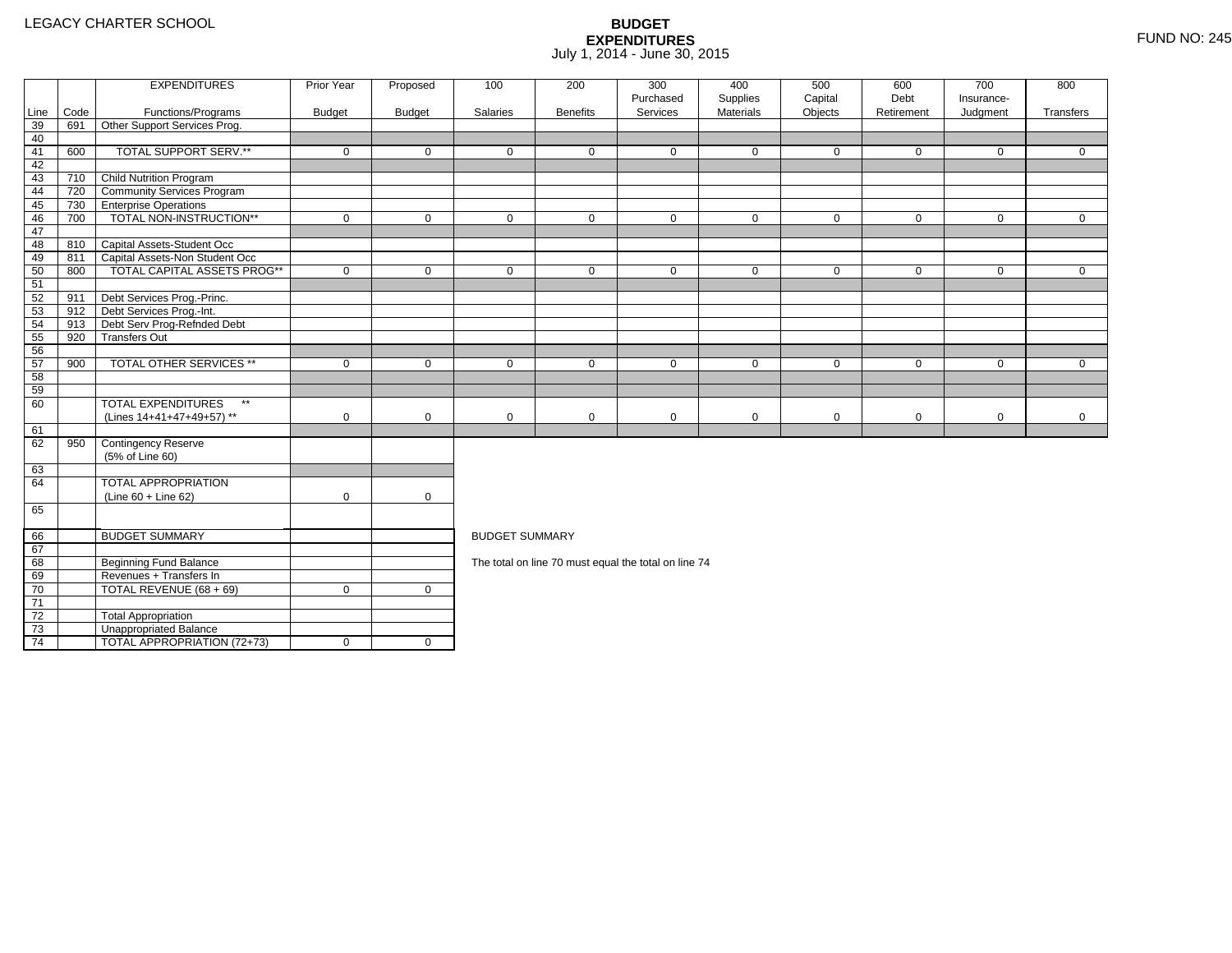# **BUDGET REVENUES** FUND NO: 246 July 1, 2014 - June 30, 2015

|                         |                | <b>REVENUES</b>                         | Prior Year    | Proposed Budget |             |                 |        | <b>REVENUES</b>                        | Prior Year    | <b>Proposed Budget</b> |          |
|-------------------------|----------------|-----------------------------------------|---------------|-----------------|-------------|-----------------|--------|----------------------------------------|---------------|------------------------|----------|
| Line                    | Code           | Item                                    | <b>Budget</b> | Line Amounts    | Totals      | Line            | Code   | Item                                   | <b>Budget</b> | <b>Line Amounts</b>    | Totals   |
| $\overline{1}$          |                | 320000 Estimated Fund Balance           |               | *******         |             | 40              |        | 429000 Other County                    |               |                        |          |
| $\overline{2}$          |                | as of July 1                            | $\Omega$      | *******         | $\Omega$    | 41              | 420000 | <b>TOTAL COUNTY</b><br>$**$            | $\Omega$      | *******                | $\Omega$ |
| $\overline{\mathbf{3}}$ |                | 411100 Taxes-General M & O              |               |                 |             | 42              |        |                                        |               |                        |          |
| $\overline{4}$          |                | 411200 Taxes-Suplemental                |               |                 |             | 43              |        | 431100 Base Support Program            |               |                        |          |
| $\overline{5}$          |                | 411300 Taxes-Emergency                  |               |                 |             | 44              |        | 431200 Transportation Support          |               |                        |          |
| $\overline{6}$          |                | 411400 Taxes-Tort                       |               |                 |             | 45              |        | 431400 Except Child/SED Support        |               |                        |          |
| $\overline{7}$          |                | 411500 Taxes-Cooperative                |               |                 |             | 46              |        | 431500 Border Tuition Support          |               |                        |          |
| 8                       |                | 411600 Taxes-Tuition                    |               |                 |             | 47              |        | 431600 Tuition Equivalency             |               |                        |          |
| 9                       |                | 411700 Taxes-Migrant                    |               |                 |             | 48              |        | 431800 Benefit Apportionment           |               |                        |          |
| 10                      |                | 411900 Taxes-Other                      |               |                 |             | 49              |        | 431900 Other State Support             |               |                        |          |
| 11                      |                | 412100 Taxes-Plant Facility             |               |                 |             | 50              |        | 432100 Driver Education Prog.          |               |                        |          |
| 12                      |                | 412500 Taxes-Bond & Interest            |               |                 |             | 51              |        | 432400 Professional Technical Prog     |               |                        |          |
| 13                      |                | <b>TOTAL TAXES</b>                      | $\Omega$      | *******         | $\Omega$    | 52              |        | 437000 Lottery/Additional State Maint  |               |                        |          |
| 14                      |                | 413000 Penalty: Delinguent Taxes        |               |                 |             | 53              |        | 438000 Rev in Lieu of/Ag Equip Tax     |               |                        |          |
| 15                      |                |                                         |               |                 |             | 54              |        | 439000 Other State Revenue             |               | 3,826CR                |          |
| 16                      | 414100         | Tuition - Individuals                   |               |                 |             | 55              |        |                                        |               |                        |          |
| 17                      |                | 414200 Tuition-Districts in Idaho       |               |                 |             | 56              | 430000 | $\star\star$<br><b>TOTAL STATE</b>     | $\Omega$      | *******                | 3.826CR  |
| 18                      |                | 414300   Tuition-Out of State Districts |               |                 |             | 57              |        |                                        |               |                        |          |
| 19                      |                |                                         |               |                 |             | 58              |        | 442000 Indirect Unrestricted Fed.      |               |                        |          |
| 20                      |                | 415000 Earnings on Investments          |               |                 |             | 59              |        | 443000 Direct Restricted Fed.          |               |                        |          |
| 21                      |                |                                         |               |                 |             | 60              |        | 445100 Title I - ESEA                  |               |                        |          |
| 22                      |                | 416100 School Food Service              |               |                 |             | 61              |        | 445200 Title VI. ESEA-Innovative Pr    |               |                        |          |
| 23                      |                | 416200 Meal Sales: Non-Reimb.           |               |                 |             | 62              |        | 445300 Perkins III-Voc Tech Act        |               |                        |          |
| 24                      | 416900         | Other Food Sales                        |               |                 |             | 63              |        | 445400 Adult Education                 |               |                        |          |
| $\overline{25}$         |                |                                         |               |                 |             | 64              |        | 445500 Child Nutrition Reimb.          |               |                        |          |
| 26                      |                | 417100 Admissions/Activities            |               |                 |             | 65              |        | 445600 Title VI-B                      |               |                        |          |
| $\overline{27}$         |                | 417200 Bookstore Sales                  |               |                 |             | 66              |        | 445900 Other Indirect Fed. Prog.       |               |                        |          |
| 28                      |                | 417300 Clubs, Org. Dues, Etc.           |               |                 |             | 67              |        | 448200 Impact Aid - P.L. 874           |               |                        |          |
| 29                      |                | 417400 School Fees & Charges            |               |                 |             | 68              | 440000 | <b>TOTAL FEDERAL</b><br>$\star\star$   | $\Omega$      | *******                | $\Omega$ |
| 30                      | 417900         | Other Student Revenues                  |               |                 |             | 69              |        |                                        |               |                        |          |
| 31                      |                |                                         |               |                 |             | 70              |        | 451000 Proceeds: Bonds, Capital Leases |               |                        |          |
| 32                      |                | 418100 Community Service                |               |                 |             | $\overline{71}$ |        | 453000 Sale of Fixed Assets            |               |                        |          |
| 33                      |                |                                         |               |                 |             | 72              | 450000 | <b>TOTAL OTHER</b>                     | $\Omega$      | *******                | $\Omega$ |
| 34                      | 419100 Rentals |                                         |               |                 |             | $\overline{73}$ |        |                                        |               |                        |          |
| 35                      |                | 419200 Contributions/Donations          |               |                 |             | 74              |        | $\star\star$<br><b>TOTAL REVENUES</b>  | $\Omega$      | *******                | 3,826CR  |
| 36                      |                | 419300 Transportaion Fees               |               |                 |             | $\overline{75}$ |        |                                        |               |                        |          |
| 37                      |                | 419900 Other Local                      |               |                 |             | 76              | 460000 | <b>TRANSFERS IN</b>                    |               |                        |          |
| 38                      |                | TOTAL OTHER LOCAL **                    | $\Omega$      | *******         | 0           | 77              |        |                                        |               |                        |          |
| 39                      | 410000         | <b>TOTAL LOCAL</b>                      |               | *******         |             | 78              | 400000 | BAL.+ REVENUE + TRANS.                 |               | *******                |          |
|                         |                | $(Line 13 + 38)$                        | $\mathbf 0$   |                 | $\mathbf 0$ |                 |        | (Lines $1 + 74 + 76$ )                 | $\mathbf 0$   |                        | 3,826CR  |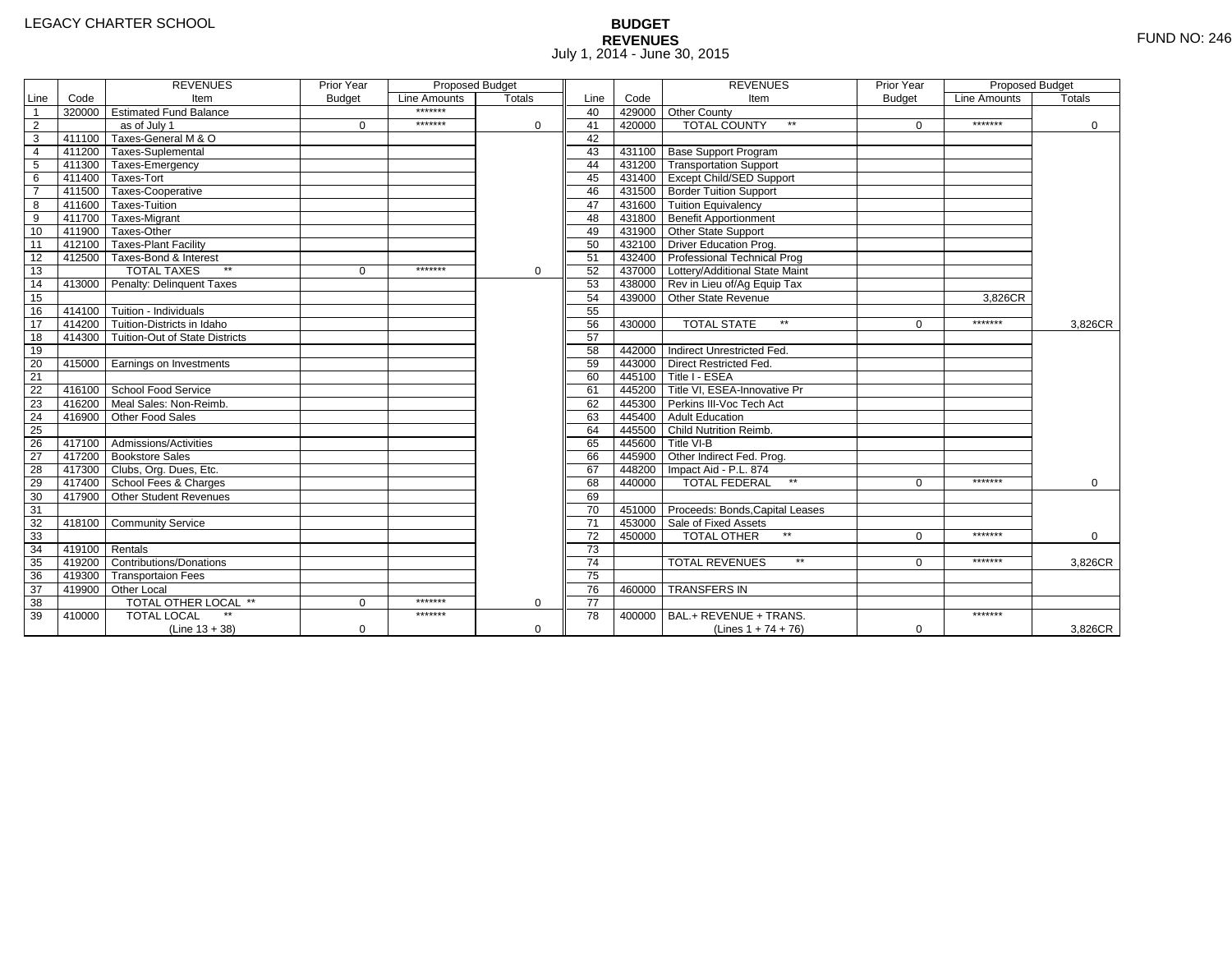|                |      | <b>EXPENDITURES</b>             | Prior Year    | Proposed      | 100      | 200             | 300       | 400              | 500         | 600         | 700         | 800         |
|----------------|------|---------------------------------|---------------|---------------|----------|-----------------|-----------|------------------|-------------|-------------|-------------|-------------|
|                |      |                                 |               |               |          |                 | Purchased | Supplies         | Capital     | Debt        | Insurance-  |             |
| Line           | Code | Functions/Programs              | <b>Budget</b> | <b>Budget</b> | Salaries | <b>Benefits</b> | Services  | <b>Materials</b> | Objects     | Retirement  | Judgment    | Transfers   |
| $\mathbf{1}$   | 512  | Elemetary School Prog.          |               | 826           | 768      | 58              |           |                  |             |             |             |             |
| $\overline{2}$ | 515  | Secondary School Prog.          |               |               |          |                 |           |                  |             |             |             |             |
| 3              | 517  | Alternative School Prog.        |               |               |          |                 |           |                  |             |             |             |             |
| 4              | 519  | Vocational-Technical Prog.      |               |               |          |                 |           |                  |             |             |             |             |
| 5              | 521  | Exceptional Child Prog.         |               |               |          |                 |           |                  |             |             |             |             |
| 6              | 522  | Preschool Exceptional Prog.     |               |               |          |                 |           |                  |             |             |             |             |
| $\overline{7}$ | 524  | Gifted & Talented Prog.         |               |               |          |                 |           |                  |             |             |             |             |
| 8              | 531  | Interscholastic Prog.           |               |               |          |                 |           |                  |             |             |             |             |
| 9              | 532  | School Activity Prog.           |               |               |          |                 |           |                  |             |             |             |             |
| 10             | 541  | Summer School Prog.             |               |               |          |                 |           |                  |             |             |             |             |
| 11             | 542  | Adult School Prog.              |               |               |          |                 |           |                  |             |             |             |             |
| 12             | 546  | Detention Center Prog.          |               |               |          |                 |           |                  |             |             |             |             |
| 13             |      |                                 |               |               |          |                 |           |                  |             |             |             |             |
| 14             | 500  | TOTAL INSTRUCTION **            | $\mathbf 0$   | 826           | 768      | 58              | $\Omega$  | $\mathbf 0$      | $\mathbf 0$ | $\mathbf 0$ | $\mathbf 0$ | $\mathbf 0$ |
| 15             |      |                                 |               |               |          |                 |           |                  |             |             |             |             |
| 16             | 611  | Attend-Guidance-Health Prog     |               | 3,000         |          |                 | 3,000     |                  |             |             |             |             |
| 17             | 616  | Special Services Prog.          |               |               |          |                 |           |                  |             |             |             |             |
| 18             |      |                                 |               |               |          |                 |           |                  |             |             |             |             |
| 19             | 621  | Instruction Improvement Prog    |               |               |          |                 |           |                  |             |             |             |             |
| 20             | 622  | <b>Educational Media Prog.</b>  |               |               |          |                 |           |                  |             |             |             |             |
| 21             | 623  | Instruction-Related Tech Prog   |               |               |          |                 |           |                  |             |             |             |             |
| 22             | 631  | Board of Education Prog.        |               |               |          |                 |           |                  |             |             |             |             |
| 23             | 632  | District Admin Prog.            |               |               |          |                 |           |                  |             |             |             |             |
| 24             |      |                                 |               |               |          |                 |           |                  |             |             |             |             |
| 25             | 641  | School Administration Prog.     |               |               |          |                 |           |                  |             |             |             |             |
| 26             |      |                                 |               |               |          |                 |           |                  |             |             |             |             |
| 27             | 651  | <b>Business Operation Prog.</b> |               |               |          |                 |           |                  |             |             |             |             |
| 28             | 655  | Central Service Prog.           |               |               |          |                 |           |                  |             |             |             |             |
| 29             | 656  | Admin Tech Services Prog.       |               |               |          |                 |           |                  |             |             |             |             |
| 30             | 661  | Bldg-Care Prog. (Custodial)     |               |               |          |                 |           |                  |             |             |             |             |
| 31             | 663  | Maint-Non Student Occupied      |               |               |          |                 |           |                  |             |             |             |             |
| 32             | 664  | Maint-Student Occupied Bldgs    |               |               |          |                 |           |                  |             |             |             |             |
| 33             | 665  | Maintenance - Grounds           |               |               |          |                 |           |                  |             |             |             |             |
| 34             | 667  | Security Program                |               |               |          |                 |           |                  |             |             |             |             |
| 35             |      |                                 |               |               |          |                 |           |                  |             |             |             |             |
| 36             | 681  | Pupil-To School Trans. Prog.    |               |               |          |                 |           |                  |             |             |             |             |
| 37             | 682  | Pupil-Activity Trans. Prog.     |               |               |          |                 |           |                  |             |             |             |             |
| 38             | 683  | General Transportation Prog.    |               |               |          |                 |           |                  |             |             |             |             |
|                |      |                                 |               |               |          |                 |           |                  |             |             |             |             |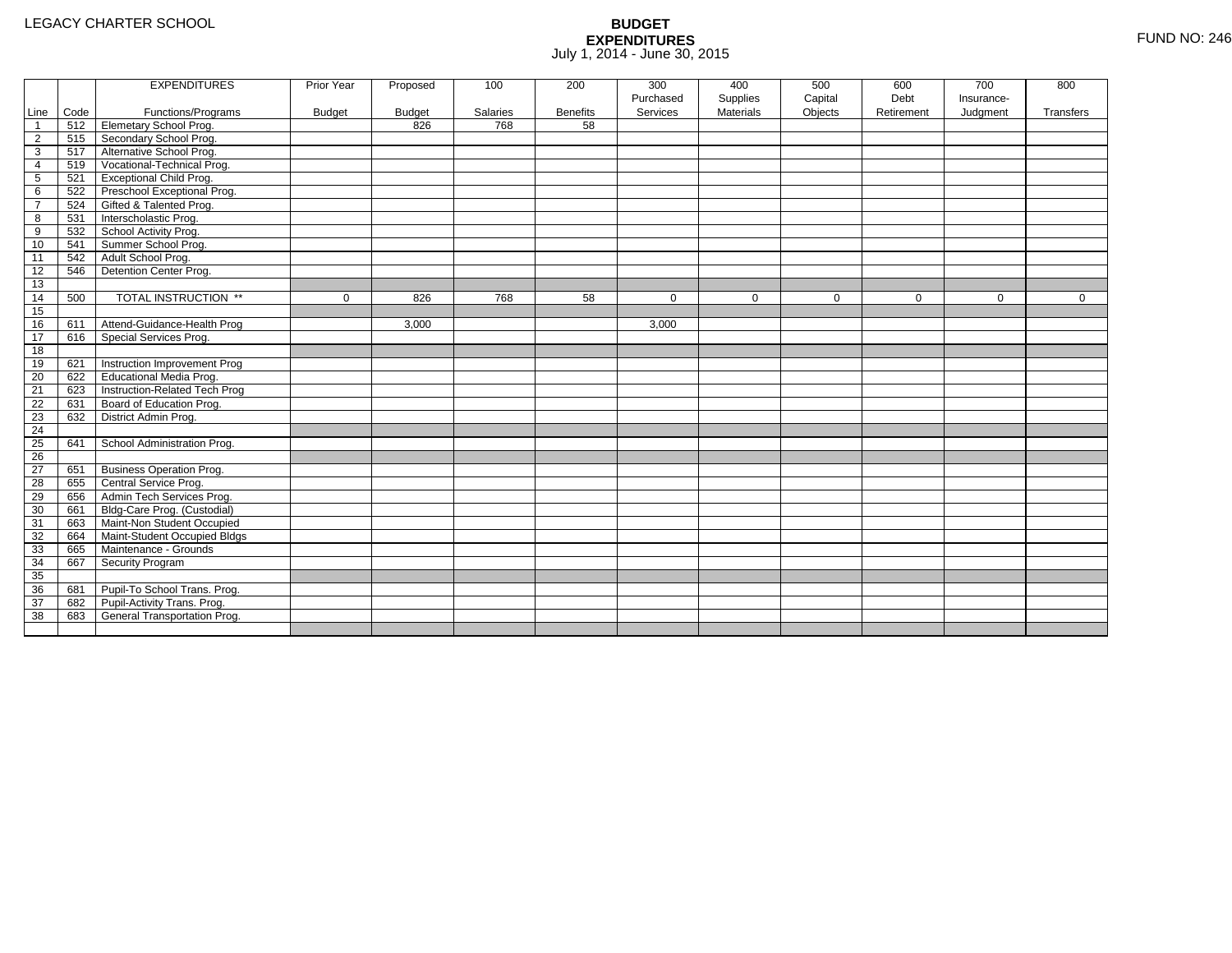71 72

73

74

3 **Unappropriated Balance** 

TOTAL REVENUE (68 + 69) <sup>0</sup> 3,826CR

2 Total Appropriation 1 1 3,826

4 | TOTAL APPROPRIATION (72+73) | 0 | 3,826

|      |      | <b>EXPENDITURES</b>                       | Prior Year    | Proposed      | 100                   | 200             | 300                                                  | 400              | 500         | 600         | 700          | 800          |  |  |  |
|------|------|-------------------------------------------|---------------|---------------|-----------------------|-----------------|------------------------------------------------------|------------------|-------------|-------------|--------------|--------------|--|--|--|
|      |      |                                           |               |               |                       |                 | Purchased                                            | Supplies         | Capital     | Debt        | Insurance-   |              |  |  |  |
| Line | Code | Functions/Programs                        | <b>Budget</b> | <b>Budget</b> | Salaries              | <b>Benefits</b> | Services                                             | <b>Materials</b> | Objects     | Retirement  | Judgment     | Transfers    |  |  |  |
| 39   | 691  | Other Support Services Prog.              |               |               |                       |                 |                                                      |                  |             |             |              |              |  |  |  |
| 40   |      |                                           |               |               |                       |                 |                                                      |                  |             |             |              |              |  |  |  |
| 41   | 600  | TOTAL SUPPORT SERV.**                     | $\mathbf 0$   | 3,000         | $\mathbf 0$           | $\mathbf 0$     | 3,000                                                | $\mathbf 0$      | $\mathbf 0$ | 0           | $\mathbf 0$  | $\mathbf{0}$ |  |  |  |
| 42   |      |                                           |               |               |                       |                 |                                                      |                  |             |             |              |              |  |  |  |
| 43   | 710  | Child Nutrition Program                   |               |               |                       |                 |                                                      |                  |             |             |              |              |  |  |  |
| 44   | 720  | <b>Community Services Program</b>         |               |               |                       |                 |                                                      |                  |             |             |              |              |  |  |  |
| 45   | 730  | <b>Enterprise Operations</b>              |               |               |                       |                 |                                                      |                  |             |             |              |              |  |  |  |
| 46   | 700  | TOTAL NON-INSTRUCTION**                   | $\mathbf 0$   | $\mathbf 0$   | $\mathbf 0$           | $\mathbf 0$     | $\mathbf 0$                                          | $\mathbf 0$      | $\mathbf 0$ | 0           | $\mathbf{0}$ | $\mathbf{0}$ |  |  |  |
| 47   |      |                                           |               |               |                       |                 |                                                      |                  |             |             |              |              |  |  |  |
| 48   | 810  | Capital Assets-Student Occ                |               |               |                       |                 |                                                      |                  |             |             |              |              |  |  |  |
| 49   | 811  | Capital Assets-Non Student Occ            |               |               |                       |                 |                                                      |                  |             |             |              |              |  |  |  |
| 50   | 800  | <b>TOTAL CAPITAL ASSETS PROG**</b>        | $\mathbf 0$   | $\mathbf 0$   | $\mathbf 0$           | $\mathbf 0$     | $\mathbf 0$                                          | $\mathbf 0$      | $\mathbf 0$ | 0           | $\mathbf 0$  | $\mathbf{0}$ |  |  |  |
| 51   |      |                                           |               |               |                       |                 |                                                      |                  |             |             |              |              |  |  |  |
| 52   | 911  | Debt Services Prog.-Princ.                |               |               |                       |                 |                                                      |                  |             |             |              |              |  |  |  |
| 53   | 912  | Debt Services Prog.-Int.                  |               |               |                       |                 |                                                      |                  |             |             |              |              |  |  |  |
| 54   | 913  | Debt Serv Prog-Refnded Debt               |               |               |                       |                 |                                                      |                  |             |             |              |              |  |  |  |
| 55   | 920  | <b>Transfers Out</b>                      |               |               |                       |                 |                                                      |                  |             |             |              |              |  |  |  |
| 56   |      |                                           |               |               |                       |                 |                                                      |                  |             |             |              |              |  |  |  |
| 57   | 900  | <b>TOTAL OTHER SERVICES **</b>            | $\mathbf 0$   | $\mathbf 0$   | $\mathbf 0$           | $\mathbf 0$     | $\mathbf 0$                                          | 0                | $\mathbf 0$ | 0           | $\mathbf 0$  | $\mathbf{0}$ |  |  |  |
| 58   |      |                                           |               |               |                       |                 |                                                      |                  |             |             |              |              |  |  |  |
| 59   |      |                                           |               |               |                       |                 |                                                      |                  |             |             |              |              |  |  |  |
| 60   |      | $\star\star$<br><b>TOTAL EXPENDITURES</b> |               |               |                       |                 |                                                      |                  |             |             |              |              |  |  |  |
|      |      | (Lines 14+41+47+49+57) **                 | $\mathbf 0$   | 3,826         | 768                   | 58              | 3,000                                                | 0                | $\mathbf 0$ | $\mathbf 0$ | $\mathbf 0$  | $\mathbf 0$  |  |  |  |
| 61   |      |                                           |               |               |                       |                 |                                                      |                  |             |             |              |              |  |  |  |
| 62   | 950  | <b>Contingency Reserve</b>                |               |               |                       |                 |                                                      |                  |             |             |              |              |  |  |  |
|      |      | (5% of Line 60)                           |               |               |                       |                 |                                                      |                  |             |             |              |              |  |  |  |
| 63   |      |                                           |               |               |                       |                 |                                                      |                  |             |             |              |              |  |  |  |
| 64   |      | <b>TOTAL APPROPRIATION</b>                |               |               |                       |                 |                                                      |                  |             |             |              |              |  |  |  |
|      |      | (Line 60 + Line 62)                       | $\mathbf 0$   | 3.826         |                       |                 |                                                      |                  |             |             |              |              |  |  |  |
| 65   |      |                                           |               |               |                       |                 |                                                      |                  |             |             |              |              |  |  |  |
| 66   |      | <b>BUDGET SUMMARY</b>                     |               |               | <b>BUDGET SUMMARY</b> |                 |                                                      |                  |             |             |              |              |  |  |  |
| 67   |      |                                           |               |               |                       |                 |                                                      |                  |             |             |              |              |  |  |  |
| 68   |      | <b>Beginning Fund Balance</b>             |               |               |                       |                 | The total on line 70 must equal the total on line 74 |                  |             |             |              |              |  |  |  |
| 69   |      | Revenues + Transfers In                   |               | 3,826CR       |                       |                 |                                                      |                  |             |             |              |              |  |  |  |
| 70   |      | TOTAL REVENUE (68 + 69)                   | $\mathbf 0$   | 3,826CR       |                       |                 |                                                      |                  |             |             |              |              |  |  |  |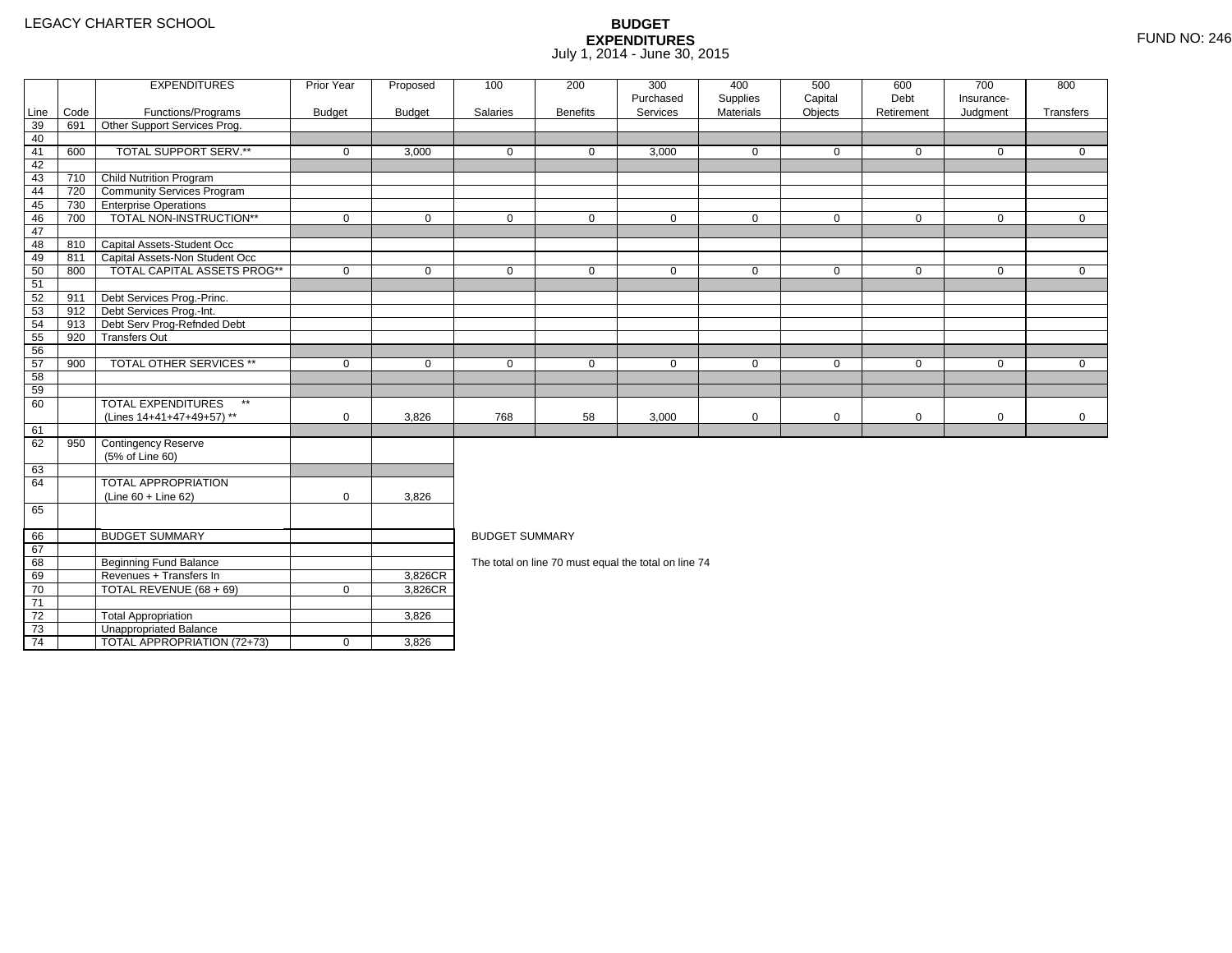# **BUDGET REVENUES** FUND NO: 251 July 1, 2014 - June 30, 2015

|                 |        | <b>REVENUES</b>                       | Prior Year    | Proposed Budget |               |                 |        | <b>REVENUES</b>                        | Prior Year    | Proposed Budget |          |
|-----------------|--------|---------------------------------------|---------------|-----------------|---------------|-----------------|--------|----------------------------------------|---------------|-----------------|----------|
| Line            | Code   | Item                                  | <b>Budget</b> | Line Amounts    | <b>Totals</b> | Line            | Code   | Item                                   | <b>Budget</b> | Line Amounts    | Totals   |
| $\overline{1}$  |        | 320000 Estimated Fund Balance         |               | *******         |               | 40              |        | 429000 Other County                    |               |                 |          |
| $\overline{2}$  |        | as of July 1                          | $\Omega$      | *******         | $\Omega$      | 41              | 420000 | $**$<br><b>TOTAL COUNTY</b>            | $\Omega$      | *******         | 0        |
| $\overline{3}$  |        | 411100 Taxes-General M & O            |               |                 |               | 42              |        |                                        |               |                 |          |
| $\overline{4}$  |        | 411200 Taxes-Suplemental              |               |                 |               | 43              |        | 431100 Base Support Program            |               |                 |          |
| $\overline{5}$  |        | 411300 Taxes-Emergency                |               |                 |               | 44              |        | 431200 Transportation Support          |               |                 |          |
| 6               | 411400 | Taxes-Tort                            |               |                 |               | 45              |        | 431400 Except Child/SED Support        |               |                 |          |
| $\overline{7}$  |        | 411500 Taxes-Cooperative              |               |                 |               | 46              |        | 431500 Border Tuition Support          |               |                 |          |
| 8               |        | 411600 Taxes-Tuition                  |               |                 |               | 47              |        | 431600 Tuition Equivalency             |               |                 |          |
| $\overline{9}$  |        | 411700 Taxes-Migrant                  |               |                 |               | 48              |        | 431800 Benefit Apportionment           |               |                 |          |
| 10              |        | 411900 Taxes-Other                    |               |                 |               | 49              |        | 431900 Other State Support             |               |                 |          |
| 11              |        | 412100 Taxes-Plant Facility           |               |                 |               | 50              |        | 432100 Driver Education Prog.          |               |                 |          |
| 12              |        | 412500 Taxes-Bond & Interest          |               |                 |               | 51              |        | 432400 Professional Technical Prog     |               |                 |          |
| 13              |        | $**$<br><b>TOTAL TAXES</b>            | $\Omega$      | *******         | $\Omega$      | 52              |        | 437000 Lottery/Additional State Maint  |               |                 |          |
| 14              |        | 413000 Penalty: Delinguent Taxes      |               |                 |               | 53              |        | 438000 Rev in Lieu of/Ag Equip Tax     |               |                 |          |
| 15              |        |                                       |               |                 |               | 54              |        | 439000 Other State Revenue             |               |                 |          |
| 16              |        | 414100 Tuition - Individuals          |               |                 |               | 55              |        |                                        |               |                 |          |
| 17              |        | 414200 Tuition-Districts in Idaho     |               |                 |               | 56              | 430000 | <b>TOTAL STATE</b><br>$\star\star$     | $\Omega$      | *******         | $\Omega$ |
| 18              |        | 414300 Tuition-Out of State Districts |               |                 |               | 57              |        |                                        |               |                 |          |
| 19              |        |                                       |               |                 |               | 58              |        | 442000 Indirect Unrestricted Fed.      |               |                 |          |
| 20              |        | 415000 Earnings on Investments        |               |                 |               | 59              |        | 443000 Direct Restricted Fed.          |               |                 |          |
| $\overline{21}$ |        |                                       |               |                 |               | 60              |        | 445100 Title I - ESEA                  | 41,282CR      | 54,900CR        |          |
| 22              |        | 416100 School Food Service            |               |                 |               | 61              |        | 445200 Title VI. ESEA-Innovative Pr    |               |                 |          |
| 23              | 416200 | Meal Sales: Non-Reimb.                |               |                 |               | 62              |        | 445300 Perkins III-Voc Tech Act        |               |                 |          |
| $\overline{24}$ | 416900 | Other Food Sales                      |               |                 |               | 63              |        | 445400 Adult Education                 |               |                 |          |
| 25              |        |                                       |               |                 |               | 64              |        | 445500 Child Nutrition Reimb.          |               |                 |          |
| 26              |        | 417100 Admissions/Activities          |               |                 |               | 65              |        | 445600 Title VI-B                      |               |                 |          |
| $\overline{27}$ |        | 417200 Bookstore Sales                |               |                 |               | 66              |        | 445900 Other Indirect Fed. Prog.       |               |                 |          |
| 28              |        | 417300 Clubs, Org. Dues, Etc.         |               |                 |               | 67              |        | 448200   Impact Aid - P.L. 874         |               |                 |          |
| 29              |        | 417400 School Fees & Charges          |               |                 |               | 68              | 440000 | <b>TOTAL FEDERAL</b><br>$\star\star$   | 41,282CR      | *******         | 54,900CR |
| 30              |        | 417900 Other Student Revenues         |               |                 |               | 69              |        |                                        |               |                 |          |
| 31              |        |                                       |               |                 |               | 70              |        | 451000 Proceeds: Bonds, Capital Leases |               |                 |          |
| 32              |        | 418100 Community Service              |               |                 |               | 71              |        | 453000 Sale of Fixed Assets            |               |                 |          |
| 33              |        |                                       |               |                 |               | 72              | 450000 | <b>TOTAL OTHER</b>                     | $\Omega$      | *******         | $\Omega$ |
| 34              | 419100 | Rentals                               |               |                 |               | $\overline{73}$ |        |                                        |               |                 |          |
| 35              | 419200 | Contributions/Donations               |               |                 |               | $\overline{74}$ |        | $**$<br><b>TOTAL REVENUES</b>          | 41.282CR      | *******         | 54,900CR |
| 36              |        | 419300 Transportaion Fees             |               |                 |               | 75              |        |                                        |               |                 |          |
| 37              |        | 419900 Other Local                    |               |                 |               | 76              | 460000 | <b>TRANSFERS IN</b>                    |               |                 |          |
| 38              |        | TOTAL OTHER LOCAL **                  | $\Omega$      | *******         | $\Omega$      | $\overline{77}$ |        |                                        |               |                 |          |
| 39              | 410000 | <b>TOTAL LOCAL</b>                    |               | *******         |               | 78              | 400000 | BAL.+ REVENUE + TRANS.                 |               | *******         |          |
|                 |        | $(Line 13 + 38)$                      | $\mathbf 0$   |                 | 0             |                 |        | (Lines $1 + 74 + 76$ )                 | 41,282CR      |                 | 54,900CR |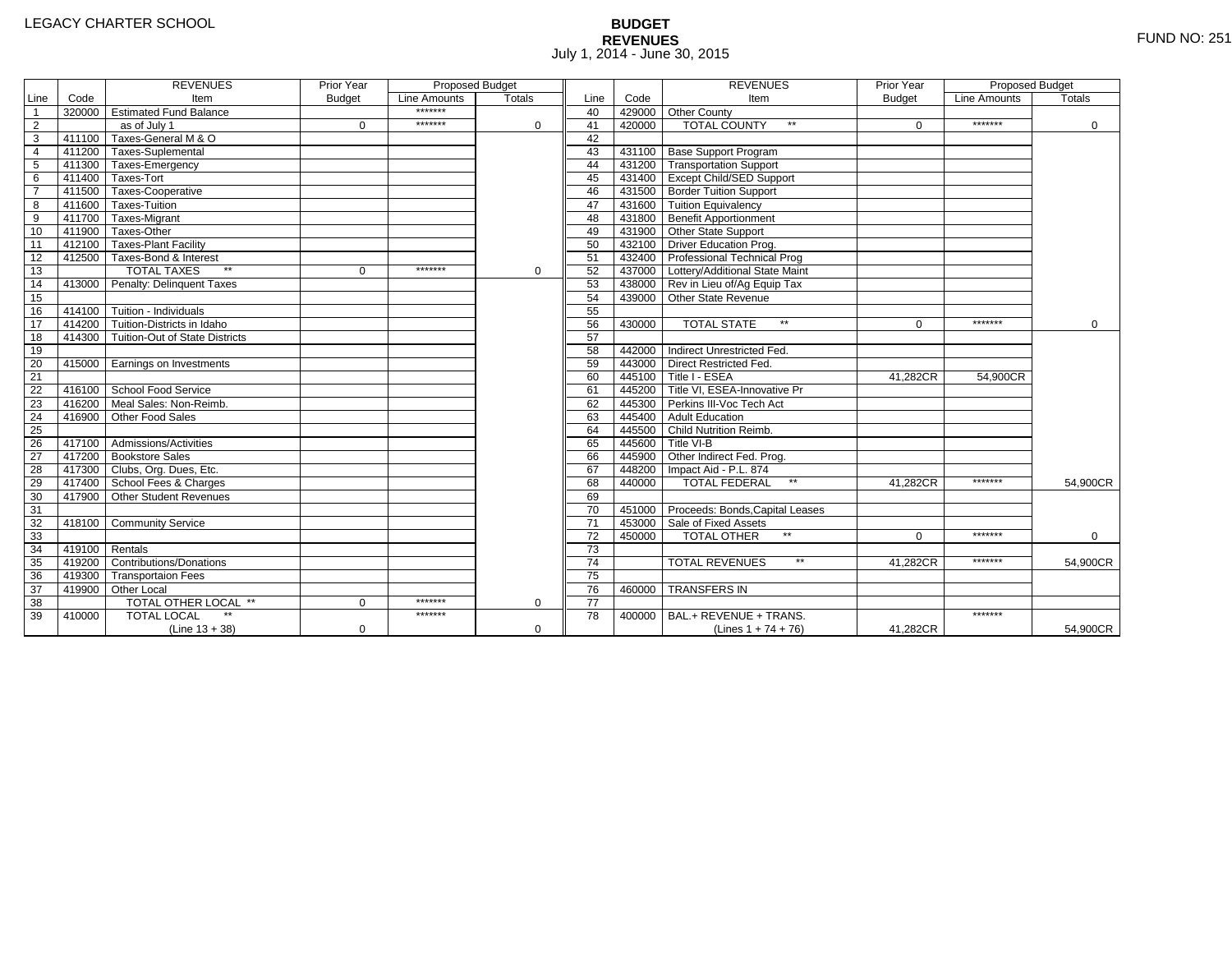|                 |      | <b>EXPENDITURES</b>             | <b>Prior Year</b> | Proposed      | 100      | 200             | 300       | 400       | 500     | 600        | 700        | 800       |
|-----------------|------|---------------------------------|-------------------|---------------|----------|-----------------|-----------|-----------|---------|------------|------------|-----------|
|                 |      |                                 |                   |               |          |                 | Purchased | Supplies  | Capital | Debt       | Insurance- |           |
| Line            | Code | Functions/Programs              | <b>Budget</b>     | <b>Budget</b> | Salaries | <b>Benefits</b> | Services  | Materials | Objects | Retirement | Judgment   | Transfers |
| $\mathbf{1}$    | 512  | Elemetary School Prog.          | 41,282            | 54,900        | 41,935   | 11,718          |           | 1,247     |         |            |            |           |
| $\overline{2}$  | 515  | Secondary School Prog.          |                   |               |          |                 |           |           |         |            |            |           |
| 3               | 517  | Alternative School Prog.        |                   |               |          |                 |           |           |         |            |            |           |
| 4               | 519  | Vocational-Technical Prog.      |                   |               |          |                 |           |           |         |            |            |           |
| 5               | 521  | <b>Exceptional Child Prog.</b>  |                   |               |          |                 |           |           |         |            |            |           |
| 6               | 522  | Preschool Exceptional Prog.     |                   |               |          |                 |           |           |         |            |            |           |
| $\overline{7}$  | 524  | Gifted & Talented Prog.         |                   |               |          |                 |           |           |         |            |            |           |
| 8               | 531  | Interscholastic Prog.           |                   |               |          |                 |           |           |         |            |            |           |
| 9               | 532  | School Activity Prog.           |                   |               |          |                 |           |           |         |            |            |           |
| 10              | 541  | Summer School Prog.             |                   |               |          |                 |           |           |         |            |            |           |
| 11              | 542  | Adult School Prog.              |                   |               |          |                 |           |           |         |            |            |           |
| 12              | 546  | Detention Center Prog.          |                   |               |          |                 |           |           |         |            |            |           |
| 13              |      |                                 |                   |               |          |                 |           |           |         |            |            |           |
| 14              | 500  | TOTAL INSTRUCTION **            | 41,282            | 54,900        | 41,935   | 11,718          | 0         | 1,247     | 0       | 0          | 0          | 0         |
| 15              |      |                                 |                   |               |          |                 |           |           |         |            |            |           |
| 16              | 611  | Attend-Guidance-Health Prog     |                   |               |          |                 |           |           |         |            |            |           |
| 17              | 616  | Special Services Prog.          |                   |               |          |                 |           |           |         |            |            |           |
| 18              |      |                                 |                   |               |          |                 |           |           |         |            |            |           |
| 19              | 621  | Instruction Improvement Prog    |                   |               |          |                 |           |           |         |            |            |           |
| 20              | 622  | Educational Media Prog.         |                   |               |          |                 |           |           |         |            |            |           |
| 21              | 623  | Instruction-Related Tech Prog   |                   |               |          |                 |           |           |         |            |            |           |
| 22              | 631  | Board of Education Prog.        |                   |               |          |                 |           |           |         |            |            |           |
| 23              | 632  | District Admin Prog.            |                   |               |          |                 |           |           |         |            |            |           |
| 24              |      |                                 |                   |               |          |                 |           |           |         |            |            |           |
| 25              | 641  | School Administration Prog.     |                   |               |          |                 |           |           |         |            |            |           |
| $\overline{26}$ |      |                                 |                   |               |          |                 |           |           |         |            |            |           |
| 27              | 651  | <b>Business Operation Prog.</b> |                   |               |          |                 |           |           |         |            |            |           |
| 28              | 655  | Central Service Prog.           |                   |               |          |                 |           |           |         |            |            |           |
| 29              | 656  | Admin Tech Services Prog.       |                   |               |          |                 |           |           |         |            |            |           |
| 30              | 661  | Bldg-Care Prog. (Custodial)     |                   |               |          |                 |           |           |         |            |            |           |
| 31              | 663  | Maint-Non Student Occupied      |                   |               |          |                 |           |           |         |            |            |           |
| 32              | 664  | Maint-Student Occupied Bldgs    |                   |               |          |                 |           |           |         |            |            |           |
| 33              | 665  | Maintenance - Grounds           |                   |               |          |                 |           |           |         |            |            |           |
| 34              | 667  | <b>Security Program</b>         |                   |               |          |                 |           |           |         |            |            |           |
| 35              |      |                                 |                   |               |          |                 |           |           |         |            |            |           |
| 36              | 681  | Pupil-To School Trans. Prog.    |                   |               |          |                 |           |           |         |            |            |           |
| 37              | 682  | Pupil-Activity Trans. Prog.     |                   |               |          |                 |           |           |         |            |            |           |
| 38              | 683  | General Transportation Prog.    |                   |               |          |                 |           |           |         |            |            |           |
|                 |      |                                 |                   |               |          |                 |           |           |         |            |            |           |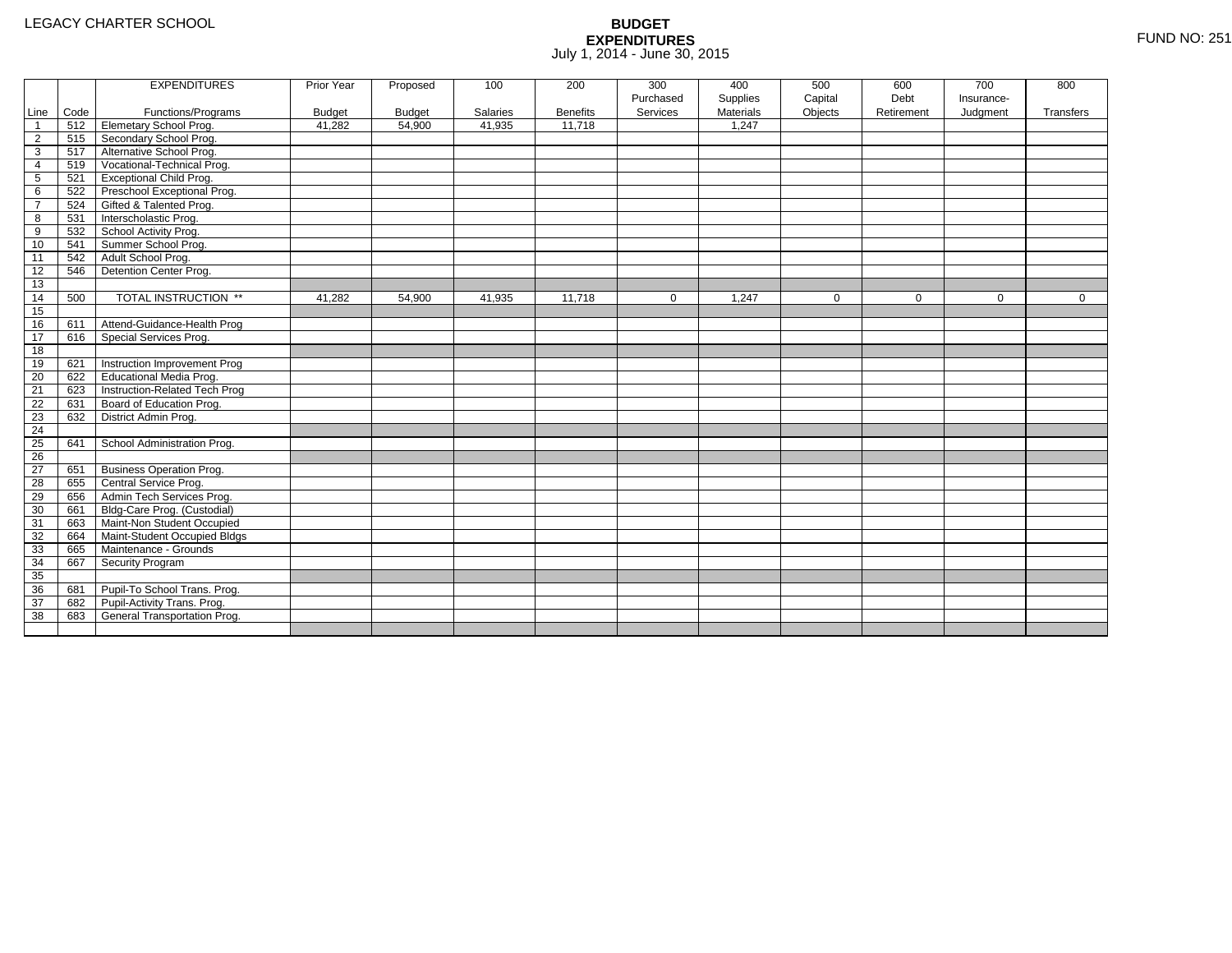2 Total Appropriation 141,282 54,900

4 | TOTAL APPROPRIATION (72+73) | 41,282 <u>|</u> 54,900

73

74

3 **Unappropriated Balance** 

|      |      | <b>EXPENDITURES</b>                       | Prior Year  | Proposed      | 100                   | 200             | 300<br>Purchased                                     | 400                   | 500<br>Capital | 600<br>Debt | 700<br>Insurance- | 800          |  |  |  |
|------|------|-------------------------------------------|-------------|---------------|-----------------------|-----------------|------------------------------------------------------|-----------------------|----------------|-------------|-------------------|--------------|--|--|--|
| Line | Code | Functions/Programs                        | Budget      | <b>Budget</b> | Salaries              | <b>Benefits</b> | Services                                             | Supplies<br>Materials | Objects        | Retirement  | Judgment          | Transfers    |  |  |  |
| 39   | 691  | Other Support Services Prog.              |             |               |                       |                 |                                                      |                       |                |             |                   |              |  |  |  |
| 40   |      |                                           |             |               |                       |                 |                                                      |                       |                |             |                   |              |  |  |  |
| 41   | 600  | TOTAL SUPPORT SERV.**                     | $\mathbf 0$ | $\Omega$      | $\mathbf{0}$          | $\mathbf 0$     | $\mathbf 0$                                          | $\mathbf 0$           | $\overline{0}$ | $\Omega$    | $\mathbf{0}$      | $\Omega$     |  |  |  |
| 42   |      |                                           |             |               |                       |                 |                                                      |                       |                |             |                   |              |  |  |  |
| 43   | 710  | <b>Child Nutrition Program</b>            |             |               |                       |                 |                                                      |                       |                |             |                   |              |  |  |  |
| 44   | 720  | <b>Community Services Program</b>         |             |               |                       |                 |                                                      |                       |                |             |                   |              |  |  |  |
| 45   | 730  | <b>Enterprise Operations</b>              |             |               |                       |                 |                                                      |                       |                |             |                   |              |  |  |  |
| 46   | 700  | TOTAL NON-INSTRUCTION**                   | $\mathbf 0$ | 0             | $\mathbf 0$           | $\mathbf 0$     | $\mathbf 0$                                          | $\mathbf 0$           | $\mathbf 0$    | $\mathbf 0$ | $\mathbf 0$       | $\mathbf{0}$ |  |  |  |
| 47   |      |                                           |             |               |                       |                 |                                                      |                       |                |             |                   |              |  |  |  |
| 48   |      | 810 Capital Assets-Student Occ            |             |               |                       |                 |                                                      |                       |                |             |                   |              |  |  |  |
| 49   | 811  | Capital Assets-Non Student Occ            |             |               |                       |                 |                                                      |                       |                |             |                   |              |  |  |  |
| 50   | 800  | <b>TOTAL CAPITAL ASSETS PROG**</b>        | $\mathbf 0$ | $\Omega$      | $\Omega$              | $\Omega$        | $\mathbf 0$                                          | $\mathbf 0$           | $\mathbf 0$    | $\Omega$    | $\Omega$          | $\mathbf 0$  |  |  |  |
| 51   |      |                                           |             |               |                       |                 |                                                      |                       |                |             |                   |              |  |  |  |
| 52   | 911  | Debt Services Prog.-Princ.                |             |               |                       |                 |                                                      |                       |                |             |                   |              |  |  |  |
| 53   | 912  | Debt Services Prog.-Int.                  |             |               |                       |                 |                                                      |                       |                |             |                   |              |  |  |  |
| 54   | 913  | Debt Serv Prog-Refnded Debt               |             |               |                       |                 |                                                      |                       |                |             |                   |              |  |  |  |
| 55   | 920  | <b>Transfers Out</b>                      |             |               |                       |                 |                                                      |                       |                |             |                   |              |  |  |  |
| 56   |      |                                           |             |               |                       |                 |                                                      |                       |                |             |                   |              |  |  |  |
| 57   | 900  | <b>TOTAL OTHER SERVICES **</b>            | $\mathbf 0$ | 0             | $\mathbf 0$           | $\mathbf 0$     | $\mathbf 0$                                          | $\mathbf 0$           | $\mathbf 0$    | $\mathbf 0$ | 0                 | 0            |  |  |  |
| 58   |      |                                           |             |               |                       |                 |                                                      |                       |                |             |                   |              |  |  |  |
| 59   |      |                                           |             |               |                       |                 |                                                      |                       |                |             |                   |              |  |  |  |
| 60   |      | <b>TOTAL EXPENDITURES</b><br>$\star\star$ |             |               |                       |                 |                                                      |                       |                |             |                   |              |  |  |  |
|      |      | (Lines 14+41+47+49+57) **                 | 41,282      | 54,900        | 41,935                | 11,718          | $\mathbf 0$                                          | 1,247                 | $\mathbf 0$    | $\mathbf 0$ | 0                 | $\mathbf 0$  |  |  |  |
| 61   |      |                                           |             |               |                       |                 |                                                      |                       |                |             |                   |              |  |  |  |
| 62   | 950  | <b>Contingency Reserve</b>                |             |               |                       |                 |                                                      |                       |                |             |                   |              |  |  |  |
|      |      | (5% of Line 60)                           |             |               |                       |                 |                                                      |                       |                |             |                   |              |  |  |  |
| 63   |      |                                           |             |               |                       |                 |                                                      |                       |                |             |                   |              |  |  |  |
| 64   |      | <b>TOTAL APPROPRIATION</b>                |             |               |                       |                 |                                                      |                       |                |             |                   |              |  |  |  |
|      |      | $(Line 60 + Line 62)$                     | 41,282      | 54,900        |                       |                 |                                                      |                       |                |             |                   |              |  |  |  |
| 65   |      |                                           |             |               |                       |                 |                                                      |                       |                |             |                   |              |  |  |  |
|      |      |                                           |             |               |                       |                 |                                                      |                       |                |             |                   |              |  |  |  |
| 66   |      | <b>BUDGET SUMMARY</b>                     |             |               | <b>BUDGET SUMMARY</b> |                 |                                                      |                       |                |             |                   |              |  |  |  |
| 67   |      |                                           |             |               |                       |                 |                                                      |                       |                |             |                   |              |  |  |  |
| 68   |      | Beginning Fund Balance                    |             |               |                       |                 | The total on line 70 must equal the total on line 74 |                       |                |             |                   |              |  |  |  |
| 69   |      | Revenues + Transfers In                   | 41,282CR    | 54,900CR      |                       |                 |                                                      |                       |                |             |                   |              |  |  |  |
| 70   |      | TOTAL REVENUE (68 + 69)                   | 41,282CR    | 54,900CR      |                       |                 |                                                      |                       |                |             |                   |              |  |  |  |
| 71   |      |                                           |             |               |                       |                 |                                                      |                       |                |             |                   |              |  |  |  |
| 72   |      | <b>Total Appropriation</b>                | 41.282      | 54.900        |                       |                 |                                                      |                       |                |             |                   |              |  |  |  |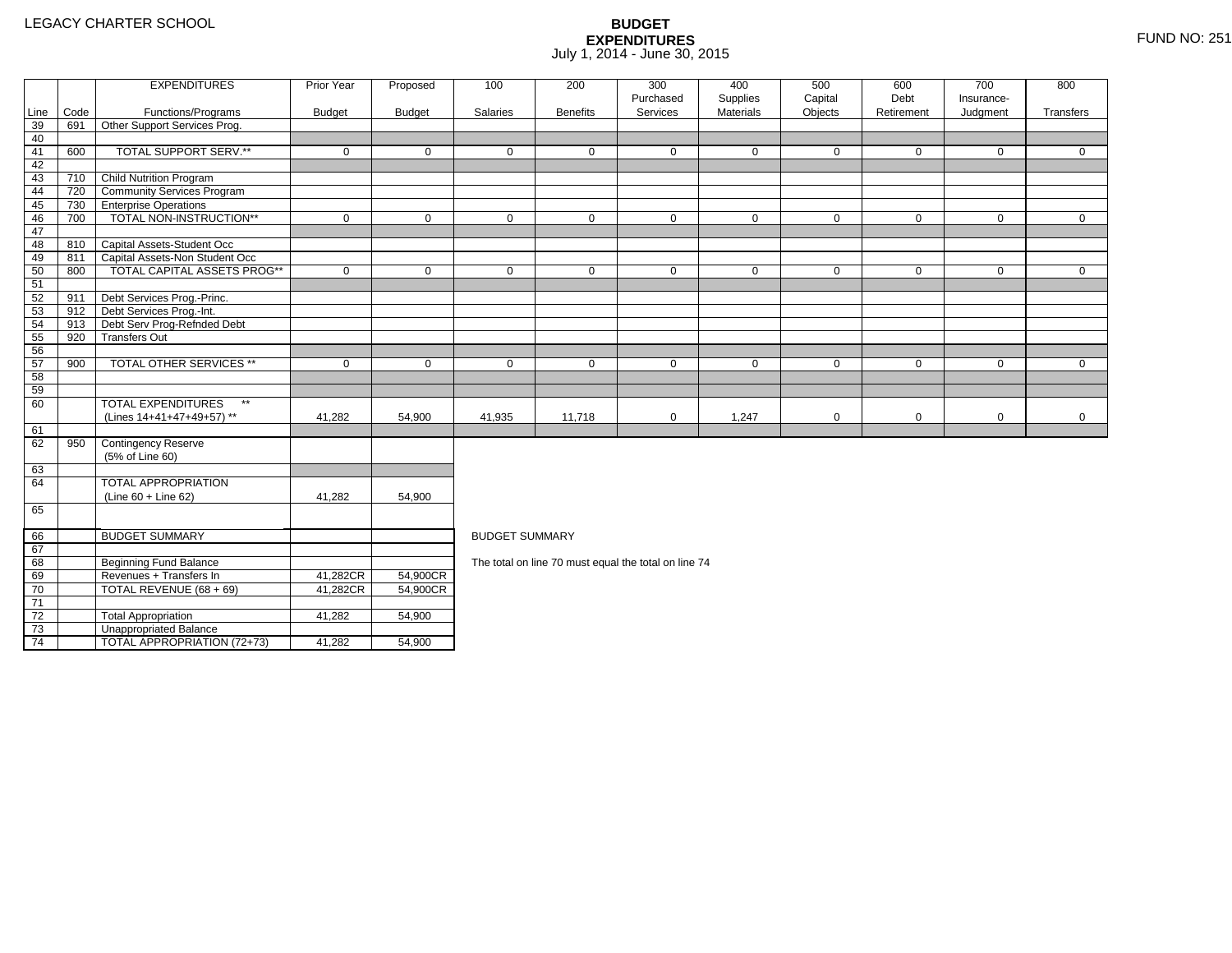# **BUDGET REVENUES** FUND NO: 257 July 1, 2014 - June 30, 2015

|                 |        | <b>REVENUES</b>                         | Prior Year    | <b>Proposed Budget</b> |             |                 |        | <b>REVENUES</b>                        | Prior Year    | Proposed Budget |          |
|-----------------|--------|-----------------------------------------|---------------|------------------------|-------------|-----------------|--------|----------------------------------------|---------------|-----------------|----------|
| Line            | Code   | Item                                    | <b>Budget</b> | Line Amounts           | Totals      | Line            | Code   | Item                                   | <b>Budget</b> | Line Amounts    | Totals   |
| $\mathbf{1}$    |        | 320000 Estimated Fund Balance           |               | *******                |             | 40              |        | 429000 Other County                    |               |                 |          |
| $\overline{2}$  |        | as of July 1                            | $\mathbf 0$   | *******                | 0           | 41              | 420000 | <b>TOTAL COUNTY</b><br>$\star\star$    | $\Omega$      | *******         | 0        |
| $\overline{3}$  | 411100 | Taxes-General M & O                     |               |                        |             | 42              |        |                                        |               |                 |          |
| $\overline{4}$  |        | 411200 Taxes-Suplemental                |               |                        |             | 43              |        | 431100 Base Support Program            |               |                 |          |
| 5               |        | 411300 Taxes-Emergency                  |               |                        |             | 44              |        | 431200 Transportation Support          |               |                 |          |
| 6               |        | 411400 Taxes-Tort                       |               |                        |             | 45              |        | 431400 Except Child/SED Support        |               |                 |          |
| $\overline{7}$  |        | 411500 Taxes-Cooperative                |               |                        |             | 46              |        | 431500 Border Tuition Support          |               |                 |          |
| 8               |        | 411600 Taxes-Tuition                    |               |                        |             | 47              |        | 431600 Tuition Equivalency             |               |                 |          |
| $\overline{9}$  |        | 411700 Taxes-Migrant                    |               |                        |             | 48              |        | 431800 Benefit Apportionment           |               |                 |          |
| 10              |        | 411900 Taxes-Other                      |               |                        |             | 49              |        | 431900 Other State Support             |               |                 |          |
| $\overline{11}$ |        | 412100 Taxes-Plant Facility             |               |                        |             | 50              |        | 432100 Driver Education Prog.          |               |                 |          |
| 12              |        | 412500 Taxes-Bond & Interest            |               |                        |             | 51              |        | 432400 Professional Technical Prog     |               |                 |          |
| 13              |        | $**$<br><b>TOTAL TAXES</b>              | $\Omega$      | *******                | 0           | 52              |        | 437000 Lottery/Additional State Maint  |               |                 |          |
| 14              | 413000 | Penalty: Delinquent Taxes               |               |                        |             | 53              |        | 438000 Rev in Lieu of/Ag Equip Tax     |               |                 |          |
| 15              |        |                                         |               |                        |             | 54              |        | 439000 Other State Revenue             |               |                 |          |
| 16              |        | $414100$ Tuition - Individuals          |               |                        |             | 55              |        |                                        |               |                 |          |
| 17              |        | 414200 Tuition-Districts in Idaho       |               |                        |             | 56              | 430000 | <b>TOTAL STATE</b><br>$\star\star$     | $\Omega$      | *******         | $\Omega$ |
| 18              |        | 414300   Tuition-Out of State Districts |               |                        |             | 57              |        |                                        |               |                 |          |
| 19              |        |                                         |               |                        |             | 58              |        | 442000 Indirect Unrestricted Fed.      |               |                 |          |
| 20              |        | 415000 Earnings on Investments          |               |                        |             | 59              |        | 443000 Direct Restricted Fed.          |               |                 |          |
| 21              |        |                                         |               |                        |             | 60              |        | 445100 Title I - ESEA                  |               |                 |          |
| 22              |        | 416100 School Food Service              |               |                        |             | 61              |        | 445200 Title VI. ESEA-Innovative Pr    |               |                 |          |
| 23              | 416200 | Meal Sales: Non-Reimb.                  |               |                        |             | 62              |        | 445300 Perkins III-Voc Tech Act        |               |                 |          |
| $\overline{24}$ | 416900 | Other Food Sales                        |               |                        |             | 63              |        | 445400 Adult Education                 |               |                 |          |
| 25              |        |                                         |               |                        |             | 64              |        | 445500 Child Nutrition Reimb.          |               |                 |          |
| 26              |        | 417100 Admissions/Activities            |               |                        |             | 65              |        | 445600 Title VI-B                      | 37.379CR      | 42.499CR        |          |
| $\overline{27}$ |        | 417200 Bookstore Sales                  |               |                        |             | 66              |        | 445900 Other Indirect Fed. Prog.       |               |                 |          |
| 28              |        | 417300 Clubs, Org. Dues, Etc.           |               |                        |             | 67              |        | 448200   Impact Aid - P.L. 874         |               |                 |          |
| 29              |        | 417400 School Fees & Charges            |               |                        |             | 68              | 440000 | $\star\star$<br><b>TOTAL FEDERAL</b>   | 37,379CR      | *******         | 42.499CR |
| 30              | 417900 | Other Student Revenues                  |               |                        |             | 69              |        |                                        |               |                 |          |
| 31              |        |                                         |               |                        |             | 70              |        | 451000 Proceeds: Bonds, Capital Leases |               |                 |          |
| 32              | 418100 | <b>Community Service</b>                |               |                        |             | 71              |        | 453000 Sale of Fixed Assets            |               |                 |          |
| 33              |        |                                         |               |                        |             | 72              | 450000 | TOTAL OTHER                            | $\Omega$      | *******         | 0        |
| 34              | 419100 | Rentals                                 |               |                        |             | 73              |        |                                        |               |                 |          |
| $\overline{35}$ | 419200 | <b>Contributions/Donations</b>          |               |                        |             | 74              |        | $\star\star$<br><b>TOTAL REVENUES</b>  | 37,379CR      | *******         | 42,499CR |
| 36              | 419300 | <b>Transportaion Fees</b>               |               |                        |             | $\overline{75}$ |        |                                        |               |                 |          |
| 37              |        | 419900 Other Local                      |               |                        |             | 76              | 460000 | <b>TRANSFERS IN</b>                    |               |                 |          |
| 38              |        | <b>TOTAL OTHER LOCAL **</b>             | $\Omega$      | *******                | 0           | $\overline{77}$ |        |                                        |               |                 |          |
| 39              | 410000 | <b>TOTAL LOCAL</b>                      |               | *******                |             | 78              | 400000 | BAL.+ REVENUE + TRANS.                 |               | *******         |          |
|                 |        | $(Line 13 + 38)$                        | 0             |                        | $\mathbf 0$ |                 |        | (Lines $1 + 74 + 76$ )                 | 37,379CR      |                 | 42,499CR |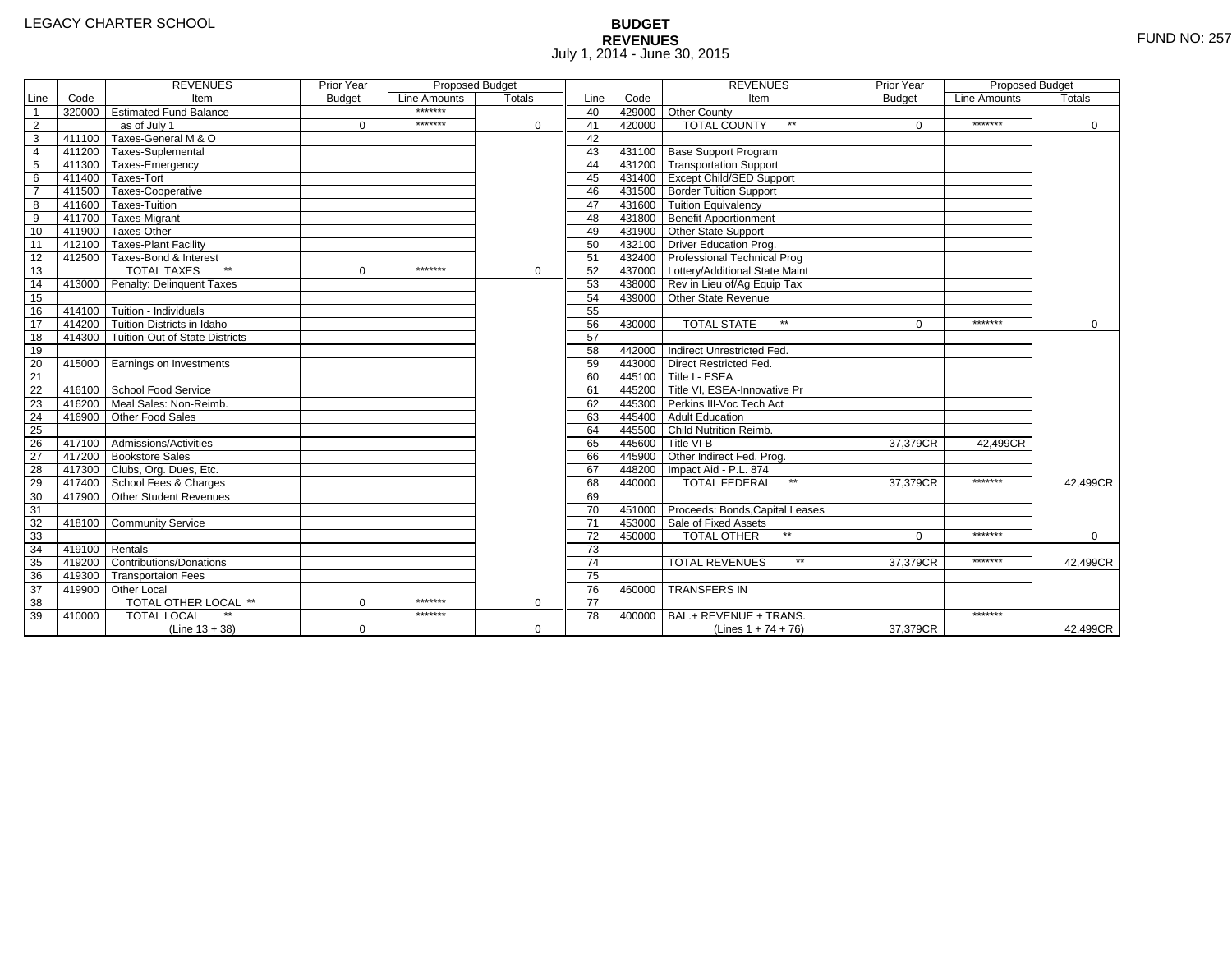|                 |      | <b>EXPENDITURES</b>             | Prior Year    | Proposed      | 100      | 200             | 300          | 400              | 500         | 600         | 700        | 800       |
|-----------------|------|---------------------------------|---------------|---------------|----------|-----------------|--------------|------------------|-------------|-------------|------------|-----------|
|                 |      |                                 |               |               |          |                 | Purchased    | Supplies         | Capital     | Debt        | Insurance- |           |
| Line            | Code | Functions/Programs              | <b>Budget</b> | <b>Budget</b> | Salaries | <b>Benefits</b> | Services     | <b>Materials</b> | Objects     | Retirement  | Judgment   | Transfers |
| $\overline{1}$  | 512  | <b>Elemetary School Prog.</b>   |               |               |          |                 |              |                  |             |             |            |           |
| $\overline{2}$  | 515  | Secondary School Prog.          |               |               |          |                 |              |                  |             |             |            |           |
| 3               | 517  | Alternative School Prog.        |               |               |          |                 |              |                  |             |             |            |           |
| 4               | 519  | Vocational-Technical Prog.      |               |               |          |                 |              |                  |             |             |            |           |
| 5               | 521  | <b>Exceptional Child Prog.</b>  | 37,379        | 42,499        | 35,000   | 6,417           |              | 1,082            |             |             |            |           |
| 6               | 522  | Preschool Exceptional Prog.     |               |               |          |                 |              |                  |             |             |            |           |
| $\overline{7}$  | 524  | Gifted & Talented Prog.         |               |               |          |                 |              |                  |             |             |            |           |
| 8               | 531  | Interscholastic Prog.           |               |               |          |                 |              |                  |             |             |            |           |
| 9               | 532  | School Activity Prog.           |               |               |          |                 |              |                  |             |             |            |           |
| 10              | 541  | Summer School Prog.             |               |               |          |                 |              |                  |             |             |            |           |
| 11              | 542  | Adult School Prog.              |               |               |          |                 |              |                  |             |             |            |           |
| $\overline{12}$ | 546  | Detention Center Prog.          |               |               |          |                 |              |                  |             |             |            |           |
| 13              |      |                                 |               |               |          |                 |              |                  |             |             |            |           |
| 14              | 500  | TOTAL INSTRUCTION **            | 37,379        | 42,499        | 35,000   | 6,417           | $\mathbf{0}$ | 1,082            | $\mathbf 0$ | $\mathbf 0$ | 0          | 0         |
| 15              |      |                                 |               |               |          |                 |              |                  |             |             |            |           |
| 16              | 611  | Attend-Guidance-Health Prog     |               |               |          |                 |              |                  |             |             |            |           |
| 17              | 616  | Special Services Prog.          |               |               |          |                 |              |                  |             |             |            |           |
| 18              |      |                                 |               |               |          |                 |              |                  |             |             |            |           |
| $\overline{19}$ | 621  | Instruction Improvement Prog    |               |               |          |                 |              |                  |             |             |            |           |
| $\overline{20}$ | 622  | <b>Educational Media Prog.</b>  |               |               |          |                 |              |                  |             |             |            |           |
| 21              | 623  | Instruction-Related Tech Prog   |               |               |          |                 |              |                  |             |             |            |           |
| $\overline{22}$ | 631  | Board of Education Prog.        |               |               |          |                 |              |                  |             |             |            |           |
| $\overline{23}$ | 632  | District Admin Prog.            |               |               |          |                 |              |                  |             |             |            |           |
| 24              |      |                                 |               |               |          |                 |              |                  |             |             |            |           |
| 25              | 641  | School Administration Prog.     |               |               |          |                 |              |                  |             |             |            |           |
| 26              |      |                                 |               |               |          |                 |              |                  |             |             |            |           |
| $\overline{27}$ | 651  | <b>Business Operation Prog.</b> |               |               |          |                 |              |                  |             |             |            |           |
| 28              | 655  | Central Service Prog.           |               |               |          |                 |              |                  |             |             |            |           |
| 29              | 656  | Admin Tech Services Prog.       |               |               |          |                 |              |                  |             |             |            |           |
| 30              | 661  | Bldg-Care Prog. (Custodial)     |               |               |          |                 |              |                  |             |             |            |           |
| 31              | 663  | Maint-Non Student Occupied      |               |               |          |                 |              |                  |             |             |            |           |
| 32              | 664  | Maint-Student Occupied Bldgs    |               |               |          |                 |              |                  |             |             |            |           |
| 33              | 665  | Maintenance - Grounds           |               |               |          |                 |              |                  |             |             |            |           |
| 34              | 667  | Security Program                |               |               |          |                 |              |                  |             |             |            |           |
| 35              |      |                                 |               |               |          |                 |              |                  |             |             |            |           |
| 36              | 681  | Pupil-To School Trans. Prog.    |               |               |          |                 |              |                  |             |             |            |           |
| $\overline{37}$ | 682  | Pupil-Activity Trans. Prog.     |               |               |          |                 |              |                  |             |             |            |           |
| $\overline{38}$ | 683  | General Transportation Prog.    |               |               |          |                 |              |                  |             |             |            |           |
|                 |      |                                 |               |               |          |                 |              |                  |             |             |            |           |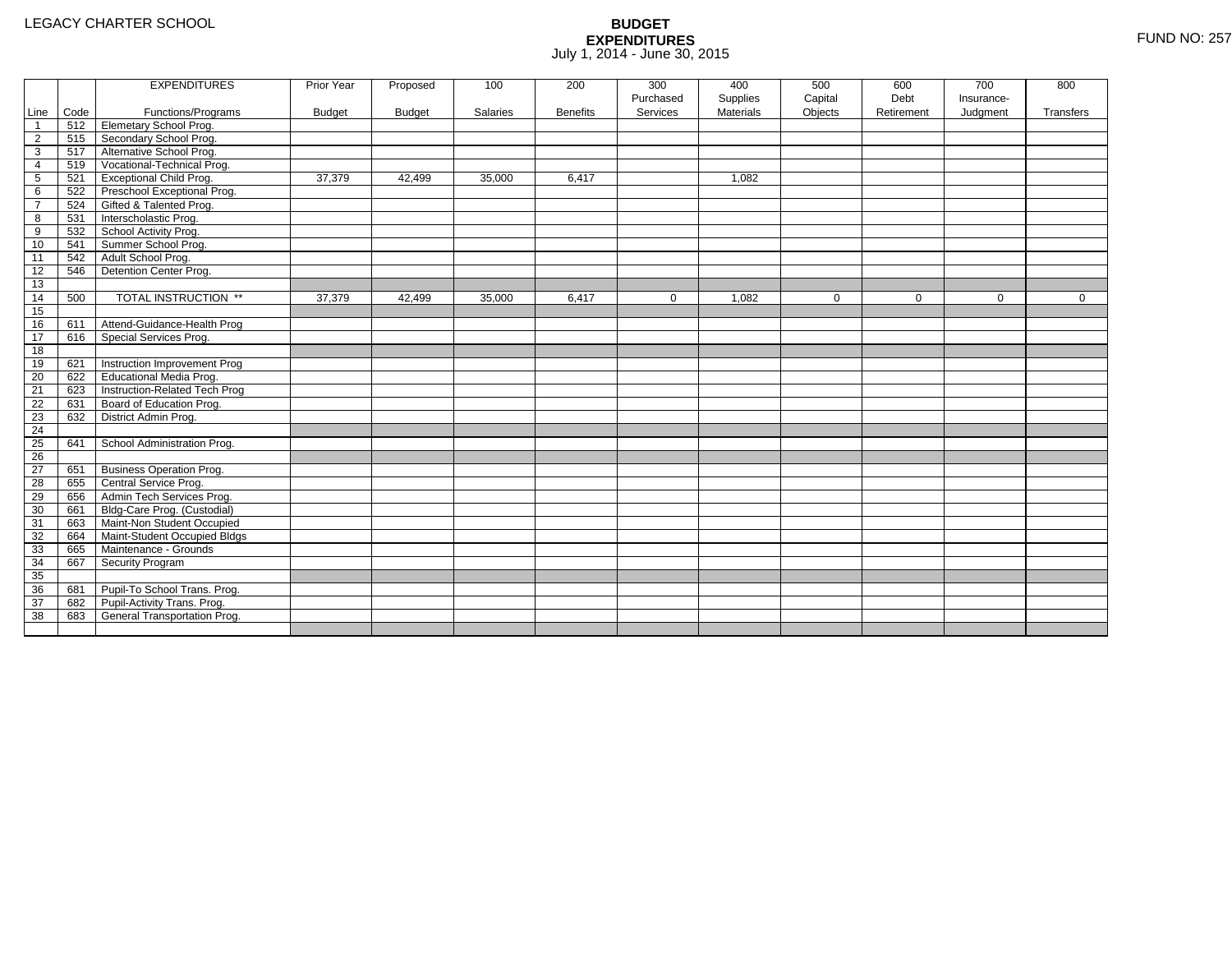2 Total Appropriation 1 37,379 42,499

4 | TOTAL APPROPRIATION (72+73) | 37,379 | 42,499

73

74

3 **Unappropriated Balance** 

|          |      | <b>EXPENDITURES</b>                                      | Prior Year           | Proposed      | 100                   | 200             | 300                                                  | 400                   | 500                | 600                | 700                    | 800          |
|----------|------|----------------------------------------------------------|----------------------|---------------|-----------------------|-----------------|------------------------------------------------------|-----------------------|--------------------|--------------------|------------------------|--------------|
| Line     | Code | Functions/Programs                                       | <b>Budget</b>        | <b>Budget</b> | Salaries              | <b>Benefits</b> | Purchased<br>Services                                | Supplies<br>Materials | Capital<br>Objects | Debt<br>Retirement | Insurance-<br>Judgment | Transfers    |
| 39       | 691  | Other Support Services Prog.                             |                      |               |                       |                 |                                                      |                       |                    |                    |                        |              |
| 40       |      |                                                          |                      |               |                       |                 |                                                      |                       |                    |                    |                        |              |
| 41       | 600  | TOTAL SUPPORT SERV.**                                    | $\mathbf 0$          | $\mathbf 0$   | $\mathbf 0$           | $\Omega$        | $\Omega$                                             | $\mathbf 0$           | $\mathbf 0$        | 0                  | $\mathbf 0$            | $\Omega$     |
| 42       |      |                                                          |                      |               |                       |                 |                                                      |                       |                    |                    |                        |              |
| 43       |      | 710 Child Nutrition Program                              |                      |               |                       |                 |                                                      |                       |                    |                    |                        |              |
| 44       | 720  | Community Services Program                               |                      |               |                       |                 |                                                      |                       |                    |                    |                        |              |
| 45       |      | 730 Enterprise Operations                                |                      |               |                       |                 |                                                      |                       |                    |                    |                        |              |
| 46       | 700  | TOTAL NON-INSTRUCTION**                                  | $\mathbf 0$          | $\mathbf 0$   | $\mathbf 0$           | $\mathbf 0$     | $\mathbf 0$                                          | $\mathbf 0$           | $\mathbf 0$        | $\mathbf 0$        | $\mathbf{0}$           | $\mathbf 0$  |
| 47       |      |                                                          |                      |               |                       |                 |                                                      |                       |                    |                    |                        |              |
| 48       |      | 810 Capital Assets-Student Occ                           |                      |               |                       |                 |                                                      |                       |                    |                    |                        |              |
| 49       | 811  | Capital Assets-Non Student Occ                           |                      |               |                       |                 |                                                      |                       |                    |                    |                        |              |
| 50       | 800  | TOTAL CAPITAL ASSETS PROG**                              | $\mathbf 0$          | $\Omega$      | $\mathbf 0$           | $\mathbf 0$     | $\mathbf 0$                                          | 0                     | $\mathbf 0$        | $\mathbf 0$        | $\mathbf 0$            | $\mathbf 0$  |
| 51       |      |                                                          |                      |               |                       |                 |                                                      |                       |                    |                    |                        |              |
| 52       | 911  | Debt Services Prog.-Princ.                               |                      |               |                       |                 |                                                      |                       |                    |                    |                        |              |
| 53       |      | 912 Debt Services Prog.-Int.                             |                      |               |                       |                 |                                                      |                       |                    |                    |                        |              |
| 54       | 913  | Debt Serv Prog-Refnded Debt                              |                      |               |                       |                 |                                                      |                       |                    |                    |                        |              |
| 55       | 920  | <b>Transfers Out</b>                                     |                      |               |                       |                 |                                                      |                       |                    |                    |                        |              |
| 56       |      |                                                          |                      |               |                       |                 |                                                      |                       |                    |                    |                        |              |
| 57       | 900  | <b>TOTAL OTHER SERVICES **</b>                           | $\mathbf 0$          | $\mathbf 0$   | $\mathbf 0$           | $\mathbf 0$     | 0                                                    | $\mathbf 0$           | 0                  | 0                  | 0                      | $\mathbf{0}$ |
| 58       |      |                                                          |                      |               |                       |                 |                                                      |                       |                    |                    |                        |              |
| 59       |      |                                                          |                      |               |                       |                 |                                                      |                       |                    |                    |                        |              |
| 60       |      | <b>TOTAL EXPENDITURES</b><br>$\star\star$                |                      |               |                       |                 |                                                      |                       |                    |                    |                        |              |
|          |      | (Lines 14+41+47+49+57) **                                | 37,379               | 42,499        | 35,000                | 6,417           | $\mathbf 0$                                          | 1,082                 | $\mathbf 0$        | 0                  | $\mathbf 0$            | $\mathbf 0$  |
| 61       |      |                                                          |                      |               |                       |                 |                                                      |                       |                    |                    |                        |              |
| 62       | 950  | <b>Contingency Reserve</b>                               |                      |               |                       |                 |                                                      |                       |                    |                    |                        |              |
|          |      | (5% of Line 60)                                          |                      |               |                       |                 |                                                      |                       |                    |                    |                        |              |
| 63       |      |                                                          |                      |               |                       |                 |                                                      |                       |                    |                    |                        |              |
| 64       |      | <b>TOTAL APPROPRIATION</b>                               |                      |               |                       |                 |                                                      |                       |                    |                    |                        |              |
|          |      | $(Line 60 + Line 62)$                                    | 37,379               | 42,499        |                       |                 |                                                      |                       |                    |                    |                        |              |
| 65       |      |                                                          |                      |               |                       |                 |                                                      |                       |                    |                    |                        |              |
|          |      |                                                          |                      |               |                       |                 |                                                      |                       |                    |                    |                        |              |
| 66<br>67 |      | <b>BUDGET SUMMARY</b>                                    |                      |               | <b>BUDGET SUMMARY</b> |                 |                                                      |                       |                    |                    |                        |              |
| 68       |      |                                                          |                      |               |                       |                 |                                                      |                       |                    |                    |                        |              |
|          |      | <b>Beginning Fund Balance</b><br>Revenues + Transfers In |                      | 42,499CR      |                       |                 | The total on line 70 must equal the total on line 74 |                       |                    |                    |                        |              |
| 69       |      | TOTAL REVENUE (68 + 69)                                  | 37,379CR<br>37,379CR | 42,499CR      |                       |                 |                                                      |                       |                    |                    |                        |              |
| 70<br>71 |      |                                                          |                      |               |                       |                 |                                                      |                       |                    |                    |                        |              |
| 72       |      | <b>Total Appropriation</b>                               | 37,379               | 42.499        |                       |                 |                                                      |                       |                    |                    |                        |              |
|          |      |                                                          |                      |               |                       |                 |                                                      |                       |                    |                    |                        |              |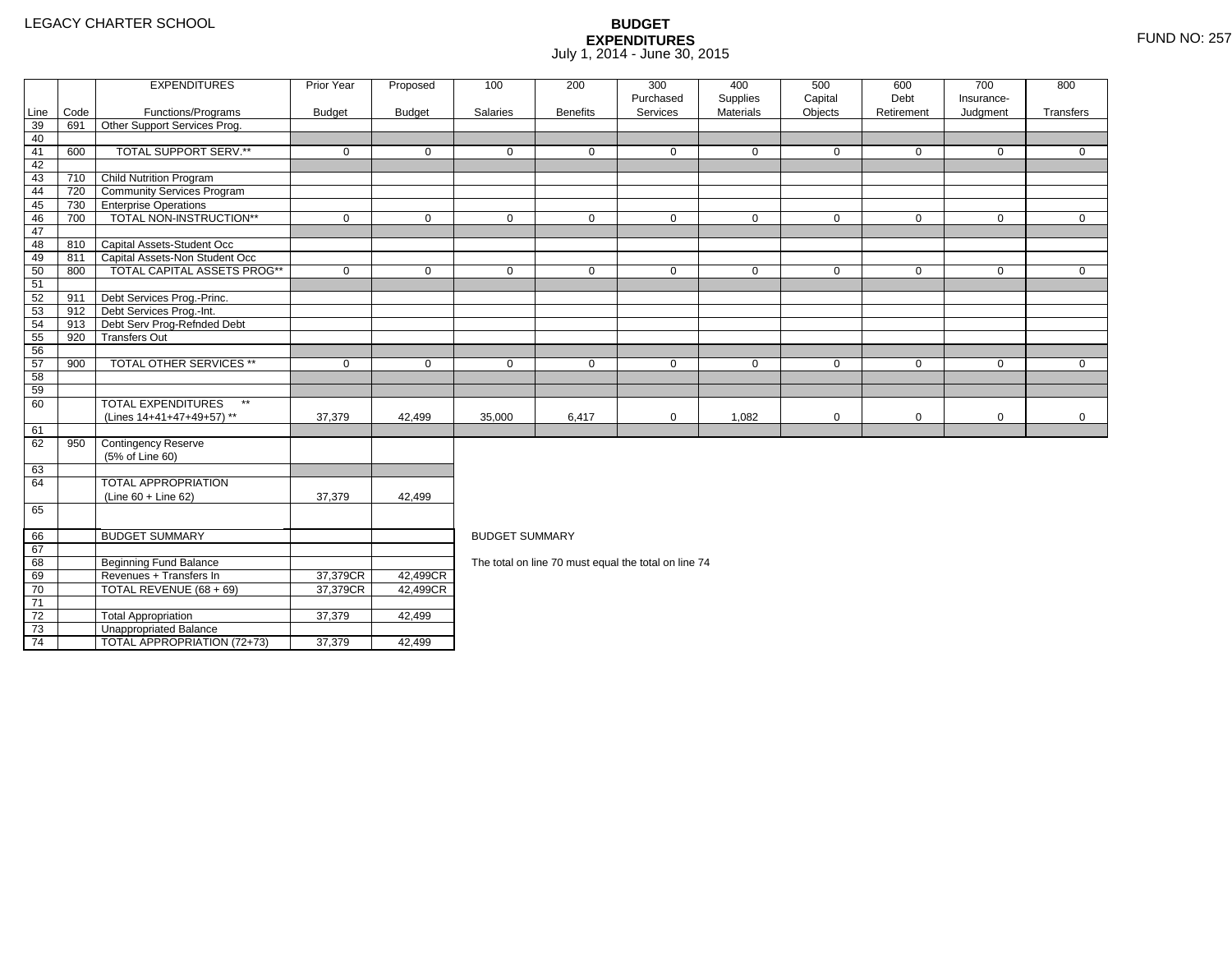# **BUDGET REVENUES** FUND NO: 261 July 1, 2014 - June 30, 2015

|                         |                | <b>REVENUES</b>                         | Prior Year    | <b>Proposed Budget</b> |               |                 |        | <b>REVENUES</b>                        | Prior Year    | Proposed Budget |             |
|-------------------------|----------------|-----------------------------------------|---------------|------------------------|---------------|-----------------|--------|----------------------------------------|---------------|-----------------|-------------|
| Line                    | Code           | Item                                    | <b>Budget</b> | Line Amounts           | <b>Totals</b> | Line            | Code   | Item                                   | <b>Budget</b> | Line Amounts    | Totals      |
| $\overline{1}$          |                | 320000 Estimated Fund Balance           |               | *******                |               | 40              |        | 429000 Other County                    |               |                 |             |
| $\overline{2}$          |                | as of July 1                            | $\Omega$      | *******                | $\Omega$      | 41              | 420000 | <b>TOTAL COUNTY</b><br>$\star\star$    | $\Omega$      | *******         | $\mathbf 0$ |
| $\overline{\mathbf{3}}$ |                | 411100 Taxes-General M & O              |               |                        |               | 42              |        |                                        |               |                 |             |
| $\overline{4}$          |                | 411200 Taxes-Suplemental                |               |                        |               | 43              |        | 431100 Base Support Program            |               |                 |             |
| $\overline{5}$          |                | 411300 Taxes-Emergency                  |               |                        |               | 44              |        | 431200 Transportation Support          |               |                 |             |
| 6                       |                | 411400 Taxes-Tort                       |               |                        |               | 45              |        | 431400 Except Child/SED Support        |               |                 |             |
| $\overline{7}$          |                | 411500 Taxes-Cooperative                |               |                        |               | 46              |        | 431500 Border Tuition Support          |               |                 |             |
| 8                       |                | 411600 Taxes-Tuition                    |               |                        |               | 47              |        | 431600 Tuition Equivalency             |               |                 |             |
| 9                       |                | 411700 Taxes-Migrant                    |               |                        |               | 48              |        | 431800 Benefit Apportionment           |               |                 |             |
| 10                      |                | 411900 Taxes-Other                      |               |                        |               | 49              |        | 431900 Other State Support             |               |                 |             |
| 11                      |                | 412100 Taxes-Plant Facility             |               |                        |               | 50              |        | 432100 Driver Education Prog.          |               |                 |             |
| 12                      |                | 412500 Taxes-Bond & Interest            |               |                        |               | 51              |        | 432400 Professional Technical Prog     |               |                 |             |
| 13                      |                | <b>TOTAL TAXES</b>                      | $\Omega$      | *******                | 0             | 52              |        | 437000 Lottery/Additional State Maint  |               |                 |             |
| 14                      |                | 413000 Penalty: Delinguent Taxes        |               |                        |               | 53              |        | 438000 Rev in Lieu of/Ag Equip Tax     |               |                 |             |
| 15                      |                |                                         |               |                        |               | 54              |        | 439000 Other State Revenue             |               |                 |             |
| 16                      |                | 414100 Tuition - Individuals            |               |                        |               | 55              |        |                                        |               |                 |             |
| 17                      |                | 414200 Tuition-Districts in Idaho       |               |                        |               | 56              | 430000 | <b>TOTAL STATE</b><br>$\star\star$     | $\Omega$      | *******         | $\mathbf 0$ |
| $\overline{18}$         |                | 414300   Tuition-Out of State Districts |               |                        |               | 57              |        |                                        |               |                 |             |
| 19                      |                |                                         |               |                        |               | 58              |        | 442000 Indirect Unrestricted Fed.      |               |                 |             |
| 20                      |                | 415000 Earnings on Investments          |               |                        |               | 59              |        | 443000 Direct Restricted Fed.          |               |                 |             |
| 21                      |                |                                         |               |                        |               | 60              |        | 445100 Title I - ESEA                  |               |                 |             |
| 22                      |                | 416100 School Food Service              |               |                        |               | 61              |        | 445200 Title VI. ESEA-Innovative Pr    |               |                 |             |
| 23                      |                | 416200 Meal Sales: Non-Reimb.           |               |                        |               | 62              |        | 445300 Perkins III-Voc Tech Act        |               |                 |             |
| 24                      |                | 416900 Other Food Sales                 |               |                        |               | 63              |        | 445400 Adult Education                 |               |                 |             |
| $\overline{25}$         |                |                                         |               |                        |               | 64              |        | 445500 Child Nutrition Reimb.          |               |                 |             |
| 26                      |                | 417100 Admissions/Activities            |               |                        |               | 65              |        | 445600 Title VI-B                      |               |                 |             |
| $\overline{27}$         |                | 417200 Bookstore Sales                  |               |                        |               | 66              |        | 445900 Other Indirect Fed. Prog.       |               |                 |             |
| 28                      |                | 417300 Clubs, Org. Dues, Etc.           |               |                        |               | 67              |        | 448200 Impact Aid - P.L. 874           |               |                 |             |
| 29                      |                | 417400 School Fees & Charges            |               |                        |               | 68              | 440000 | <b>TOTAL FEDERAL</b><br>$\star\star$   | $\Omega$      | *******         | $\Omega$    |
| 30                      | 417900         | Other Student Revenues                  |               |                        |               | 69              |        |                                        |               |                 |             |
| 31                      |                |                                         |               |                        |               | 70              |        | 451000 Proceeds: Bonds, Capital Leases |               |                 |             |
| 32                      |                | 418100 Community Service                |               |                        |               | $\overline{71}$ |        | 453000 Sale of Fixed Assets            |               |                 |             |
| 33                      |                |                                         |               |                        |               | 72              | 450000 | <b>TOTAL OTHER</b>                     | $\Omega$      | *******         | $\mathbf 0$ |
| 34                      | 419100 Rentals |                                         |               |                        |               | $\overline{73}$ |        |                                        |               |                 |             |
| 35                      |                | 419200 Contributions/Donations          |               |                        |               | $\overline{74}$ |        | $\star\star$<br><b>TOTAL REVENUES</b>  | 0             | *******         | $\Omega$    |
| 36                      |                | 419300 Transportaion Fees               |               |                        |               | $\overline{75}$ |        |                                        |               |                 |             |
| 37                      |                | 419900 Other Local                      |               |                        |               | 76              | 460000 | <b>TRANSFERS IN</b>                    |               |                 |             |
| 38                      |                | TOTAL OTHER LOCAL **                    | $\Omega$      | *******                | $\mathbf 0$   | 77              |        |                                        |               |                 |             |
| 39                      | 410000         | <b>TOTAL LOCAL</b>                      |               | *******                |               | 78              | 400000 | BAL.+ REVENUE + TRANS.                 |               | *******         |             |
|                         |                | $(Line 13 + 38)$                        | $\mathbf 0$   |                        | $\mathbf 0$   |                 |        | (Lines $1 + 74 + 76$ )                 | $\mathbf 0$   |                 | 0           |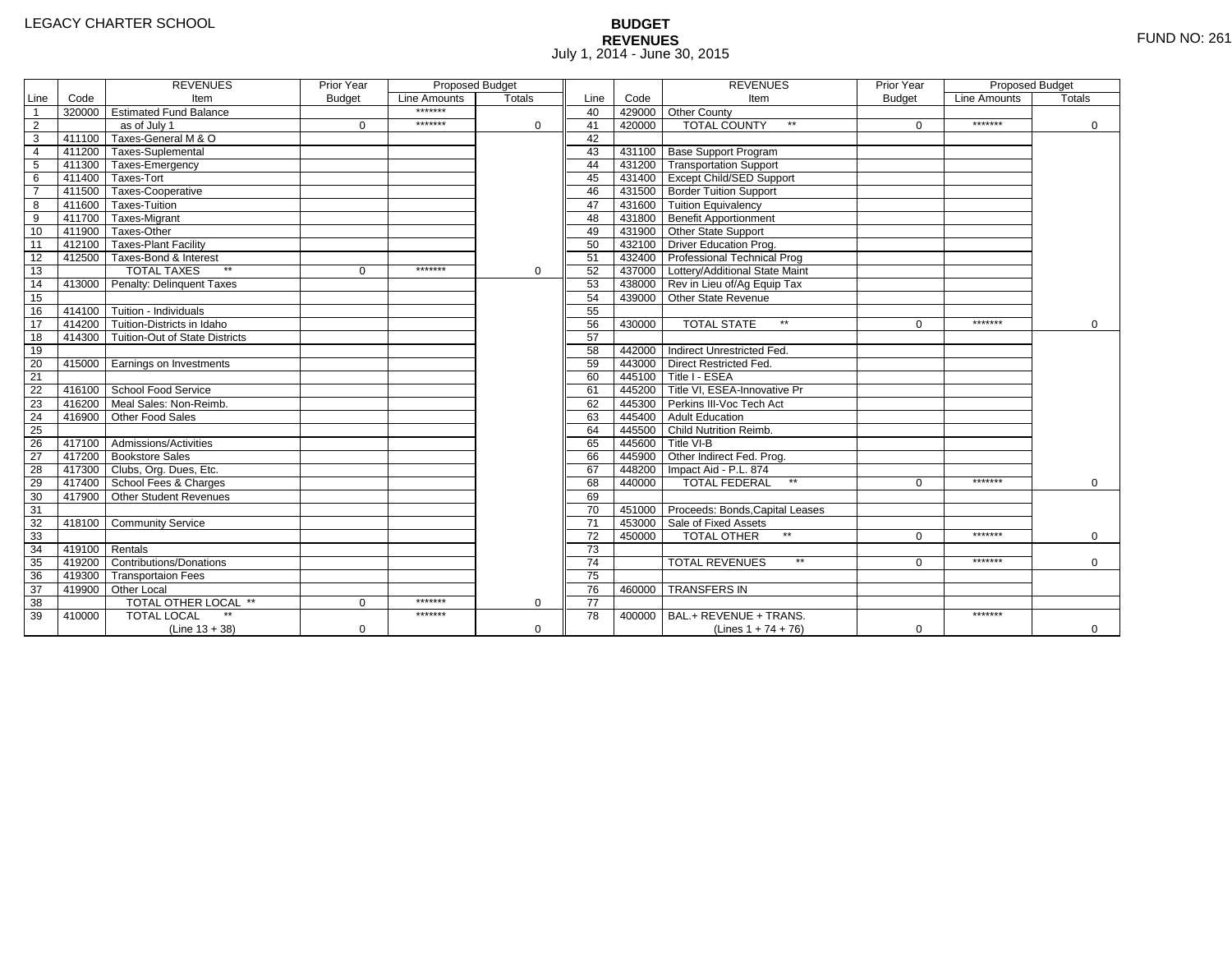|                 |      | <b>EXPENDITURES</b>             | Prior Year    | Proposed      | 100             | 200             | 300         | 400              | 500         | 600         | 700         | 800         |
|-----------------|------|---------------------------------|---------------|---------------|-----------------|-----------------|-------------|------------------|-------------|-------------|-------------|-------------|
|                 |      |                                 |               |               |                 |                 | Purchased   | Supplies         | Capital     | Debt        | Insurance-  |             |
| Line            | Code | Functions/Programs              | <b>Budget</b> | <b>Budget</b> | <b>Salaries</b> | <b>Benefits</b> | Services    | <b>Materials</b> | Objects     | Retirement  | Judgment    | Transfers   |
| $\mathbf{1}$    | 512  | Elemetary School Prog.          |               |               |                 |                 |             |                  |             |             |             |             |
| $\overline{2}$  | 515  | Secondary School Prog.          |               |               |                 |                 |             |                  |             |             |             |             |
| 3               | 517  | Alternative School Prog.        |               |               |                 |                 |             |                  |             |             |             |             |
| 4               | 519  | Vocational-Technical Prog.      |               |               |                 |                 |             |                  |             |             |             |             |
| 5               | 521  | <b>Exceptional Child Prog.</b>  |               |               |                 |                 |             |                  |             |             |             |             |
| 6               | 522  | Preschool Exceptional Prog.     |               |               |                 |                 |             |                  |             |             |             |             |
| $\overline{7}$  | 524  | Gifted & Talented Prog.         |               |               |                 |                 |             |                  |             |             |             |             |
| 8               | 531  | Interscholastic Prog.           |               |               |                 |                 |             |                  |             |             |             |             |
| 9               | 532  | School Activity Prog.           |               |               |                 |                 |             |                  |             |             |             |             |
| 10              | 541  | Summer School Prog.             |               |               |                 |                 |             |                  |             |             |             |             |
| 11              | 542  | Adult School Prog.              |               |               |                 |                 |             |                  |             |             |             |             |
| 12              | 546  | Detention Center Prog.          |               |               |                 |                 |             |                  |             |             |             |             |
| 13              |      |                                 |               |               |                 |                 |             |                  |             |             |             |             |
| 14              | 500  | TOTAL INSTRUCTION **            | $\mathbf 0$   | 0             | 0               | $\mathbf 0$     | $\mathbf 0$ | $\mathbf 0$      | $\mathbf 0$ | $\mathbf 0$ | $\mathbf 0$ | $\mathbf 0$ |
| 15              |      |                                 |               |               |                 |                 |             |                  |             |             |             |             |
| 16              | 611  | Attend-Guidance-Health Prog     |               |               |                 |                 |             |                  |             |             |             |             |
| 17              | 616  | Special Services Prog.          |               |               |                 |                 |             |                  |             |             |             |             |
| 18              |      |                                 |               |               |                 |                 |             |                  |             |             |             |             |
| 19              | 621  | Instruction Improvement Prog    |               |               |                 |                 |             |                  |             |             |             |             |
| 20              | 622  | <b>Educational Media Prog.</b>  |               |               |                 |                 |             |                  |             |             |             |             |
| 21              | 623  | Instruction-Related Tech Prog   |               |               |                 |                 |             |                  |             |             |             |             |
| 22              | 631  | Board of Education Prog.        |               |               |                 |                 |             |                  |             |             |             |             |
| 23              | 632  | District Admin Prog.            |               |               |                 |                 |             |                  |             |             |             |             |
| 24              |      |                                 |               |               |                 |                 |             |                  |             |             |             |             |
| 25              | 641  | School Administration Prog.     |               |               |                 |                 |             |                  |             |             |             |             |
| 26              |      |                                 |               |               |                 |                 |             |                  |             |             |             |             |
| $\overline{27}$ | 651  | <b>Business Operation Prog.</b> |               |               |                 |                 |             |                  |             |             |             |             |
| 28              | 655  | Central Service Prog.           |               |               |                 |                 |             |                  |             |             |             |             |
| 29              | 656  | Admin Tech Services Prog.       |               |               |                 |                 |             |                  |             |             |             |             |
| 30              | 661  | Bldg-Care Prog. (Custodial)     |               |               |                 |                 |             |                  |             |             |             |             |
| 31              | 663  | Maint-Non Student Occupied      |               |               |                 |                 |             |                  |             |             |             |             |
| 32              | 664  | Maint-Student Occupied Bldgs    |               |               |                 |                 |             |                  |             |             |             |             |
| 33              | 665  | Maintenance - Grounds           |               |               |                 |                 |             |                  |             |             |             |             |
| 34              | 667  | Security Program                |               |               |                 |                 |             |                  |             |             |             |             |
| 35              |      |                                 |               |               |                 |                 |             |                  |             |             |             |             |
| 36              | 681  | Pupil-To School Trans. Prog.    |               |               |                 |                 |             |                  |             |             |             |             |
| 37              | 682  | Pupil-Activity Trans. Prog.     |               |               |                 |                 |             |                  |             |             |             |             |
| 38              | 683  | General Transportation Prog.    |               |               |                 |                 |             |                  |             |             |             |             |
|                 |      |                                 |               |               |                 |                 |             |                  |             |             |             |             |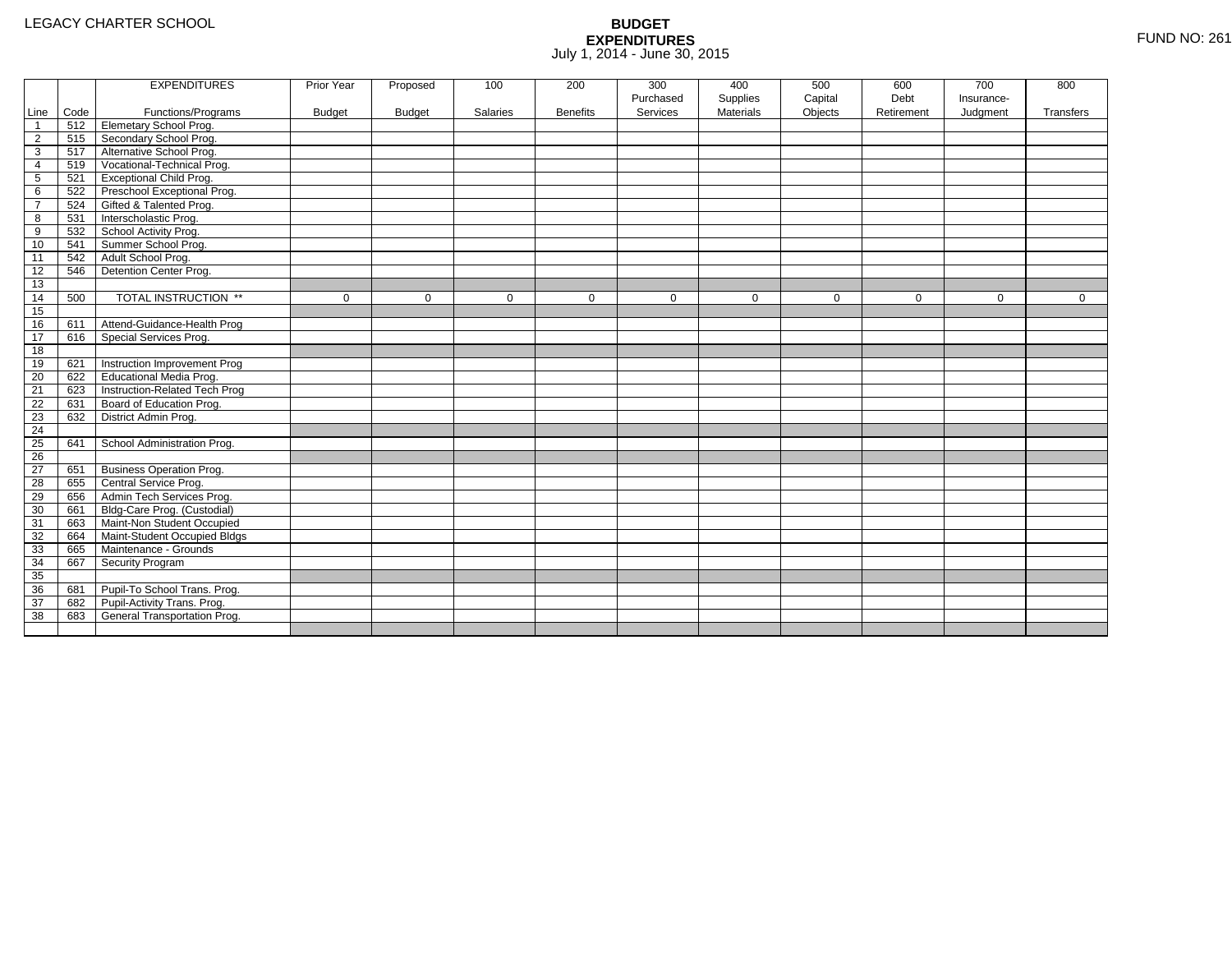4 | TOTAL APPROPRIATION (72+73) | 0 | 0

|                 |      | <b>EXPENDITURES</b>                       | Prior Year    | Proposed      | 100                   | 200             | 300<br>Purchased                                     | 400<br>Supplies | 500<br>Capital | 600<br>Debt | 700<br>Insurance- | 800          |
|-----------------|------|-------------------------------------------|---------------|---------------|-----------------------|-----------------|------------------------------------------------------|-----------------|----------------|-------------|-------------------|--------------|
| Line            | Code | Functions/Programs                        | <b>Budget</b> | <b>Budget</b> | Salaries              | <b>Benefits</b> | Services                                             | Materials       | Objects        | Retirement  | Judgment          | Transfers    |
| 39              | 691  | Other Support Services Prog.              |               |               |                       |                 |                                                      |                 |                |             |                   |              |
| 40              |      |                                           |               |               |                       |                 |                                                      |                 |                |             |                   |              |
| 41              | 600  | TOTAL SUPPORT SERV.**                     | $\mathbf 0$   | $\mathbf 0$   | $\mathbf 0$           | $\mathbf{0}$    | $\mathbf 0$                                          | $\mathbf 0$     | $\mathbf 0$    | $\mathbf 0$ | $\mathbf 0$       | $\mathbf{0}$ |
| 42              |      |                                           |               |               |                       |                 |                                                      |                 |                |             |                   |              |
| 43              | 710  | Child Nutrition Program                   |               |               |                       |                 |                                                      |                 |                |             |                   |              |
| 44              | 720  | <b>Community Services Program</b>         |               |               |                       |                 |                                                      |                 |                |             |                   |              |
| 45              | 730  | <b>TEnterprise Operations</b>             |               |               |                       |                 |                                                      |                 |                |             |                   |              |
| 46              | 700  | TOTAL NON-INSTRUCTION**                   | $\mathbf 0$   | $\mathbf 0$   | $\mathbf 0$           | $\mathbf 0$     | $\mathbf 0$                                          | $\mathbf 0$     | $\mathbf 0$    | $\mathbf 0$ | $\overline{0}$    | $\mathbf{0}$ |
| 47              |      |                                           |               |               |                       |                 |                                                      |                 |                |             |                   |              |
| 48              |      | 810 Capital Assets-Student Occ            |               |               |                       |                 |                                                      |                 |                |             |                   |              |
| 49              | 811  | Capital Assets-Non Student Occ            |               |               |                       |                 |                                                      |                 |                |             |                   |              |
| 50              | 800  | <b>TOTAL CAPITAL ASSETS PROG**</b>        | $\mathbf 0$   | $\mathbf 0$   | $\mathbf 0$           | $\mathbf 0$     | $\mathbf 0$                                          | $\mathbf 0$     | $\mathbf 0$    | $\mathbf 0$ | $\mathbf 0$       | $\mathbf{0}$ |
| 51              |      |                                           |               |               |                       |                 |                                                      |                 |                |             |                   |              |
| 52              | 911  | Debt Services Prog.-Princ.                |               |               |                       |                 |                                                      |                 |                |             |                   |              |
| 53              |      | 912 Debt Services Prog.-Int.              |               |               |                       |                 |                                                      |                 |                |             |                   |              |
| 54              | 913  | Debt Serv Prog-Refnded Debt               |               |               |                       |                 |                                                      |                 |                |             |                   |              |
| 55              | 920  | <b>Transfers Out</b>                      |               |               |                       |                 |                                                      |                 |                |             |                   |              |
| 56              |      |                                           |               |               |                       |                 |                                                      |                 |                |             |                   |              |
| 57              | 900  | <b>TOTAL OTHER SERVICES **</b>            | $\mathbf 0$   | $\mathbf 0$   | $\mathbf 0$           | $\mathbf{0}$    | $\mathbf 0$                                          | $\mathbf 0$     | $\mathbf 0$    | $\mathbf 0$ | $\mathbf 0$       | $\Omega$     |
| 58              |      |                                           |               |               |                       |                 |                                                      |                 |                |             |                   |              |
| 59              |      |                                           |               |               |                       |                 |                                                      |                 |                |             |                   |              |
| 60              |      | <b>TOTAL EXPENDITURES</b><br>$\star\star$ |               |               |                       |                 |                                                      |                 |                |             |                   |              |
|                 |      | (Lines 14+41+47+49+57) **                 | $\mathbf 0$   | $\mathbf 0$   | $\mathbf 0$           | $\mathbf 0$     | 0                                                    | 0               | $\mathbf 0$    | $\mathbf 0$ | $\mathbf 0$       | $\mathbf 0$  |
| 61              |      |                                           |               |               |                       |                 |                                                      |                 |                |             |                   |              |
| 62              | 950  | Contingency Reserve                       |               |               |                       |                 |                                                      |                 |                |             |                   |              |
|                 |      | (5% of Line 60)                           |               |               |                       |                 |                                                      |                 |                |             |                   |              |
| 63              |      |                                           |               |               |                       |                 |                                                      |                 |                |             |                   |              |
| 64              |      | <b>TOTAL APPROPRIATION</b>                |               |               |                       |                 |                                                      |                 |                |             |                   |              |
|                 |      | $(Line 60 + Line 62)$                     | $\mathbf 0$   | $\mathbf 0$   |                       |                 |                                                      |                 |                |             |                   |              |
| 65              |      |                                           |               |               |                       |                 |                                                      |                 |                |             |                   |              |
| 66              |      | <b>BUDGET SUMMARY</b>                     |               |               | <b>BUDGET SUMMARY</b> |                 |                                                      |                 |                |             |                   |              |
| 67              |      |                                           |               |               |                       |                 |                                                      |                 |                |             |                   |              |
| 68              |      | <b>Beginning Fund Balance</b>             |               |               |                       |                 | The total on line 70 must equal the total on line 74 |                 |                |             |                   |              |
| 69              |      | Revenues + Transfers In                   |               |               |                       |                 |                                                      |                 |                |             |                   |              |
| 70              |      | TOTAL REVENUE (68 + 69)                   | $\mathbf 0$   | $\mathbf 0$   |                       |                 |                                                      |                 |                |             |                   |              |
| $\overline{71}$ |      |                                           |               |               |                       |                 |                                                      |                 |                |             |                   |              |
| 72              |      | <b>Total Appropriation</b>                |               |               |                       |                 |                                                      |                 |                |             |                   |              |
| 73              |      | Unappropriated Balance                    |               |               |                       |                 |                                                      |                 |                |             |                   |              |
|                 |      |                                           |               |               |                       |                 |                                                      |                 |                |             |                   |              |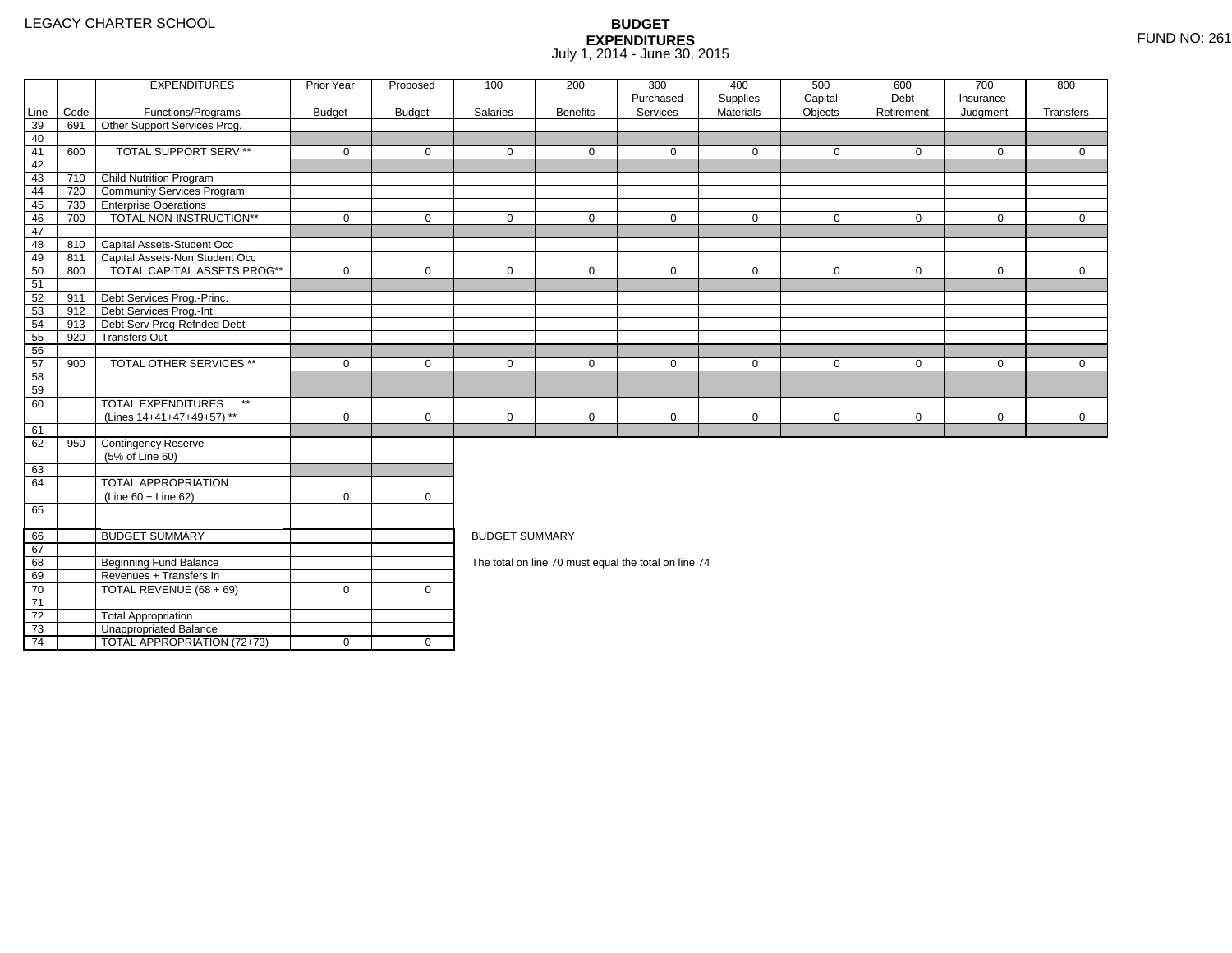# **BUDGET REVENUES** FUND NO: 262 July 1, 2014 - June 30, 2015

|                 |                | <b>REVENUES</b>                         | Prior Year    | <b>Proposed Budget</b> |             |                 |        | <b>REVENUES</b>                        | Prior Year    | <b>Proposed Budget</b> |          |
|-----------------|----------------|-----------------------------------------|---------------|------------------------|-------------|-----------------|--------|----------------------------------------|---------------|------------------------|----------|
| Line            | Code           | Item                                    | <b>Budget</b> | Line Amounts           | Totals      | Line            | Code   | Item                                   | <b>Budget</b> | Line Amounts           | Totals   |
| $\mathbf{1}$    |                | 320000 Estimated Fund Balance           |               | *******                |             | 40              |        | 429000 Other County                    |               |                        |          |
| $\overline{2}$  |                | as of July 1                            | $\Omega$      | *******                | 0           | 41              | 420000 | <b>TOTAL COUNTY</b><br>$\star\star$    | $\Omega$      | *******                | 0        |
| 3               |                | 411100 Taxes-General M & O              |               |                        |             | 42              |        |                                        |               |                        |          |
| $\overline{4}$  |                | 411200 Taxes-Suplemental                |               |                        |             | 43              |        | 431100   Base Support Program          |               |                        |          |
| 5               |                | 411300 Taxes-Emergency                  |               |                        |             | 44              |        | 431200 Transportation Support          |               |                        |          |
| 6               |                | 411400 Taxes-Tort                       |               |                        |             | 45              |        | 431400 Except Child/SED Support        |               |                        |          |
| $\overline{7}$  |                | 411500 Taxes-Cooperative                |               |                        |             | 46              |        | 431500 Border Tuition Support          |               |                        |          |
| 8               |                | 411600 Taxes-Tuition                    |               |                        |             | 47              |        | 431600 Tuition Equivalency             |               |                        |          |
| $\overline{9}$  |                | 411700 Taxes-Migrant                    |               |                        |             | 48              |        | 431800 Benefit Apportionment           |               |                        |          |
| 10              |                | 411900 Taxes-Other                      |               |                        |             | 49              |        | 431900 Other State Support             |               |                        |          |
| 11              |                | 412100 Taxes-Plant Facility             |               |                        |             | 50              |        | 432100 Driver Education Prog.          |               |                        |          |
| 12              |                | 412500 Taxes-Bond & Interest            |               |                        |             | 51              |        | 432400 Professional Technical Prog     |               |                        |          |
| 13              |                | $**$<br><b>TOTAL TAXES</b>              | $\Omega$      | *******                | 0           | 52              |        | 437000 Lottery/Additional State Maint  |               |                        |          |
| 14              |                | 413000 Penalty: Delinquent Taxes        |               |                        |             | 53              |        | 438000 Rev in Lieu of/Ag Equip Tax     |               |                        |          |
| 15              |                |                                         |               |                        |             | 54              |        | 439000 Other State Revenue             |               |                        |          |
| 16              |                | $-414100$ Tuition - Individuals         |               |                        |             | 55              |        |                                        |               |                        |          |
| 17              |                | 414200 Tuition-Districts in Idaho       |               |                        |             | 56              | 430000 | <b>TOTAL STATE</b><br>$\star\star$     | $\Omega$      | *******                | $\Omega$ |
| 18              |                | 414300   Tuition-Out of State Districts |               |                        |             | 57              |        |                                        |               |                        |          |
| 19              |                |                                         |               |                        |             | 58              |        | 442000 Indirect Unrestricted Fed.      |               |                        |          |
| 20              |                | 415000 Earnings on Investments          |               |                        |             | 59              |        | 443000 Direct Restricted Fed.          | 5,458CR       | 5,458CR                |          |
| 21              |                |                                         |               |                        |             | 60              |        | 445100 Title I - ESEA                  |               |                        |          |
| 22              |                | 416100 School Food Service              |               |                        |             | 61              |        | 445200 Title VI. ESEA-Innovative Pr    |               |                        |          |
| 23              | 416200         | Meal Sales: Non-Reimb.                  |               |                        |             | 62              |        | 445300 Perkins III-Voc Tech Act        |               |                        |          |
| 24              | 416900         | Other Food Sales                        |               |                        |             | 63              |        | 445400 Adult Education                 |               |                        |          |
| $\overline{25}$ |                |                                         |               |                        |             | 64              |        | 445500 Child Nutrition Reimb.          |               |                        |          |
| 26              |                | $417100$ Admissions/Activities          |               |                        |             | 65              |        | 445600 Title VI-B                      |               |                        |          |
| 27              |                | 417200 Bookstore Sales                  |               |                        |             | 66              |        | 445900 Other Indirect Fed. Prog.       |               |                        |          |
| 28              |                | 417300 Clubs, Org. Dues, Etc.           |               |                        |             | 67              |        | 448200   Impact Aid - P.L. 874         |               |                        |          |
| 29              |                | 417400 School Fees & Charges            |               |                        |             | 68              | 440000 | <b>TOTAL FEDERAL</b>                   | 5.458CR       | *******                | 5.458CR  |
| 30              |                | 417900 Other Student Revenues           |               |                        |             | 69              |        |                                        |               |                        |          |
| 31              |                |                                         |               |                        |             | 70              |        | 451000 Proceeds: Bonds, Capital Leases |               |                        |          |
| 32              |                | 418100 Community Service                |               |                        |             | 71              |        | 453000 Sale of Fixed Assets            |               |                        |          |
| 33              |                |                                         |               |                        |             | 72              | 450000 | <b>TOTAL OTHER</b>                     | $\Omega$      | *******                | 0        |
| 34              | 419100 Rentals |                                         |               |                        |             | 73              |        |                                        |               |                        |          |
| 35              |                | 419200 Contributions/Donations          |               |                        |             | $\overline{74}$ |        | $\star\star$<br><b>TOTAL REVENUES</b>  | 5,458CR       | *******                | 5,458CR  |
| 36              |                | 419300 Transportaion Fees               |               |                        |             | 75              |        |                                        |               |                        |          |
| 37              |                | 419900 Other Local                      |               |                        |             | 76              | 460000 | <b>TRANSFERS IN</b>                    |               |                        |          |
| 38              |                | TOTAL OTHER LOCAL **                    | $\Omega$      | *******                | 0           | $\overline{77}$ |        |                                        |               |                        |          |
| 39              | 410000         | <b>TOTAL LOCAL</b>                      |               | *******                |             | 78              | 400000 | BAL.+ REVENUE + TRANS.                 |               | *******                |          |
|                 |                | $(Line 13 + 38)$                        | 0             |                        | $\mathbf 0$ |                 |        | (Lines $1 + 74 + 76$ )                 | 5,458CR       |                        | 5,458CR  |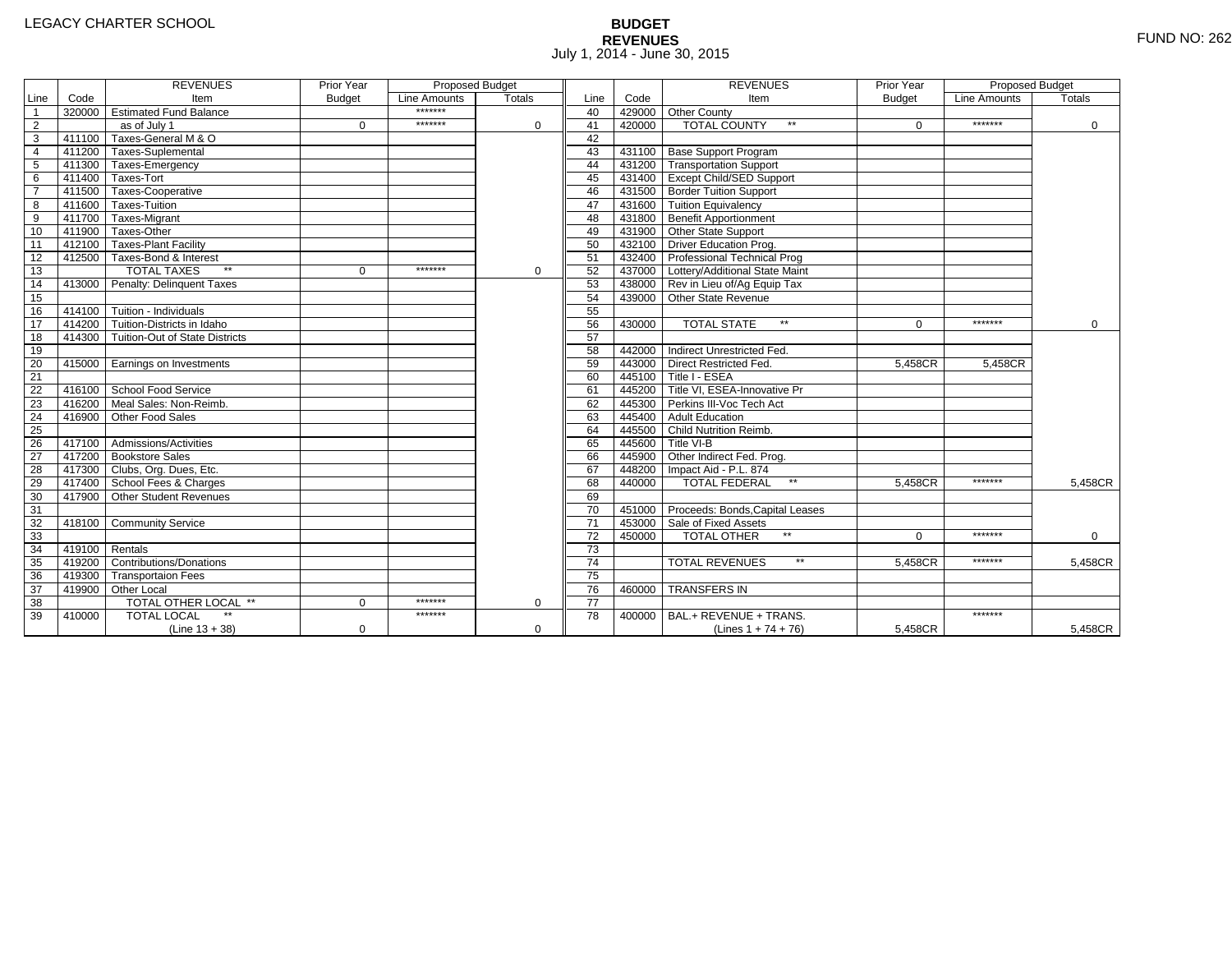|                |      | <b>EXPENDITURES</b>             | Prior Year    | Proposed      | 100      | 200             | 300       | 400              | 500         | 600         | 700        | 800         |
|----------------|------|---------------------------------|---------------|---------------|----------|-----------------|-----------|------------------|-------------|-------------|------------|-------------|
|                |      |                                 |               |               |          |                 | Purchased | Supplies         | Capital     | Debt        | Insurance- |             |
| Line           | Code | Functions/Programs              | <b>Budget</b> | <b>Budget</b> | Salaries | <b>Benefits</b> | Services  | <b>Materials</b> | Objects     | Retirement  | Judgment   | Transfers   |
| $\mathbf{1}$   | 512  | <b>Elemetary School Prog.</b>   |               |               |          |                 |           |                  |             |             |            |             |
| $\overline{2}$ | 515  | Secondary School Prog.          |               |               |          |                 |           |                  |             |             |            |             |
| 3              | 517  | Alternative School Prog.        |               |               |          |                 |           |                  |             |             |            |             |
| 4              | 519  | Vocational-Technical Prog.      |               |               |          |                 |           |                  |             |             |            |             |
| 5              | 521  | <b>Exceptional Child Prog.</b>  |               |               |          |                 |           |                  |             |             |            |             |
| 6              | 522  | Preschool Exceptional Prog.     |               |               |          |                 |           |                  |             |             |            |             |
| $\overline{7}$ | 524  | Gifted & Talented Prog.         |               |               |          |                 |           |                  |             |             |            |             |
| 8              | 531  | Interscholastic Prog.           |               |               |          |                 |           |                  |             |             |            |             |
| 9              | 532  | School Activity Prog.           |               |               |          |                 |           |                  |             |             |            |             |
| 10             | 541  | Summer School Prog.             |               |               |          |                 |           |                  |             |             |            |             |
| 11             | 542  | Adult School Prog.              |               |               |          |                 |           |                  |             |             |            |             |
| 12             | 546  | Detention Center Prog.          |               |               |          |                 |           |                  |             |             |            |             |
| 13             |      |                                 |               |               |          |                 |           |                  |             |             |            |             |
| 14             | 500  | TOTAL INSTRUCTION **            | $\mathbf 0$   | $\mathbf 0$   | 0        | $\mathbf 0$     | 0         | $\mathbf 0$      | $\mathbf 0$ | $\mathbf 0$ | 0          | $\mathbf 0$ |
| 15             |      |                                 |               |               |          |                 |           |                  |             |             |            |             |
| 16             | 611  | Attend-Guidance-Health Prog     |               |               |          |                 |           |                  |             |             |            |             |
| 17             | 616  | Special Services Prog.          |               |               |          |                 |           |                  |             |             |            |             |
| 18             |      |                                 |               |               |          |                 |           |                  |             |             |            |             |
| 19             | 621  | Instruction Improvement Prog    | 5,458         | 5.458         |          |                 |           | 5.458            |             |             |            |             |
| 20             | 622  | <b>Educational Media Prog.</b>  |               |               |          |                 |           |                  |             |             |            |             |
| 21             | 623  | Instruction-Related Tech Prog   |               |               |          |                 |           |                  |             |             |            |             |
| 22             | 631  | Board of Education Prog.        |               |               |          |                 |           |                  |             |             |            |             |
| 23             | 632  | District Admin Prog.            |               |               |          |                 |           |                  |             |             |            |             |
| 24             |      |                                 |               |               |          |                 |           |                  |             |             |            |             |
| 25             | 641  | School Administration Prog.     |               |               |          |                 |           |                  |             |             |            |             |
| 26             |      |                                 |               |               |          |                 |           |                  |             |             |            |             |
| 27             | 651  | <b>Business Operation Prog.</b> |               |               |          |                 |           |                  |             |             |            |             |
| 28             | 655  | Central Service Prog.           |               |               |          |                 |           |                  |             |             |            |             |
| 29             | 656  | Admin Tech Services Prog.       |               |               |          |                 |           |                  |             |             |            |             |
| 30             | 661  | Bldg-Care Prog. (Custodial)     |               |               |          |                 |           |                  |             |             |            |             |
| 31             | 663  | Maint-Non Student Occupied      |               |               |          |                 |           |                  |             |             |            |             |
| 32             | 664  | Maint-Student Occupied Bldgs    |               |               |          |                 |           |                  |             |             |            |             |
| 33             | 665  | Maintenance - Grounds           |               |               |          |                 |           |                  |             |             |            |             |
| 34             | 667  | Security Program                |               |               |          |                 |           |                  |             |             |            |             |
| 35             |      |                                 |               |               |          |                 |           |                  |             |             |            |             |
| 36             | 681  | Pupil-To School Trans. Prog.    |               |               |          |                 |           |                  |             |             |            |             |
| 37             | 682  | Pupil-Activity Trans. Prog.     |               |               |          |                 |           |                  |             |             |            |             |
| 38             | 683  | General Transportation Prog.    |               |               |          |                 |           |                  |             |             |            |             |
|                |      |                                 |               |               |          |                 |           |                  |             |             |            |             |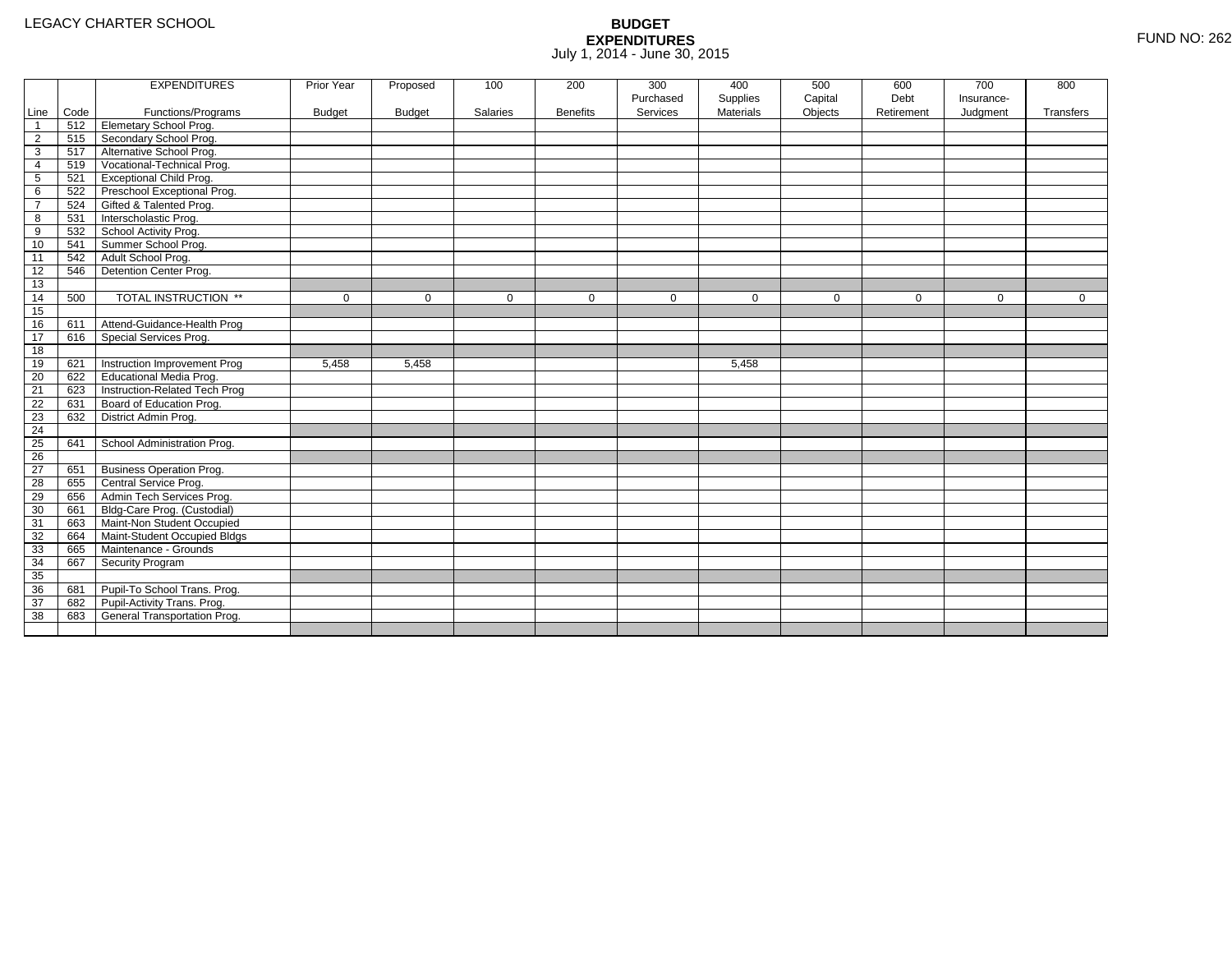71 72

73

74

TOTAL REVENUE (68 + 69) 5,458CR

3 **Unappropriated Balance** 

2 Total Appropriation 1 5,458 5,458

 $\overline{1}$ TOTAL APPROPRIATION (72+73)  $\overline{3}$  5,458 5,458

### **BUDGET EXPENDITURES**July 1, 2014 - June 30, 2015

|      |      | <b>EXPENDITURES</b>                       | Prior Year    | Proposed      | 100                   | 200             | 300                                                  | 400         | 500         | 600          | 700          | 800          |
|------|------|-------------------------------------------|---------------|---------------|-----------------------|-----------------|------------------------------------------------------|-------------|-------------|--------------|--------------|--------------|
|      |      |                                           |               |               |                       |                 | Purchased                                            | Supplies    | Capital     | Debt         | Insurance-   |              |
| Line | Code | Functions/Programs                        | <b>Budget</b> | <b>Budget</b> | Salaries              | <b>Benefits</b> | Services                                             | Materials   | Objects     | Retirement   | Judgment     | Transfers    |
| 39   | 691  | Other Support Services Prog.              |               |               |                       |                 |                                                      |             |             |              |              |              |
| 40   |      |                                           |               |               |                       |                 |                                                      |             |             |              |              |              |
| 41   | 600  | TOTAL SUPPORT SERV.**                     | 5,458         | 5,458         | $\mathbf{0}$          | 0               | 0                                                    | 5,458       | $\mathbf 0$ | 0            | $\mathbf{0}$ | $\mathbf{0}$ |
| 42   |      |                                           |               |               |                       |                 |                                                      |             |             |              |              |              |
| 43   | 710  | Child Nutrition Program                   |               |               |                       |                 |                                                      |             |             |              |              |              |
| 44   | 720  | <b>Community Services Program</b>         |               |               |                       |                 |                                                      |             |             |              |              |              |
| 45   | 730  | <b>Enterprise Operations</b>              |               |               |                       |                 |                                                      |             |             |              |              |              |
| 46   | 700  | TOTAL NON-INSTRUCTION**                   | $\mathbf 0$   | $\Omega$      | $\Omega$              | $\Omega$        | $\mathbf 0$                                          | $\mathbf 0$ | $\mathbf 0$ | $\mathbf{0}$ | $\mathbf 0$  | $\mathbf 0$  |
| 47   |      |                                           |               |               |                       |                 |                                                      |             |             |              |              |              |
| 48   |      | 810 Capital Assets-Student Occ            |               |               |                       |                 |                                                      |             |             |              |              |              |
| 49   | 811  | Capital Assets-Non Student Occ            |               |               |                       |                 |                                                      |             |             |              |              |              |
| 50   | 800  | <b>TOTAL CAPITAL ASSETS PROG**</b>        | $\mathbf 0$   | $\Omega$      | $\Omega$              | $\Omega$        | $\Omega$                                             | $\mathbf 0$ | $\Omega$    | $\Omega$     | $\Omega$     | $\Omega$     |
| 51   |      |                                           |               |               |                       |                 |                                                      |             |             |              |              |              |
| 52   | 911  | Debt Services Prog.-Princ.                |               |               |                       |                 |                                                      |             |             |              |              |              |
| 53   | 912  | Debt Services Prog.-Int.                  |               |               |                       |                 |                                                      |             |             |              |              |              |
| 54   | 913  | Debt Serv Prog-Refnded Debt               |               |               |                       |                 |                                                      |             |             |              |              |              |
| 55   | 920  | <b>Transfers Out</b>                      |               |               |                       |                 |                                                      |             |             |              |              |              |
| 56   |      |                                           |               |               |                       |                 |                                                      |             |             |              |              |              |
| 57   | 900  | <b>TOTAL OTHER SERVICES **</b>            | $\mathbf 0$   | 0             | $\mathbf 0$           | 0               | $\mathbf 0$                                          | 0           | $\mathbf 0$ | $\mathbf 0$  | 0            | $\mathbf{0}$ |
| 58   |      |                                           |               |               |                       |                 |                                                      |             |             |              |              |              |
| 59   |      |                                           |               |               |                       |                 |                                                      |             |             |              |              |              |
| 60   |      | $\star\star$<br><b>TOTAL EXPENDITURES</b> |               |               |                       |                 |                                                      |             |             |              |              |              |
|      |      | (Lines 14+41+47+49+57) **                 | 5,458         | 5,458         | $\mathbf 0$           | 0               | $\mathbf 0$                                          | 5,458       | $\mathbf 0$ | 0            | $\mathbf 0$  | $\mathbf 0$  |
| 61   |      |                                           |               |               |                       |                 |                                                      |             |             |              |              |              |
| 62   | 950  | <b>Contingency Reserve</b>                |               |               |                       |                 |                                                      |             |             |              |              |              |
|      |      | (5% of Line 60)                           |               |               |                       |                 |                                                      |             |             |              |              |              |
| 63   |      |                                           |               |               |                       |                 |                                                      |             |             |              |              |              |
| 64   |      | TOTAL APPROPRIATION                       |               |               |                       |                 |                                                      |             |             |              |              |              |
|      |      | (Line 60 + Line 62)                       | 5,458         | 5,458         |                       |                 |                                                      |             |             |              |              |              |
| 65   |      |                                           |               |               |                       |                 |                                                      |             |             |              |              |              |
|      |      |                                           |               |               |                       |                 |                                                      |             |             |              |              |              |
| 66   |      | <b>BUDGET SUMMARY</b>                     |               |               | <b>BUDGET SUMMARY</b> |                 |                                                      |             |             |              |              |              |
| 67   |      |                                           |               |               |                       |                 |                                                      |             |             |              |              |              |
| 68   |      | <b>Beginning Fund Balance</b>             |               |               |                       |                 | The total on line 70 must equal the total on line 74 |             |             |              |              |              |
| 69   |      | Revenues + Transfers In                   | 5,458CR       | 5,458CR       |                       |                 |                                                      |             |             |              |              |              |
| 70   |      | TOTAL REVENUE (68 + 69)                   | 5.458CR       | 5.458CR       |                       |                 |                                                      |             |             |              |              |              |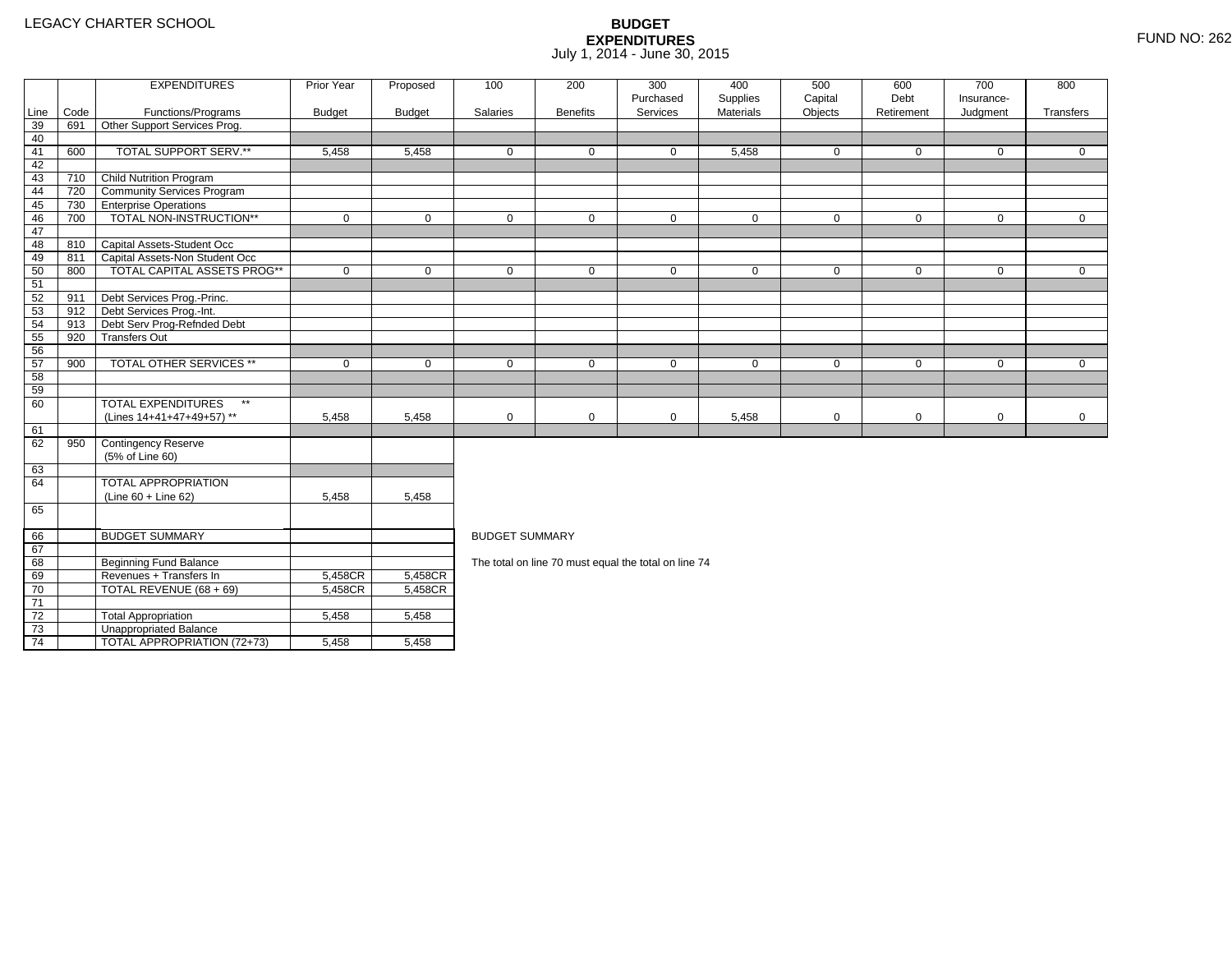# **BUDGET REVENUES** FUND NO: 271 July 1, 2014 - June 30, 2015

|                |        | <b>REVENUES</b>                         | Prior Year    | Proposed Budget |               |                 |        | <b>REVENUES</b>                        | Prior Year    | <b>Proposed Budget</b> |             |
|----------------|--------|-----------------------------------------|---------------|-----------------|---------------|-----------------|--------|----------------------------------------|---------------|------------------------|-------------|
| Line           | Code   | Item                                    | <b>Budget</b> | Line Amounts    | <b>Totals</b> | Line            | Code   | Item                                   | <b>Budget</b> | Line Amounts           | Totals      |
| $\mathbf{1}$   |        | 320000 Estimated Fund Balance           |               | *******         |               | 40              |        | 429000 Other County                    |               |                        |             |
| $\overline{2}$ |        | as of July 1                            | $\mathbf 0$   | *******         | 0             | 41              | 420000 | <b>TOTAL COUNTY</b><br>$\star\star$    | $\Omega$      | *******                | 0           |
| 3              |        | 411100 Taxes-General M & O              |               |                 |               | 42              |        |                                        |               |                        |             |
| $\overline{4}$ |        | 411200 Taxes-Suplemental                |               |                 |               | 43              |        | 431100 Base Support Program            |               |                        |             |
| 5              |        | 411300 Taxes-Emergency                  |               |                 |               | 44              |        | 431200 Transportation Support          |               |                        |             |
| 6              |        | 411400 Taxes-Tort                       |               |                 |               | 45              |        | 431400 Except Child/SED Support        |               |                        |             |
| $\overline{7}$ |        | 411500 Taxes-Cooperative                |               |                 |               | 46              |        | 431500 Border Tuition Support          |               |                        |             |
| 8              |        | 411600 Taxes-Tuition                    |               |                 |               | 47              |        | 431600 Tuition Equivalency             |               |                        |             |
| $\overline{9}$ |        | 411700 Taxes-Migrant                    |               |                 |               | 48              |        | 431800 Benefit Apportionment           |               |                        |             |
| 10             |        | 411900 Taxes-Other                      |               |                 |               | 49              |        | 431900 Other State Support             |               |                        |             |
| 11             |        | 412100   Taxes-Plant Facility           |               |                 |               | 50              |        | 432100 Driver Education Prog.          |               |                        |             |
| 12             |        | 412500 Taxes-Bond & Interest            |               |                 |               | 51              |        | 432400 Professional Technical Prog     |               |                        |             |
| 13             |        | <b>TOTAL TAXES</b><br>$\star\star$      | $\Omega$      | *******         | 0             | 52              |        | 437000 Lottery/Additional State Maint  |               |                        |             |
| 14             |        | 413000 Penalty: Delinquent Taxes        |               |                 |               | 53              |        | 438000 Rev in Lieu of/Ag Equip Tax     |               |                        |             |
| 15             |        |                                         |               |                 |               | 54              |        | 439000 Other State Revenue             |               |                        |             |
| 16             |        | $-414100$ Tuition - Individuals         |               |                 |               | 55              |        |                                        |               |                        |             |
| 17             |        | 414200 Tuition-Districts in Idaho       |               |                 |               | 56              | 430000 | <b>TOTAL STATE</b><br>$\star\star$     | $\Omega$      | *******                | $\Omega$    |
| 18             |        | 414300   Tuition-Out of State Districts |               |                 |               | 57              |        |                                        |               |                        |             |
| 19             |        |                                         |               |                 |               | 58              |        | 442000 Indirect Unrestricted Fed.      |               |                        |             |
| 20             |        | 415000 Earnings on Investments          |               |                 |               | 59              |        | 443000 Direct Restricted Fed.          |               |                        |             |
| 21             |        |                                         |               |                 |               | 60              |        | 445100 Title I - ESEA                  |               |                        |             |
| 22             |        | 416100 School Food Service              |               |                 |               | 61              |        | 445200 Title VI, ESEA-Innovative Pr    |               |                        |             |
| 23             | 416200 | Meal Sales: Non-Reimb.                  |               |                 |               | 62              |        | 445300 Perkins III-Voc Tech Act        |               |                        |             |
| 24             | 416900 | Other Food Sales                        |               |                 |               | 63              |        | 445400 Adult Education                 |               |                        |             |
| 25             |        |                                         |               |                 |               | 64              |        | 445500 Child Nutrition Reimb.          |               |                        |             |
| 26             |        | 417100 Admissions/Activities            |               |                 |               | 65              |        | 445600 Title VI-B                      |               |                        |             |
| 27             |        | 417200 Bookstore Sales                  |               |                 |               | 66              |        | 445900 Other Indirect Fed. Prog.       | 32,551CR      | 26.784CR               |             |
| 28             |        | 417300 Clubs, Org. Dues, Etc.           |               |                 |               | 67              |        | 448200   Impact Aid - P.L. 874         |               |                        |             |
| 29             |        | 417400 School Fees & Charges            |               |                 |               | 68              | 440000 | <b>TOTAL FEDERAL</b><br>$\star\star$   | 32,551CR      | *******                | 26.784CR    |
| 30             |        | 417900 Other Student Revenues           |               |                 |               | 69              |        |                                        |               |                        |             |
| 31             |        |                                         |               |                 |               | 70              |        | 451000 Proceeds: Bonds, Capital Leases |               |                        |             |
| 32             |        | 418100 Community Service                |               |                 |               | 71              |        | 453000 Sale of Fixed Assets            |               |                        |             |
| 33             |        |                                         |               |                 |               | 72              | 450000 | <b>TOTAL OTHER</b>                     | $\Omega$      | *******                | $\mathbf 0$ |
| 34             | 419100 | Rentals                                 |               |                 |               | 73              |        |                                        |               |                        |             |
| 35             |        | 419200 Contributions/Donations          |               |                 |               | 74              |        | $\star\star$<br><b>TOTAL REVENUES</b>  | 32,551CR      | *******                | 26,784CR    |
| 36             |        | 419300 Transportaion Fees               |               |                 |               | 75              |        |                                        |               |                        |             |
| 37             |        | 419900 Other Local                      |               |                 |               | 76              | 460000 | <b>TRANSFERS IN</b>                    |               |                        |             |
| 38             |        | TOTAL OTHER LOCAL **                    | $\Omega$      | *******         | 0             | $\overline{77}$ |        |                                        |               |                        |             |
| 39             | 410000 | <b>TOTAL LOCAL</b>                      |               | *******         |               | 78              | 400000 | BAL.+ REVENUE + TRANS.                 |               | *******                |             |
|                |        | $(Line 13 + 38)$                        | 0             |                 | 0             |                 |        | (Lines $1 + 74 + 76$ )                 | 32,551CR      |                        | 26,784CR    |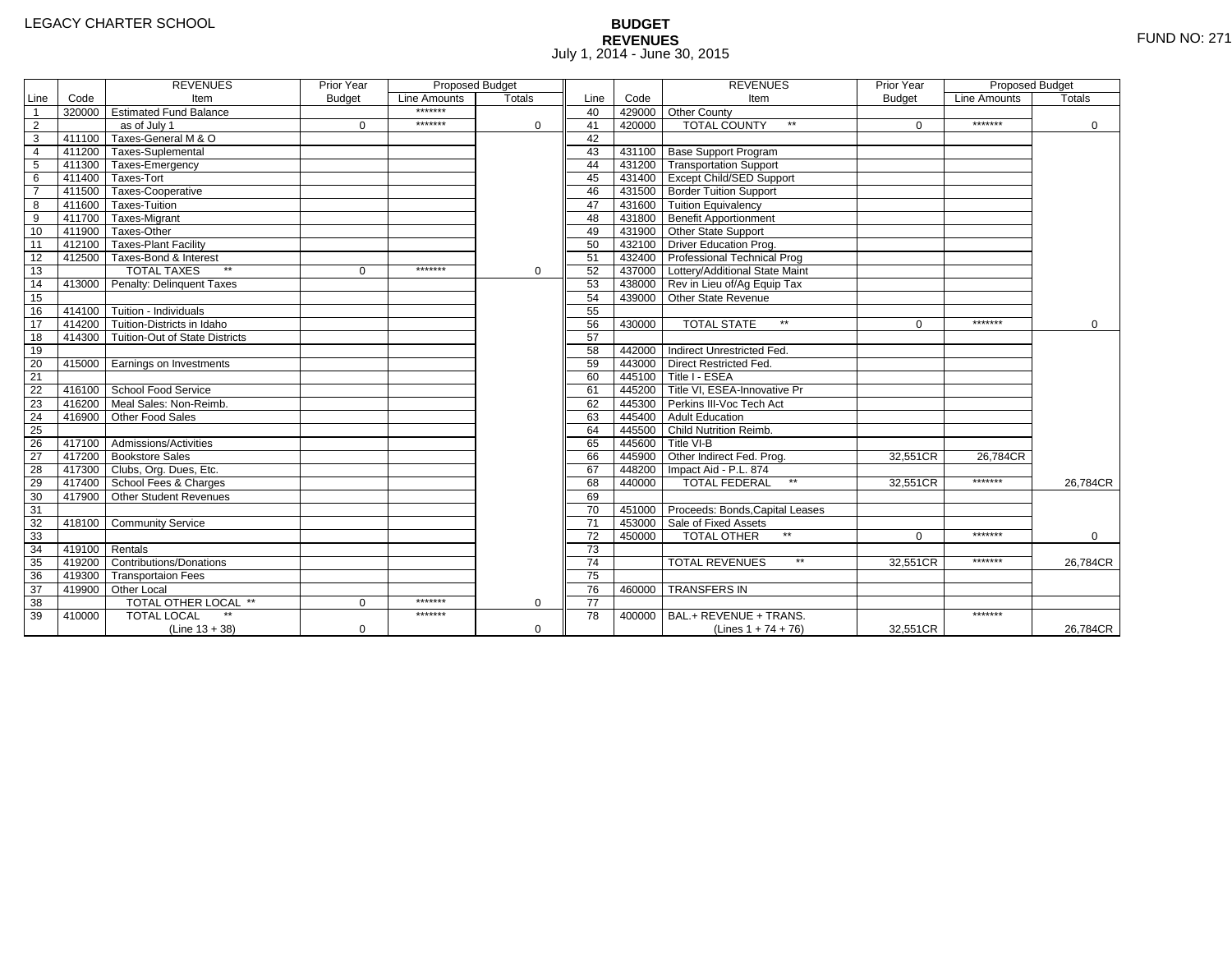|                 |      | <b>EXPENDITURES</b>             | Prior Year    | Proposed      | 100         | 200             | 300         | 400              | 500     | 600         | 700          | 800         |
|-----------------|------|---------------------------------|---------------|---------------|-------------|-----------------|-------------|------------------|---------|-------------|--------------|-------------|
|                 |      |                                 |               |               |             |                 | Purchased   | Supplies         | Capital | Debt        | Insurance-   |             |
| Line            | Code | Functions/Programs              | <b>Budget</b> | <b>Budget</b> | Salaries    | <b>Benefits</b> | Services    | <b>Materials</b> | Objects | Retirement  | Judgment     | Transfers   |
| -1              | 512  | Elemetary School Prog.          |               |               |             |                 |             |                  |         |             |              |             |
| $\overline{2}$  | 515  | Secondary School Prog.          |               |               |             |                 |             |                  |         |             |              |             |
| 3               | 517  | Alternative School Prog.        |               |               |             |                 |             |                  |         |             |              |             |
| 4               | 519  | Vocational-Technical Prog.      |               |               |             |                 |             |                  |         |             |              |             |
| $5\phantom{.0}$ | 521  | <b>Exceptional Child Prog.</b>  |               |               |             |                 |             |                  |         |             |              |             |
| 6               | 522  | Preschool Exceptional Prog.     |               |               |             |                 |             |                  |         |             |              |             |
| $\overline{7}$  | 524  | Gifted & Talented Prog.         |               |               |             |                 |             |                  |         |             |              |             |
| 8               | 531  | Interscholastic Prog.           |               |               |             |                 |             |                  |         |             |              |             |
| 9               | 532  | School Activity Prog.           |               |               |             |                 |             |                  |         |             |              |             |
| 10              | 541  | Summer School Prog.             |               |               |             |                 |             |                  |         |             |              |             |
| 11              | 542  | Adult School Prog.              |               |               |             |                 |             |                  |         |             |              |             |
| 12              | 546  | Detention Center Prog.          |               |               |             |                 |             |                  |         |             |              |             |
| 13              |      |                                 |               |               |             |                 |             |                  |         |             |              |             |
| 14              | 500  | TOTAL INSTRUCTION **            | 0             | $\mathbf 0$   | $\mathbf 0$ | $\mathbf{0}$    | $\mathbf 0$ | $\mathbf 0$      | 0       | $\mathbf 0$ | $\mathbf{0}$ | $\mathbf 0$ |
| 15              |      |                                 |               |               |             |                 |             |                  |         |             |              |             |
| 16              | 611  | Attend-Guidance-Health Prog     |               |               |             |                 |             |                  |         |             |              |             |
| 17              | 616  | Special Services Prog.          |               |               |             |                 |             |                  |         |             |              |             |
| 18              |      |                                 |               |               |             |                 |             |                  |         |             |              |             |
| 19              | 621  | Instruction Improvement Prog    | 26,324        | 26,784        | 16,800      | 3,484           | 6,500       |                  |         |             |              |             |
| 20              | 622  | Educational Media Prog.         |               |               |             |                 |             |                  |         |             |              |             |
| 21              | 623  | Instruction-Related Tech Prog   |               |               |             |                 |             |                  |         |             |              |             |
| 22              | 631  | Board of Education Prog.        |               |               |             |                 |             |                  |         |             |              |             |
| 23              | 632  | District Admin Prog.            |               |               |             |                 |             |                  |         |             |              |             |
| 24              |      |                                 |               |               |             |                 |             |                  |         |             |              |             |
| 25              | 641  | School Administration Prog.     |               |               |             |                 |             |                  |         |             |              |             |
| $\overline{26}$ |      |                                 |               |               |             |                 |             |                  |         |             |              |             |
| 27              | 651  | <b>Business Operation Prog.</b> |               |               |             |                 |             |                  |         |             |              |             |
| 28              | 655  | Central Service Prog.           |               |               |             |                 |             |                  |         |             |              |             |
| 29              | 656  | Admin Tech Services Prog.       |               |               |             |                 |             |                  |         |             |              |             |
| 30              | 661  | Bldg-Care Prog. (Custodial)     |               |               |             |                 |             |                  |         |             |              |             |
| 31              | 663  | Maint-Non Student Occupied      |               |               |             |                 |             |                  |         |             |              |             |
| 32              | 664  | Maint-Student Occupied Bldgs    |               |               |             |                 |             |                  |         |             |              |             |
| 33              | 665  | Maintenance - Grounds           |               |               |             |                 |             |                  |         |             |              |             |
| 34              | 667  | Security Program                |               |               |             |                 |             |                  |         |             |              |             |
| 35              |      |                                 |               |               |             |                 |             |                  |         |             |              |             |
| 36              | 681  | Pupil-To School Trans. Prog.    |               |               |             |                 |             |                  |         |             |              |             |
| 37              | 682  | Pupil-Activity Trans. Prog.     |               |               |             |                 |             |                  |         |             |              |             |
| 38              | 683  | General Transportation Prog.    |               |               |             |                 |             |                  |         |             |              |             |
|                 |      |                                 |               |               |             |                 |             |                  |         |             |              |             |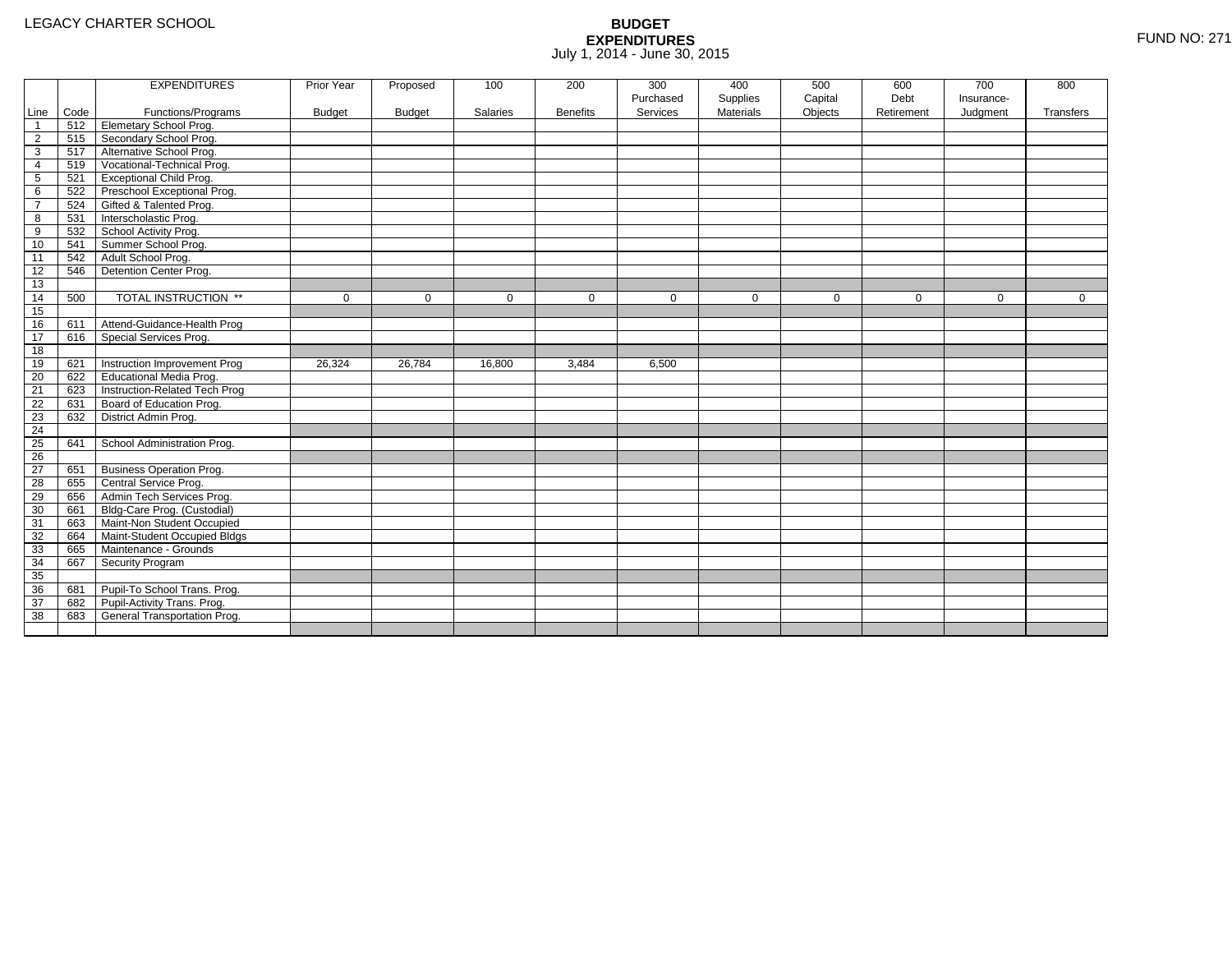2 | Total Appropriation | 26,324 <u>| 26,784</u>

4 | TOTAL APPROPRIATION (72+73) | 32,551 <u>|</u> 26,784

3 **Unappropriated Balance** 6,227

73

74

|      |      | <b>EXPENDITURES</b>                       | Prior Year    | Proposed      | 100                   | 200             | 300                                                  | 400         | 500          | 600          | 700          | 800          |
|------|------|-------------------------------------------|---------------|---------------|-----------------------|-----------------|------------------------------------------------------|-------------|--------------|--------------|--------------|--------------|
|      |      |                                           |               |               |                       |                 | Purchased                                            | Supplies    | Capital      | Debt         | Insurance-   |              |
| Line | Code | Functions/Programs                        | <b>Budget</b> | <b>Budget</b> | Salaries              | <b>Benefits</b> | Services                                             | Materials   | Objects      | Retirement   | Judgment     | Transfers    |
| 39   | 691  | Other Support Services Prog.              |               |               |                       |                 |                                                      |             |              |              |              |              |
| 40   |      |                                           |               |               |                       |                 |                                                      |             |              |              |              |              |
| 41   | 600  | TOTAL SUPPORT SERV.**                     | 26,324        | 26,784        | 16,800                | 3,484           | 6,500                                                | 0           | $\mathbf{0}$ | $\mathbf{0}$ | $\mathbf{0}$ | $\Omega$     |
| 42   |      |                                           |               |               |                       |                 |                                                      |             |              |              |              |              |
| 43   | 710  | <b>Child Nutrition Program</b>            |               |               |                       |                 |                                                      |             |              |              |              |              |
| 44   | 720  | <b>Community Services Program</b>         |               |               |                       |                 |                                                      |             |              |              |              |              |
| 45   | 730  | <b>Enterprise Operations</b>              |               |               |                       |                 |                                                      |             |              |              |              |              |
| 46   | 700  | TOTAL NON-INSTRUCTION**                   | $\mathbf 0$   | $\mathbf 0$   | $\Omega$              | $\mathbf 0$     | $\mathbf 0$                                          | $\mathbf 0$ | $\mathbf 0$  | $\mathbf 0$  | $\mathbf 0$  | $\mathbf 0$  |
| 47   |      |                                           |               |               |                       |                 |                                                      |             |              |              |              |              |
| 48   | 810  | Capital Assets-Student Occ                |               |               |                       |                 |                                                      |             |              |              |              |              |
| 49   | 811  | Capital Assets-Non Student Occ            |               |               |                       |                 |                                                      |             |              |              |              |              |
| 50   | 800  | TOTAL CAPITAL ASSETS PROG**               | $\mathbf 0$   | $\Omega$      | $\Omega$              | $\mathbf 0$     | $\mathbf 0$                                          | 0           | $\mathbf 0$  | $\mathbf 0$  | $\mathbf 0$  | $\mathbf 0$  |
| 51   |      |                                           |               |               |                       |                 |                                                      |             |              |              |              |              |
| 52   | 911  | Debt Services Prog.-Princ.                |               |               |                       |                 |                                                      |             |              |              |              |              |
| 53   | 912  | Debt Services Prog.-Int.                  |               |               |                       |                 |                                                      |             |              |              |              |              |
| 54   | 913  | Debt Serv Prog-Refnded Debt               |               |               |                       |                 |                                                      |             |              |              |              |              |
| 55   | 920  | <b>Transfers Out</b>                      |               |               |                       |                 |                                                      |             |              |              |              |              |
| 56   |      |                                           |               |               |                       |                 |                                                      |             |              |              |              |              |
| 57   | 900  | <b>TOTAL OTHER SERVICES **</b>            | $\mathbf 0$   | 0             | $\mathbf 0$           | 0               | 0                                                    | 0           | 0            | 0            | 0            | $\mathbf{0}$ |
| 58   |      |                                           |               |               |                       |                 |                                                      |             |              |              |              |              |
| 59   |      |                                           |               |               |                       |                 |                                                      |             |              |              |              |              |
| 60   |      | <b>TOTAL EXPENDITURES</b><br>$\star\star$ |               |               |                       |                 |                                                      |             |              |              |              |              |
|      |      | (Lines 14+41+47+49+57) **                 | 26,324        | 26,784        | 16,800                | 3,484           | 6,500                                                | 0           | $\mathbf 0$  | 0            | $\mathbf 0$  | $\mathbf{0}$ |
| 61   |      |                                           |               |               |                       |                 |                                                      |             |              |              |              |              |
| 62   | 950  | <b>Contingency Reserve</b>                |               |               |                       |                 |                                                      |             |              |              |              |              |
|      |      | (5% of Line 60)                           |               |               |                       |                 |                                                      |             |              |              |              |              |
| 63   |      |                                           |               |               |                       |                 |                                                      |             |              |              |              |              |
| 64   |      | <b>TOTAL APPROPRIATION</b>                |               |               |                       |                 |                                                      |             |              |              |              |              |
|      |      | $(Line 60 + Line 62)$                     | 26,324        | 26,784        |                       |                 |                                                      |             |              |              |              |              |
| 65   |      |                                           |               |               |                       |                 |                                                      |             |              |              |              |              |
|      |      |                                           |               |               |                       |                 |                                                      |             |              |              |              |              |
| 66   |      | <b>BUDGET SUMMARY</b>                     |               |               | <b>BUDGET SUMMARY</b> |                 |                                                      |             |              |              |              |              |
| 67   |      |                                           |               |               |                       |                 |                                                      |             |              |              |              |              |
| 68   |      | Beginning Fund Balance                    |               |               |                       |                 | The total on line 70 must equal the total on line 74 |             |              |              |              |              |
| 69   |      | Revenues + Transfers In                   | 32,551CR      | 26,784CR      |                       |                 |                                                      |             |              |              |              |              |
| 70   |      | TOTAL REVENUE (68 + 69)                   | 32,551CR      | 26,784CR      |                       |                 |                                                      |             |              |              |              |              |
| 71   |      |                                           |               |               |                       |                 |                                                      |             |              |              |              |              |
| 72   |      | <b>Total Appropriation</b>                | 26.324        | 26.784        |                       |                 |                                                      |             |              |              |              |              |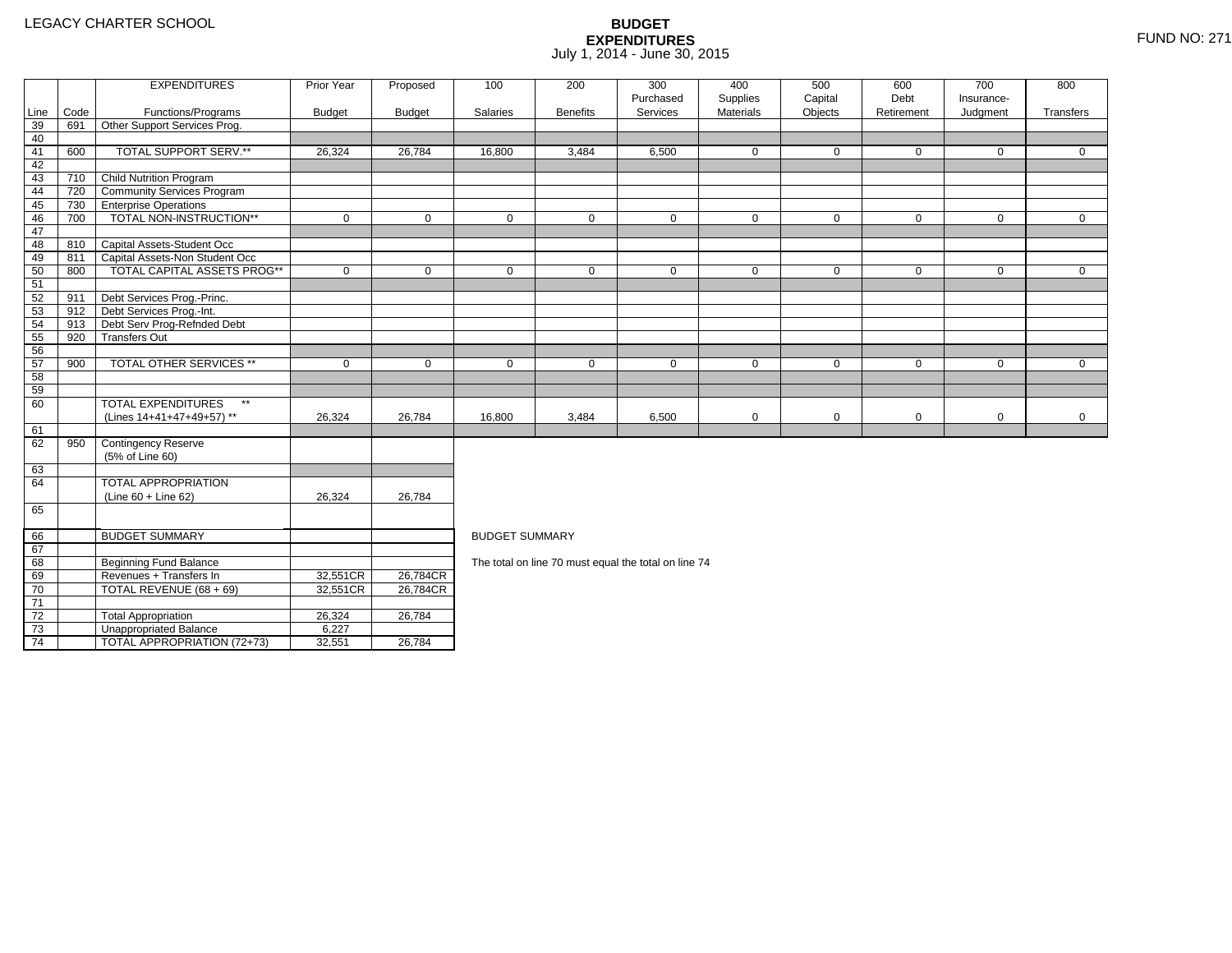# **BUDGET REVENUES** FUND NO: 273 July 1, 2014 - June 30, 2015

|                         |                | <b>REVENUES</b>                         | Prior Year    | <b>Proposed Budget</b> |               |                 |        | <b>REVENUES</b>                        | Prior Year    | Proposed Budget |             |
|-------------------------|----------------|-----------------------------------------|---------------|------------------------|---------------|-----------------|--------|----------------------------------------|---------------|-----------------|-------------|
| Line                    | Code           | Item                                    | <b>Budget</b> | Line Amounts           | <b>Totals</b> | Line            | Code   | Item                                   | <b>Budget</b> | Line Amounts    | Totals      |
| $\overline{1}$          |                | 320000 Estimated Fund Balance           |               | *******                |               | 40              |        | 429000 Other County                    |               |                 |             |
| $\overline{2}$          |                | as of July 1                            | $\Omega$      | *******                | $\Omega$      | 41              | 420000 | <b>TOTAL COUNTY</b><br>$\star\star$    | $\Omega$      | *******         | $\mathbf 0$ |
| $\overline{\mathbf{3}}$ |                | 411100 Taxes-General M & O              |               |                        |               | 42              |        |                                        |               |                 |             |
| $\overline{4}$          |                | 411200 Taxes-Suplemental                |               |                        |               | 43              |        | 431100 Base Support Program            |               |                 |             |
| $\overline{5}$          |                | 411300 Taxes-Emergency                  |               |                        |               | 44              |        | 431200 Transportation Support          |               |                 |             |
| 6                       |                | 411400 Taxes-Tort                       |               |                        |               | 45              |        | 431400 Except Child/SED Support        |               |                 |             |
| $\overline{7}$          |                | 411500 Taxes-Cooperative                |               |                        |               | 46              |        | 431500 Border Tuition Support          |               |                 |             |
| 8                       |                | 411600 Taxes-Tuition                    |               |                        |               | 47              |        | 431600 Tuition Equivalency             |               |                 |             |
| 9                       |                | 411700 Taxes-Migrant                    |               |                        |               | 48              |        | 431800 Benefit Apportionment           |               |                 |             |
| 10                      |                | 411900 Taxes-Other                      |               |                        |               | 49              |        | 431900 Other State Support             |               |                 |             |
| 11                      |                | 412100 Taxes-Plant Facility             |               |                        |               | 50              |        | 432100 Driver Education Prog.          |               |                 |             |
| 12                      |                | 412500 Taxes-Bond & Interest            |               |                        |               | 51              |        | 432400 Professional Technical Prog     |               |                 |             |
| 13                      |                | <b>TOTAL TAXES</b>                      | $\Omega$      | *******                | 0             | 52              |        | 437000 Lottery/Additional State Maint  |               |                 |             |
| 14                      |                | 413000 Penalty: Delinguent Taxes        |               |                        |               | 53              |        | 438000 Rev in Lieu of/Ag Equip Tax     |               |                 |             |
| 15                      |                |                                         |               |                        |               | 54              |        | 439000 Other State Revenue             |               |                 |             |
| 16                      |                | 414100 Tuition - Individuals            |               |                        |               | 55              |        |                                        |               |                 |             |
| 17                      |                | 414200 Tuition-Districts in Idaho       |               |                        |               | 56              | 430000 | <b>TOTAL STATE</b><br>$\star\star$     | $\Omega$      | *******         | $\mathbf 0$ |
| $\overline{18}$         |                | 414300   Tuition-Out of State Districts |               |                        |               | 57              |        |                                        |               |                 |             |
| 19                      |                |                                         |               |                        |               | 58              |        | 442000 Indirect Unrestricted Fed.      |               |                 |             |
| 20                      |                | 415000 Earnings on Investments          |               |                        |               | 59              |        | 443000 Direct Restricted Fed.          |               |                 |             |
| 21                      |                |                                         |               |                        |               | 60              |        | 445100 Title I - ESEA                  |               |                 |             |
| 22                      |                | 416100 School Food Service              |               |                        |               | 61              |        | 445200 Title VI. ESEA-Innovative Pr    |               |                 |             |
| 23                      |                | 416200 Meal Sales: Non-Reimb.           |               |                        |               | 62              |        | 445300 Perkins III-Voc Tech Act        |               |                 |             |
| 24                      |                | 416900 Other Food Sales                 |               |                        |               | 63              |        | 445400 Adult Education                 |               |                 |             |
| $\overline{25}$         |                |                                         |               |                        |               | 64              |        | 445500 Child Nutrition Reimb.          |               |                 |             |
| 26                      |                | 417100 Admissions/Activities            |               |                        |               | 65              |        | 445600 Title VI-B                      |               |                 |             |
| $\overline{27}$         |                | 417200 Bookstore Sales                  |               |                        |               | 66              |        | 445900 Other Indirect Fed. Prog.       |               |                 |             |
| 28                      |                | 417300 Clubs, Org. Dues, Etc.           |               |                        |               | 67              |        | 448200 Impact Aid - P.L. 874           |               |                 |             |
| 29                      |                | 417400 School Fees & Charges            |               |                        |               | 68              | 440000 | <b>TOTAL FEDERAL</b><br>$\star\star$   | $\Omega$      | *******         | $\Omega$    |
| 30                      | 417900         | Other Student Revenues                  |               |                        |               | 69              |        |                                        |               |                 |             |
| 31                      |                |                                         |               |                        |               | 70              |        | 451000 Proceeds: Bonds, Capital Leases |               |                 |             |
| 32                      |                | 418100 Community Service                |               |                        |               | $\overline{71}$ |        | 453000 Sale of Fixed Assets            |               |                 |             |
| 33                      |                |                                         |               |                        |               | 72              | 450000 | <b>TOTAL OTHER</b>                     | $\Omega$      | *******         | $\mathbf 0$ |
| 34                      | 419100 Rentals |                                         |               |                        |               | $\overline{73}$ |        |                                        |               |                 |             |
| 35                      |                | 419200 Contributions/Donations          |               |                        |               | $\overline{74}$ |        | $\star\star$<br><b>TOTAL REVENUES</b>  | 0             | *******         | $\Omega$    |
| 36                      |                | 419300 Transportaion Fees               |               |                        |               | $\overline{75}$ |        |                                        |               |                 |             |
| 37                      |                | 419900 Other Local                      |               |                        |               | 76              | 460000 | <b>TRANSFERS IN</b>                    |               |                 |             |
| 38                      |                | TOTAL OTHER LOCAL **                    | $\Omega$      | *******                | $\mathbf 0$   | 77              |        |                                        |               |                 |             |
| 39                      | 410000         | <b>TOTAL LOCAL</b>                      |               | *******                |               | 78              | 400000 | BAL.+ REVENUE + TRANS.                 |               | *******         |             |
|                         |                | $(Line 13 + 38)$                        | $\mathbf 0$   |                        | $\mathbf 0$   |                 |        | (Lines $1 + 74 + 76$ )                 | $\mathbf 0$   |                 | 0           |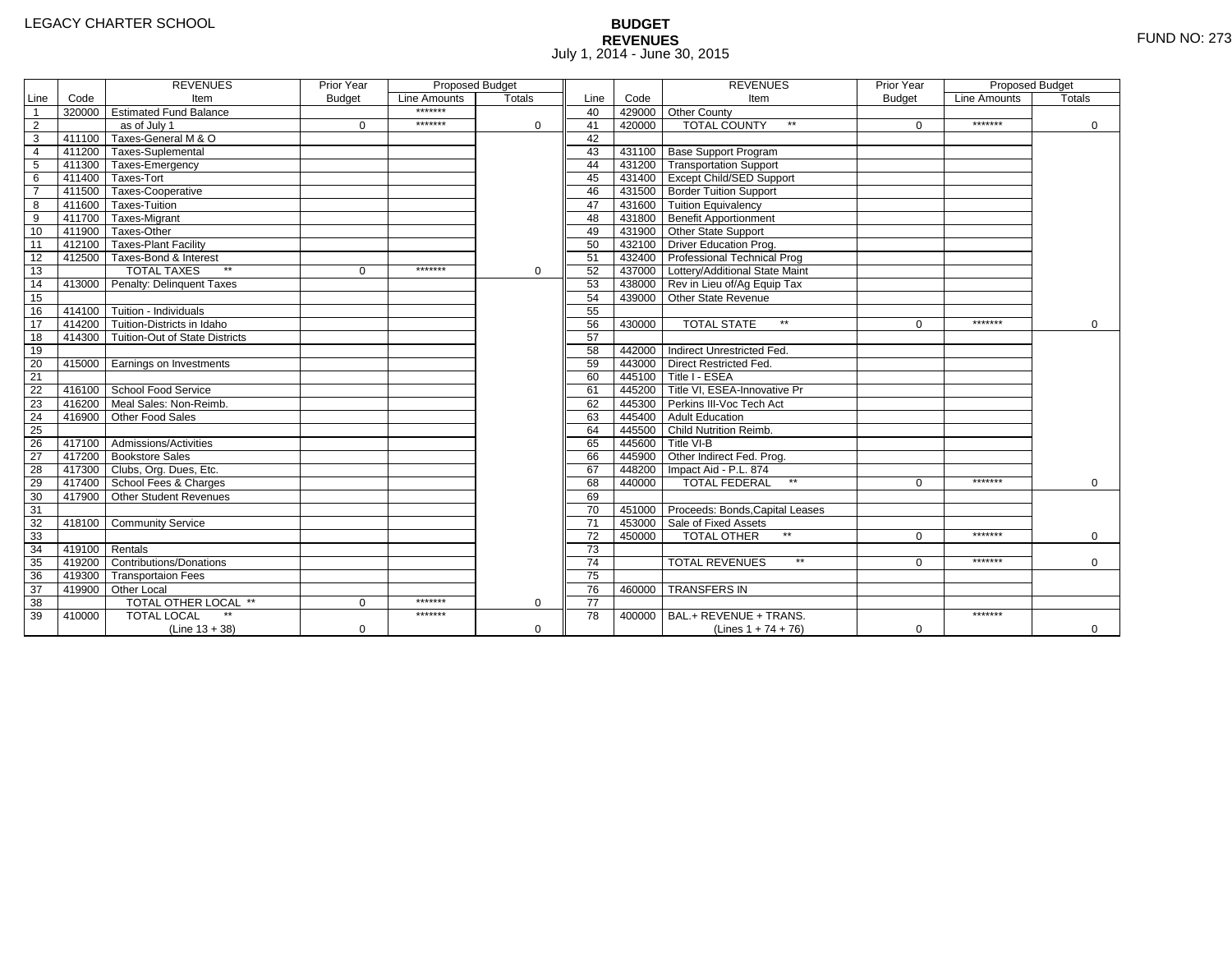|                |      | <b>EXPENDITURES</b>             | Prior Year    | Proposed      | 100      | 200             | 300       | 400              | 500         | 600         | 700        | 800         |
|----------------|------|---------------------------------|---------------|---------------|----------|-----------------|-----------|------------------|-------------|-------------|------------|-------------|
|                |      |                                 |               |               |          |                 | Purchased | Supplies         | Capital     | Debt        | Insurance- |             |
| Line           | Code | Functions/Programs              | <b>Budget</b> | <b>Budget</b> | Salaries | <b>Benefits</b> | Services  | <b>Materials</b> | Objects     | Retirement  | Judgment   | Transfers   |
| $\mathbf 1$    | 512  | <b>Elemetary School Prog.</b>   |               |               |          |                 |           |                  |             |             |            |             |
| $\overline{2}$ | 515  | Secondary School Prog.          |               |               |          |                 |           |                  |             |             |            |             |
| 3              | 517  | Alternative School Prog.        |               |               |          |                 |           |                  |             |             |            |             |
| 4              | 519  | Vocational-Technical Prog.      |               |               |          |                 |           |                  |             |             |            |             |
| 5              | 521  | <b>Exceptional Child Prog.</b>  |               |               |          |                 |           |                  |             |             |            |             |
| 6              | 522  | Preschool Exceptional Prog.     |               |               |          |                 |           |                  |             |             |            |             |
| $\overline{7}$ | 524  | Gifted & Talented Prog.         |               |               |          |                 |           |                  |             |             |            |             |
| 8              | 531  | Interscholastic Prog.           |               |               |          |                 |           |                  |             |             |            |             |
| 9              | 532  | School Activity Prog.           |               |               |          |                 |           |                  |             |             |            |             |
| 10             | 541  | Summer School Prog.             |               |               |          |                 |           |                  |             |             |            |             |
| 11             | 542  | Adult School Prog.              |               |               |          |                 |           |                  |             |             |            |             |
| 12             | 546  | Detention Center Prog.          |               |               |          |                 |           |                  |             |             |            |             |
| 13             |      |                                 |               |               |          |                 |           |                  |             |             |            |             |
| 14             | 500  | TOTAL INSTRUCTION **            | $\mathbf 0$   | $\Omega$      | $\Omega$ | $\mathbf{0}$    | $\Omega$  | $\mathbf{0}$     | $\mathbf 0$ | $\mathbf 0$ | $\Omega$   | $\mathbf 0$ |
| 15             |      |                                 |               |               |          |                 |           |                  |             |             |            |             |
| 16             | 611  | Attend-Guidance-Health Prog     |               |               |          |                 |           |                  |             |             |            |             |
| 17             | 616  | Special Services Prog.          |               |               |          |                 |           |                  |             |             |            |             |
| 18             |      |                                 |               |               |          |                 |           |                  |             |             |            |             |
| 19             | 621  | Instruction Improvement Prog    |               |               |          |                 |           |                  |             |             |            |             |
| 20             | 622  | <b>Educational Media Prog.</b>  |               |               |          |                 |           |                  |             |             |            |             |
| 21             | 623  | Instruction-Related Tech Prog   |               |               |          |                 |           |                  |             |             |            |             |
| 22             | 631  | Board of Education Prog.        |               |               |          |                 |           |                  |             |             |            |             |
| 23             | 632  | District Admin Prog.            |               |               |          |                 |           |                  |             |             |            |             |
| 24             |      |                                 |               |               |          |                 |           |                  |             |             |            |             |
| 25             | 641  | School Administration Prog.     |               |               |          |                 |           |                  |             |             |            |             |
| 26             |      |                                 |               |               |          |                 |           |                  |             |             |            |             |
| 27             | 651  | <b>Business Operation Prog.</b> |               |               |          |                 |           |                  |             |             |            |             |
| 28             | 655  | Central Service Prog.           |               |               |          |                 |           |                  |             |             |            |             |
| 29             | 656  | Admin Tech Services Prog.       |               |               |          |                 |           |                  |             |             |            |             |
| 30             | 661  | Bldg-Care Prog. (Custodial)     |               |               |          |                 |           |                  |             |             |            |             |
| 31             | 663  | Maint-Non Student Occupied      |               |               |          |                 |           |                  |             |             |            |             |
| 32             | 664  | Maint-Student Occupied Bldgs    |               |               |          |                 |           |                  |             |             |            |             |
| 33             | 665  | Maintenance - Grounds           |               |               |          |                 |           |                  |             |             |            |             |
| 34             | 667  | Security Program                |               |               |          |                 |           |                  |             |             |            |             |
| 35             |      |                                 |               |               |          |                 |           |                  |             |             |            |             |
| 36             | 681  | Pupil-To School Trans. Prog.    |               |               |          |                 |           |                  |             |             |            |             |
| 37             | 682  | Pupil-Activity Trans. Prog.     |               |               |          |                 |           |                  |             |             |            |             |
| 38             | 683  | General Transportation Prog.    |               |               |          |                 |           |                  |             |             |            |             |
|                |      |                                 |               |               |          |                 |           |                  |             |             |            |             |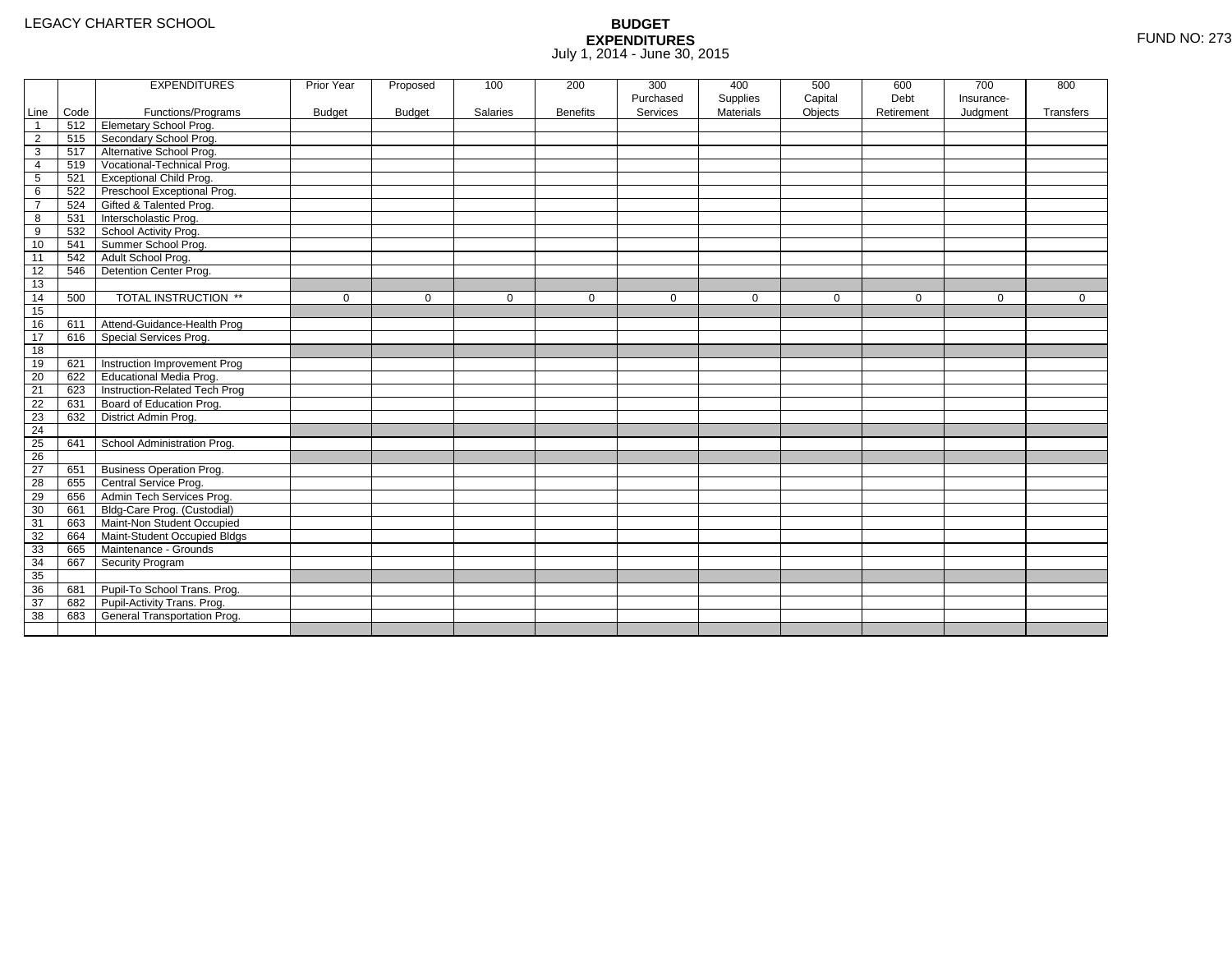4 | TOTAL APPROPRIATION (72+73) | 0 | 0

|      |      | <b>EXPENDITURES</b>                       | Prior Year    | Proposed      | 100                   | 200             | 300                                                  | 400                   | 500                | 600                | 700                    | 800          |
|------|------|-------------------------------------------|---------------|---------------|-----------------------|-----------------|------------------------------------------------------|-----------------------|--------------------|--------------------|------------------------|--------------|
| Line | Code | Functions/Programs                        | <b>Budget</b> | <b>Budget</b> | Salaries              | <b>Benefits</b> | Purchased<br>Services                                | Supplies<br>Materials | Capital<br>Objects | Debt<br>Retirement | Insurance-<br>Judgment | Transfers    |
| 39   | 691  | Other Support Services Prog.              |               |               |                       |                 |                                                      |                       |                    |                    |                        |              |
| 40   |      |                                           |               |               |                       |                 |                                                      |                       |                    |                    |                        |              |
| 41   | 600  | TOTAL SUPPORT SERV.**                     | $\mathbf 0$   | $\mathbf 0$   | $\mathbf 0$           | $\mathbf 0$     | $\mathbf 0$                                          | $\mathbf 0$           | $\mathbf 0$        | $\mathbf 0$        | $\mathbf 0$            | $\mathbf{0}$ |
| 42   |      |                                           |               |               |                       |                 |                                                      |                       |                    |                    |                        |              |
| 43   | 710  | <b>Child Nutrition Program</b>            |               |               |                       |                 |                                                      |                       |                    |                    |                        |              |
| 44   | 720  | <b>Community Services Program</b>         |               |               |                       |                 |                                                      |                       |                    |                    |                        |              |
| 45   | 730  | <b>TEnterprise Operations</b>             |               |               |                       |                 |                                                      |                       |                    |                    |                        |              |
| 46   | 700  | TOTAL NON-INSTRUCTION**                   | $\mathbf 0$   | $\mathbf 0$   | $\mathbf 0$           | $\mathbf{0}$    | $\mathbf 0$                                          | $\mathbf 0$           | $\mathbf 0$        | $\mathbf 0$        | $\mathbf 0$            | $\mathbf{0}$ |
| 47   |      |                                           |               |               |                       |                 |                                                      |                       |                    |                    |                        |              |
| 48   |      | 810 Capital Assets-Student Occ            |               |               |                       |                 |                                                      |                       |                    |                    |                        |              |
| 49   | 811  | Capital Assets-Non Student Occ            |               |               |                       |                 |                                                      |                       |                    |                    |                        |              |
| 50   | 800  | <b>TOTAL CAPITAL ASSETS PROG**</b>        | $\mathbf 0$   | $\mathbf 0$   | $\mathbf 0$           | $\mathbf 0$     | $\mathbf 0$                                          | $\mathbf 0$           | $\mathbf 0$        | $\mathbf 0$        | $\mathbf 0$            | $\mathbf{0}$ |
| 51   |      |                                           |               |               |                       |                 |                                                      |                       |                    |                    |                        |              |
| 52   | 911  | Debt Services Prog.-Princ.                |               |               |                       |                 |                                                      |                       |                    |                    |                        |              |
| 53   | 912  | Debt Services Prog.-Int.                  |               |               |                       |                 |                                                      |                       |                    |                    |                        |              |
| 54   | 913  | Debt Serv Prog-Refnded Debt               |               |               |                       |                 |                                                      |                       |                    |                    |                        |              |
| 55   | 920  | <b>Transfers Out</b>                      |               |               |                       |                 |                                                      |                       |                    |                    |                        |              |
| 56   |      |                                           |               |               |                       |                 |                                                      |                       |                    |                    |                        |              |
| 57   | 900  | <b>TOTAL OTHER SERVICES **</b>            | $\mathbf 0$   | $\mathbf 0$   | $\mathbf 0$           | $\mathbf{0}$    | $\mathbf 0$                                          | $\mathbf 0$           | $\mathbf 0$        | $\mathbf 0$        | $\mathbf 0$            | $\Omega$     |
| 58   |      |                                           |               |               |                       |                 |                                                      |                       |                    |                    |                        |              |
| 59   |      |                                           |               |               |                       |                 |                                                      |                       |                    |                    |                        |              |
| 60   |      | <b>TOTAL EXPENDITURES</b><br>$\star\star$ |               |               |                       |                 |                                                      |                       |                    |                    |                        |              |
|      |      | (Lines 14+41+47+49+57) **                 | $\mathbf 0$   | $\mathbf 0$   | $\mathbf 0$           | 0               | $\mathbf 0$                                          | 0                     | $\mathbf 0$        | $\mathbf 0$        | $\mathbf 0$            | $\mathbf 0$  |
| 61   |      |                                           |               |               |                       |                 |                                                      |                       |                    |                    |                        |              |
| 62   | 950  | Contingency Reserve                       |               |               |                       |                 |                                                      |                       |                    |                    |                        |              |
|      |      | (5% of Line 60)                           |               |               |                       |                 |                                                      |                       |                    |                    |                        |              |
| 63   |      |                                           |               |               |                       |                 |                                                      |                       |                    |                    |                        |              |
| 64   |      | TOTAL APPROPRIATION                       |               |               |                       |                 |                                                      |                       |                    |                    |                        |              |
|      |      | $(Line 60 + Line 62)$                     | $\mathbf 0$   | $\mathbf 0$   |                       |                 |                                                      |                       |                    |                    |                        |              |
| 65   |      |                                           |               |               |                       |                 |                                                      |                       |                    |                    |                        |              |
| 66   |      | <b>BUDGET SUMMARY</b>                     |               |               | <b>BUDGET SUMMARY</b> |                 |                                                      |                       |                    |                    |                        |              |
| 67   |      |                                           |               |               |                       |                 |                                                      |                       |                    |                    |                        |              |
| 68   |      | <b>Beginning Fund Balance</b>             |               |               |                       |                 | The total on line 70 must equal the total on line 74 |                       |                    |                    |                        |              |
| 69   |      | Revenues + Transfers In                   |               |               |                       |                 |                                                      |                       |                    |                    |                        |              |
| 70   |      | TOTAL REVENUE (68 + 69)                   | $\mathbf 0$   | $\mathbf{0}$  |                       |                 |                                                      |                       |                    |                    |                        |              |
| 71   |      |                                           |               |               |                       |                 |                                                      |                       |                    |                    |                        |              |
| 72   |      | <b>Total Appropriation</b>                |               |               |                       |                 |                                                      |                       |                    |                    |                        |              |
| 73   |      | Unappropriated Balance                    |               |               |                       |                 |                                                      |                       |                    |                    |                        |              |
|      |      |                                           |               |               |                       |                 |                                                      |                       |                    |                    |                        |              |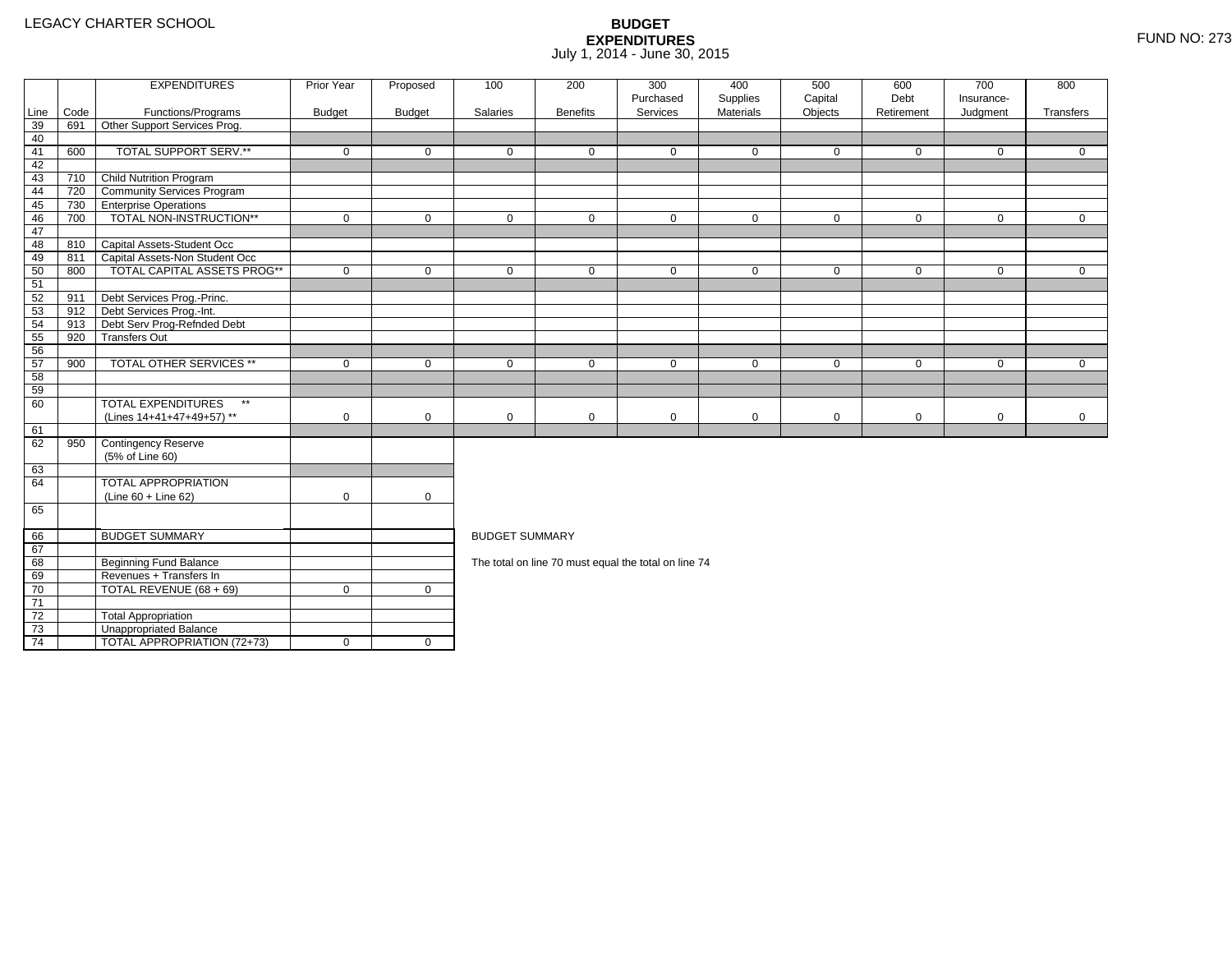# **BUDGET REVENUES** FUND NO: 288 July 1, 2014 - June 30, 2015

|                         |                | <b>REVENUES</b>                         | Prior Year    | <b>Proposed Budget</b> |               |                 |        | <b>REVENUES</b>                        | Prior Year    | Proposed Budget |             |
|-------------------------|----------------|-----------------------------------------|---------------|------------------------|---------------|-----------------|--------|----------------------------------------|---------------|-----------------|-------------|
| Line                    | Code           | Item                                    | <b>Budget</b> | Line Amounts           | <b>Totals</b> | Line            | Code   | Item                                   | <b>Budget</b> | Line Amounts    | Totals      |
| $\overline{1}$          |                | 320000 Estimated Fund Balance           |               | *******                |               | 40              |        | 429000 Other County                    |               |                 |             |
| $\overline{2}$          |                | as of July 1                            | $\Omega$      | *******                | $\Omega$      | 41              | 420000 | <b>TOTAL COUNTY</b><br>$\star\star$    | $\Omega$      | *******         | $\mathbf 0$ |
| $\overline{\mathbf{3}}$ |                | 411100 Taxes-General M & O              |               |                        |               | 42              |        |                                        |               |                 |             |
| $\overline{4}$          |                | 411200 Taxes-Suplemental                |               |                        |               | 43              |        | 431100 Base Support Program            |               |                 |             |
| $\overline{5}$          |                | 411300 Taxes-Emergency                  |               |                        |               | 44              |        | 431200 Transportation Support          |               |                 |             |
| 6                       |                | 411400 Taxes-Tort                       |               |                        |               | 45              |        | 431400 Except Child/SED Support        |               |                 |             |
| $\overline{7}$          |                | 411500 Taxes-Cooperative                |               |                        |               | 46              |        | 431500 Border Tuition Support          |               |                 |             |
| 8                       |                | 411600 Taxes-Tuition                    |               |                        |               | 47              |        | 431600 Tuition Equivalency             |               |                 |             |
| 9                       |                | 411700 Taxes-Migrant                    |               |                        |               | 48              |        | 431800 Benefit Apportionment           |               |                 |             |
| 10                      |                | 411900 Taxes-Other                      |               |                        |               | 49              |        | 431900 Other State Support             |               |                 |             |
| 11                      |                | 412100 Taxes-Plant Facility             |               |                        |               | 50              |        | 432100 Driver Education Prog.          |               |                 |             |
| 12                      |                | 412500 Taxes-Bond & Interest            |               |                        |               | 51              |        | 432400 Professional Technical Prog     |               |                 |             |
| 13                      |                | <b>TOTAL TAXES</b>                      | $\Omega$      | *******                | 0             | 52              |        | 437000 Lottery/Additional State Maint  |               |                 |             |
| 14                      |                | 413000 Penalty: Delinguent Taxes        |               |                        |               | 53              |        | 438000 Rev in Lieu of/Ag Equip Tax     |               |                 |             |
| 15                      |                |                                         |               |                        |               | 54              |        | 439000 Other State Revenue             |               |                 |             |
| 16                      |                | 414100 Tuition - Individuals            |               |                        |               | 55              |        |                                        |               |                 |             |
| 17                      |                | 414200 Tuition-Districts in Idaho       |               |                        |               | 56              | 430000 | <b>TOTAL STATE</b><br>$\star\star$     | $\Omega$      | *******         | $\mathbf 0$ |
| $\overline{18}$         |                | 414300   Tuition-Out of State Districts |               |                        |               | 57              |        |                                        |               |                 |             |
| 19                      |                |                                         |               |                        |               | 58              |        | 442000 Indirect Unrestricted Fed.      |               |                 |             |
| 20                      |                | 415000 Earnings on Investments          |               |                        |               | 59              |        | 443000 Direct Restricted Fed.          |               |                 |             |
| 21                      |                |                                         |               |                        |               | 60              |        | 445100 Title I - ESEA                  |               |                 |             |
| 22                      |                | 416100 School Food Service              |               |                        |               | 61              |        | 445200 Title VI. ESEA-Innovative Pr    |               |                 |             |
| 23                      |                | 416200 Meal Sales: Non-Reimb.           |               |                        |               | 62              |        | 445300 Perkins III-Voc Tech Act        |               |                 |             |
| 24                      |                | 416900 Other Food Sales                 |               |                        |               | 63              |        | 445400 Adult Education                 |               |                 |             |
| $\overline{25}$         |                |                                         |               |                        |               | 64              |        | 445500 Child Nutrition Reimb.          |               |                 |             |
| 26                      |                | 417100 Admissions/Activities            |               |                        |               | 65              |        | 445600 Title VI-B                      |               |                 |             |
| $\overline{27}$         |                | 417200 Bookstore Sales                  |               |                        |               | 66              |        | 445900 Other Indirect Fed. Prog.       |               |                 |             |
| 28                      |                | 417300 Clubs, Org. Dues, Etc.           |               |                        |               | 67              |        | 448200 Impact Aid - P.L. 874           |               |                 |             |
| 29                      |                | 417400 School Fees & Charges            |               |                        |               | 68              | 440000 | <b>TOTAL FEDERAL</b><br>$\star\star$   | $\Omega$      | *******         | $\Omega$    |
| 30                      | 417900         | Other Student Revenues                  |               |                        |               | 69              |        |                                        |               |                 |             |
| 31                      |                |                                         |               |                        |               | 70              |        | 451000 Proceeds: Bonds, Capital Leases |               |                 |             |
| 32                      |                | 418100 Community Service                |               |                        |               | $\overline{71}$ |        | 453000 Sale of Fixed Assets            |               |                 |             |
| 33                      |                |                                         |               |                        |               | 72              | 450000 | <b>TOTAL OTHER</b>                     | $\Omega$      | *******         | $\mathbf 0$ |
| 34                      | 419100 Rentals |                                         |               |                        |               | $\overline{73}$ |        |                                        |               |                 |             |
| 35                      |                | 419200 Contributions/Donations          |               |                        |               | $\overline{74}$ |        | $\star\star$<br><b>TOTAL REVENUES</b>  | 0             | *******         | $\Omega$    |
| 36                      |                | 419300 Transportaion Fees               |               |                        |               | $\overline{75}$ |        |                                        |               |                 |             |
| 37                      |                | 419900 Other Local                      |               |                        |               | 76              | 460000 | <b>TRANSFERS IN</b>                    |               |                 |             |
| 38                      |                | TOTAL OTHER LOCAL **                    | $\Omega$      | *******                | $\mathbf 0$   | 77              |        |                                        |               |                 |             |
| 39                      | 410000         | <b>TOTAL LOCAL</b>                      |               | *******                |               | 78              | 400000 | BAL.+ REVENUE + TRANS.                 |               | *******         |             |
|                         |                | $(Line 13 + 38)$                        | $\mathbf 0$   |                        | $\mathbf 0$   |                 |        | (Lines $1 + 74 + 76$ )                 | $\mathbf 0$   |                 | 0           |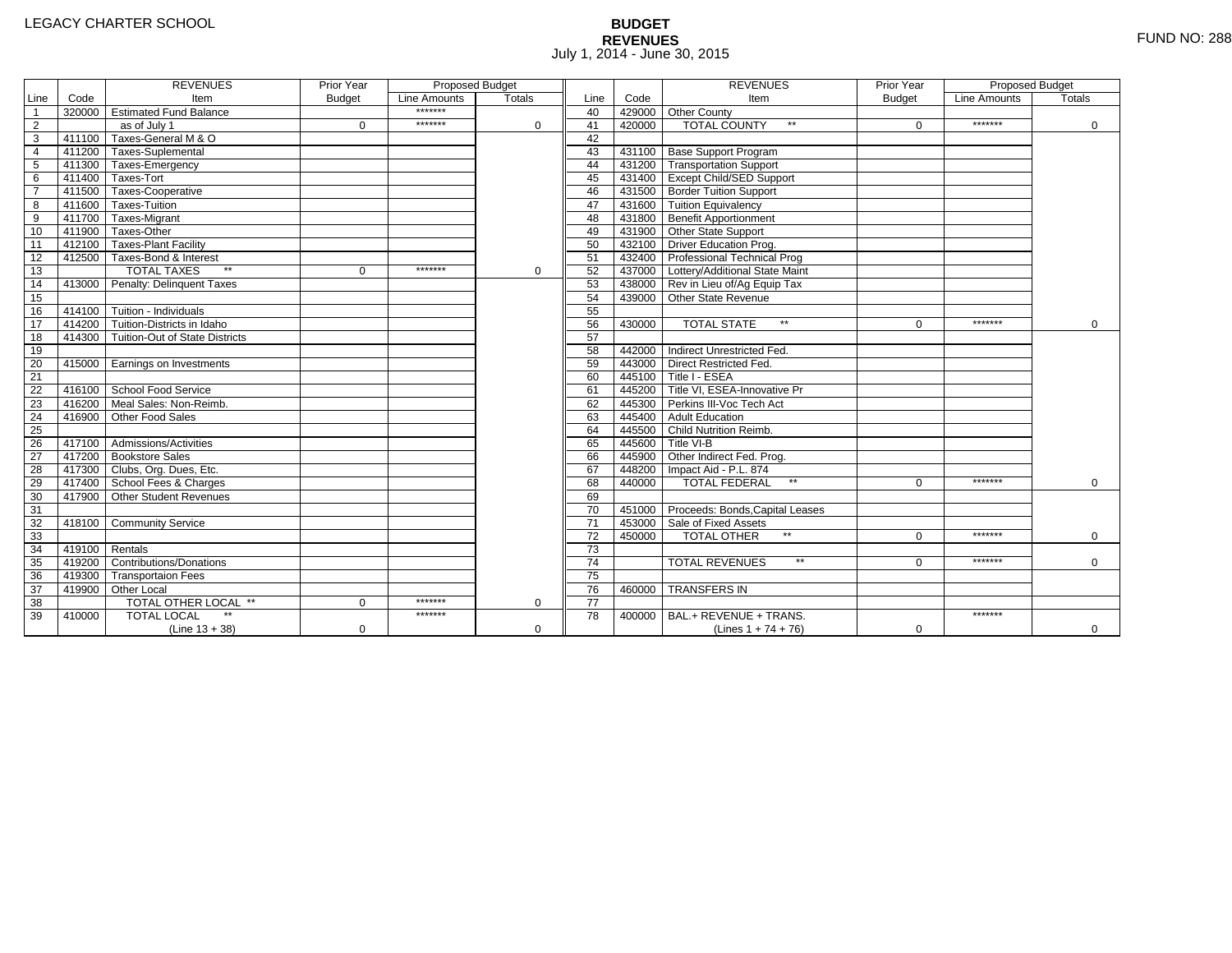|                 |      | <b>EXPENDITURES</b>             | Prior Year    | Proposed      | 100         | 200             | 300         | 400              | 500         | 600         | 700         | 800          |
|-----------------|------|---------------------------------|---------------|---------------|-------------|-----------------|-------------|------------------|-------------|-------------|-------------|--------------|
|                 |      |                                 |               |               |             |                 | Purchased   | Supplies         | Capital     | Debt        | Insurance-  |              |
| Line            | Code | Functions/Programs              | <b>Budget</b> | <b>Budget</b> | Salaries    | <b>Benefits</b> | Services    | <b>Materials</b> | Objects     | Retirement  | Judgment    | Transfers    |
| $\overline{1}$  | 512  | <b>Elemetary School Prog.</b>   |               |               |             |                 |             |                  |             |             |             |              |
| $\overline{2}$  | 515  | Secondary School Prog.          |               |               |             |                 |             |                  |             |             |             |              |
| 3               | 517  | Alternative School Prog.        |               |               |             |                 |             |                  |             |             |             |              |
| 4               | 519  | Vocational-Technical Prog.      |               |               |             |                 |             |                  |             |             |             |              |
| $5\phantom{.0}$ | 521  | <b>Exceptional Child Prog.</b>  |               |               |             |                 |             |                  |             |             |             |              |
| 6               | 522  | Preschool Exceptional Prog.     |               |               |             |                 |             |                  |             |             |             |              |
| $\overline{7}$  | 524  | Gifted & Talented Prog.         |               |               |             |                 |             |                  |             |             |             |              |
| 8               | 531  | Interscholastic Prog.           |               |               |             |                 |             |                  |             |             |             |              |
| 9               | 532  | School Activity Prog.           |               |               |             |                 |             |                  |             |             |             |              |
| 10              | 541  | Summer School Prog.             |               |               |             |                 |             |                  |             |             |             |              |
| 11              | 542  | Adult School Prog.              |               |               |             |                 |             |                  |             |             |             |              |
| 12              | 546  | Detention Center Prog.          |               |               |             |                 |             |                  |             |             |             |              |
| 13              |      |                                 |               |               |             |                 |             |                  |             |             |             |              |
| 14              | 500  | TOTAL INSTRUCTION **            | $\mathbf 0$   | $\Omega$      | $\mathbf 0$ | $\mathbf 0$     | $\mathbf 0$ | $\mathbf 0$      | $\mathbf 0$ | $\mathbf 0$ | $\mathbf 0$ | $\mathbf{0}$ |
| 15              |      |                                 |               |               |             |                 |             |                  |             |             |             |              |
| 16              | 611  | Attend-Guidance-Health Prog     |               |               |             |                 |             |                  |             |             |             |              |
| 17              | 616  | Special Services Prog.          |               |               |             |                 |             |                  |             |             |             |              |
| 18              |      |                                 |               |               |             |                 |             |                  |             |             |             |              |
| 19              | 621  | Instruction Improvement Prog    |               |               |             |                 |             |                  |             |             |             |              |
| 20              | 622  | Educational Media Prog.         |               |               |             |                 |             |                  |             |             |             |              |
| 21              | 623  | Instruction-Related Tech Prog   |               |               |             |                 |             |                  |             |             |             |              |
| 22              | 631  | Board of Education Prog.        |               |               |             |                 |             |                  |             |             |             |              |
| 23              | 632  | District Admin Prog.            |               |               |             |                 |             |                  |             |             |             |              |
| 24              |      |                                 |               |               |             |                 |             |                  |             |             |             |              |
| 25              | 641  | School Administration Prog.     |               |               |             |                 |             |                  |             |             |             |              |
| $\overline{26}$ |      |                                 |               |               |             |                 |             |                  |             |             |             |              |
| 27              | 651  | <b>Business Operation Prog.</b> |               |               |             |                 |             |                  |             |             |             |              |
| 28              | 655  | Central Service Prog.           |               |               |             |                 |             |                  |             |             |             |              |
| 29              | 656  | Admin Tech Services Prog.       |               |               |             |                 |             |                  |             |             |             |              |
| 30              | 661  | Bldg-Care Prog. (Custodial)     |               |               |             |                 |             |                  |             |             |             |              |
| 31              | 663  | Maint-Non Student Occupied      |               |               |             |                 |             |                  |             |             |             |              |
| 32              | 664  | Maint-Student Occupied Bldgs    |               |               |             |                 |             |                  |             |             |             |              |
| 33              | 665  | Maintenance - Grounds           |               |               |             |                 |             |                  |             |             |             |              |
| 34              | 667  | Security Program                |               |               |             |                 |             |                  |             |             |             |              |
| 35              |      |                                 |               |               |             |                 |             |                  |             |             |             |              |
| 36              | 681  | Pupil-To School Trans. Prog.    |               |               |             |                 |             |                  |             |             |             |              |
| 37              | 682  | Pupil-Activity Trans. Prog.     |               |               |             |                 |             |                  |             |             |             |              |
| 38              | 683  | General Transportation Prog.    |               |               |             |                 |             |                  |             |             |             |              |
|                 |      |                                 |               |               |             |                 |             |                  |             |             |             |              |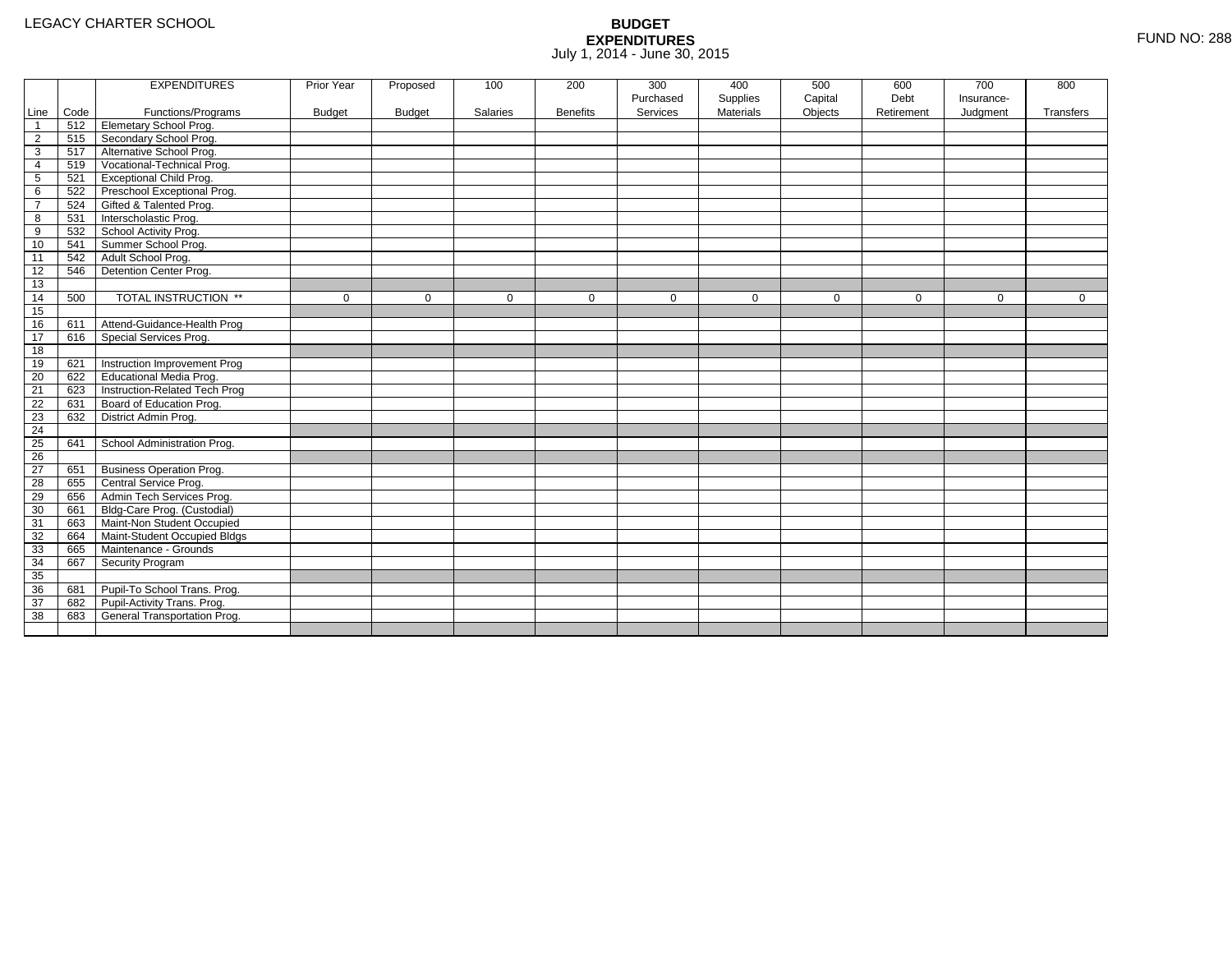4 | TOTAL APPROPRIATION (72+73) | 0 | 0

|      |      | <b>EXPENDITURES</b>                       | <b>Prior Year</b> | Proposed      | 100                   | 200             | 300<br>Purchased                                     | 400<br>Supplies | 500<br>Capital | 600<br>Debt | 700<br>Insurance- | 800          |
|------|------|-------------------------------------------|-------------------|---------------|-----------------------|-----------------|------------------------------------------------------|-----------------|----------------|-------------|-------------------|--------------|
| Line | Code | Functions/Programs                        | <b>Budget</b>     | <b>Budget</b> | Salaries              | <b>Benefits</b> | Services                                             | Materials       | Objects        | Retirement  | Judgment          | Transfers    |
| 39   | 691  | Other Support Services Prog.              |                   |               |                       |                 |                                                      |                 |                |             |                   |              |
| 40   |      |                                           |                   |               |                       |                 |                                                      |                 |                |             |                   |              |
| 41   | 600  | TOTAL SUPPORT SERV.**                     | $\mathbf 0$       | $\Omega$      | $\Omega$              | $\mathbf{0}$    | $\Omega$                                             | $\mathbf{0}$    | 0              | $\Omega$    | $\mathbf 0$       | $\Omega$     |
| 42   |      |                                           |                   |               |                       |                 |                                                      |                 |                |             |                   |              |
| 43   | 710  | Child Nutrition Program                   |                   |               |                       |                 |                                                      |                 |                |             |                   |              |
| 44   | 720  | <b>Community Services Program</b>         |                   |               |                       |                 |                                                      |                 |                |             |                   |              |
| 45   | 730  | <b>Enterprise Operations</b>              |                   |               |                       |                 |                                                      |                 |                |             |                   |              |
| 46   | 700  | TOTAL NON-INSTRUCTION**                   | 0                 | $\mathbf 0$   | 0                     | $\mathbf 0$     | $\mathbf 0$                                          | $\mathbf 0$     | 0              | $\mathbf 0$ | $\mathbf{0}$      | $\mathbf 0$  |
| 47   |      |                                           |                   |               |                       |                 |                                                      |                 |                |             |                   |              |
| 48   | 810  | Capital Assets-Student Occ                |                   |               |                       |                 |                                                      |                 |                |             |                   |              |
| 49   | 811  | Capital Assets-Non Student Occ            |                   |               |                       |                 |                                                      |                 |                |             |                   |              |
| 50   | 800  | <b>TOTAL CAPITAL ASSETS PROG**</b>        | 0                 | $\mathbf 0$   | $\mathbf 0$           | $\mathbf 0$     | $\mathbf 0$                                          | $\mathbf 0$     | 0              | $\mathbf 0$ | $\overline{0}$    | $\mathbf{0}$ |
| 51   |      |                                           |                   |               |                       |                 |                                                      |                 |                |             |                   |              |
| 52   | 911  | Debt Services Prog.-Princ.                |                   |               |                       |                 |                                                      |                 |                |             |                   |              |
| 53   | 912  | Debt Services Prog.-Int.                  |                   |               |                       |                 |                                                      |                 |                |             |                   |              |
| 54   | 913  | Debt Serv Prog-Refnded Debt               |                   |               |                       |                 |                                                      |                 |                |             |                   |              |
| 55   | 920  | <b>Transfers Out</b>                      |                   |               |                       |                 |                                                      |                 |                |             |                   |              |
| 56   |      |                                           |                   |               |                       |                 |                                                      |                 |                |             |                   |              |
| 57   | 900  | <b>TOTAL OTHER SERVICES **</b>            | 0                 | $\mathbf 0$   | $\mathbf 0$           | $\mathbf 0$     | $\mathbf 0$                                          | $\mathbf 0$     | 0              | $\mathbf 0$ | $\mathbf 0$       | $\mathbf{0}$ |
| 58   |      |                                           |                   |               |                       |                 |                                                      |                 |                |             |                   |              |
| 59   |      |                                           |                   |               |                       |                 |                                                      |                 |                |             |                   |              |
| 60   |      | <b>TOTAL EXPENDITURES</b><br>$\star\star$ |                   |               |                       |                 |                                                      |                 |                |             |                   |              |
|      |      | (Lines 14+41+47+49+57) **                 | 0                 | $\mathbf 0$   | 0                     | $\mathbf 0$     | $\mathbf 0$                                          | $\mathbf 0$     | 0              | $\mathbf 0$ | $\mathbf 0$       | $\mathbf 0$  |
| 61   |      |                                           |                   |               |                       |                 |                                                      |                 |                |             |                   |              |
| 62   | 950  | Contingency Reserve                       |                   |               |                       |                 |                                                      |                 |                |             |                   |              |
|      |      | (5% of Line 60)                           |                   |               |                       |                 |                                                      |                 |                |             |                   |              |
| 63   |      |                                           |                   |               |                       |                 |                                                      |                 |                |             |                   |              |
| 64   |      | <b>TOTAL APPROPRIATION</b>                |                   |               |                       |                 |                                                      |                 |                |             |                   |              |
|      |      | $(Line 60 + Line 62)$                     | $\mathbf 0$       | $\mathbf 0$   |                       |                 |                                                      |                 |                |             |                   |              |
| 65   |      |                                           |                   |               |                       |                 |                                                      |                 |                |             |                   |              |
| 66   |      | <b>BUDGET SUMMARY</b>                     |                   |               | <b>BUDGET SUMMARY</b> |                 |                                                      |                 |                |             |                   |              |
| 67   |      |                                           |                   |               |                       |                 |                                                      |                 |                |             |                   |              |
| 68   |      | <b>Beginning Fund Balance</b>             |                   |               |                       |                 | The total on line 70 must equal the total on line 74 |                 |                |             |                   |              |
| 69   |      | Revenues + Transfers In                   |                   |               |                       |                 |                                                      |                 |                |             |                   |              |
| 70   |      | TOTAL REVENUE (68 + 69)                   | $\mathbf 0$       | $\mathbf 0$   |                       |                 |                                                      |                 |                |             |                   |              |
| 71   |      |                                           |                   |               |                       |                 |                                                      |                 |                |             |                   |              |
| 72   |      | <b>Total Appropriation</b>                |                   |               |                       |                 |                                                      |                 |                |             |                   |              |
| 73   |      | Unappropriated Balance                    |                   |               |                       |                 |                                                      |                 |                |             |                   |              |
|      |      |                                           |                   |               |                       |                 |                                                      |                 |                |             |                   |              |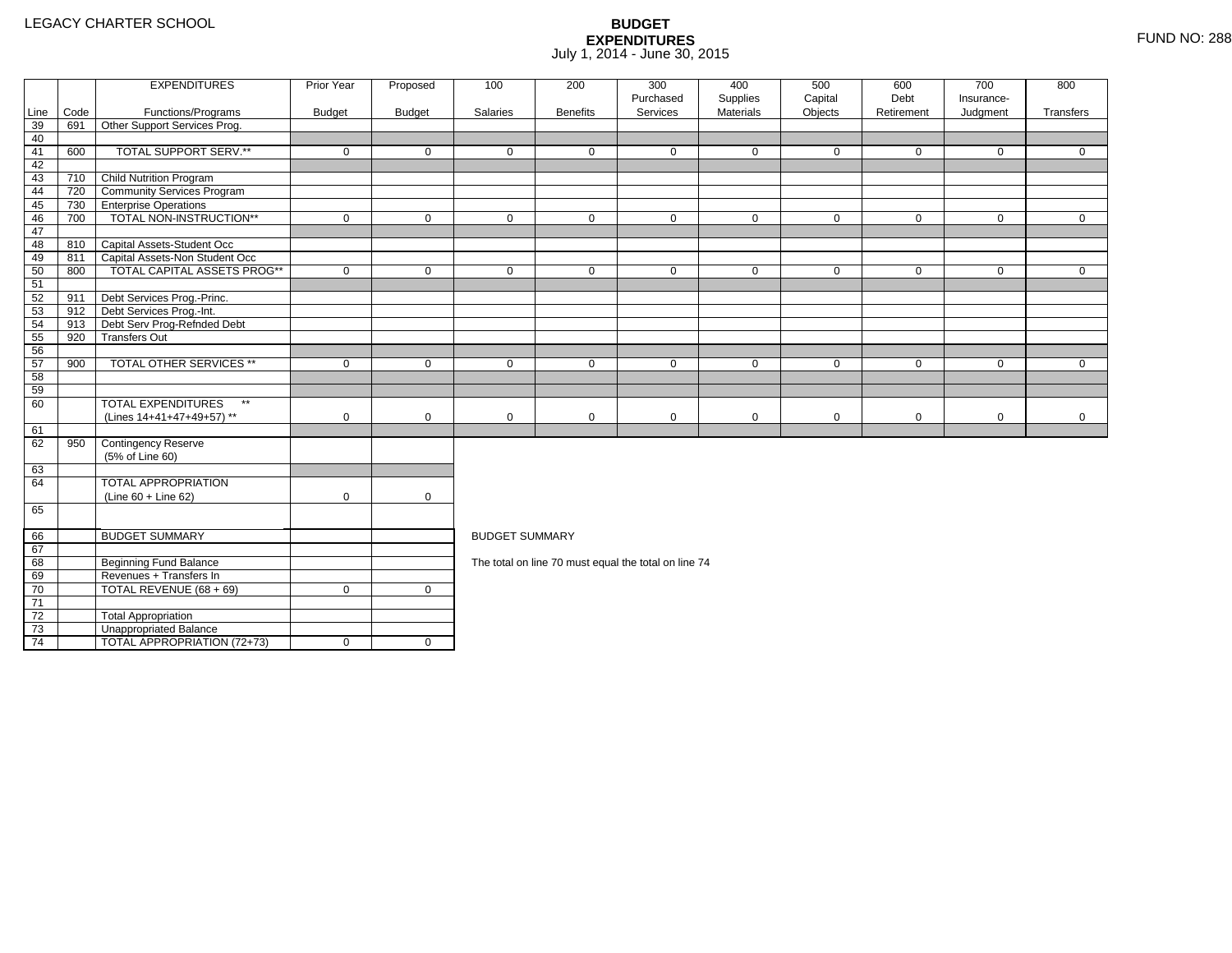# **BUDGET REVENUES** FUND NO: 290 July 1, 2014 - June 30, 2015

|                 |                | <b>REVENUES</b>                       | Prior Year    | <b>Proposed Budget</b> |               |                 |        | <b>REVENUES</b>                        | Prior Year    | Proposed Budget |             |
|-----------------|----------------|---------------------------------------|---------------|------------------------|---------------|-----------------|--------|----------------------------------------|---------------|-----------------|-------------|
| Line            | Code           | Item                                  | <b>Budget</b> | Line Amounts           | <b>Totals</b> | Line            | Code   | Item                                   | <b>Budget</b> | Line Amounts    | Totals      |
| $\overline{1}$  |                | 320000 Estimated Fund Balance         |               | *******                |               | 40              |        | 429000 Other County                    |               |                 |             |
| $\overline{2}$  |                | as of July 1                          | $\Omega$      | *******                | $\Omega$      | 41              | 420000 | <b>TOTAL COUNTY</b><br>$\star\star$    | $\Omega$      | *******         | $\mathbf 0$ |
| $\overline{3}$  |                | 411100 Taxes-General M & O            |               |                        |               | 42              |        |                                        |               |                 |             |
| $\overline{4}$  |                | 411200 Taxes-Suplemental              |               |                        |               | 43              |        | 431100 Base Support Program            |               |                 |             |
| $\overline{5}$  |                | 411300 Taxes-Emergency                |               |                        |               | 44              |        | 431200 Transportation Support          |               |                 |             |
| $\overline{6}$  |                | 411400 Taxes-Tort                     |               |                        |               | 45              |        | 431400 Except Child/SED Support        |               |                 |             |
| $\overline{7}$  |                | 411500 Taxes-Cooperative              |               |                        |               | 46              |        | 431500 Border Tuition Support          |               |                 |             |
| 8               |                | 411600 Taxes-Tuition                  |               |                        |               | 47              |        | 431600 Tuition Equivalency             |               |                 |             |
| 9               |                | 411700 Taxes-Migrant                  |               |                        |               | 48              |        | 431800 Benefit Apportionment           |               |                 |             |
| 10              |                | 411900 Taxes-Other                    |               |                        |               | 49              |        | 431900 Other State Support             |               |                 |             |
| 11              |                | 412100 Taxes-Plant Facility           |               |                        |               | 50              |        | 432100 Driver Education Prog.          |               |                 |             |
| 12              |                | 412500 Taxes-Bond & Interest          |               |                        |               | 51              |        | 432400 Professional Technical Prog     |               |                 |             |
| 13              |                | <b>TOTAL TAXES</b>                    | $\Omega$      | *******                | 0             | 52              |        | 437000 Lottery/Additional State Maint  |               |                 |             |
| $\overline{14}$ |                | 413000 Penalty: Delinquent Taxes      |               |                        |               | 53              |        | 438000 Rev in Lieu of/Ag Equip Tax     |               |                 |             |
| 15              |                |                                       |               |                        |               | 54              |        | 439000 Other State Revenue             |               |                 |             |
| 16              |                | 414100 Tuition - Individuals          |               |                        |               | 55              |        |                                        |               |                 |             |
| 17              |                | 414200 Tuition-Districts in Idaho     |               |                        |               | 56              | 430000 | <b>TOTAL STATE</b><br>$\star\star$     | $\Omega$      | *******         | $\mathbf 0$ |
| $\overline{18}$ |                | 414300 Tuition-Out of State Districts |               |                        |               | 57              |        |                                        |               |                 |             |
| 19              |                |                                       |               |                        |               | 58              |        | 442000 Indirect Unrestricted Fed.      |               |                 |             |
| 20              |                | 415000 Earnings on Investments        |               |                        |               | 59              |        | 443000 Direct Restricted Fed.          |               |                 |             |
| $\overline{21}$ |                |                                       |               |                        |               | 60              |        | 445100 Title I - ESEA                  |               |                 |             |
| 22              |                | 416100 School Food Service            |               |                        |               | 61              |        | 445200 Title VI, ESEA-Innovative Pr    |               |                 |             |
| 23              |                | 416200 Meal Sales: Non-Reimb.         |               |                        |               | 62              |        | 445300 Perkins III-Voc Tech Act        |               |                 |             |
| $\overline{24}$ |                | 416900 Other Food Sales               |               |                        |               | 63              |        | 445400 Adult Education                 |               |                 |             |
| $\overline{25}$ |                |                                       |               |                        |               | 64              |        | 445500 Child Nutrition Reimb.          |               |                 |             |
| 26              |                | 417100 Admissions/Activities          |               |                        |               | 65              |        | 445600 Title VI-B                      |               |                 |             |
| $\overline{27}$ |                | 417200 Bookstore Sales                |               |                        |               | 66              |        | 445900 Other Indirect Fed. Prog.       |               |                 |             |
| 28              |                | 417300 Clubs, Org. Dues, Etc.         |               |                        |               | 67              |        | 448200 Impact Aid - P.L. 874           |               |                 |             |
| 29              |                | 417400 School Fees & Charges          |               |                        |               | 68              | 440000 | <b>TOTAL FEDERAL</b><br>$\star\star$   | $\Omega$      | *******         | $\Omega$    |
| 30              | 417900         | Other Student Revenues                |               |                        |               | 69              |        |                                        |               |                 |             |
| 31              |                |                                       |               |                        |               | 70              |        | 451000 Proceeds: Bonds, Capital Leases |               |                 |             |
| 32              |                | 418100 Community Service              |               |                        |               | 71              |        | 453000 Sale of Fixed Assets            |               |                 |             |
| 33              |                |                                       |               |                        |               | 72              | 450000 | <b>TOTAL OTHER</b>                     | $\Omega$      | *******         | $\mathbf 0$ |
| 34              | 419100 Rentals |                                       |               |                        |               | 73              |        |                                        |               |                 |             |
| 35              |                | 419200 Contributions/Donations        |               |                        |               | $\overline{74}$ |        | $\star\star$<br><b>TOTAL REVENUES</b>  | <sup>n</sup>  | *******         | $\Omega$    |
| 36              |                | 419300 Transportaion Fees             |               |                        |               | 75              |        |                                        |               |                 |             |
| 37              |                | 419900 Other Local                    |               |                        |               | 76              |        | 460000 TRANSFERS IN                    |               |                 |             |
| 38              |                | TOTAL OTHER LOCAL **                  | $\Omega$      | *******                | 0             | 77              |        |                                        |               |                 |             |
| 39              | 410000         | <b>TOTAL LOCAL</b>                    |               | *******                |               | 78              | 400000 | BAL.+ REVENUE + TRANS.                 |               | *******         |             |
|                 |                | $(Line 13 + 38)$                      | $\mathbf 0$   |                        | $\mathbf 0$   |                 |        | (Lines $1 + 74 + 76$ )                 | $\mathbf 0$   |                 | 0           |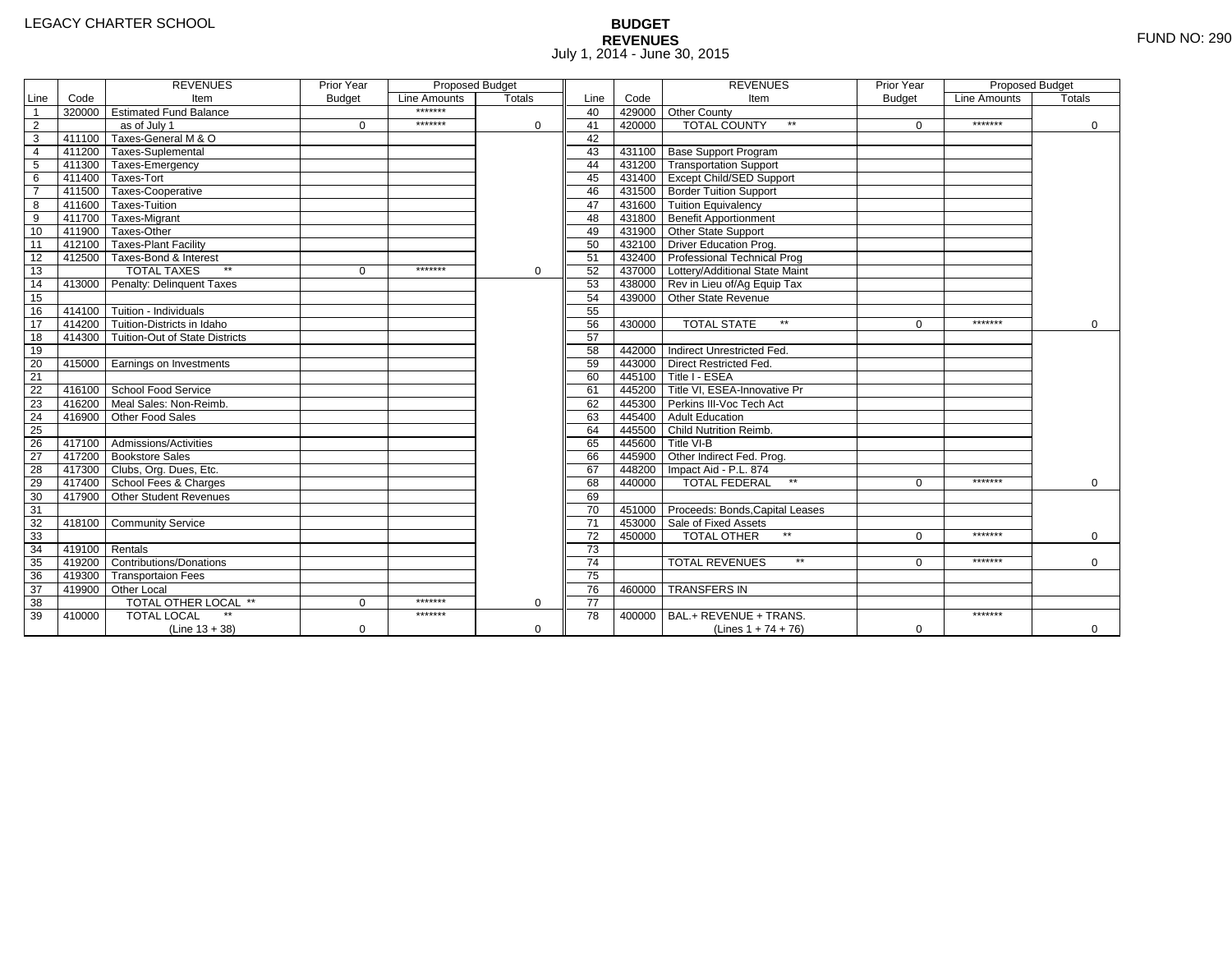|                 |      | <b>EXPENDITURES</b>             | Prior Year    | Proposed      | 100         | 200             | 300         | 400              | 500         | 600         | 700         | 800          |
|-----------------|------|---------------------------------|---------------|---------------|-------------|-----------------|-------------|------------------|-------------|-------------|-------------|--------------|
|                 |      |                                 |               |               |             |                 | Purchased   | Supplies         | Capital     | Debt        | Insurance-  |              |
| Line            | Code | Functions/Programs              | <b>Budget</b> | <b>Budget</b> | Salaries    | <b>Benefits</b> | Services    | <b>Materials</b> | Objects     | Retirement  | Judgment    | Transfers    |
| $\overline{1}$  | 512  | <b>Elemetary School Prog.</b>   |               |               |             |                 |             |                  |             |             |             |              |
| $\overline{2}$  | 515  | Secondary School Prog.          |               |               |             |                 |             |                  |             |             |             |              |
| 3               | 517  | Alternative School Prog.        |               |               |             |                 |             |                  |             |             |             |              |
| 4               | 519  | Vocational-Technical Prog.      |               |               |             |                 |             |                  |             |             |             |              |
| $5\phantom{.0}$ | 521  | <b>Exceptional Child Prog.</b>  |               |               |             |                 |             |                  |             |             |             |              |
| 6               | 522  | Preschool Exceptional Prog.     |               |               |             |                 |             |                  |             |             |             |              |
| $\overline{7}$  | 524  | Gifted & Talented Prog.         |               |               |             |                 |             |                  |             |             |             |              |
| 8               | 531  | Interscholastic Prog.           |               |               |             |                 |             |                  |             |             |             |              |
| 9               | 532  | School Activity Prog.           |               |               |             |                 |             |                  |             |             |             |              |
| 10              | 541  | Summer School Prog.             |               |               |             |                 |             |                  |             |             |             |              |
| 11              | 542  | Adult School Prog.              |               |               |             |                 |             |                  |             |             |             |              |
| 12              | 546  | Detention Center Prog.          |               |               |             |                 |             |                  |             |             |             |              |
| 13              |      |                                 |               |               |             |                 |             |                  |             |             |             |              |
| 14              | 500  | TOTAL INSTRUCTION **            | $\mathbf 0$   | $\Omega$      | $\mathbf 0$ | $\mathbf 0$     | $\mathbf 0$ | $\mathbf 0$      | $\mathbf 0$ | $\mathbf 0$ | $\mathbf 0$ | $\mathbf{0}$ |
| 15              |      |                                 |               |               |             |                 |             |                  |             |             |             |              |
| 16              | 611  | Attend-Guidance-Health Prog     |               |               |             |                 |             |                  |             |             |             |              |
| 17              | 616  | Special Services Prog.          |               |               |             |                 |             |                  |             |             |             |              |
| 18              |      |                                 |               |               |             |                 |             |                  |             |             |             |              |
| 19              | 621  | Instruction Improvement Prog    |               |               |             |                 |             |                  |             |             |             |              |
| 20              | 622  | Educational Media Prog.         |               |               |             |                 |             |                  |             |             |             |              |
| 21              | 623  | Instruction-Related Tech Prog   |               |               |             |                 |             |                  |             |             |             |              |
| 22              | 631  | Board of Education Prog.        |               |               |             |                 |             |                  |             |             |             |              |
| 23              | 632  | District Admin Prog.            |               |               |             |                 |             |                  |             |             |             |              |
| 24              |      |                                 |               |               |             |                 |             |                  |             |             |             |              |
| 25              | 641  | School Administration Prog.     |               |               |             |                 |             |                  |             |             |             |              |
| $\overline{26}$ |      |                                 |               |               |             |                 |             |                  |             |             |             |              |
| 27              | 651  | <b>Business Operation Prog.</b> |               |               |             |                 |             |                  |             |             |             |              |
| 28              | 655  | Central Service Prog.           |               |               |             |                 |             |                  |             |             |             |              |
| 29              | 656  | Admin Tech Services Prog.       |               |               |             |                 |             |                  |             |             |             |              |
| 30              | 661  | Bldg-Care Prog. (Custodial)     |               |               |             |                 |             |                  |             |             |             |              |
| 31              | 663  | Maint-Non Student Occupied      |               |               |             |                 |             |                  |             |             |             |              |
| 32              | 664  | Maint-Student Occupied Bldgs    |               |               |             |                 |             |                  |             |             |             |              |
| 33              | 665  | Maintenance - Grounds           |               |               |             |                 |             |                  |             |             |             |              |
| 34              | 667  | Security Program                |               |               |             |                 |             |                  |             |             |             |              |
| 35              |      |                                 |               |               |             |                 |             |                  |             |             |             |              |
| 36              | 681  | Pupil-To School Trans. Prog.    |               |               |             |                 |             |                  |             |             |             |              |
| 37              | 682  | Pupil-Activity Trans. Prog.     |               |               |             |                 |             |                  |             |             |             |              |
| 38              | 683  | General Transportation Prog.    |               |               |             |                 |             |                  |             |             |             |              |
|                 |      |                                 |               |               |             |                 |             |                  |             |             |             |              |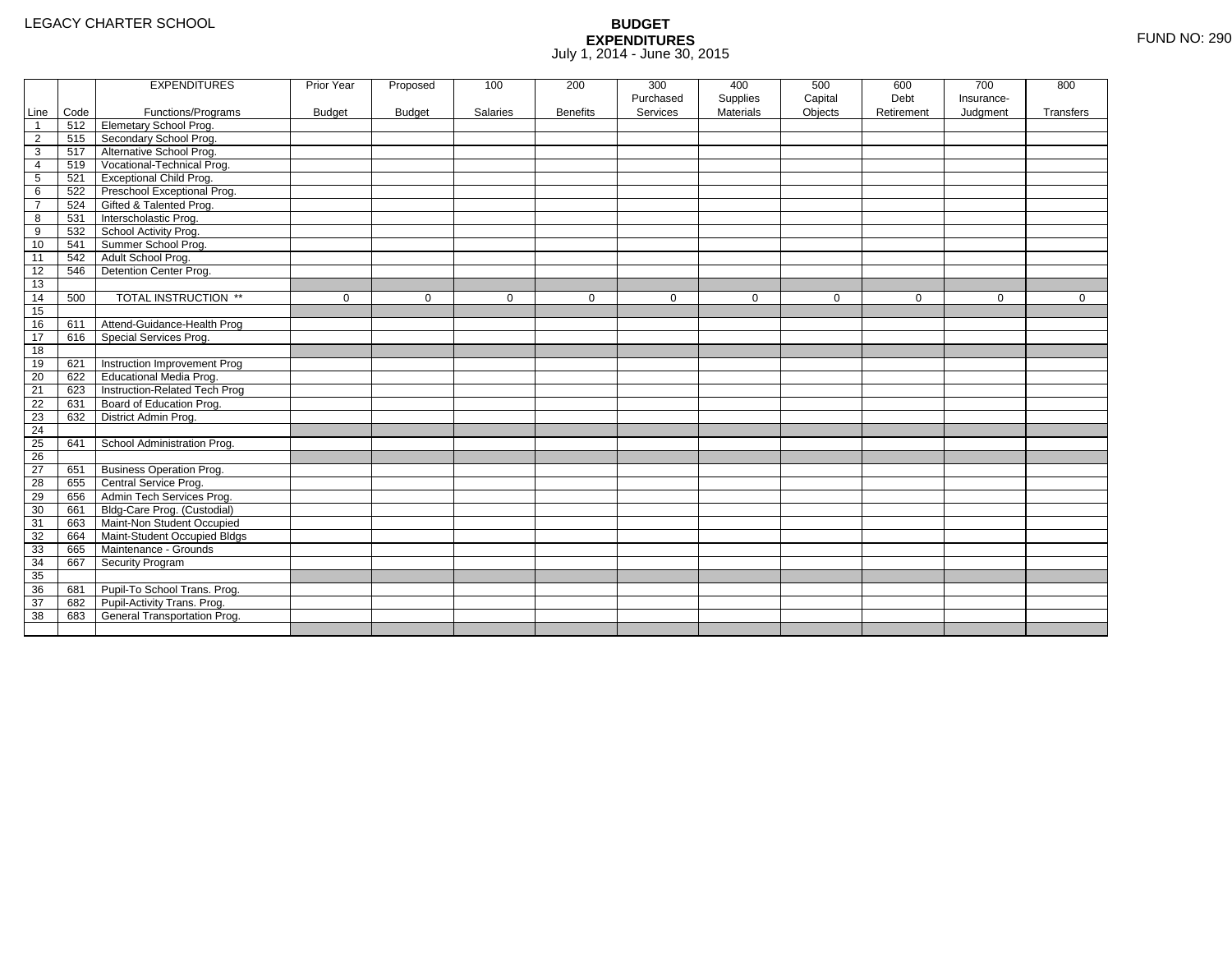4 | TOTAL APPROPRIATION (72+73) | 0 | 0

|                 |      | <b>EXPENDITURES</b>                       | Prior Year    | Proposed      | 100                   | 200             | 300<br>Purchased                                     | 400<br>Supplies | 500<br>Capital | 600<br>Debt | 700<br>Insurance- | 800          |
|-----------------|------|-------------------------------------------|---------------|---------------|-----------------------|-----------------|------------------------------------------------------|-----------------|----------------|-------------|-------------------|--------------|
| Line            | Code | Functions/Programs                        | <b>Budget</b> | <b>Budget</b> | Salaries              | <b>Benefits</b> | Services                                             | Materials       | Objects        | Retirement  | Judgment          | Transfers    |
| 39              | 691  | Other Support Services Prog.              |               |               |                       |                 |                                                      |                 |                |             |                   |              |
| 40              |      |                                           |               |               |                       |                 |                                                      |                 |                |             |                   |              |
| 41              | 600  | TOTAL SUPPORT SERV.**                     | $\mathbf 0$   | $\Omega$      | $\Omega$              | $\Omega$        | $\Omega$                                             | $\mathbf 0$     | $\mathbf 0$    | $\Omega$    | $\Omega$          | $\Omega$     |
| 42              |      |                                           |               |               |                       |                 |                                                      |                 |                |             |                   |              |
| 43              | 710  | Child Nutrition Program                   |               |               |                       |                 |                                                      |                 |                |             |                   |              |
| 44              |      | 720 Community Services Program            |               |               |                       |                 |                                                      |                 |                |             |                   |              |
| 45              | 730  | <b>Enterprise Operations</b>              |               |               |                       |                 |                                                      |                 |                |             |                   |              |
| 46              | 700  | TOTAL NON-INSTRUCTION**                   | $\mathbf 0$   | $\mathbf 0$   | $\mathbf 0$           | $\mathbf 0$     | $\mathbf 0$                                          | $\mathbf 0$     | $\mathbf 0$    | $\mathbf 0$ | $\mathbf{0}$      | $\mathbf{0}$ |
| 47              |      |                                           |               |               |                       |                 |                                                      |                 |                |             |                   |              |
| 48              |      | 810 Capital Assets-Student Occ            |               |               |                       |                 |                                                      |                 |                |             |                   |              |
| 49              | 811  | Capital Assets-Non Student Occ            |               |               |                       |                 |                                                      |                 |                |             |                   |              |
| 50              | 800  | <b>TOTAL CAPITAL ASSETS PROG**</b>        | $\mathbf 0$   | $\mathbf 0$   | $\mathbf 0$           | 0               | $\mathbf 0$                                          | $\mathbf 0$     | $\mathbf 0$    | $\mathbf 0$ | $\mathbf 0$       | $\mathbf 0$  |
| 51              |      |                                           |               |               |                       |                 |                                                      |                 |                |             |                   |              |
| 52              | 911  | Debt Services Prog.-Princ.                |               |               |                       |                 |                                                      |                 |                |             |                   |              |
| 53              | 912  | Debt Services Prog.-Int.                  |               |               |                       |                 |                                                      |                 |                |             |                   |              |
| 54              | 913  | Debt Serv Prog-Refnded Debt               |               |               |                       |                 |                                                      |                 |                |             |                   |              |
| 55              | 920  | <b>Transfers Out</b>                      |               |               |                       |                 |                                                      |                 |                |             |                   |              |
| 56              |      |                                           |               |               |                       |                 |                                                      |                 |                |             |                   |              |
| 57              | 900  | <b>TOTAL OTHER SERVICES **</b>            | $\mathbf 0$   | $\mathbf 0$   | $\mathbf 0$           | $\mathbf 0$     | $\mathbf 0$                                          | $\mathbf 0$     | $\mathbf 0$    | $\mathbf 0$ | $\mathbf 0$       | $\mathbf{0}$ |
| 58              |      |                                           |               |               |                       |                 |                                                      |                 |                |             |                   |              |
| 59              |      |                                           |               |               |                       |                 |                                                      |                 |                |             |                   |              |
| 60              |      | <b>TOTAL EXPENDITURES</b><br>$\star\star$ |               |               |                       |                 |                                                      |                 |                |             |                   |              |
|                 |      | (Lines 14+41+47+49+57) **                 | $\mathbf 0$   | $\mathbf 0$   | 0                     | $\mathbf 0$     | $\mathbf 0$                                          | 0               | $\mathbf 0$    | $\mathbf 0$ | $\mathbf 0$       | $\mathbf 0$  |
| 61              |      |                                           |               |               |                       |                 |                                                      |                 |                |             |                   |              |
| 62              | 950  | Contingency Reserve                       |               |               |                       |                 |                                                      |                 |                |             |                   |              |
|                 |      | (5% of Line 60)                           |               |               |                       |                 |                                                      |                 |                |             |                   |              |
| 63              |      |                                           |               |               |                       |                 |                                                      |                 |                |             |                   |              |
| 64              |      | <b>TOTAL APPROPRIATION</b>                |               |               |                       |                 |                                                      |                 |                |             |                   |              |
|                 |      | $(Line 60 + Line 62)$                     | $\mathbf 0$   | $\mathbf 0$   |                       |                 |                                                      |                 |                |             |                   |              |
| 65              |      |                                           |               |               |                       |                 |                                                      |                 |                |             |                   |              |
| 66              |      | <b>BUDGET SUMMARY</b>                     |               |               | <b>BUDGET SUMMARY</b> |                 |                                                      |                 |                |             |                   |              |
| 67              |      |                                           |               |               |                       |                 |                                                      |                 |                |             |                   |              |
| 68              |      | Beginning Fund Balance                    |               |               |                       |                 | The total on line 70 must equal the total on line 74 |                 |                |             |                   |              |
| 69              |      | Revenues + Transfers In                   |               |               |                       |                 |                                                      |                 |                |             |                   |              |
| 70              |      | TOTAL REVENUE (68 + 69)                   | $\mathbf 0$   | $\mathbf 0$   |                       |                 |                                                      |                 |                |             |                   |              |
| $\overline{71}$ |      |                                           |               |               |                       |                 |                                                      |                 |                |             |                   |              |
| 72              |      | <b>Total Appropriation</b>                |               |               |                       |                 |                                                      |                 |                |             |                   |              |
| 73              |      | Unappropriated Balance                    |               |               |                       |                 |                                                      |                 |                |             |                   |              |
|                 |      |                                           |               |               |                       |                 |                                                      |                 |                |             |                   |              |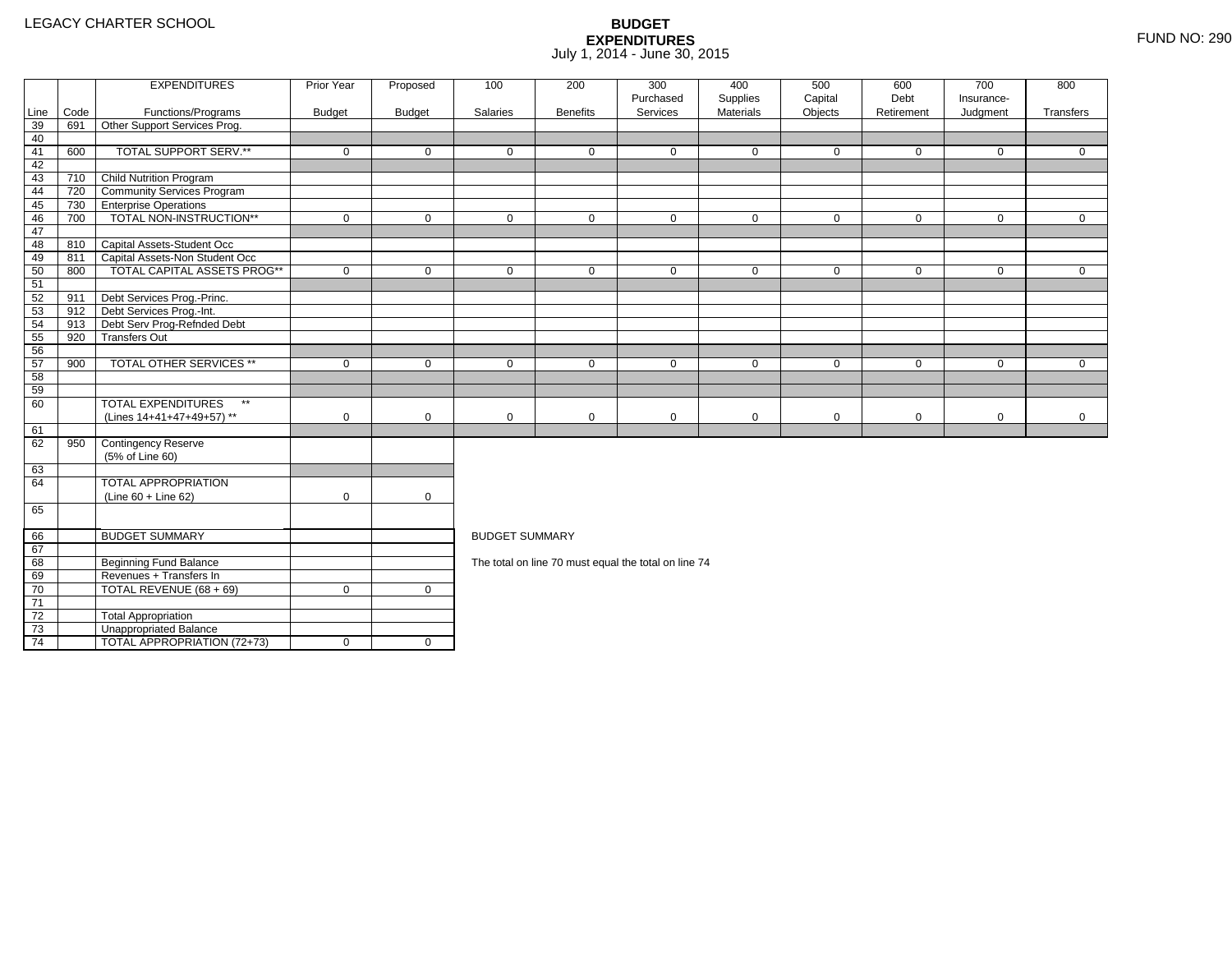# **BUDGET REVENUES** FUND NO: 310 July 1, 2014 - June 30, 2015

|                 |                | <b>REVENUES</b>                       | Prior Year    | <b>Proposed Budget</b> |          |                 |        | <b>REVENUES</b>                        | Prior Year    | Proposed Budget |               |
|-----------------|----------------|---------------------------------------|---------------|------------------------|----------|-----------------|--------|----------------------------------------|---------------|-----------------|---------------|
| Line            | Code           | Item                                  | <b>Budget</b> | Line Amounts           | Totals   | Line            | Code   | Item                                   | <b>Budget</b> | Line Amounts    | <b>Totals</b> |
| $\overline{1}$  |                | 320000 Estimated Fund Balance         |               | *******                |          | 40              |        | 429000 Other County                    |               |                 |               |
| $\overline{2}$  |                | as of July 1                          | $\Omega$      | *******                | $\Omega$ | 41              | 420000 | <b>TOTAL COUNTY</b><br>$\star\star$    | $\Omega$      | *******         | $\Omega$      |
| $\overline{3}$  |                | 411100 Taxes-General M & O            |               |                        |          | 42              |        |                                        |               |                 |               |
| $\overline{4}$  |                | 411200 Taxes-Suplemental              |               |                        |          | 43              |        | 431100 Base Support Program            |               |                 |               |
| 5               |                | 411300 Taxes-Emergency                |               |                        |          | 44              |        | 431200 Transportation Support          |               |                 |               |
| 6               |                | 411400 Taxes-Tort                     |               |                        |          | 45              |        | 431400 Except Child/SED Support        |               |                 |               |
| $\overline{7}$  |                | 411500 Taxes-Cooperative              |               |                        |          | 46              |        | 431500 Border Tuition Support          |               |                 |               |
| 8               |                | 411600 Taxes-Tuition                  |               |                        |          | 47              |        | 431600 Tuition Equivalency             |               |                 |               |
| 9               |                | 411700 Taxes-Migrant                  |               |                        |          | 48              |        | 431800 Benefit Apportionment           |               |                 |               |
| 10              |                | 411900 Taxes-Other                    |               |                        |          | 49              |        | 431900 Other State Support             |               |                 |               |
| 11              |                | 412100 Taxes-Plant Facility           |               |                        |          | 50              |        | 432100 Driver Education Prog.          |               |                 |               |
| 12              |                | 412500 Taxes-Bond & Interest          |               |                        |          | 51              |        | 432400 Professional Technical Prog     |               |                 |               |
| 13              |                | <b>TOTAL TAXES</b>                    | $\Omega$      | *******                | 0        | 52              |        | 437000 Lottery/Additional State Maint  |               |                 |               |
| 14              |                | 413000 Penalty: Delinquent Taxes      |               |                        |          | 53              |        | 438000 Rev in Lieu of/Ag Equip Tax     |               |                 |               |
| 15              |                |                                       |               |                        |          | 54              |        | 439000 Other State Revenue             |               |                 |               |
| 16              |                | $414100$ Tuition - Individuals        |               |                        |          | 55              |        |                                        |               |                 |               |
| 17              |                | 414200 Tuition-Districts in Idaho     |               |                        |          | 56              | 430000 | $**$<br><b>TOTAL STATE</b>             | $\Omega$      | *******         | 0             |
| $\overline{18}$ |                | 414300 Tuition-Out of State Districts |               |                        |          | 57              |        |                                        |               |                 |               |
| 19              |                |                                       |               |                        |          | 58              |        | 442000 Indirect Unrestricted Fed.      |               |                 |               |
| 20              |                | 415000 Earnings on Investments        |               |                        |          | 59              | 443000 | Direct Restricted Fed.                 |               |                 |               |
| $\overline{21}$ |                |                                       |               |                        |          | 60              |        | 445100 Title I - ESEA                  |               |                 |               |
| 22              |                | 416100 School Food Service            |               |                        |          | 61              |        | 445200 Title VI, ESEA-Innovative Pr    |               |                 |               |
| 23              |                | 416200 Meal Sales: Non-Reimb.         |               |                        |          | 62              |        | 445300 Perkins III-Voc Tech Act        |               |                 |               |
| 24              | 416900         | Other Food Sales                      |               |                        |          | 63              |        | 445400 Adult Education                 |               |                 |               |
| 25              |                |                                       |               |                        |          | 64              |        | 445500 Child Nutrition Reimb.          |               |                 |               |
| 26              |                | $417100$ Admissions/Activities        |               |                        |          | 65              |        | 445600 Title VI-B                      |               |                 |               |
| $\overline{27}$ |                | 417200 Bookstore Sales                |               |                        |          | 66              |        | 445900 Other Indirect Fed. Prog.       |               |                 |               |
| 28              |                | 417300 Clubs, Org. Dues, Etc.         |               |                        |          | 67              |        | 448200   Impact Aid - P.L. 874         |               |                 |               |
| 29              |                | 417400 School Fees & Charges          |               |                        |          | 68              | 440000 | $\star\star$<br><b>TOTAL FEDERAL</b>   | $\Omega$      | *******         | 0             |
| 30              |                | 417900 Other Student Revenues         |               |                        |          | 69              |        |                                        |               |                 |               |
| 31              |                |                                       |               |                        |          | 70              |        | 451000 Proceeds: Bonds, Capital Leases |               |                 |               |
| 32              |                | 418100 Community Service              |               |                        |          | 71              |        | 453000 Sale of Fixed Assets            |               |                 |               |
| 33              |                |                                       |               |                        |          | 72              | 450000 | <b>TOTAL OTHER</b>                     | $\Omega$      | *******         | 0             |
| 34              | 419100 Rentals |                                       |               |                        |          | $\overline{73}$ |        |                                        |               |                 |               |
| 35              |                | 419200 Contributions/Donations        |               |                        |          | 74              |        | <b>TOTAL REVENUES</b><br>$**$          | $\Omega$      | *******         | $\mathbf 0$   |
| 36              |                | 419300 Transportaion Fees             |               |                        |          | 75              |        |                                        |               |                 |               |
| 37              |                | 419900 Other Local                    |               |                        |          | 76              | 460000 | <b>TRANSFERS IN</b>                    | 226,209CR     | 231,993CR       |               |
| 38              |                | <b>TOTAL OTHER LOCAL **</b>           | $\Omega$      | *******                | $\Omega$ | $\overline{77}$ |        |                                        |               |                 |               |
| 39              | 410000         | <b>TOTAL LOCAL</b>                    |               | *******                |          | 78              | 400000 | BAL.+ REVENUE + TRANS.                 |               | *******         |               |
|                 |                | $(Line 13 + 38)$                      | $\mathbf 0$   |                        | 0        |                 |        | (Lines $1 + 74 + 76$ )                 | 226,209CR     |                 | 231,993CR     |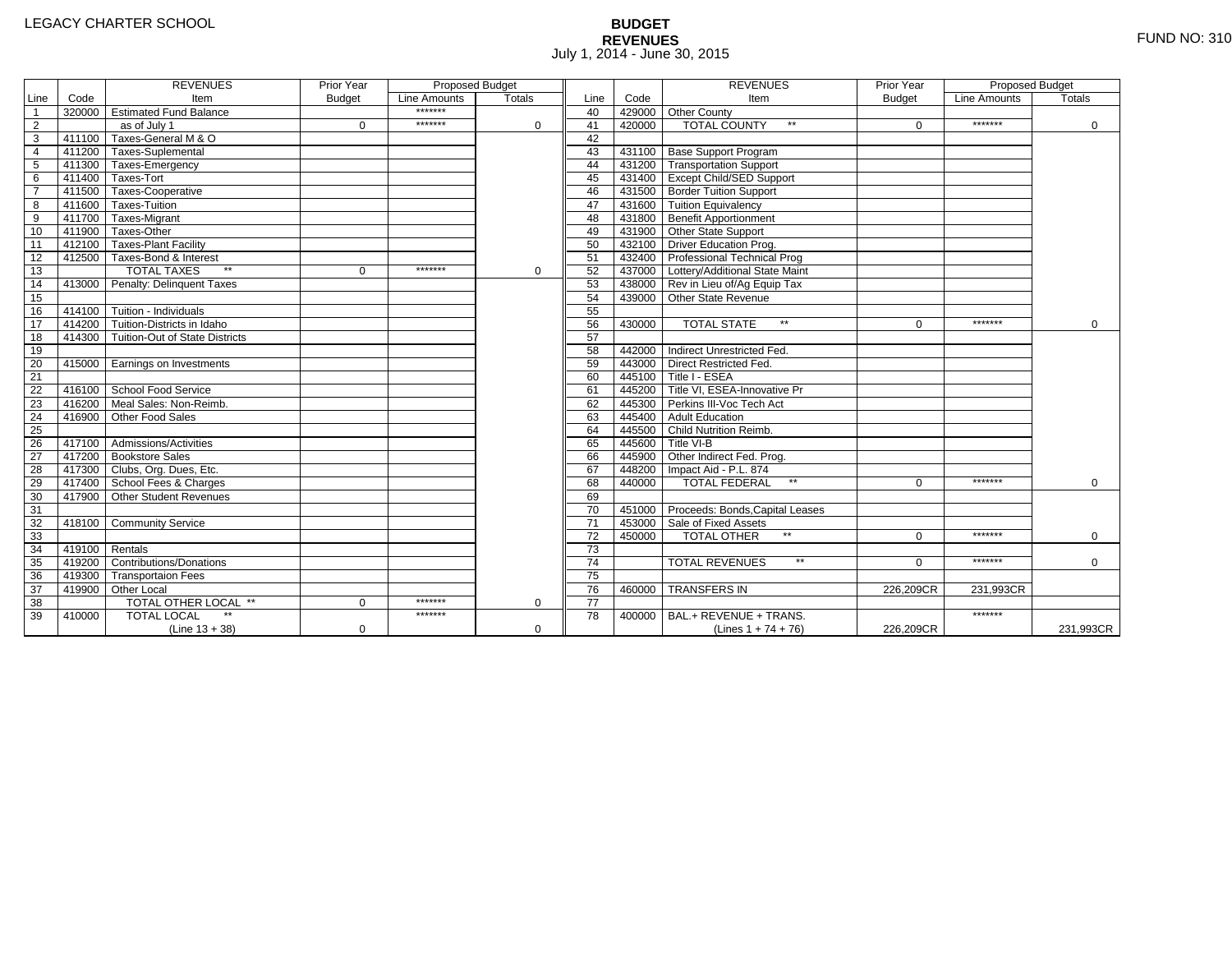|                 |      | <b>EXPENDITURES</b>             | Prior Year    | Proposed      | 100             | 200             | 300         | 400              | 500         | 600         | 700         | 800         |
|-----------------|------|---------------------------------|---------------|---------------|-----------------|-----------------|-------------|------------------|-------------|-------------|-------------|-------------|
|                 |      |                                 |               |               |                 |                 | Purchased   | Supplies         | Capital     | Debt        | Insurance-  |             |
| Line            | Code | Functions/Programs              | <b>Budget</b> | <b>Budget</b> | <b>Salaries</b> | <b>Benefits</b> | Services    | <b>Materials</b> | Objects     | Retirement  | Judgment    | Transfers   |
| $\mathbf{1}$    | 512  | Elemetary School Prog.          |               |               |                 |                 |             |                  |             |             |             |             |
| $\overline{2}$  | 515  | Secondary School Prog.          |               |               |                 |                 |             |                  |             |             |             |             |
| 3               | 517  | Alternative School Prog.        |               |               |                 |                 |             |                  |             |             |             |             |
| 4               | 519  | Vocational-Technical Prog.      |               |               |                 |                 |             |                  |             |             |             |             |
| 5               | 521  | <b>Exceptional Child Prog.</b>  |               |               |                 |                 |             |                  |             |             |             |             |
| 6               | 522  | Preschool Exceptional Prog.     |               |               |                 |                 |             |                  |             |             |             |             |
| $\overline{7}$  | 524  | Gifted & Talented Prog.         |               |               |                 |                 |             |                  |             |             |             |             |
| 8               | 531  | Interscholastic Prog.           |               |               |                 |                 |             |                  |             |             |             |             |
| 9               | 532  | School Activity Prog.           |               |               |                 |                 |             |                  |             |             |             |             |
| 10              | 541  | Summer School Prog.             |               |               |                 |                 |             |                  |             |             |             |             |
| 11              | 542  | Adult School Prog.              |               |               |                 |                 |             |                  |             |             |             |             |
| 12              | 546  | Detention Center Prog.          |               |               |                 |                 |             |                  |             |             |             |             |
| 13              |      |                                 |               |               |                 |                 |             |                  |             |             |             |             |
| 14              | 500  | TOTAL INSTRUCTION **            | $\mathbf 0$   | 0             | 0               | $\mathbf 0$     | $\mathbf 0$ | $\mathbf 0$      | $\mathbf 0$ | $\mathbf 0$ | $\mathbf 0$ | $\mathbf 0$ |
| 15              |      |                                 |               |               |                 |                 |             |                  |             |             |             |             |
| 16              | 611  | Attend-Guidance-Health Prog     |               |               |                 |                 |             |                  |             |             |             |             |
| 17              | 616  | Special Services Prog.          |               |               |                 |                 |             |                  |             |             |             |             |
| 18              |      |                                 |               |               |                 |                 |             |                  |             |             |             |             |
| 19              | 621  | Instruction Improvement Prog    |               |               |                 |                 |             |                  |             |             |             |             |
| 20              | 622  | <b>Educational Media Prog.</b>  |               |               |                 |                 |             |                  |             |             |             |             |
| 21              | 623  | Instruction-Related Tech Prog   |               |               |                 |                 |             |                  |             |             |             |             |
| 22              | 631  | Board of Education Prog.        |               |               |                 |                 |             |                  |             |             |             |             |
| 23              | 632  | District Admin Prog.            |               |               |                 |                 |             |                  |             |             |             |             |
| 24              |      |                                 |               |               |                 |                 |             |                  |             |             |             |             |
| 25              | 641  | School Administration Prog.     |               |               |                 |                 |             |                  |             |             |             |             |
| 26              |      |                                 |               |               |                 |                 |             |                  |             |             |             |             |
| $\overline{27}$ | 651  | <b>Business Operation Prog.</b> |               |               |                 |                 |             |                  |             |             |             |             |
| 28              | 655  | Central Service Prog.           |               |               |                 |                 |             |                  |             |             |             |             |
| 29              | 656  | Admin Tech Services Prog.       |               |               |                 |                 |             |                  |             |             |             |             |
| 30              | 661  | Bldg-Care Prog. (Custodial)     |               |               |                 |                 |             |                  |             |             |             |             |
| 31              | 663  | Maint-Non Student Occupied      |               |               |                 |                 |             |                  |             |             |             |             |
| 32              | 664  | Maint-Student Occupied Bldgs    |               |               |                 |                 |             |                  |             |             |             |             |
| 33              | 665  | Maintenance - Grounds           |               |               |                 |                 |             |                  |             |             |             |             |
| 34              | 667  | Security Program                |               |               |                 |                 |             |                  |             |             |             |             |
| 35              |      |                                 |               |               |                 |                 |             |                  |             |             |             |             |
| 36              | 681  | Pupil-To School Trans. Prog.    |               |               |                 |                 |             |                  |             |             |             |             |
| 37              | 682  | Pupil-Activity Trans. Prog.     |               |               |                 |                 |             |                  |             |             |             |             |
| 38              | 683  | General Transportation Prog.    |               |               |                 |                 |             |                  |             |             |             |             |
|                 |      |                                 |               |               |                 |                 |             |                  |             |             |             |             |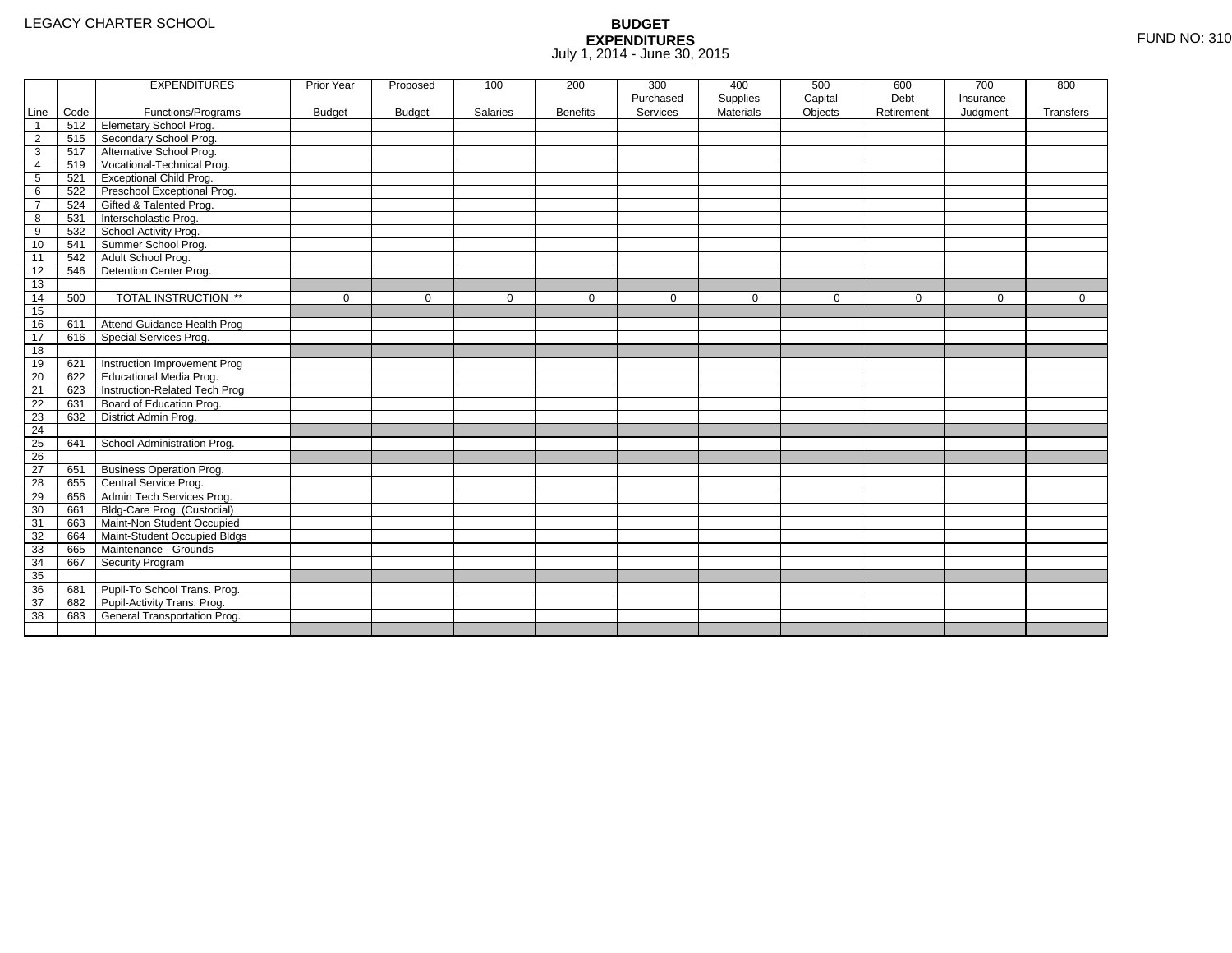71 72

73

74

0 | TOTAL REVENUE (68 + 69) | 226,209CR

3 **Unappropriated Balance** 

2 Total Appropriation 1 226,209 231,993

 $T$ OTAL APPROPRIATION (72+73)  $T$  226,209 231,993

### **BUDGET EXPENDITURES**July 1, 2014 - June 30, 2015

|      |      | <b>EXPENDITURES</b>                       | Prior Year    | Proposed      | 100                   | 200             | 300<br>Purchased                                     | 400         | 500         | 600         | 700          | 800          |  |  |  |
|------|------|-------------------------------------------|---------------|---------------|-----------------------|-----------------|------------------------------------------------------|-------------|-------------|-------------|--------------|--------------|--|--|--|
|      |      |                                           |               |               |                       |                 |                                                      | Supplies    | Capital     | Debt        | Insurance-   |              |  |  |  |
| Line | Code | Functions/Programs                        | <b>Budget</b> | <b>Budget</b> | Salaries              | <b>Benefits</b> | Services                                             | Materials   | Objects     | Retirement  | Judgment     | Transfers    |  |  |  |
| 39   | 691  | Other Support Services Prog.              |               |               |                       |                 |                                                      |             |             |             |              |              |  |  |  |
| 40   |      |                                           |               |               |                       |                 |                                                      |             |             |             |              |              |  |  |  |
| 41   | 600  | TOTAL SUPPORT SERV.**                     | $\mathbf 0$   | 0             | $\Omega$              | $\Omega$        | $\Omega$                                             | $\mathbf 0$ | $\Omega$    | $\Omega$    | $\Omega$     | $\mathbf{0}$ |  |  |  |
| 42   |      |                                           |               |               |                       |                 |                                                      |             |             |             |              |              |  |  |  |
| 43   | 710  | <b>Child Nutrition Program</b>            |               |               |                       |                 |                                                      |             |             |             |              |              |  |  |  |
| 44   | 720  | <b>Community Services Program</b>         |               |               |                       |                 |                                                      |             |             |             |              |              |  |  |  |
| 45   | 730  | <b>Enterprise Operations</b>              |               |               |                       |                 |                                                      |             |             |             |              |              |  |  |  |
| 46   | 700  | TOTAL NON-INSTRUCTION**                   | $\mathbf 0$   | 0             | $\mathbf{0}$          | 0               | $\mathbf 0$                                          | $\mathbf 0$ | $\mathbf 0$ | $\mathbf 0$ | $\mathbf{0}$ | $\mathbf 0$  |  |  |  |
| 47   |      |                                           |               |               |                       |                 |                                                      |             |             |             |              |              |  |  |  |
| 48   | 810  | Capital Assets-Student Occ                |               |               |                       |                 |                                                      |             |             |             |              |              |  |  |  |
| 49   | 811  | Capital Assets-Non Student Occ            |               |               |                       |                 |                                                      |             |             |             |              |              |  |  |  |
| 50   | 800  | <b>TOTAL CAPITAL ASSETS PROG**</b>        | $\mathbf 0$   | $\Omega$      | $\Omega$              | $\mathbf 0$     | $\Omega$                                             | $\mathbf 0$ | $\Omega$    | $\mathbf 0$ | $\Omega$     | $\mathbf 0$  |  |  |  |
| 51   |      |                                           |               |               |                       |                 |                                                      |             |             |             |              |              |  |  |  |
| 52   | 911  | Debt Services Prog.-Princ.                |               |               |                       |                 |                                                      |             |             |             |              |              |  |  |  |
| 53   | 912  | Debt Services Prog.-Int.                  | 226,209       | 191.993       |                       |                 |                                                      |             |             | 191.993     |              |              |  |  |  |
| 54   | 913  | Debt Serv Prog-Refnded Debt               |               | 40,000        |                       |                 |                                                      |             |             | 40,000      |              |              |  |  |  |
| 55   | 920  | <b>Transfers Out</b>                      |               |               |                       |                 |                                                      |             |             |             |              |              |  |  |  |
| 56   |      |                                           |               |               |                       |                 |                                                      |             |             |             |              |              |  |  |  |
| 57   | 900  | <b>TOTAL OTHER SERVICES **</b>            | 226,209       | 231,993       | $\mathbf 0$           | 0               | 0                                                    | 0           | 0           | 231,993     | 0            | 0            |  |  |  |
| 58   |      |                                           |               |               |                       |                 |                                                      |             |             |             |              |              |  |  |  |
| 59   |      |                                           |               |               |                       |                 |                                                      |             |             |             |              |              |  |  |  |
| 60   |      | <b>TOTAL EXPENDITURES</b><br>$\star\star$ |               |               |                       |                 |                                                      |             |             |             |              |              |  |  |  |
|      |      | (Lines 14+41+47+49+57) **                 | 226,209       | 231.993       | $\mathbf 0$           | $\mathbf 0$     | $\mathbf 0$                                          | $\mathbf 0$ | $\mathbf 0$ | 231,993     | $\mathbf 0$  | $\mathbf 0$  |  |  |  |
| 61   |      |                                           |               |               |                       |                 |                                                      |             |             |             |              |              |  |  |  |
| 62   | 950  | <b>Contingency Reserve</b>                |               |               |                       |                 |                                                      |             |             |             |              |              |  |  |  |
|      |      | (5% of Line 60)                           |               |               |                       |                 |                                                      |             |             |             |              |              |  |  |  |
| 63   |      |                                           |               |               |                       |                 |                                                      |             |             |             |              |              |  |  |  |
| 64   |      | TOTAL APPROPRIATION                       |               |               |                       |                 |                                                      |             |             |             |              |              |  |  |  |
|      |      | (Line 60 + Line 62)                       | 226,209       | 231,993       |                       |                 |                                                      |             |             |             |              |              |  |  |  |
| 65   |      |                                           |               |               |                       |                 |                                                      |             |             |             |              |              |  |  |  |
|      |      |                                           |               |               |                       |                 |                                                      |             |             |             |              |              |  |  |  |
| 66   |      | <b>BUDGET SUMMARY</b>                     |               |               | <b>BUDGET SUMMARY</b> |                 |                                                      |             |             |             |              |              |  |  |  |
| 67   |      |                                           |               |               |                       |                 |                                                      |             |             |             |              |              |  |  |  |
| 68   |      | Beginning Fund Balance                    |               |               |                       |                 | The total on line 70 must equal the total on line 74 |             |             |             |              |              |  |  |  |
| 69   |      | Revenues + Transfers In                   | 226,209CR     | 231,993CR     |                       |                 |                                                      |             |             |             |              |              |  |  |  |
| 70   |      | TOTAL REVENUE (68 + 69)                   | 226,209CR     | 231,993CR     |                       |                 |                                                      |             |             |             |              |              |  |  |  |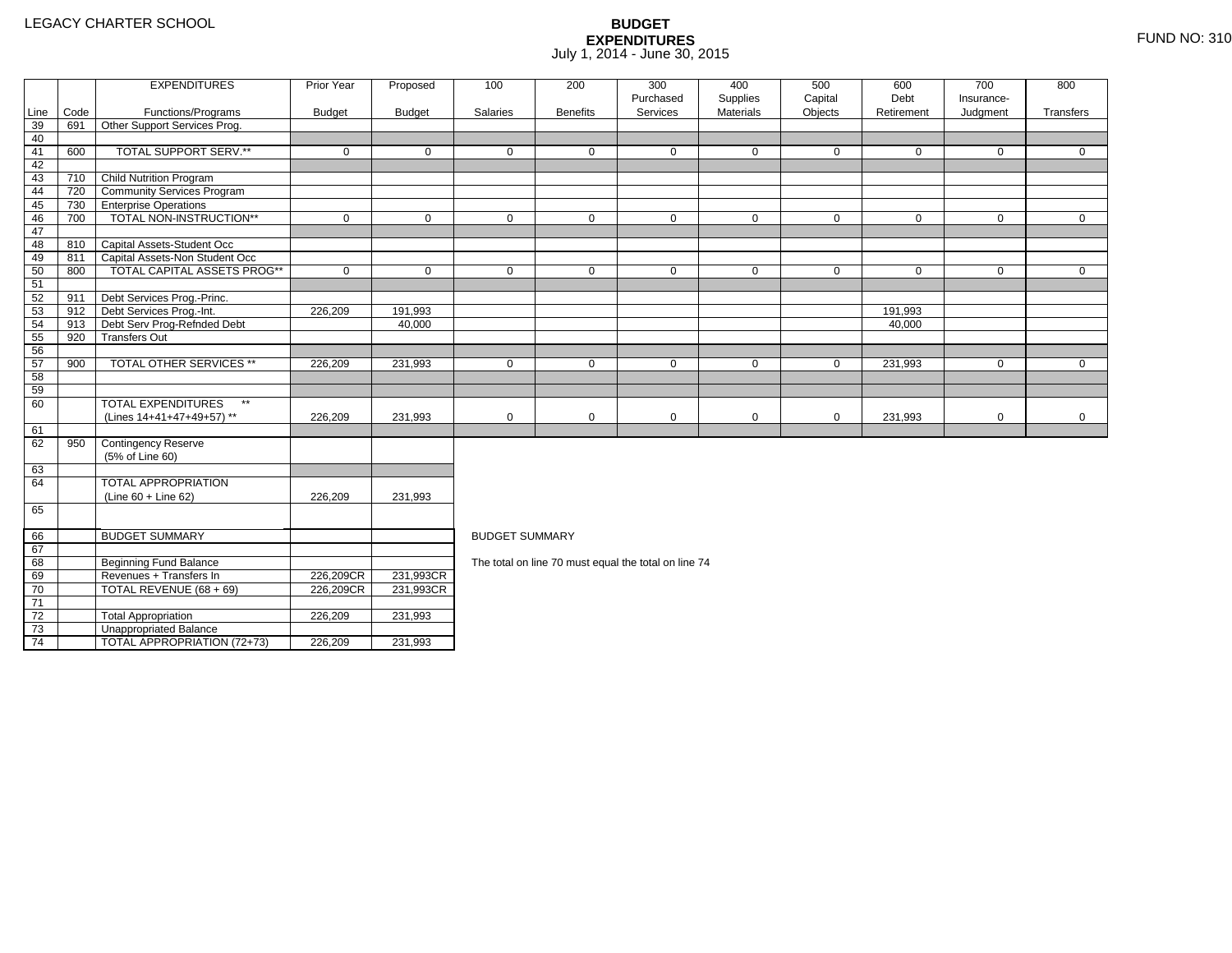# **BUDGET REVENUES** FUND NO: 410 July 1, 2014 - June 30, 2015

|                         |                | <b>REVENUES</b>                         | Prior Year    | <b>Proposed Budget</b> |               |                 |        | <b>REVENUES</b>                        | Prior Year    | Proposed Budget |             |
|-------------------------|----------------|-----------------------------------------|---------------|------------------------|---------------|-----------------|--------|----------------------------------------|---------------|-----------------|-------------|
| Line                    | Code           | Item                                    | <b>Budget</b> | Line Amounts           | <b>Totals</b> | Line            | Code   | Item                                   | <b>Budget</b> | Line Amounts    | Totals      |
| $\overline{1}$          |                | 320000 Estimated Fund Balance           |               | *******                |               | 40              |        | 429000 Other County                    |               |                 |             |
| $\overline{2}$          |                | as of July 1                            | $\Omega$      | *******                | $\Omega$      | 41              | 420000 | <b>TOTAL COUNTY</b><br>$\star\star$    | $\Omega$      | *******         | $\mathbf 0$ |
| $\overline{\mathbf{3}}$ |                | 411100 Taxes-General M & O              |               |                        |               | 42              |        |                                        |               |                 |             |
| $\overline{4}$          |                | 411200 Taxes-Suplemental                |               |                        |               | 43              |        | 431100 Base Support Program            |               |                 |             |
| $\overline{5}$          |                | 411300 Taxes-Emergency                  |               |                        |               | 44              |        | 431200 Transportation Support          |               |                 |             |
| 6                       |                | 411400 Taxes-Tort                       |               |                        |               | 45              |        | 431400 Except Child/SED Support        |               |                 |             |
| $\overline{7}$          |                | 411500 Taxes-Cooperative                |               |                        |               | 46              |        | 431500 Border Tuition Support          |               |                 |             |
| 8                       |                | 411600 Taxes-Tuition                    |               |                        |               | 47              |        | 431600 Tuition Equivalency             |               |                 |             |
| 9                       |                | 411700 Taxes-Migrant                    |               |                        |               | 48              |        | 431800 Benefit Apportionment           |               |                 |             |
| 10                      |                | 411900 Taxes-Other                      |               |                        |               | 49              |        | 431900 Other State Support             |               |                 |             |
| 11                      |                | 412100 Taxes-Plant Facility             |               |                        |               | 50              |        | 432100 Driver Education Prog.          |               |                 |             |
| 12                      |                | 412500 Taxes-Bond & Interest            |               |                        |               | 51              |        | 432400 Professional Technical Prog     |               |                 |             |
| 13                      |                | <b>TOTAL TAXES</b>                      | $\Omega$      | *******                | 0             | 52              |        | 437000 Lottery/Additional State Maint  |               |                 |             |
| 14                      |                | 413000 Penalty: Delinguent Taxes        |               |                        |               | 53              |        | 438000 Rev in Lieu of/Ag Equip Tax     |               |                 |             |
| 15                      |                |                                         |               |                        |               | 54              |        | 439000 Other State Revenue             |               |                 |             |
| 16                      |                | 414100 Tuition - Individuals            |               |                        |               | 55              |        |                                        |               |                 |             |
| 17                      |                | 414200 Tuition-Districts in Idaho       |               |                        |               | 56              | 430000 | <b>TOTAL STATE</b><br>$\star\star$     | $\Omega$      | *******         | $\mathbf 0$ |
| $\overline{18}$         |                | 414300   Tuition-Out of State Districts |               |                        |               | 57              |        |                                        |               |                 |             |
| 19                      |                |                                         |               |                        |               | 58              |        | 442000 Indirect Unrestricted Fed.      |               |                 |             |
| 20                      |                | 415000 Earnings on Investments          |               |                        |               | 59              |        | 443000 Direct Restricted Fed.          |               |                 |             |
| 21                      |                |                                         |               |                        |               | 60              |        | 445100 Title I - ESEA                  |               |                 |             |
| 22                      |                | 416100 School Food Service              |               |                        |               | 61              |        | 445200 Title VI. ESEA-Innovative Pr    |               |                 |             |
| 23                      |                | 416200 Meal Sales: Non-Reimb.           |               |                        |               | 62              |        | 445300 Perkins III-Voc Tech Act        |               |                 |             |
| 24                      |                | 416900 Other Food Sales                 |               |                        |               | 63              |        | 445400 Adult Education                 |               |                 |             |
| $\overline{25}$         |                |                                         |               |                        |               | 64              |        | 445500 Child Nutrition Reimb.          |               |                 |             |
| 26                      |                | 417100 Admissions/Activities            |               |                        |               | 65              |        | 445600 Title VI-B                      |               |                 |             |
| $\overline{27}$         |                | 417200 Bookstore Sales                  |               |                        |               | 66              |        | 445900 Other Indirect Fed. Prog.       |               |                 |             |
| 28                      |                | 417300 Clubs, Org. Dues, Etc.           |               |                        |               | 67              |        | 448200 Impact Aid - P.L. 874           |               |                 |             |
| 29                      |                | 417400 School Fees & Charges            |               |                        |               | 68              | 440000 | <b>TOTAL FEDERAL</b><br>$\star\star$   | $\Omega$      | *******         | $\Omega$    |
| 30                      | 417900         | Other Student Revenues                  |               |                        |               | 69              |        |                                        |               |                 |             |
| 31                      |                |                                         |               |                        |               | 70              |        | 451000 Proceeds: Bonds, Capital Leases |               |                 |             |
| 32                      |                | 418100 Community Service                |               |                        |               | $\overline{71}$ |        | 453000 Sale of Fixed Assets            |               |                 |             |
| 33                      |                |                                         |               |                        |               | 72              | 450000 | <b>TOTAL OTHER</b>                     | $\Omega$      | *******         | $\mathbf 0$ |
| 34                      | 419100 Rentals |                                         |               |                        |               | $\overline{73}$ |        |                                        |               |                 |             |
| 35                      |                | 419200 Contributions/Donations          |               |                        |               | $\overline{74}$ |        | $\star\star$<br><b>TOTAL REVENUES</b>  | 0             | *******         | $\Omega$    |
| 36                      |                | 419300 Transportaion Fees               |               |                        |               | $\overline{75}$ |        |                                        |               |                 |             |
| 37                      |                | 419900 Other Local                      |               |                        |               | 76              | 460000 | <b>TRANSFERS IN</b>                    |               |                 |             |
| 38                      |                | TOTAL OTHER LOCAL **                    | $\Omega$      | *******                | $\mathbf 0$   | 77              |        |                                        |               |                 |             |
| 39                      | 410000         | <b>TOTAL LOCAL</b>                      |               | *******                |               | 78              | 400000 | BAL.+ REVENUE + TRANS.                 |               | *******         |             |
|                         |                | $(Line 13 + 38)$                        | $\mathbf 0$   |                        | $\mathbf 0$   |                 |        | (Lines $1 + 74 + 76$ )                 | $\mathbf 0$   |                 | 0           |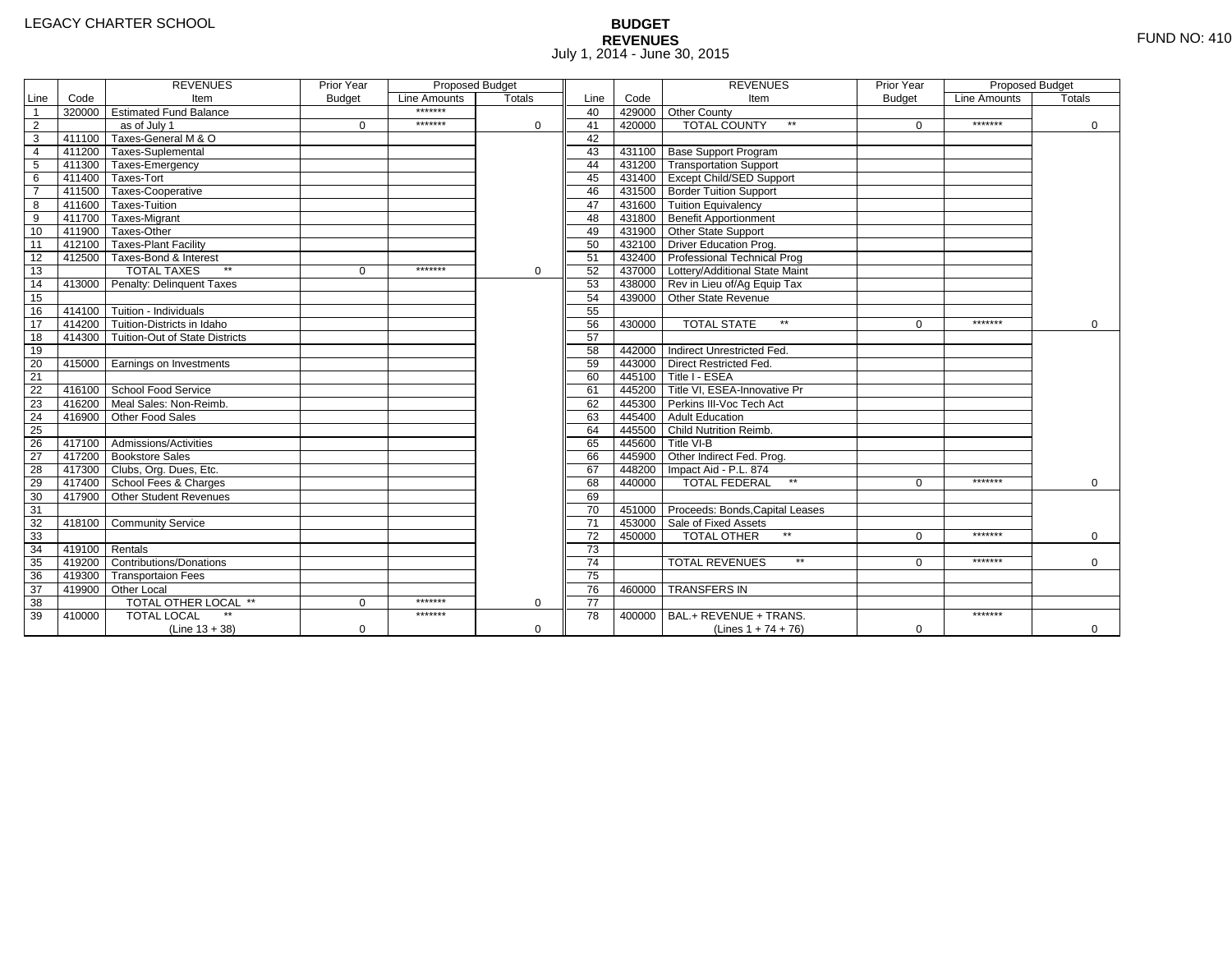|                |      | <b>EXPENDITURES</b>             | Prior Year    | Proposed      | 100      | 200             | 300       | 400              | 500          | 600          | 700         | 800       |
|----------------|------|---------------------------------|---------------|---------------|----------|-----------------|-----------|------------------|--------------|--------------|-------------|-----------|
|                |      |                                 |               |               |          |                 | Purchased | Supplies         | Capital      | Debt         | Insurance-  |           |
| Line           | Code | Functions/Programs              | <b>Budget</b> | <b>Budget</b> | Salaries | <b>Benefits</b> | Services  | <b>Materials</b> | Objects      | Retirement   | Judgment    | Transfers |
| $\mathbf 1$    | 512  | <b>Elemetary School Prog.</b>   |               |               |          |                 |           |                  |              |              |             |           |
| $\overline{2}$ | 515  | Secondary School Prog.          |               |               |          |                 |           |                  |              |              |             |           |
| 3              | 517  | Alternative School Prog.        |               |               |          |                 |           |                  |              |              |             |           |
| 4              | 519  | Vocational-Technical Prog.      |               |               |          |                 |           |                  |              |              |             |           |
| 5              | 521  | <b>Exceptional Child Prog.</b>  |               |               |          |                 |           |                  |              |              |             |           |
| 6              | 522  | Preschool Exceptional Prog.     |               |               |          |                 |           |                  |              |              |             |           |
| $\overline{7}$ | 524  | Gifted & Talented Prog.         |               |               |          |                 |           |                  |              |              |             |           |
| 8              | 531  | Interscholastic Prog.           |               |               |          |                 |           |                  |              |              |             |           |
| 9              | 532  | School Activity Prog.           |               |               |          |                 |           |                  |              |              |             |           |
| 10             | 541  | Summer School Prog.             |               |               |          |                 |           |                  |              |              |             |           |
| 11             | 542  | Adult School Prog.              |               |               |          |                 |           |                  |              |              |             |           |
| 12             | 546  | Detention Center Prog.          |               |               |          |                 |           |                  |              |              |             |           |
| 13             |      |                                 |               |               |          |                 |           |                  |              |              |             |           |
| 14             | 500  | TOTAL INSTRUCTION **            | $\mathbf 0$   | $\Omega$      | $\Omega$ | $\mathbf 0$     | $\Omega$  | 0                | $\mathbf{0}$ | $\mathbf{0}$ | $\mathbf 0$ | 0         |
| 15             |      |                                 |               |               |          |                 |           |                  |              |              |             |           |
| 16             | 611  | Attend-Guidance-Health Prog     |               |               |          |                 |           |                  |              |              |             |           |
| 17             | 616  | Special Services Prog.          |               |               |          |                 |           |                  |              |              |             |           |
| 18             |      |                                 |               |               |          |                 |           |                  |              |              |             |           |
| 19             | 621  | Instruction Improvement Prog    |               |               |          |                 |           |                  |              |              |             |           |
| 20             | 622  | <b>Educational Media Prog.</b>  |               |               |          |                 |           |                  |              |              |             |           |
| 21             | 623  | Instruction-Related Tech Prog   |               |               |          |                 |           |                  |              |              |             |           |
| 22             | 631  | Board of Education Prog.        |               |               |          |                 |           |                  |              |              |             |           |
| 23             | 632  | District Admin Prog.            |               |               |          |                 |           |                  |              |              |             |           |
| 24             |      |                                 |               |               |          |                 |           |                  |              |              |             |           |
| 25             | 641  | School Administration Prog.     |               |               |          |                 |           |                  |              |              |             |           |
| 26             |      |                                 |               |               |          |                 |           |                  |              |              |             |           |
| 27             | 651  | <b>Business Operation Prog.</b> |               |               |          |                 |           |                  |              |              |             |           |
| 28             | 655  | Central Service Prog.           |               |               |          |                 |           |                  |              |              |             |           |
| 29             | 656  | Admin Tech Services Prog.       |               |               |          |                 |           |                  |              |              |             |           |
| 30             | 661  | Bldg-Care Prog. (Custodial)     |               |               |          |                 |           |                  |              |              |             |           |
| 31             | 663  | Maint-Non Student Occupied      |               |               |          |                 |           |                  |              |              |             |           |
| 32             | 664  | Maint-Student Occupied Bldgs    |               |               |          |                 |           |                  |              |              |             |           |
| 33             | 665  | Maintenance - Grounds           |               |               |          |                 |           |                  |              |              |             |           |
| 34             | 667  | Security Program                |               |               |          |                 |           |                  |              |              |             |           |
| 35             |      |                                 |               |               |          |                 |           |                  |              |              |             |           |
| 36             | 681  | Pupil-To School Trans. Prog.    |               |               |          |                 |           |                  |              |              |             |           |
| 37             | 682  | Pupil-Activity Trans. Prog.     |               |               |          |                 |           |                  |              |              |             |           |
| 38             | 683  | General Transportation Prog.    |               |               |          |                 |           |                  |              |              |             |           |
|                |      |                                 |               |               |          |                 |           |                  |              |              |             |           |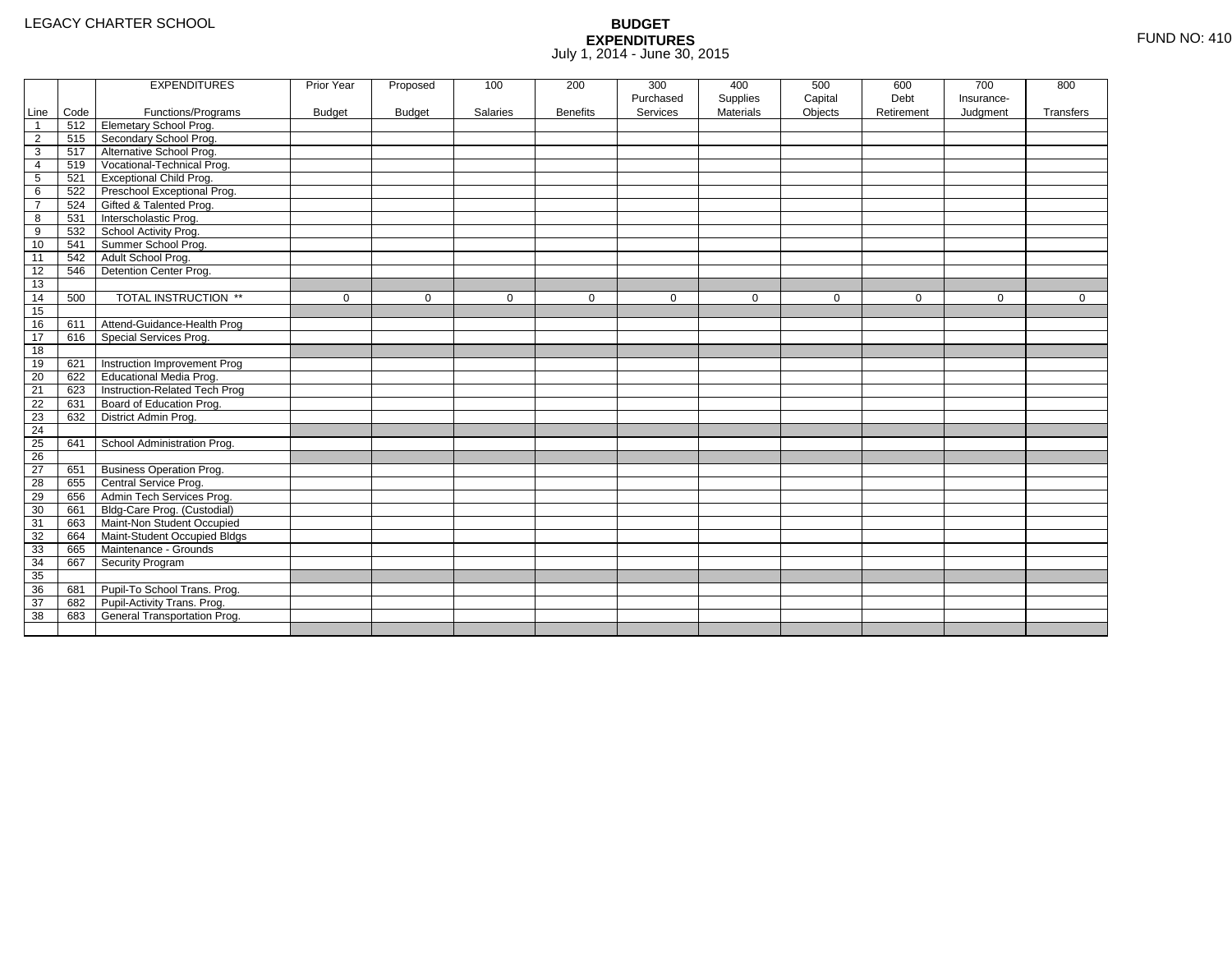4 | TOTAL APPROPRIATION (72+73) | 0 | 0

|      |      | <b>EXPENDITURES</b>                       | Prior Year  | Proposed       | 100                   | 200             | 300<br>Purchased                                     | 400<br>Supplies | 500<br>Capital | 600<br>Debt | 700<br>Insurance- | 800          |
|------|------|-------------------------------------------|-------------|----------------|-----------------------|-----------------|------------------------------------------------------|-----------------|----------------|-------------|-------------------|--------------|
| Line | Code | Functions/Programs                        | Budget      | <b>Budget</b>  | Salaries              | <b>Benefits</b> | Services                                             | Materials       | Objects        | Retirement  | Judgment          | Transfers    |
| 39   | 691  | Other Support Services Prog.              |             |                |                       |                 |                                                      |                 |                |             |                   |              |
| 40   |      |                                           |             |                |                       |                 |                                                      |                 |                |             |                   |              |
| 41   | 600  | TOTAL SUPPORT SERV.**                     | $\mathbf 0$ | $\mathbf 0$    | $\mathbf 0$           | $\mathbf 0$     | $\mathbf{0}$                                         | $\mathbf 0$     | $\mathbf 0$    | $\mathbf 0$ | $\mathbf 0$       | $\mathbf 0$  |
| 42   |      |                                           |             |                |                       |                 |                                                      |                 |                |             |                   |              |
| 43   | 710  | <b>Child Nutrition Program</b>            |             |                |                       |                 |                                                      |                 |                |             |                   |              |
| 44   | 720  | <b>Community Services Program</b>         |             |                |                       |                 |                                                      |                 |                |             |                   |              |
| 45   | 730  | <b>Enterprise Operations</b>              |             |                |                       |                 |                                                      |                 |                |             |                   |              |
| 46   | 700  | TOTAL NON-INSTRUCTION**                   | $\mathbf 0$ | $\mathbf 0$    | $\mathbf 0$           | $\mathbf 0$     | $\mathbf 0$                                          | $\mathbf 0$     | $\mathbf 0$    | $\mathbf 0$ | $\mathbf{0}$      | $\mathbf 0$  |
| 47   |      |                                           |             |                |                       |                 |                                                      |                 |                |             |                   |              |
| 48   |      | 810 Capital Assets-Student Occ            |             |                |                       |                 |                                                      |                 |                |             |                   |              |
| 49   | 811  | Capital Assets-Non Student Occ            |             |                |                       |                 |                                                      |                 |                |             |                   |              |
| 50   | 800  | <b>TOTAL CAPITAL ASSETS PROG**</b>        | $\mathbf 0$ | $\mathbf 0$    | $\mathbf 0$           | $\mathbf 0$     | $\mathbf 0$                                          | $\mathbf 0$     | $\mathbf 0$    | $\mathbf 0$ | $\mathbf 0$       | $\mathbf 0$  |
| 51   |      |                                           |             |                |                       |                 |                                                      |                 |                |             |                   |              |
| 52   | 911  | Debt Services Prog.-Princ.                |             |                |                       |                 |                                                      |                 |                |             |                   |              |
| 53   | 912  | Debt Services Prog.-Int.                  |             |                |                       |                 |                                                      |                 |                |             |                   |              |
| 54   | 913  | Debt Serv Prog-Refnded Debt               |             |                |                       |                 |                                                      |                 |                |             |                   |              |
| 55   | 920  | <b>Transfers Out</b>                      |             |                |                       |                 |                                                      |                 |                |             |                   |              |
| 56   |      |                                           |             |                |                       |                 |                                                      |                 |                |             |                   |              |
| 57   | 900  | <b>TOTAL OTHER SERVICES **</b>            | $\mathbf 0$ | $\mathbf 0$    | $\mathbf{0}$          | $\mathbf 0$     | $\mathbf 0$                                          | $\mathbf 0$     | $\mathbf 0$    | $\mathbf 0$ | $\mathbf 0$       | $\mathbf{0}$ |
| 58   |      |                                           |             |                |                       |                 |                                                      |                 |                |             |                   |              |
| 59   |      |                                           |             |                |                       |                 |                                                      |                 |                |             |                   |              |
| 60   |      | <b>TOTAL EXPENDITURES</b><br>$\star\star$ |             |                |                       |                 |                                                      |                 |                |             |                   |              |
|      |      | (Lines 14+41+47+49+57) **                 | 0           | $\mathbf 0$    | 0                     | $\mathbf 0$     | $\mathbf 0$                                          | $\mathbf 0$     | 0              | $\mathbf 0$ | $\mathbf 0$       | $\mathbf 0$  |
| 61   |      |                                           |             |                |                       |                 |                                                      |                 |                |             |                   |              |
| 62   | 950  | Contingency Reserve                       |             |                |                       |                 |                                                      |                 |                |             |                   |              |
|      |      | (5% of Line 60)                           |             |                |                       |                 |                                                      |                 |                |             |                   |              |
| 63   |      |                                           |             |                |                       |                 |                                                      |                 |                |             |                   |              |
| 64   |      | TOTAL APPROPRIATION                       |             |                |                       |                 |                                                      |                 |                |             |                   |              |
|      |      | $(Line 60 + Line 62)$                     | $\mathsf 0$ | 0              |                       |                 |                                                      |                 |                |             |                   |              |
| 65   |      |                                           |             |                |                       |                 |                                                      |                 |                |             |                   |              |
| 66   |      | <b>BUDGET SUMMARY</b>                     |             |                | <b>BUDGET SUMMARY</b> |                 |                                                      |                 |                |             |                   |              |
| 67   |      |                                           |             |                |                       |                 |                                                      |                 |                |             |                   |              |
| 68   |      | <b>Beginning Fund Balance</b>             |             |                |                       |                 | The total on line 70 must equal the total on line 74 |                 |                |             |                   |              |
| 69   |      | Revenues + Transfers In                   |             |                |                       |                 |                                                      |                 |                |             |                   |              |
| 70   |      | TOTAL REVENUE (68 + 69)                   | $\mathbf 0$ | $\overline{0}$ |                       |                 |                                                      |                 |                |             |                   |              |
| 71   |      |                                           |             |                |                       |                 |                                                      |                 |                |             |                   |              |
| 72   |      | <b>Total Appropriation</b>                |             |                |                       |                 |                                                      |                 |                |             |                   |              |
| 73   |      | Unappropriated Balance                    |             |                |                       |                 |                                                      |                 |                |             |                   |              |
|      |      |                                           |             |                |                       |                 |                                                      |                 |                |             |                   |              |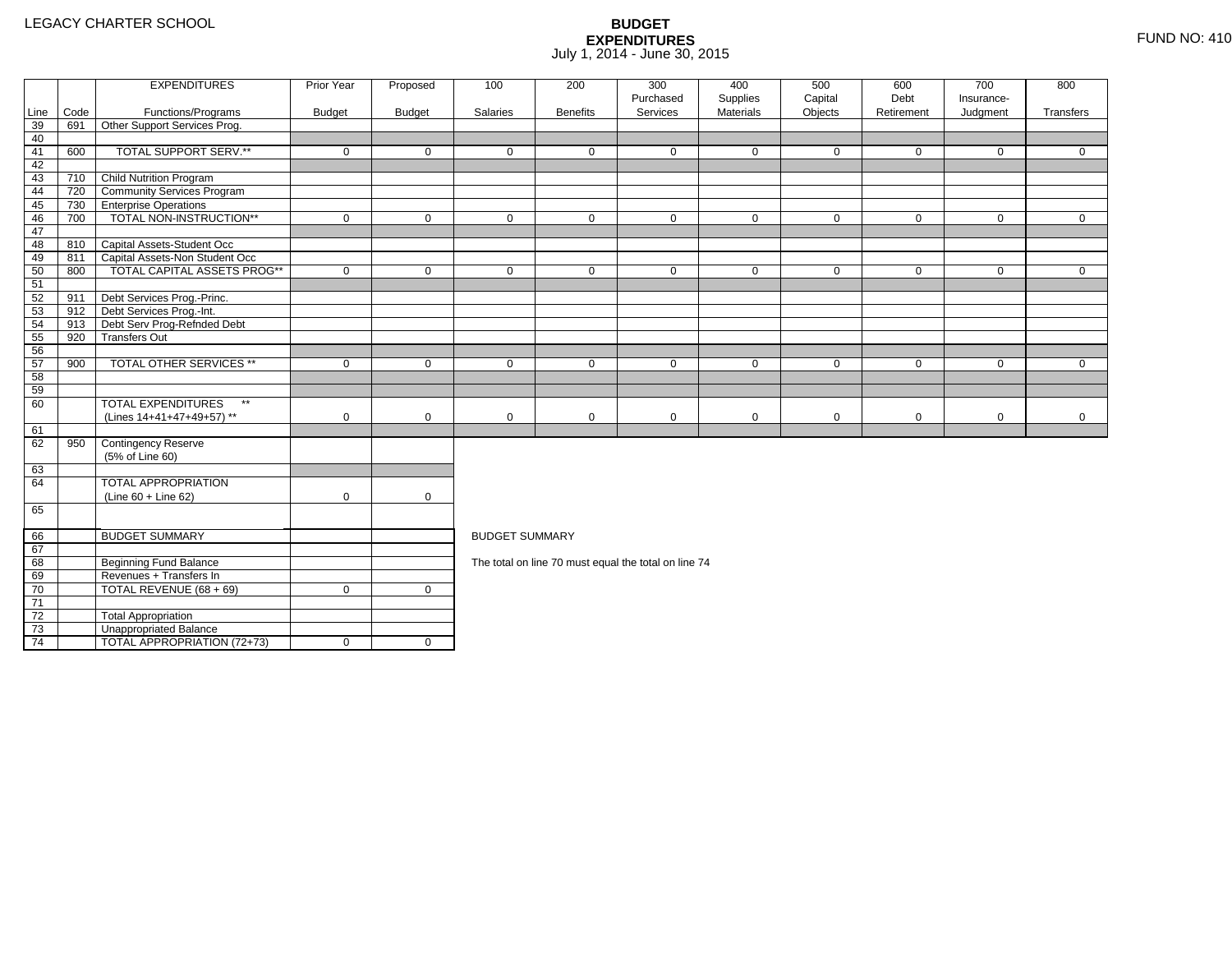# **BUDGET REVENUES** FUND NO: 425 July 1, 2014 - June 30, 2015

|                         |                | <b>REVENUES</b>                         | Prior Year    | <b>Proposed Budget</b> |               |                 |        | <b>REVENUES</b>                        | Prior Year    | Proposed Budget |             |
|-------------------------|----------------|-----------------------------------------|---------------|------------------------|---------------|-----------------|--------|----------------------------------------|---------------|-----------------|-------------|
| Line                    | Code           | Item                                    | <b>Budget</b> | Line Amounts           | <b>Totals</b> | Line            | Code   | Item                                   | <b>Budget</b> | Line Amounts    | Totals      |
| $\overline{1}$          |                | 320000 Estimated Fund Balance           |               | *******                |               | 40              |        | 429000 Other County                    |               |                 |             |
| $\overline{2}$          |                | as of July 1                            | $\Omega$      | *******                | $\Omega$      | 41              | 420000 | <b>TOTAL COUNTY</b><br>$\star\star$    | $\Omega$      | *******         | $\mathbf 0$ |
| $\overline{\mathbf{3}}$ |                | 411100 Taxes-General M & O              |               |                        |               | 42              |        |                                        |               |                 |             |
| $\overline{4}$          |                | 411200 Taxes-Suplemental                |               |                        |               | 43              |        | 431100 Base Support Program            |               |                 |             |
| $\overline{5}$          |                | 411300 Taxes-Emergency                  |               |                        |               | 44              |        | 431200 Transportation Support          |               |                 |             |
| 6                       |                | 411400 Taxes-Tort                       |               |                        |               | 45              |        | 431400 Except Child/SED Support        |               |                 |             |
| $\overline{7}$          |                | 411500 Taxes-Cooperative                |               |                        |               | 46              |        | 431500 Border Tuition Support          |               |                 |             |
| 8                       |                | 411600 Taxes-Tuition                    |               |                        |               | 47              |        | 431600 Tuition Equivalency             |               |                 |             |
| 9                       |                | 411700 Taxes-Migrant                    |               |                        |               | 48              |        | 431800 Benefit Apportionment           |               |                 |             |
| 10                      |                | 411900 Taxes-Other                      |               |                        |               | 49              |        | 431900 Other State Support             |               |                 |             |
| 11                      |                | 412100 Taxes-Plant Facility             |               |                        |               | 50              |        | 432100 Driver Education Prog.          |               |                 |             |
| 12                      |                | 412500 Taxes-Bond & Interest            |               |                        |               | 51              |        | 432400 Professional Technical Prog     |               |                 |             |
| 13                      |                | <b>TOTAL TAXES</b>                      | $\Omega$      | *******                | 0             | 52              |        | 437000 Lottery/Additional State Maint  |               |                 |             |
| 14                      |                | 413000 Penalty: Delinguent Taxes        |               |                        |               | 53              |        | 438000 Rev in Lieu of/Ag Equip Tax     |               |                 |             |
| 15                      |                |                                         |               |                        |               | 54              |        | 439000 Other State Revenue             |               |                 |             |
| 16                      |                | 414100 Tuition - Individuals            |               |                        |               | 55              |        |                                        |               |                 |             |
| 17                      |                | 414200 Tuition-Districts in Idaho       |               |                        |               | 56              | 430000 | <b>TOTAL STATE</b><br>$\star\star$     | $\Omega$      | *******         | $\mathbf 0$ |
| $\overline{18}$         |                | 414300   Tuition-Out of State Districts |               |                        |               | 57              |        |                                        |               |                 |             |
| 19                      |                |                                         |               |                        |               | 58              |        | 442000 Indirect Unrestricted Fed.      |               |                 |             |
| 20                      |                | 415000 Earnings on Investments          |               |                        |               | 59              |        | 443000 Direct Restricted Fed.          |               |                 |             |
| 21                      |                |                                         |               |                        |               | 60              |        | 445100 Title I - ESEA                  |               |                 |             |
| 22                      |                | 416100 School Food Service              |               |                        |               | 61              |        | 445200 Title VI. ESEA-Innovative Pr    |               |                 |             |
| 23                      |                | 416200 Meal Sales: Non-Reimb.           |               |                        |               | 62              |        | 445300 Perkins III-Voc Tech Act        |               |                 |             |
| 24                      |                | 416900 Other Food Sales                 |               |                        |               | 63              |        | 445400 Adult Education                 |               |                 |             |
| $\overline{25}$         |                |                                         |               |                        |               | 64              |        | 445500 Child Nutrition Reimb.          |               |                 |             |
| 26                      |                | 417100 Admissions/Activities            |               |                        |               | 65              |        | 445600 Title VI-B                      |               |                 |             |
| $\overline{27}$         |                | 417200 Bookstore Sales                  |               |                        |               | 66              |        | 445900 Other Indirect Fed. Prog.       |               |                 |             |
| 28                      |                | 417300 Clubs, Org. Dues, Etc.           |               |                        |               | 67              |        | 448200 Impact Aid - P.L. 874           |               |                 |             |
| 29                      |                | 417400 School Fees & Charges            |               |                        |               | 68              | 440000 | <b>TOTAL FEDERAL</b><br>$\star\star$   | $\Omega$      | *******         | $\Omega$    |
| 30                      | 417900         | Other Student Revenues                  |               |                        |               | 69              |        |                                        |               |                 |             |
| 31                      |                |                                         |               |                        |               | 70              |        | 451000 Proceeds: Bonds, Capital Leases |               |                 |             |
| 32                      |                | 418100 Community Service                |               |                        |               | $\overline{71}$ |        | 453000 Sale of Fixed Assets            |               |                 |             |
| 33                      |                |                                         |               |                        |               | 72              | 450000 | <b>TOTAL OTHER</b>                     | $\Omega$      | *******         | 0           |
| 34                      | 419100 Rentals |                                         |               |                        |               | $\overline{73}$ |        |                                        |               |                 |             |
| 35                      |                | 419200 Contributions/Donations          |               |                        |               | $\overline{74}$ |        | $\star\star$<br><b>TOTAL REVENUES</b>  | 0             | *******         | $\Omega$    |
| 36                      |                | 419300 Transportaion Fees               |               |                        |               | $\overline{75}$ |        |                                        |               |                 |             |
| 37                      |                | 419900 Other Local                      |               |                        |               | 76              | 460000 | <b>TRANSFERS IN</b>                    |               |                 |             |
| 38                      |                | TOTAL OTHER LOCAL **                    | $\Omega$      | *******                | $\mathbf 0$   | 77              |        |                                        |               |                 |             |
| 39                      | 410000         | <b>TOTAL LOCAL</b>                      |               | *******                |               | 78              | 400000 | BAL.+ REVENUE + TRANS.                 |               | *******         |             |
|                         |                | $(Line 13 + 38)$                        | $\mathbf 0$   |                        | $\mathbf 0$   |                 |        | (Lines $1 + 74 + 76$ )                 | $\mathbf 0$   |                 | 0           |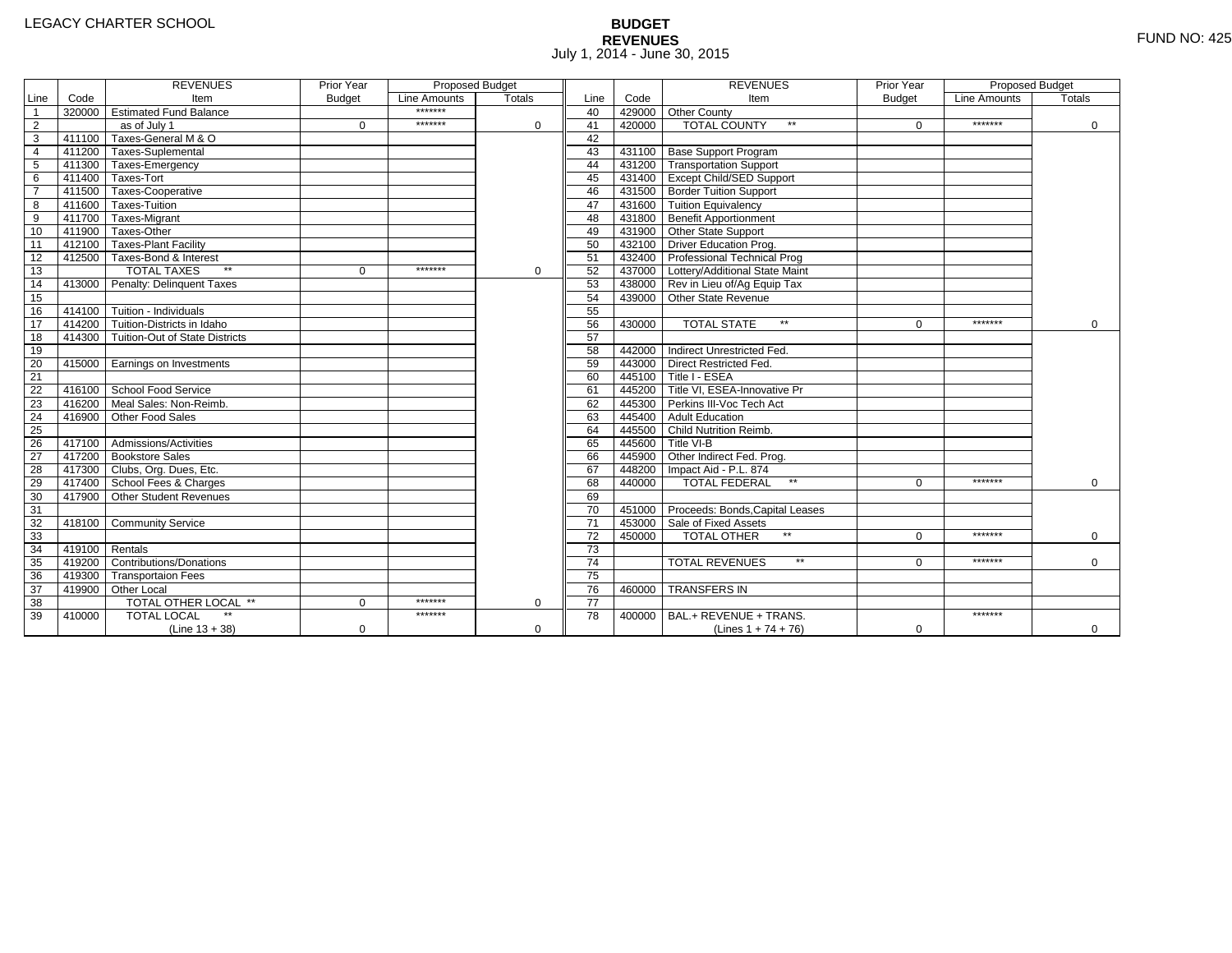|                 |      | <b>EXPENDITURES</b>             | Prior Year    | Proposed      | 100             | 200             | 300         | 400              | 500         | 600         | 700         | 800         |
|-----------------|------|---------------------------------|---------------|---------------|-----------------|-----------------|-------------|------------------|-------------|-------------|-------------|-------------|
|                 |      |                                 |               |               |                 |                 | Purchased   | Supplies         | Capital     | Debt        | Insurance-  |             |
| Line            | Code | Functions/Programs              | <b>Budget</b> | <b>Budget</b> | <b>Salaries</b> | <b>Benefits</b> | Services    | <b>Materials</b> | Objects     | Retirement  | Judgment    | Transfers   |
| $\mathbf{1}$    | 512  | Elemetary School Prog.          |               |               |                 |                 |             |                  |             |             |             |             |
| $\overline{2}$  | 515  | Secondary School Prog.          |               |               |                 |                 |             |                  |             |             |             |             |
| 3               | 517  | Alternative School Prog.        |               |               |                 |                 |             |                  |             |             |             |             |
| 4               | 519  | Vocational-Technical Prog.      |               |               |                 |                 |             |                  |             |             |             |             |
| 5               | 521  | <b>Exceptional Child Prog.</b>  |               |               |                 |                 |             |                  |             |             |             |             |
| 6               | 522  | Preschool Exceptional Prog.     |               |               |                 |                 |             |                  |             |             |             |             |
| $\overline{7}$  | 524  | Gifted & Talented Prog.         |               |               |                 |                 |             |                  |             |             |             |             |
| 8               | 531  | Interscholastic Prog.           |               |               |                 |                 |             |                  |             |             |             |             |
| 9               | 532  | School Activity Prog.           |               |               |                 |                 |             |                  |             |             |             |             |
| 10              | 541  | Summer School Prog.             |               |               |                 |                 |             |                  |             |             |             |             |
| 11              | 542  | Adult School Prog.              |               |               |                 |                 |             |                  |             |             |             |             |
| 12              | 546  | Detention Center Prog.          |               |               |                 |                 |             |                  |             |             |             |             |
| 13              |      |                                 |               |               |                 |                 |             |                  |             |             |             |             |
| 14              | 500  | TOTAL INSTRUCTION **            | $\mathbf 0$   | 0             | 0               | $\mathbf 0$     | $\mathbf 0$ | $\mathbf 0$      | $\mathbf 0$ | $\mathbf 0$ | $\mathbf 0$ | $\mathbf 0$ |
| 15              |      |                                 |               |               |                 |                 |             |                  |             |             |             |             |
| 16              | 611  | Attend-Guidance-Health Prog     |               |               |                 |                 |             |                  |             |             |             |             |
| 17              | 616  | Special Services Prog.          |               |               |                 |                 |             |                  |             |             |             |             |
| 18              |      |                                 |               |               |                 |                 |             |                  |             |             |             |             |
| 19              | 621  | Instruction Improvement Prog    |               |               |                 |                 |             |                  |             |             |             |             |
| 20              | 622  | <b>Educational Media Prog.</b>  |               |               |                 |                 |             |                  |             |             |             |             |
| 21              | 623  | Instruction-Related Tech Prog   |               |               |                 |                 |             |                  |             |             |             |             |
| 22              | 631  | Board of Education Prog.        |               |               |                 |                 |             |                  |             |             |             |             |
| 23              | 632  | District Admin Prog.            |               |               |                 |                 |             |                  |             |             |             |             |
| 24              |      |                                 |               |               |                 |                 |             |                  |             |             |             |             |
| 25              | 641  | School Administration Prog.     |               |               |                 |                 |             |                  |             |             |             |             |
| 26              |      |                                 |               |               |                 |                 |             |                  |             |             |             |             |
| $\overline{27}$ | 651  | <b>Business Operation Prog.</b> |               |               |                 |                 |             |                  |             |             |             |             |
| 28              | 655  | Central Service Prog.           |               |               |                 |                 |             |                  |             |             |             |             |
| 29              | 656  | Admin Tech Services Prog.       |               |               |                 |                 |             |                  |             |             |             |             |
| 30              | 661  | Bldg-Care Prog. (Custodial)     |               |               |                 |                 |             |                  |             |             |             |             |
| 31              | 663  | Maint-Non Student Occupied      |               |               |                 |                 |             |                  |             |             |             |             |
| 32              | 664  | Maint-Student Occupied Bldgs    |               |               |                 |                 |             |                  |             |             |             |             |
| 33              | 665  | Maintenance - Grounds           |               |               |                 |                 |             |                  |             |             |             |             |
| 34              | 667  | Security Program                |               |               |                 |                 |             |                  |             |             |             |             |
| 35              |      |                                 |               |               |                 |                 |             |                  |             |             |             |             |
| 36              | 681  | Pupil-To School Trans. Prog.    |               |               |                 |                 |             |                  |             |             |             |             |
| 37              | 682  | Pupil-Activity Trans. Prog.     |               |               |                 |                 |             |                  |             |             |             |             |
| 38              | 683  | General Transportation Prog.    |               |               |                 |                 |             |                  |             |             |             |             |
|                 |      |                                 |               |               |                 |                 |             |                  |             |             |             |             |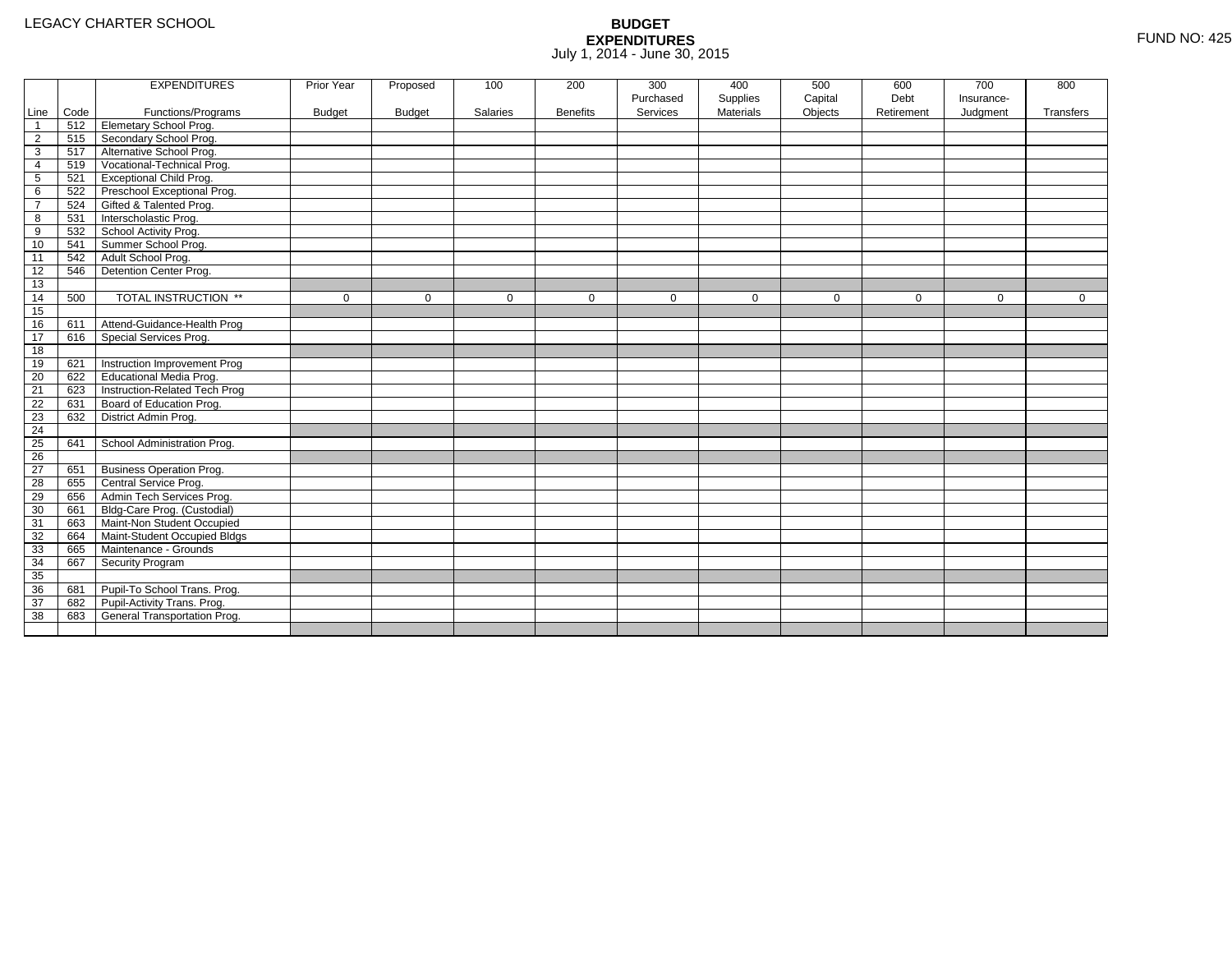4 | TOTAL APPROPRIATION (72+73) | 0 | 0

|      |      | <b>EXPENDITURES</b>                       | <b>Prior Year</b> | Proposed      | 100                   | 200             | 300<br>Purchased                                     | 400<br>Supplies | 500<br>Capital | 600<br>Debt | 700<br>Insurance- | 800          |
|------|------|-------------------------------------------|-------------------|---------------|-----------------------|-----------------|------------------------------------------------------|-----------------|----------------|-------------|-------------------|--------------|
| Line | Code | Functions/Programs                        | <b>Budget</b>     | <b>Budget</b> | Salaries              | <b>Benefits</b> | Services                                             | Materials       | Objects        | Retirement  | Judgment          | Transfers    |
| 39   | 691  | Other Support Services Prog.              |                   |               |                       |                 |                                                      |                 |                |             |                   |              |
| 40   |      |                                           |                   |               |                       |                 |                                                      |                 |                |             |                   |              |
| 41   | 600  | TOTAL SUPPORT SERV.**                     | $\mathbf 0$       | $\Omega$      | $\Omega$              | $\mathbf{0}$    | $\Omega$                                             | $\mathbf{0}$    | 0              | $\Omega$    | $\mathbf 0$       | $\Omega$     |
| 42   |      |                                           |                   |               |                       |                 |                                                      |                 |                |             |                   |              |
| 43   | 710  | Child Nutrition Program                   |                   |               |                       |                 |                                                      |                 |                |             |                   |              |
| 44   | 720  | <b>Community Services Program</b>         |                   |               |                       |                 |                                                      |                 |                |             |                   |              |
| 45   | 730  | <b>Enterprise Operations</b>              |                   |               |                       |                 |                                                      |                 |                |             |                   |              |
| 46   | 700  | TOTAL NON-INSTRUCTION**                   | 0                 | $\mathbf 0$   | 0                     | $\mathbf 0$     | $\mathbf 0$                                          | $\mathbf 0$     | 0              | $\mathbf 0$ | $\overline{0}$    | $\mathbf 0$  |
| 47   |      |                                           |                   |               |                       |                 |                                                      |                 |                |             |                   |              |
| 48   | 810  | Capital Assets-Student Occ                |                   |               |                       |                 |                                                      |                 |                |             |                   |              |
| 49   | 811  | Capital Assets-Non Student Occ            |                   |               |                       |                 |                                                      |                 |                |             |                   |              |
| 50   | 800  | <b>TOTAL CAPITAL ASSETS PROG**</b>        | 0                 | $\mathbf 0$   | $\mathbf 0$           | $\mathbf 0$     | $\mathbf 0$                                          | $\mathbf 0$     | 0              | $\mathbf 0$ | $\overline{0}$    | $\mathbf{0}$ |
| 51   |      |                                           |                   |               |                       |                 |                                                      |                 |                |             |                   |              |
| 52   | 911  | Debt Services Prog.-Princ.                |                   |               |                       |                 |                                                      |                 |                |             |                   |              |
| 53   | 912  | Debt Services Prog.-Int.                  |                   |               |                       |                 |                                                      |                 |                |             |                   |              |
| 54   | 913  | Debt Serv Prog-Refnded Debt               |                   |               |                       |                 |                                                      |                 |                |             |                   |              |
| 55   | 920  | <b>Transfers Out</b>                      |                   |               |                       |                 |                                                      |                 |                |             |                   |              |
| 56   |      |                                           |                   |               |                       |                 |                                                      |                 |                |             |                   |              |
| 57   | 900  | <b>TOTAL OTHER SERVICES **</b>            | 0                 | $\mathbf 0$   | $\mathbf 0$           | $\mathbf 0$     | $\mathbf 0$                                          | $\mathbf 0$     | 0              | $\mathbf 0$ | $\mathbf 0$       | $\mathbf{0}$ |
| 58   |      |                                           |                   |               |                       |                 |                                                      |                 |                |             |                   |              |
| 59   |      |                                           |                   |               |                       |                 |                                                      |                 |                |             |                   |              |
| 60   |      | <b>TOTAL EXPENDITURES</b><br>$\star\star$ |                   |               |                       |                 |                                                      |                 |                |             |                   |              |
|      |      | (Lines 14+41+47+49+57) **                 | 0                 | $\mathbf 0$   | 0                     | $\mathbf 0$     | $\mathbf 0$                                          | 0               | 0              | $\mathbf 0$ | $\mathbf 0$       | $\mathbf 0$  |
| 61   |      |                                           |                   |               |                       |                 |                                                      |                 |                |             |                   |              |
| 62   | 950  | Contingency Reserve                       |                   |               |                       |                 |                                                      |                 |                |             |                   |              |
|      |      | (5% of Line 60)                           |                   |               |                       |                 |                                                      |                 |                |             |                   |              |
| 63   |      |                                           |                   |               |                       |                 |                                                      |                 |                |             |                   |              |
| 64   |      | <b>TOTAL APPROPRIATION</b>                |                   |               |                       |                 |                                                      |                 |                |             |                   |              |
|      |      | $(Line 60 + Line 62)$                     | $\mathbf 0$       | $\mathbf 0$   |                       |                 |                                                      |                 |                |             |                   |              |
| 65   |      |                                           |                   |               |                       |                 |                                                      |                 |                |             |                   |              |
| 66   |      | <b>BUDGET SUMMARY</b>                     |                   |               | <b>BUDGET SUMMARY</b> |                 |                                                      |                 |                |             |                   |              |
| 67   |      |                                           |                   |               |                       |                 |                                                      |                 |                |             |                   |              |
| 68   |      | <b>Beginning Fund Balance</b>             |                   |               |                       |                 | The total on line 70 must equal the total on line 74 |                 |                |             |                   |              |
| 69   |      | Revenues + Transfers In                   |                   |               |                       |                 |                                                      |                 |                |             |                   |              |
| 70   |      | TOTAL REVENUE (68 + 69)                   | $\mathbf 0$       | $\mathbf 0$   |                       |                 |                                                      |                 |                |             |                   |              |
| 71   |      |                                           |                   |               |                       |                 |                                                      |                 |                |             |                   |              |
| 72   |      | <b>Total Appropriation</b>                |                   |               |                       |                 |                                                      |                 |                |             |                   |              |
| 73   |      | Unappropriated Balance                    |                   |               |                       |                 |                                                      |                 |                |             |                   |              |
|      |      |                                           |                   |               |                       |                 |                                                      |                 |                |             |                   |              |